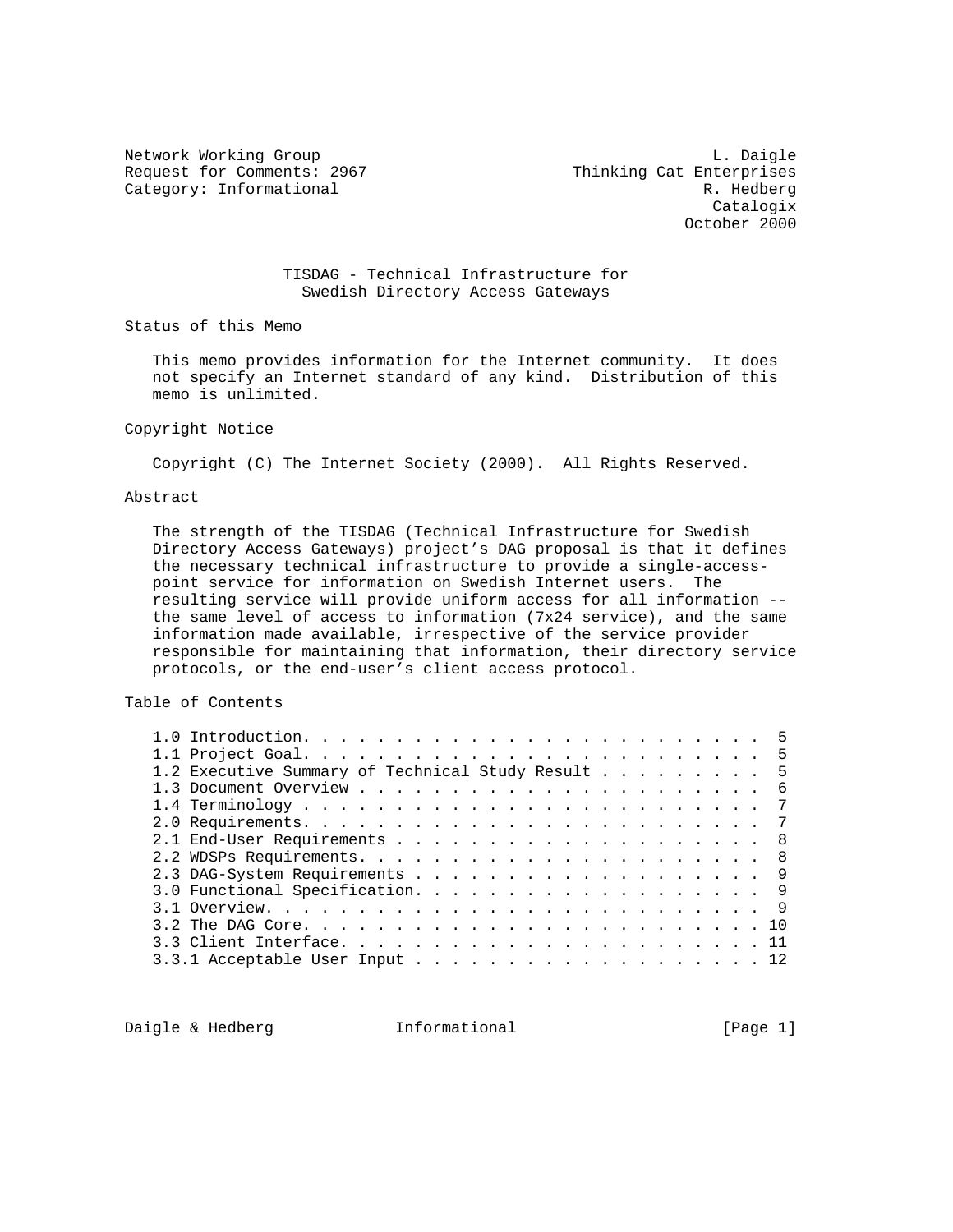| 3.4 Directory Server Interface. 14                             |  |      |
|----------------------------------------------------------------|--|------|
|                                                                |  |      |
|                                                                |  |      |
|                                                                |  |      |
| 4.1.1 Internal Communications 15                               |  |      |
|                                                                |  |      |
|                                                                |  |      |
|                                                                |  |      |
| 4.2 Important Architectural Notes 17                           |  |      |
| 4.2.1 2 Distinct Functions: Referrals and Chaining 17          |  |      |
| 4.2.2 Limited Query and Response Semantics. 17                 |  |      |
|                                                                |  |      |
| 4.2.4 Richness of Query semantics 18                           |  |      |
| 4.2.5 N+M Protocol Mappings 18                                 |  |      |
| 4.2.6 DAG-CAPs and DAG-SAPs are completely independent of each |  |      |
|                                                                |  |      |
| 4.2.7 The Role of the DAG-CAP 18                               |  |      |
| 4.2.8 The Role of the DAG-SAP 19                               |  |      |
|                                                                |  |      |
|                                                                |  |      |
|                                                                |  |      |
|                                                                |  |      |
|                                                                |  |      |
|                                                                |  |      |
|                                                                |  |      |
|                                                                |  |      |
|                                                                |  |      |
|                                                                |  |      |
|                                                                |  |      |
|                                                                |  |      |
|                                                                |  |      |
|                                                                |  |      |
|                                                                |  |      |
|                                                                |  |      |
|                                                                |  |      |
|                                                                |  |      |
|                                                                |  |      |
|                                                                |  |      |
| 5.4.1 Architecture.                                            |  | . 24 |
| 5.4.2 Interactions with WDSPs (CIP) 24                         |  |      |
|                                                                |  |      |
| 5.4.4 DAG-Internal $I/O.$                                      |  | 24   |
|                                                                |  |      |
|                                                                |  |      |

Daigle & Hedberg **Informational Informational** [Page 2]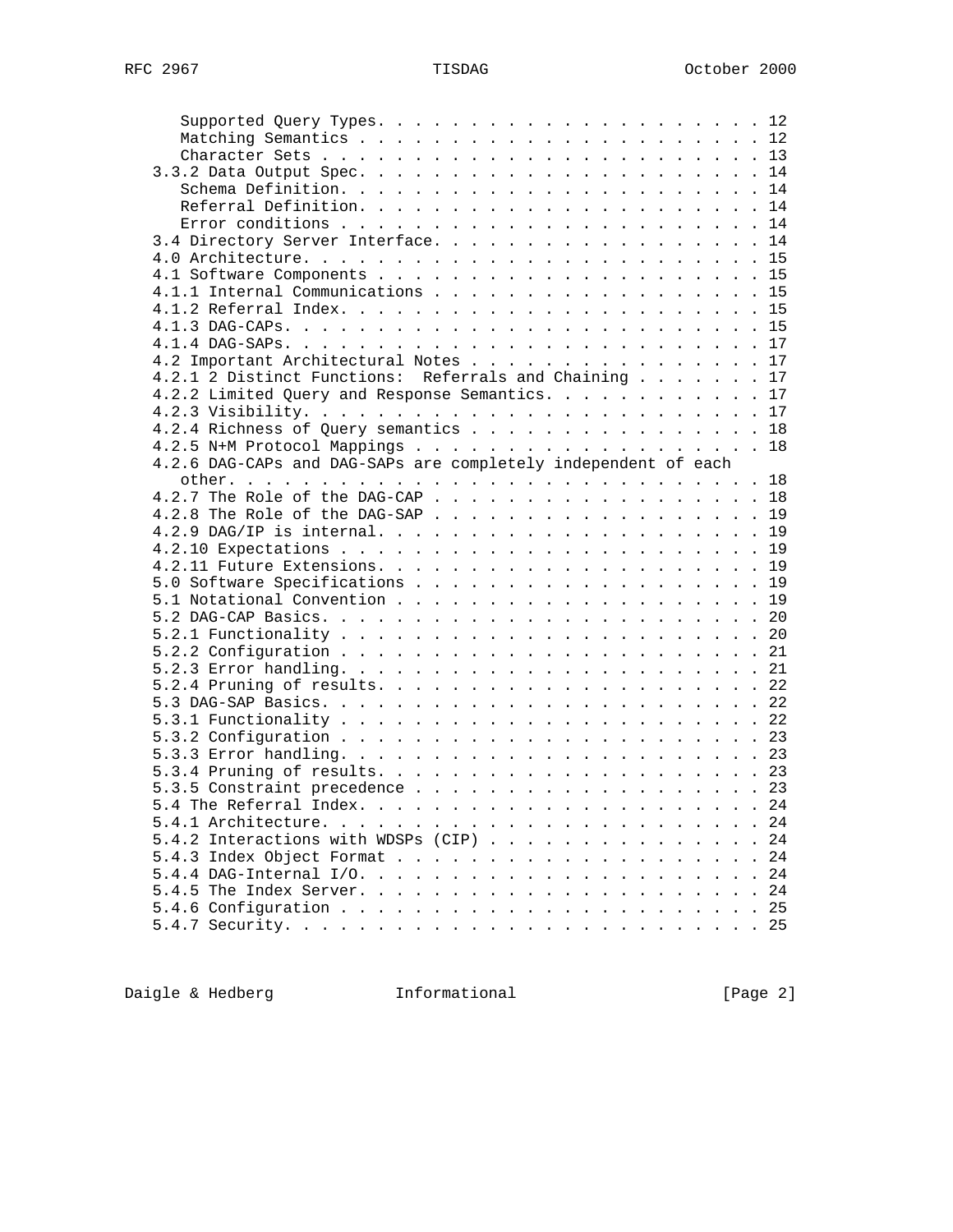| 5.5.2 Translation from Mail query to DAG/IP 28     |  |  |  |  |    |
|----------------------------------------------------|--|--|--|--|----|
| Querying the Referral Index. 28                    |  |  |  |  |    |
|                                                    |  |  |  |  |    |
| 5.5.3 Chaining queries in Mail DAG-CAP. 31         |  |  |  |  |    |
| 5.5.4 Expression of results in Mail DAG-CAP 31     |  |  |  |  |    |
| 5.5.5 Expression of Errors in Mail DAG-CAP. 31     |  |  |  |  |    |
|                                                    |  |  |  |  |    |
|                                                    |  |  |  |  |    |
| 5.6.2 Translation from Web query to DAG/IP. 33     |  |  |  |  |    |
|                                                    |  |  |  |  |    |
| Querying a DAG-SAP Directly. 33                    |  |  |  |  |    |
| Querying the Referral Index. 33                    |  |  |  |  |    |
|                                                    |  |  |  |  |    |
| 5.6.3 Chaining queries in Web DAG-CAP 36           |  |  |  |  |    |
| 5.6.4 Expression of results in Web DAG-CAP. 36     |  |  |  |  |    |
|                                                    |  |  |  |  |    |
| application/whoispp-response Results 37            |  |  |  |  |    |
| 5.6.5 Expression of Errors in Web DAG-CAP 37       |  |  |  |  |    |
|                                                    |  |  |  |  |    |
|                                                    |  |  |  |  |    |
|                                                    |  |  |  |  |    |
| 5.7.2 Translation from Whois++ query to DAG/IP. 39 |  |  |  |  |    |
| Querying the Referral Index. 39                    |  |  |  |  |    |
|                                                    |  |  |  |  |    |
| 5.7.3 Chaining in Whois++ DAG-CAP 40               |  |  |  |  |    |
| 5.7.4 Expression of results in Whois++. 41         |  |  |  |  |    |
| 5.7.5 Expression of Errors in Whois++ DAG-CAP 41   |  |  |  |  |    |
|                                                    |  |  |  |  |    |
|                                                    |  |  |  |  |    |
| 5.8.2 Translation from LDAPv2 query to DAG/IP 44   |  |  |  |  |    |
| Querying the Referral Index. 44                    |  |  |  |  |    |
|                                                    |  |  |  |  |    |
| 5.8.3 Chaining queries in LDAPv2 DAG-CAP. 48       |  |  |  |  |    |
| 5.8.4 Expression of results in LDAPv2 48           |  |  |  |  |    |
| 5.8.5 Expression of Errors in LDAPv2 DAG-CAP. 48   |  |  |  |  |    |
|                                                    |  |  |  |  |    |
|                                                    |  |  |  |  |    |
| 5.9.2 Translation from LDAPv3 query to DAG/IP 51   |  |  |  |  |    |
| Querying the Referral Index. 51                    |  |  |  |  |    |
|                                                    |  |  |  |  |    |
|                                                    |  |  |  |  |    |
| 5.9.3 Chaining queries in LDAPv3 DAG-CAP. 55       |  |  |  |  |    |
| 5.9.4 Expression of results in LDAPv3              |  |  |  |  | 55 |
| 5.9.5 Expression of Errors in LDAPv3 DAG-CAP.      |  |  |  |  | 56 |
|                                                    |  |  |  |  | 57 |
|                                                    |  |  |  |  |    |
| 5.10.2 Translation from DAG/IP to Whois++ query 58 |  |  |  |  |    |
| 5.10.3 Translation of Whois++ results to DAG/IP 58 |  |  |  |  |    |

Daigle & Hedberg **Informational Informational** [Page 3]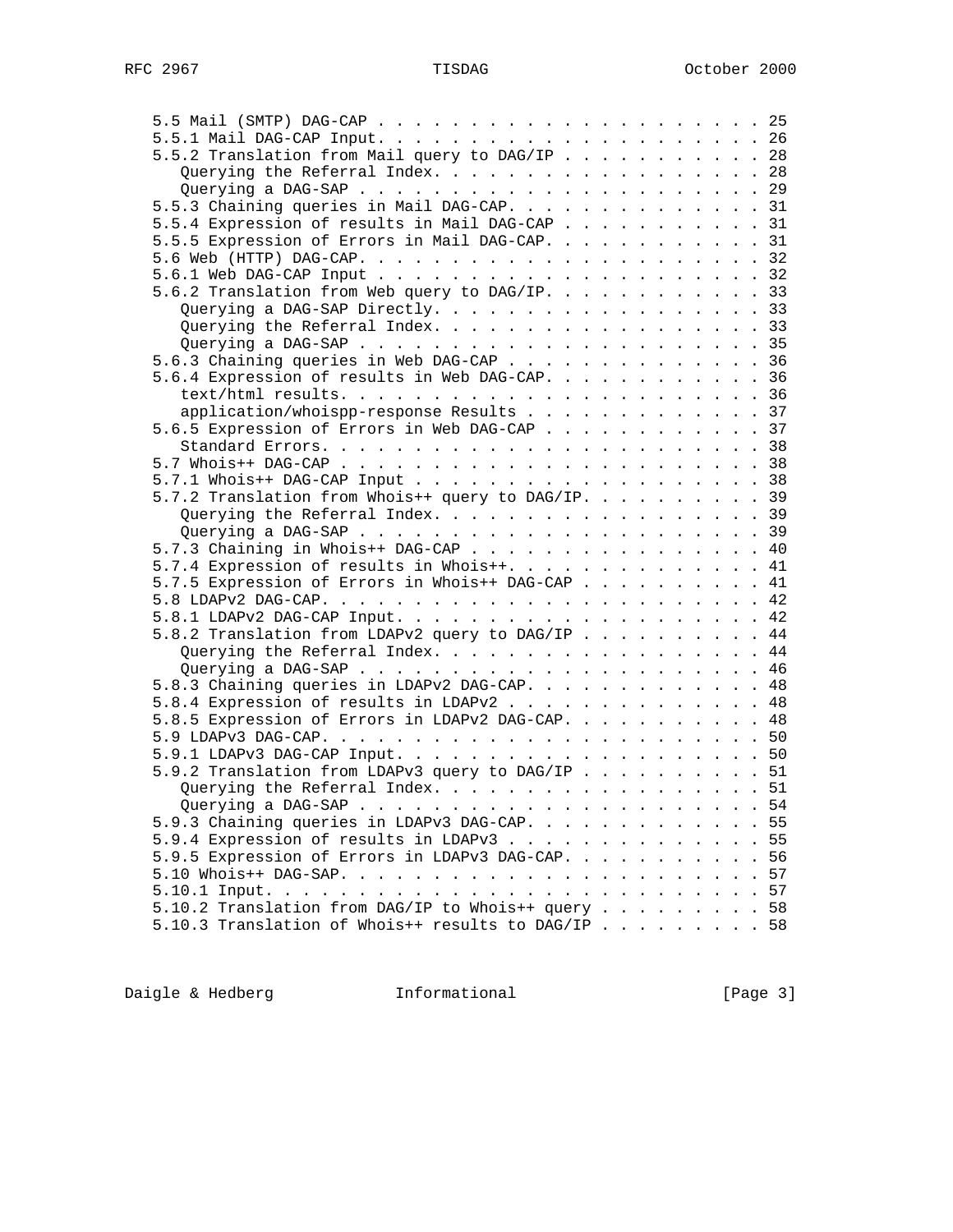| 5.11.2 Translation from DAG/IP to LDAPv2 query. 59           |  |
|--------------------------------------------------------------|--|
| 5.11.3 Translation of LDAPv2 results to DAG/IP. 61           |  |
|                                                              |  |
|                                                              |  |
| 5.12.2 Translation from DAG/IP to LDAPv3 query. 62           |  |
|                                                              |  |
| 5.12.3 Translation of LDAPv3 results to DAG/IP. 64           |  |
|                                                              |  |
|                                                              |  |
| What the Whois++ DAG-CAP Receives. 65                        |  |
| What the Whois++ DAG-CAP sends to the Referral Index 65      |  |
| What the Whois++ DAG-CAP Sends to an LDAP DAG-SAP. 65        |  |
|                                                              |  |
| What the LDAP DAG-CAP Receives 66                            |  |
| 5.13.3 What the LDAP DAG-CAP sends to the Referral Index. 67 |  |
| What the LDAP DAG-CAP Sends to a Whois++ DAG-SAP 67          |  |
| What the LDAP DAG-CAP Sends to an LDAP DAG-SAP 68            |  |
|                                                              |  |
|                                                              |  |
|                                                              |  |
|                                                              |  |
|                                                              |  |
|                                                              |  |
|                                                              |  |
|                                                              |  |
|                                                              |  |
|                                                              |  |
| Appendix A - DAG Schema Definitions 75                       |  |
| A.1 DAG Personal Information Schema (DAGPERSON Schema). 76   |  |
| A.2 DAG Organizational Role Information Schema (DAGORGROLE   |  |
|                                                              |  |
| Appendix B - Schema Mappings for Whois++ and LDAP 77         |  |
|                                                              |  |
|                                                              |  |
| B.2 Whois++ and the DAG Schemas 81                           |  |
| Appendix C - DAG-Internal Protocol (DAG/IP) 82               |  |
| C.1 A word on the choice of DAG/IP. 83                       |  |
| C.2 DAG/IP Input and Output -- Overview 83                   |  |
| C.3 BNF for DAG/IP input and output 83                       |  |
| C.3.1 The DAG/IP Input Grammar. 84                           |  |
| C.3.2 The DAG/IP Response Grammar 87                         |  |
| C.4 DAG/IP Response Messages. 89                             |  |
| Appendix D - DAG/IP Response Messages Mapping 93             |  |
|                                                              |  |
|                                                              |  |
| E.2 CIP Index Object Creation 97                             |  |
|                                                              |  |
|                                                              |  |
| E.3.1 Registration of Servers 98                             |  |
| E.3.2 Transmission of Objects 100                            |  |

Daigle & Hedberg **Informational Informational** [Page 4]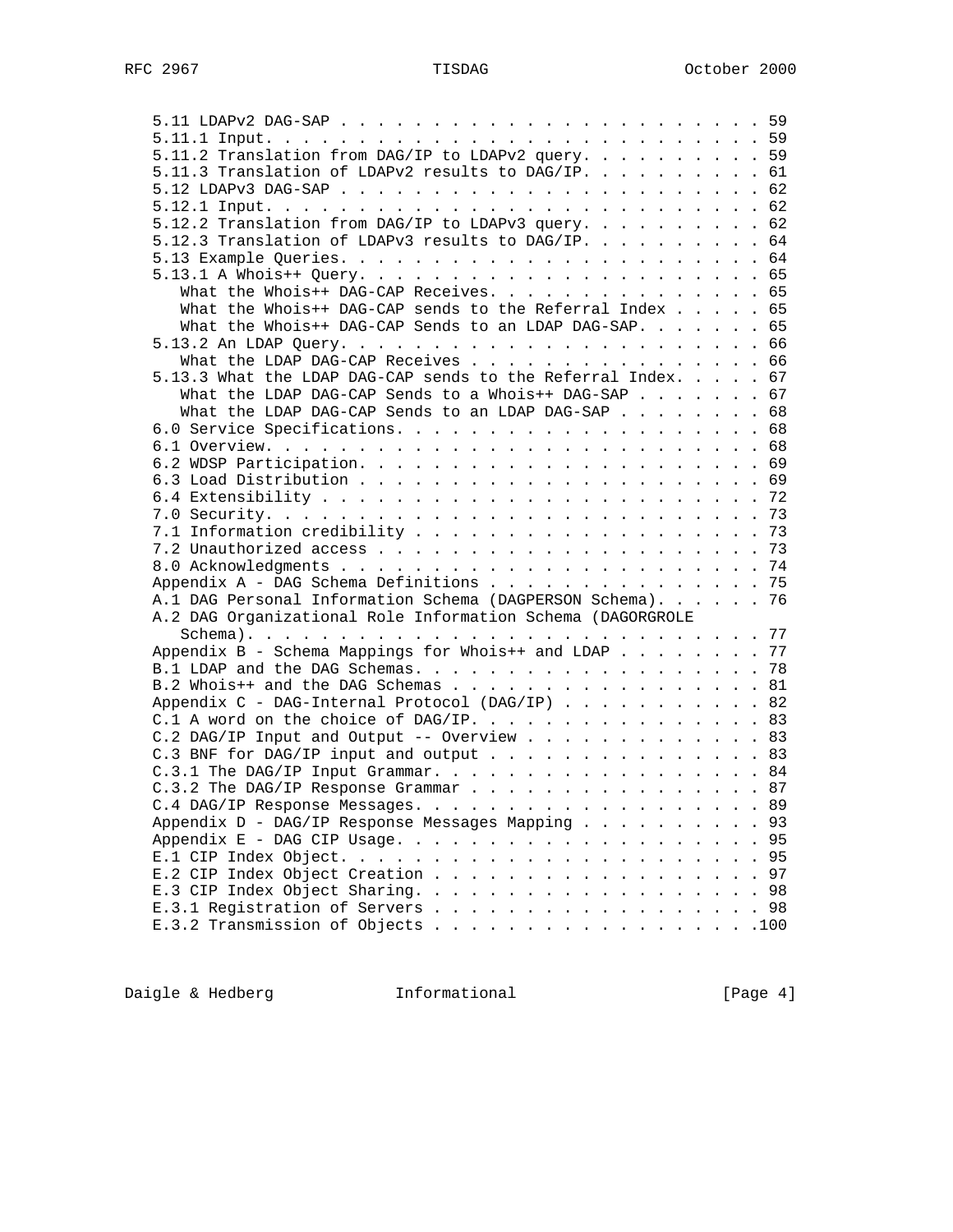| Appendix F - Summary of Technical Survey Results. 100<br>Appendix G - Useful References. 102 |  |
|----------------------------------------------------------------------------------------------|--|
| List of Tables                                                                               |  |
| Table 3.1 DAG-supported queries 12                                                           |  |
| Table 5.1 Allowable Whois++ Queries 38                                                       |  |
| Table A.1 DAGPERSON schema attributes 76                                                     |  |
| Table A.2 DAGORGROLE schema attributes. 77                                                   |  |
| Table B.1 Canonical DAGPERSON schema & LDAP inetorgPerson                                    |  |
|                                                                                              |  |
| Table B.2 Reasonable Approximations for LDAP organizationalRole                              |  |
|                                                                                              |  |
| Table B.3 Canonical mappings for LDAP organizationalRole                                     |  |
|                                                                                              |  |
| Table B.4 Canonical DAGPERSON schema & Whois++ USER attributes. .81                          |  |
| Table B.5 Canonical mappings for Whois++ ORGROLE attributes 82                               |  |
| Table C.1 List of system response codes 90                                                   |  |
| Table D.1 LDAPv2/v3 resultcodes to DAG/IP response codes                                     |  |
|                                                                                              |  |
| Table D.2 Mapping from DAG/IP response codes to LDAPv2/v3                                    |  |
|                                                                                              |  |
| Table D.3 Mapping between DAG/IP and Whois++ response codes 94                               |  |
|                                                                                              |  |
| Table F.1 Summary of TISDAG Survey Results: Queries 101                                      |  |
| Table F.2 Summary of TISDAG Survey Results: Operational                                      |  |
|                                                                                              |  |

- 1.0 Introduction
- 1.1 Project Goal

 The overarching goal of this project is to develop the necessary technical infrastructure to provide a single-access-point service for searching for whitepages information on Swedish Internet users. The service must be uniform for all information -- the same level of access to information (7x24 service), and the same whitepages information made available, irrespective of the service provider responsible for maintaining that information.

1.2 Executive Summary of Technical Study Result

 The strength of the TISDAG project's DAG proposal is that it defines the necessary technical infrastructure to provide a single-access point service for information on Swedish Internet users. The resulting service will provide uniform access for all information --

Daigle & Hedberg **Informational** [Page 5]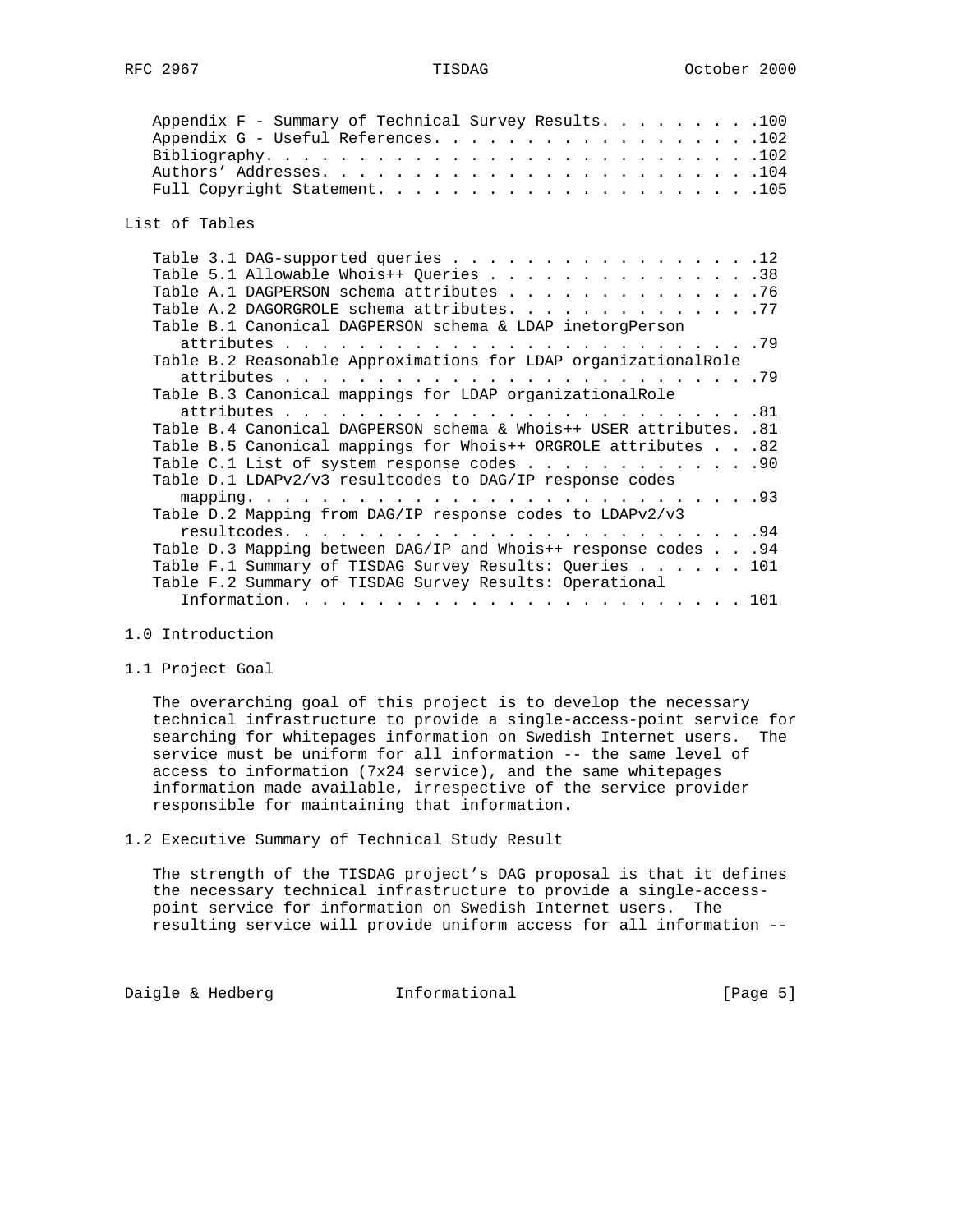the same level of access to information (7x24 service), and the same information made available, irrespective of the service provider responsible for maintaining that information, their directory service protocols, or the end-user's client access protocol.

 Instead of requiring centralized mirroring of complete information records from Swedish directory service providers, the DAG system uses a well-defined index object summary of that data, updated at the directory service provider's convenience. When an end-user queries the DAG, the referral information is used (by the end-user's software, or by a module within the DAG, as appropriate) to complete the final query directly at the directory service provider's system. This ensures that the end-user gets the most up-to-date complete information, and promotes the directory service provider's main interest: its service. The architecture of the DAG itself is very modular; support for future protocols can be added in the operational system.

### 1.3 Document Overview

This document is broken into 5 major sections:

 Requirements: As a service, the DAG system will have several different types of users. In order to be successful, those users' needs (requirements) must be met. This in turn defines certain constraints, or system requirements, that must be met. This section aims to capture the baseline requirement assumptions to be addressed by the system, and thus lays the groundwork on which the rest of the proposed system is built.

 Functional Specification Overview: Working from the users' requirements, specific technologies and functionality details are outlined to architect a system that will meet the stated requirements. This includes a conceptual architecture for the system. While the Requirements section outlines the needs the different users have for the eventual DAG system, implementing and providing the eventual service will entail constraints or conditions that need to be met in order to be able to participate in the overall system.

 Architecture: Once the system has been defined conceptually, a proposed software architecture is specified to produce the desired functionality and meet the stated requirements.

 Software Specifications: This section provides the specifications for software components to meet the architecture described above.

Daigle & Hedberg **Informational** [Page 6]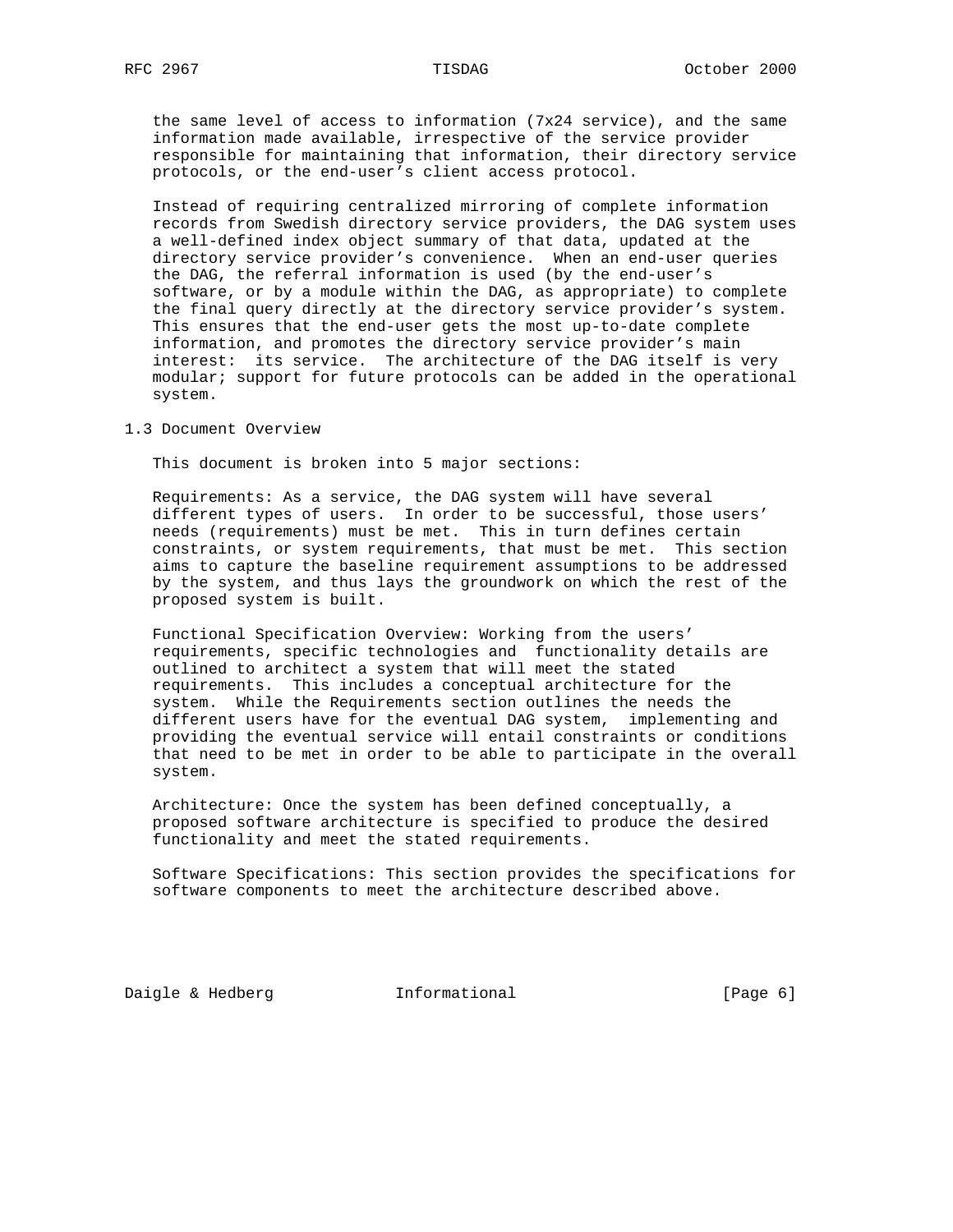Service Specifications: Once the software has been designed, the success of the DAG system will rest on its operational characteristics. Details of service requirements are given in this section.

### 1.4 Terminology

 DAG-CAP: Client Access Point -- point of communication between client-access software and the DAG system.

 DAG-System: The Directory Access Gateway system resulting from the TISDAG project. A collection of infrastructural software and services for the purpose of providing unified access to Swedish whitepages information.

 DAG/IP: DAG-Internal Protocol -- communication protocol used between software components of the DAG.

 End-User: People performing White Pages searches and look-ups (via various forms of client software).

 DAG-SAP: Service Access Point -- point of communication between the DAG and WDSP software.

 WDSP: Whitepages Directory Service Provider -- ISPs, companies, or other interested entities.

 Whitepages Information: Collected information coordinates for individual people. This typically includes (but is not limited to) a person's name, and e-mail address.

2.0 Requirements

 There are 2 primary classes of users for the proposed Whitepages directory access gateway:

- End-users
- WDSPs

 As outlined below, needs of each of these user classes imposes a set of constraints on the design of the DAG system itself. Some of the requirements shown below are assumed starting criteria for the DAG service; others have been derived from data collected in the Technical Survey or other expertise input.

Daigle & Hedberg **Informational Informational** [Page 7]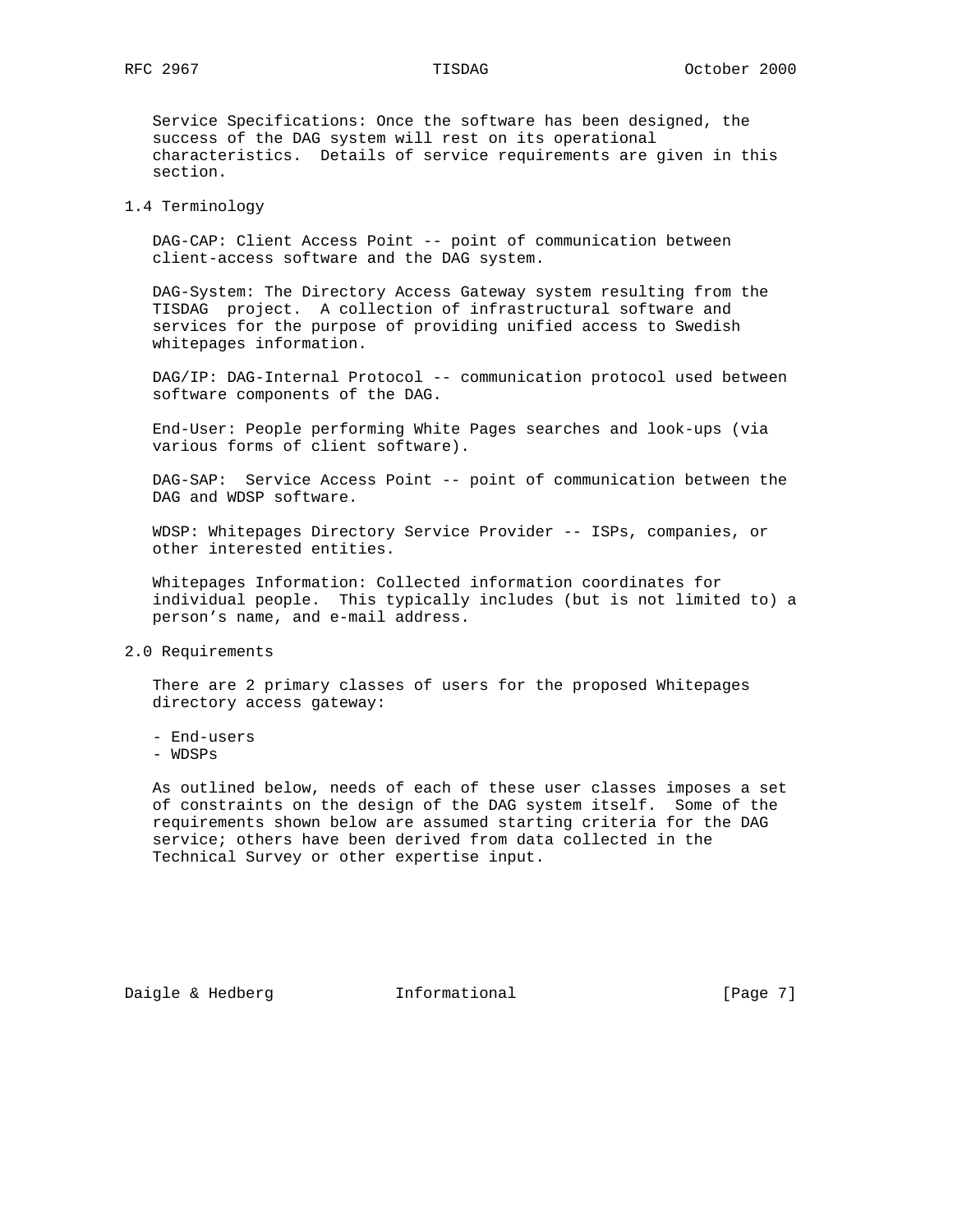```
2.1 End-User Requirements
```
The End-User is to be provided with a specific set of search types:

 Name Name + Organization Role + Organization Name + Locality Name + Organization + Locality Role + Organization + Locality

 The search results will, if available, include the following information for each "hit":

- Full name - E-mail address - Role - Organization
- 
- Locality
- Full address
- Telephone numbers

 Access to the service must be available through reasonable and current protocols -- such that directory-service-aware software can make use of it seamlessly, and there are no reasonable technological impediments to making this service useful to all Swedish Internet users.

Following on that, its responses are expected to be timely; a standard search should not take more time than the average access to a web-server.

2.2 WDSPs Requirements

 Given that the WDSPs that participate in this service are already in the business of providing a service of whitepages information, they have certain requirements that must be respected in order to make this a successful and useful service to all concerned.

 The DAG system must provide reasonable assurances of data integrity for WDSPs; the information the End-User sees should correspond directly to that provided by the WDSPs. The DAG system should be non-preferential in providing whitepages information -- the service is to the End-User, and the source of whitepages information should not influence the search and information presentation processes.

Daigle & Hedberg **Informational** [Page 8]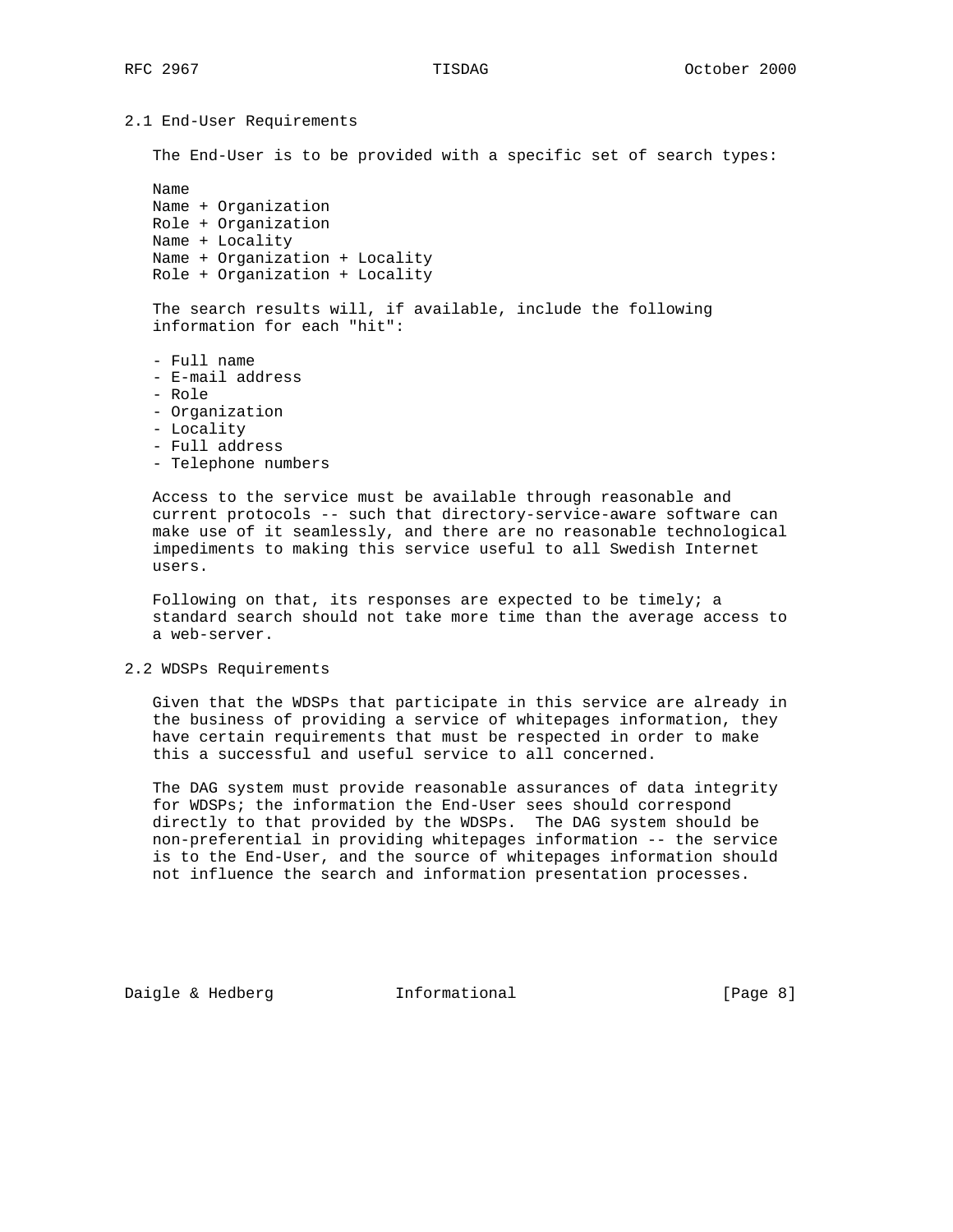The DAG system must be able to reflect information updates within a reasonable time after receipt from WDSPs; on the flip side, while the DAG system will function best with regular updates from WDSPs, the update and participation overhead for WDSPs should be held within reasonable bounds of what the WDSP should do to support regular access to its information.

 Furthermore, given that WDSPs provide directory service information with an eye to value-added service, wherever possible End-Users should be redirected to the WDSP responsible for individual directory service entries for final and further information.

2.3 DAG-System Requirements

 In order to address the requirements of End-Users and WDSPs, the DAG system itself has certain design constraints that must be taken into account.

 The system must be implementable/operational by Dec 31/98 -- which implies that it must be designed and constructed with already extant technologies.

 The System will have certain requirements for participation -- e.g., 7x24 WDSP availability.

 In terms of scaling, the system should be able to handle 8M records at the outset, with a view to handling larger information systems in the future.

 The system must also be capable of extension to other, related applications (e.g., serving security certificate information).

3.0 Functional Specification

 In the TISDAG pilotservice we have decided to apply some limitations as to what is specified for the DAG/IP. These limitations are presented in this text in the following manner:

TISDAG: This is a TISDAG comment

# 3.1 Overview

 The conceptual environment of the DAG system can be described in three major components:

- client access software for end-users
- the DAG system core
- WDSP directory service software

Daigle & Hedberg **Informational Informational** [Page 9]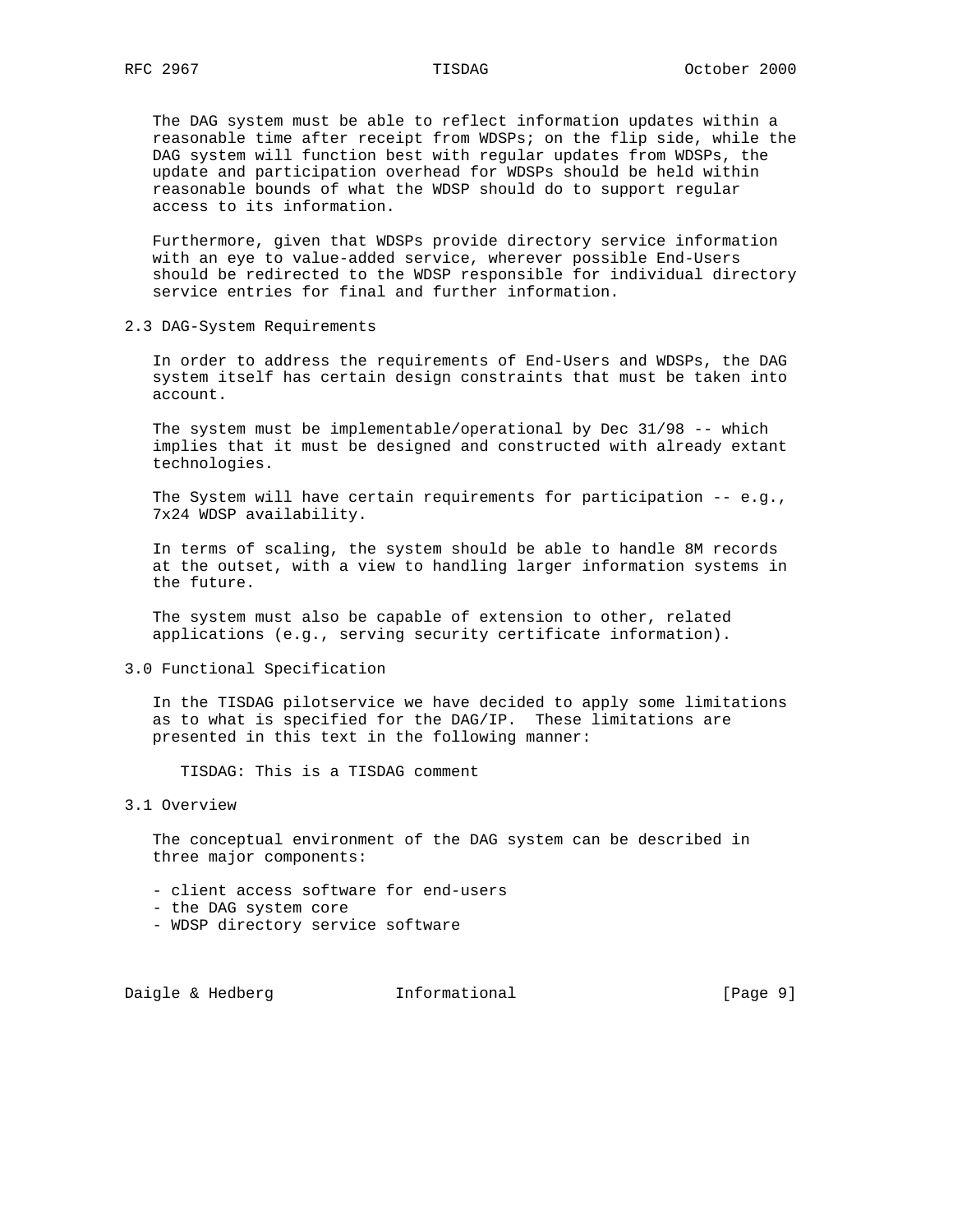This is illustrated in Figure 3.1

 The DAG (Directory Access Gateway) is the infrastructural core of the service; it maintains the necessary data and transformation facilities to permit the smooth connection of diverse directory service Client Software to the existing WDSPs' directory servers. The key challenges in designing this portion of the system are:

 Quantity of data -- the quantity of whitepages information that will be made available, and diversity of its sources (different WDSPs) introduce challenges in terms of finding a structure that will allow efficient searching, and facilitate the timeliness of updating the necessary information.

 Multiplicity of access protocols -- in order to support the use of existing whitepages-aware software with a minimum of perturbation, the DAG system will have to present a uniform face in several different access protocols, each with its own information search and representation paradigm.

This specification will outline the following areas:

- the functioning of the DAG core itself
- the interface between the DAG core and End-Users' Directory Service Access software
- the interface between the DAG core and Directory Services Servers
- 3.2 The DAG Core

 In order to reduce the quantity of data the DAG itself must maintain, and to keep the maintenance of the whitepages information as close as possible to the source of information (the WDSPs themselves), the DAG will only maintain index information and will use "query routing" to efficiently refer End-User queries to WDSPs for search refinement and retrieval of information. Although originally developed for the Whois++ protocol, query routing is being pursued in a protocol independent fashion in the IETF's FIND WG, so the choice of this approach does not limit the selection and support of whitepages access protocols.

 The DAG will look after pursuing queries for access protocols that do not support referral mechanisms. In order to achieve the support of multiple access protocols and differing data paradigms, the DAG will be geared to specifically support a limited set of whitepages queries.

Daigle & Hedberg **Informational** [Page 10]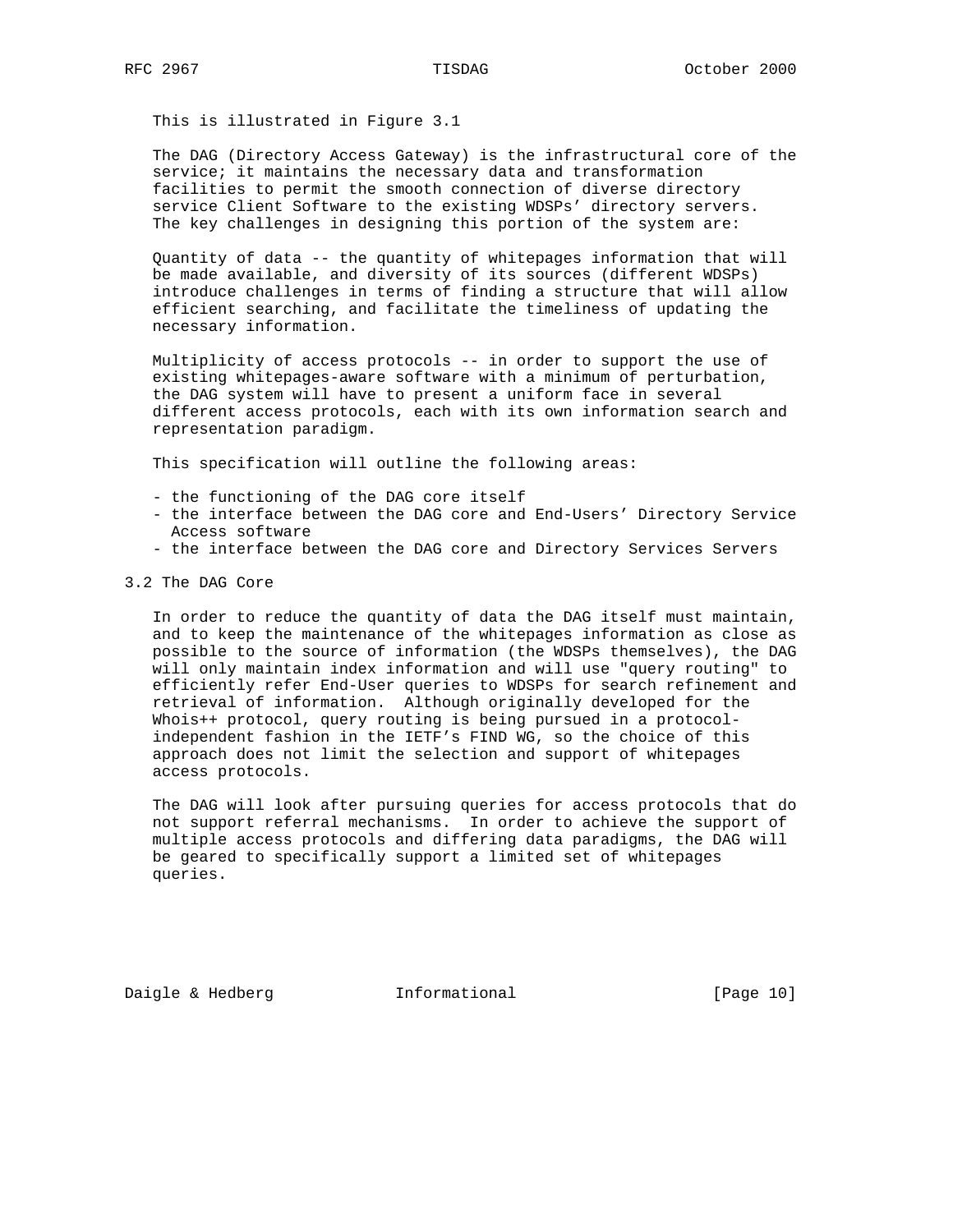

Figure 3.1 The role of the DAG system

## 3.3 Client Interface

The DAG will respond to End-User queries in

- e-mail (SMTP) - WWW (HTTP)
- LDAPv2
- Whois++
- LDAPv3

 The DAG will provide responses including the agreed-upon data. For access protocols that can handle referrals, responses will be data and/or referrals in that query protocol. These are Whois++ and LDAPv3. N.B.: the LDAPv3 proposal defines a referral as a URL; no limitation is placed on the access protocol. However it cannot be assumed that all clients will be able to handle all access protocols, so only referrals to LDAPv3 servers will be returned.

Daigle & Hedberg **Informational** [Page 11]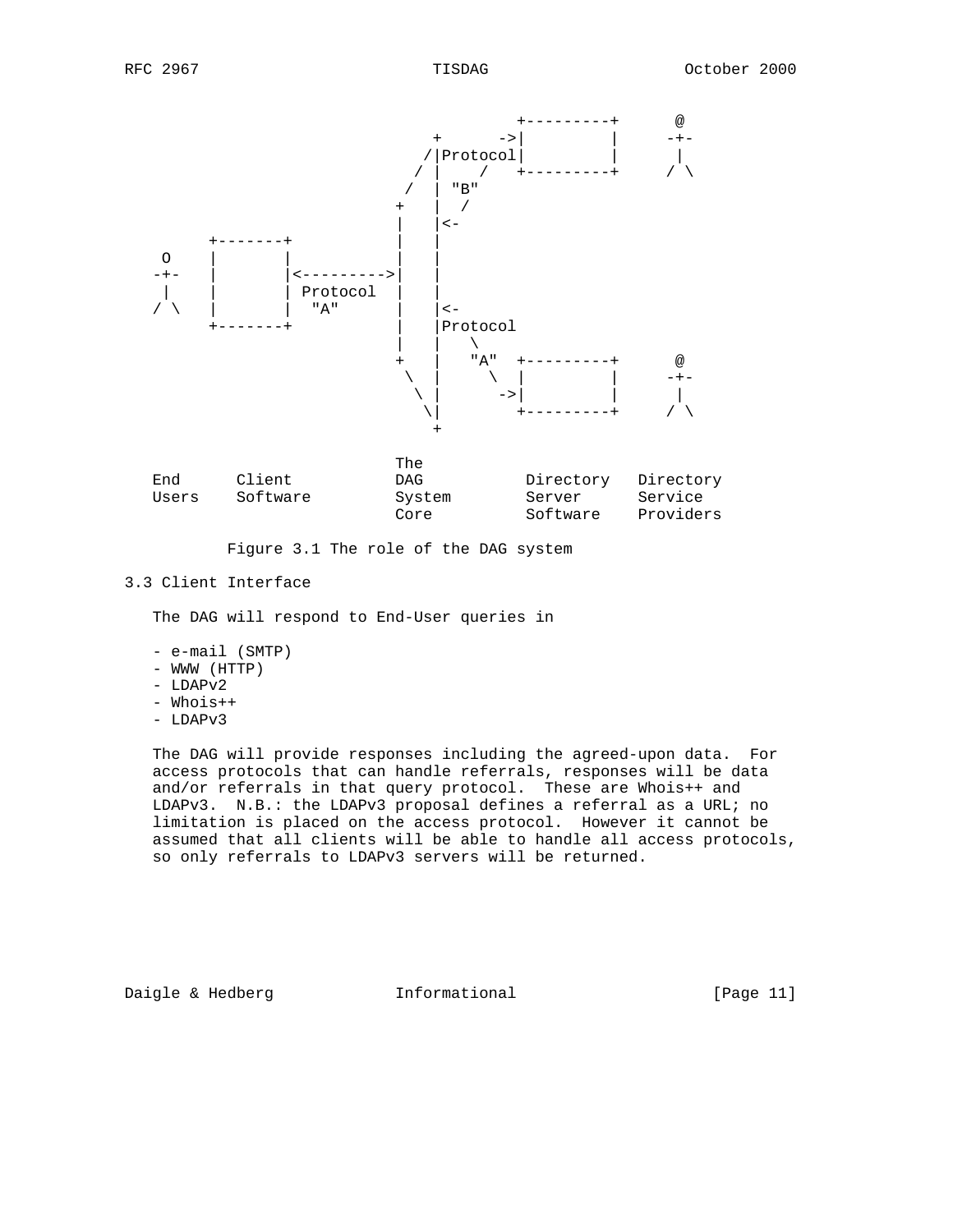### 3.3.1 Acceptable User Input

User Input is defined in terms of

- Searchable Attributes
- Matching semantics
- Character sets

 These, in conjunction with the DAG schema, defined in Appendix A, form the basis of the required query expression. Individual queries are discussed in more detail in the Client Access Point (DAG-CAP) component descriptions for supported protocols.

Supported Query Types

 The DAG system is designed to support fragment-matching queries on a limited set of data attributes -- "Name", "Organizational Role", "Organization", and "Locality". The selected permissible query combinations of attributes are listed in Table 3.1. From the table it can be seen that not all combinations of the three attributes are supported -- only those that are needed for the desired functionality.

### Symbol Description

| N              | Name                           |  |
|----------------|--------------------------------|--|
| NL             | Name + Locality                |  |
| ΝO             | Name + Organization            |  |
| NOL            | Name + Organization + Locality |  |
| R <sub>O</sub> | Role + Organization            |  |
| ROL.           | Role + Organization + Locality |  |

Table 3.1 DAG-supported queries

 The RO and ROL queries are separated from the rest as they are searches for "virtual" persons -- roles within an organization (e.g., president, or customer service desk) for which one might want to find contact information.

Matching Semantics

 As befits the individual client query protocols, more string matching expressions may be provided. The basic semantics of the DAG expect the following to be available in all client access software (as relevant):

Daigle & Hedberg **Informational** [Page 12]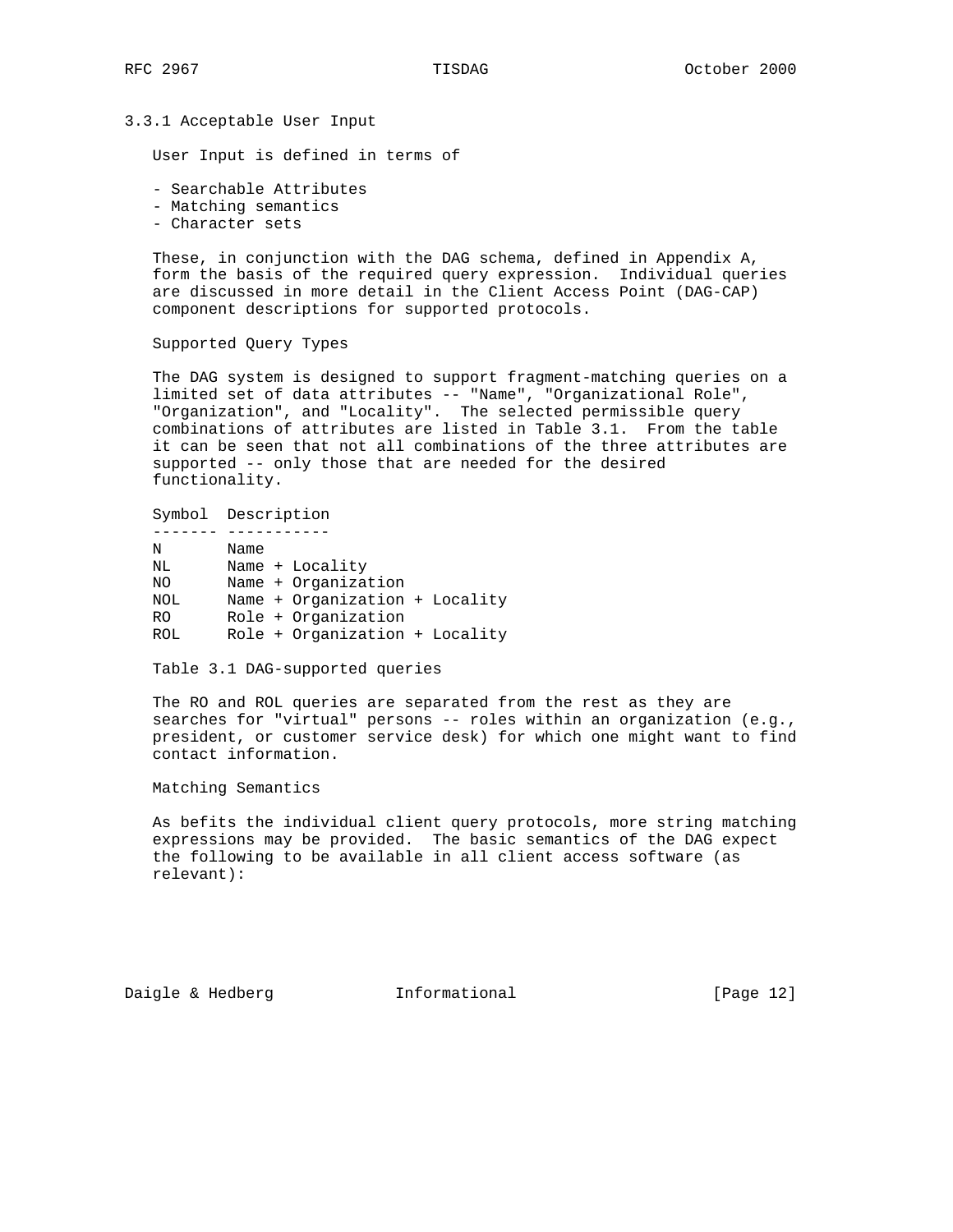- Full word, exact match
- Word substring match (E.g., "cat" would match "scatter")
- Case-sensitive and case-insensitive matching

 TISDAG: LDAP/X.500, supports case-sensitivity as such but some of the most used attributes, such as the commonName attribute, are defined in the standard to be of the case-insensitive attributetypes. The impact on the DAG system is that even if the index collected from a LDAP/X.500 server might have upper and lower case letters in the tokens, they can not be handled as such since that would be inferring meaning in something which is natively regarded as meaningless. The conclusion of the above is that The Referral Index should be case-insensitive and case sensitivity should be supported by the SAPs if the native access protocol supports it.

### Character Sets

 Wherever possible, the DAG System supports and promotes the use of Unicode Version 2.0 for character sets (see [21]) specifically the UTF-8 encoding (see Appendix A.2 of [21] or [20]) Accommodation is made, where necessary, to support the deployed base of existing software.

Specifically:

 DAG/IP: All internal communications using the DAG/IP are carried out in UTF-8.

 TISDAG: not just UTF-8, but UTF-8 based on composed UNICODE version 2 character encodings.

 DAG-CAP input: Where specific access protocols permit selection of character sets, DAG-CAPs must support UTF-8. They may additionally support other anticipated character set encodings.

 DAG-SAP communications with WDSPs: Where specific access protocols permit selection of character sets, DAG-SAPs must support UTF-8 and use UTF-8 whenever the remote WDSP supports it. They may additionally support other character set encodings.

 CIP Index Objects: The Index Objects supplied by the WDSPs to the DAG system shall contain data encoded in UTF-8.

 TISDAG: The same limitation as for DAG/IP, that is the basic data should be UTF-8 encoded composed UNICODE version 2 character encodings.

Daigle & Hedberg **Informational** [Page 13]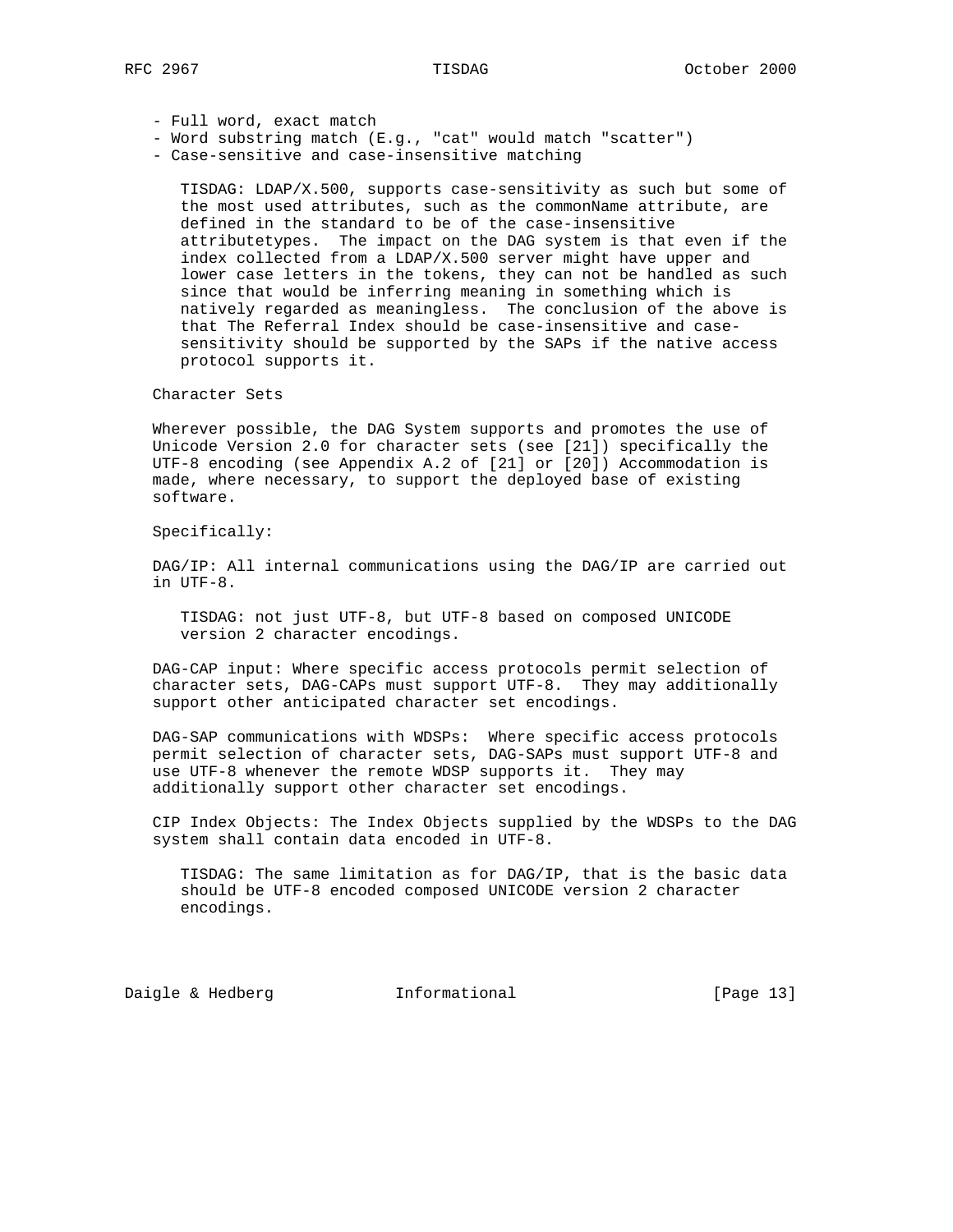3.3.2 Data Output Spec

Schema Definition

 The schema used for the DAG service is defined in Appendix A. This is a very basic information schema, intended to carry the necessary information for the DAG service, and not more. Although generic "whitepages" schema definitions do exist the more sophisticated and detailed the information presentation, the more difficult it is to map the schema seamlessly across protocols of different paradigms. Thus, the "KISS" ("Keep it simple, sir") principle seems appropriate here.

Individual DAG-CAPs define how they express this schema.

Referral Definition

 For client access protocols that make use of the concept of referrals, DAG-CAP definitions will define the expression of referrals in those protocols. The DAG/IP defines the expression of referrals (see Appendix C).

Error conditions

 Each DAG-CAP may provide more detailed error messages, but will define minimally the support for the following error conditions:

 - unrecognized query - too many hits

 Apart from these errors, the DAG-CAP may choose to refuse a query by redirecting the end-user to a different DAG-CAP of the same protocol.

### 3.4 Directory Server Interface

 The DAG will use the Common Indexing Protocol (CIP) server-server protocol to obtain updated index objects from WDSPs. For query routing purposes, WDSPs are expected to provide Whois++, LDAPv2 or LDAPv3 interface to their data (although their preferred access may be something completely different). N.B.: In the responses from the technical survey, all respondents currently provide access to their service in one of these protocols.

 In order to provide a useful and uniform service, WDSPs are expected to provide 7x24 access to their whitepages information. WDSPs are also expected to implement operations, administration, maintenance, and provisioning processes designed to minimize service down time for both planned and unplanned administration and maintenance activities.

Daigle & Hedberg **Informational** [Page 14]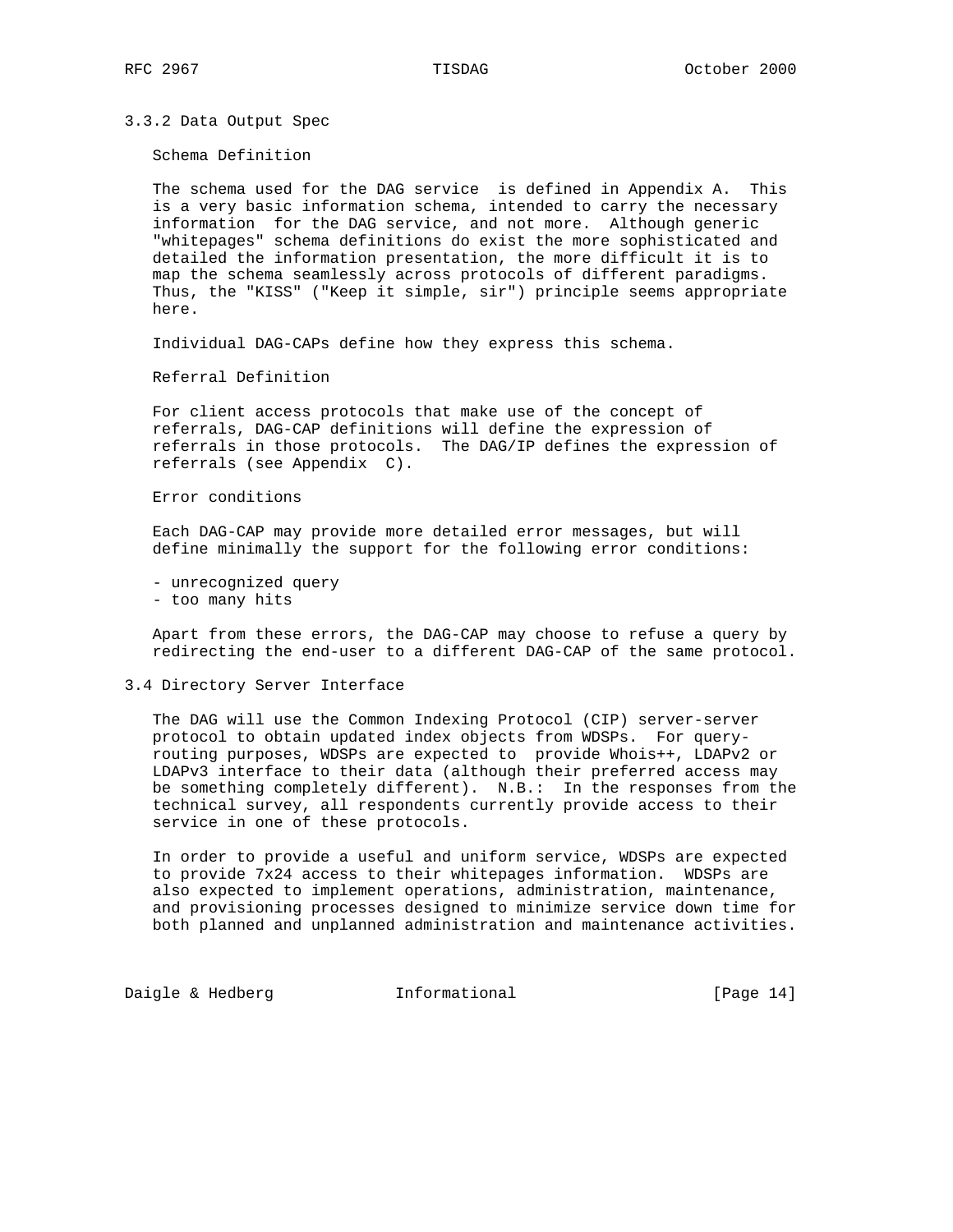## 4.0 Architecture

### 4.1 Software Components

 The conceptual architecture of the DAG is represented in Figure 4.1. General architectural specifications are described below, followed by individual component specifications Sections 5.5 through 5.12.

## 4.1.1 Internal Communications

 Communications between components of the DAG will be by TCP/IP connections, using the DAG-Internal Protocol (DAG/IP). DAG/IP is used by DAG-CAPs to communicate with the Referral Index and DAG-SAPs. Thus, the DAG/IP defines

- the DAG-CAPs' range of query ability in the Referral Index (to gather referrals in response to the end-user's requests)
- the responses (and their formats) of the Referral Index to the DAG-CAP requests
- the DAG-CAPs' range of query ability to the DAG-SAPs for pursuing referrals when the DAG-CAP needs to do chaining for the client access software
- the responses (and their formats) of the DAG-SAPs to the DAG-CAPs.

 The detail of the planned DAG/IP is given in Appendix C. The detail of the DAG-CAP--Referral Index and DAG-CAP--DAG-SAP interactions is given in the definitions of individual DAG-CAPs and DAG-SAPs, below (Sections 5.5 through 5.12).

## 4.1.2 Referral Index

 The Referral Index is responsible for maintaining the index of WDSP information, and providing a list of reasonable referrals in response to DAG-CAP search requests. These "referrals" provide pointers to identify WDSPs that may have information that matches the end-user's query.

### 4.1.3 DAG-CAPs

 Individual DAG-CAPs are responsible for providing a particular client access protocol interface to the DAG service. DAG-CAPs receive end user queries in a particular query access protocol, convert the request into a query for the Referral Index ( i.e., expressed in DAG/IP), and then convert the Referral Index's response into a form that is appropriate for the client access protocol. This may mean passing back the referrals directly, calling on DAG-SAPs to do the work of translating the referral into results ("chaining"), or a combination of both.

Daigle & Hedberg **Informational** [Page 15]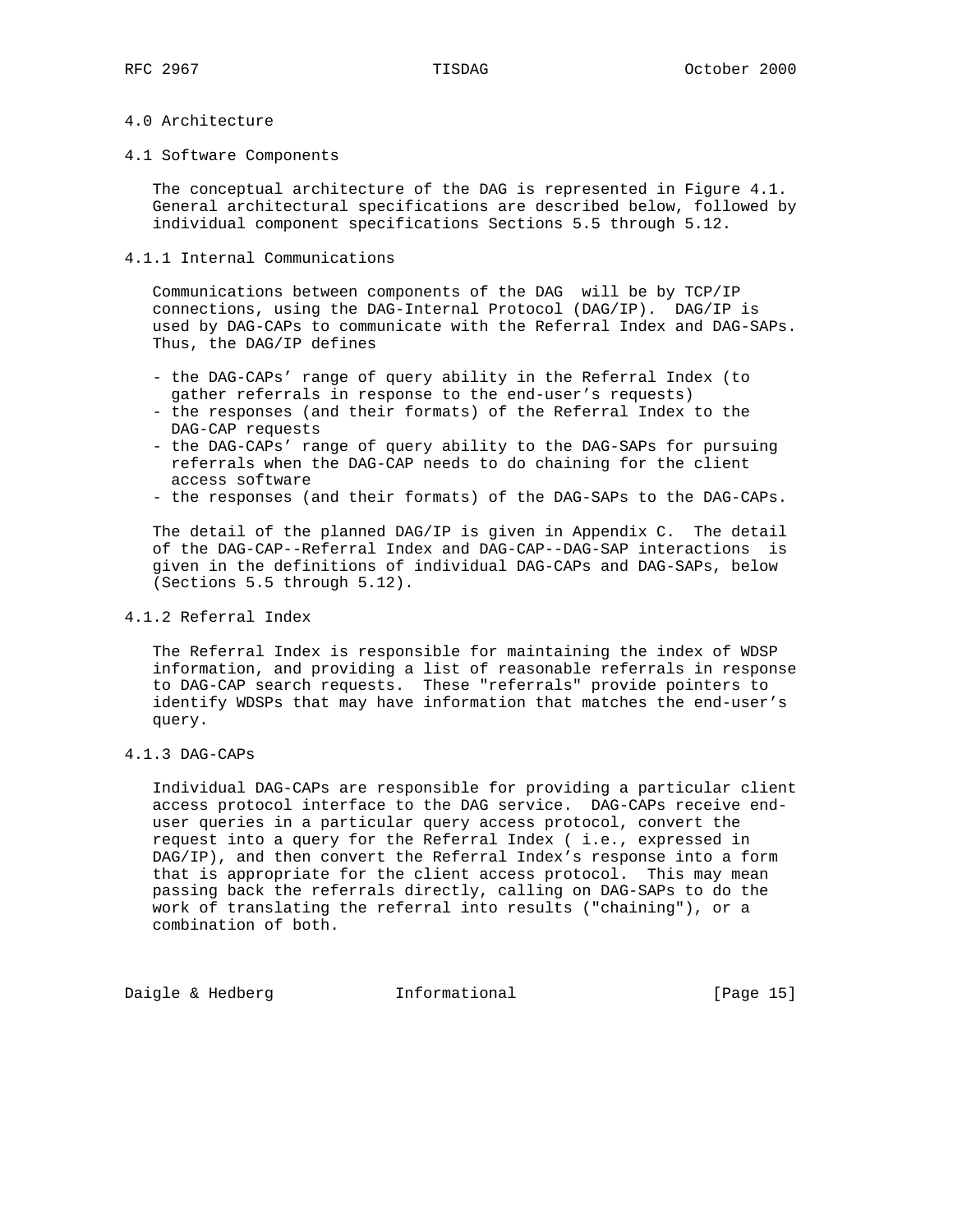





Daigle & Hedberg **Informational** [Page 16]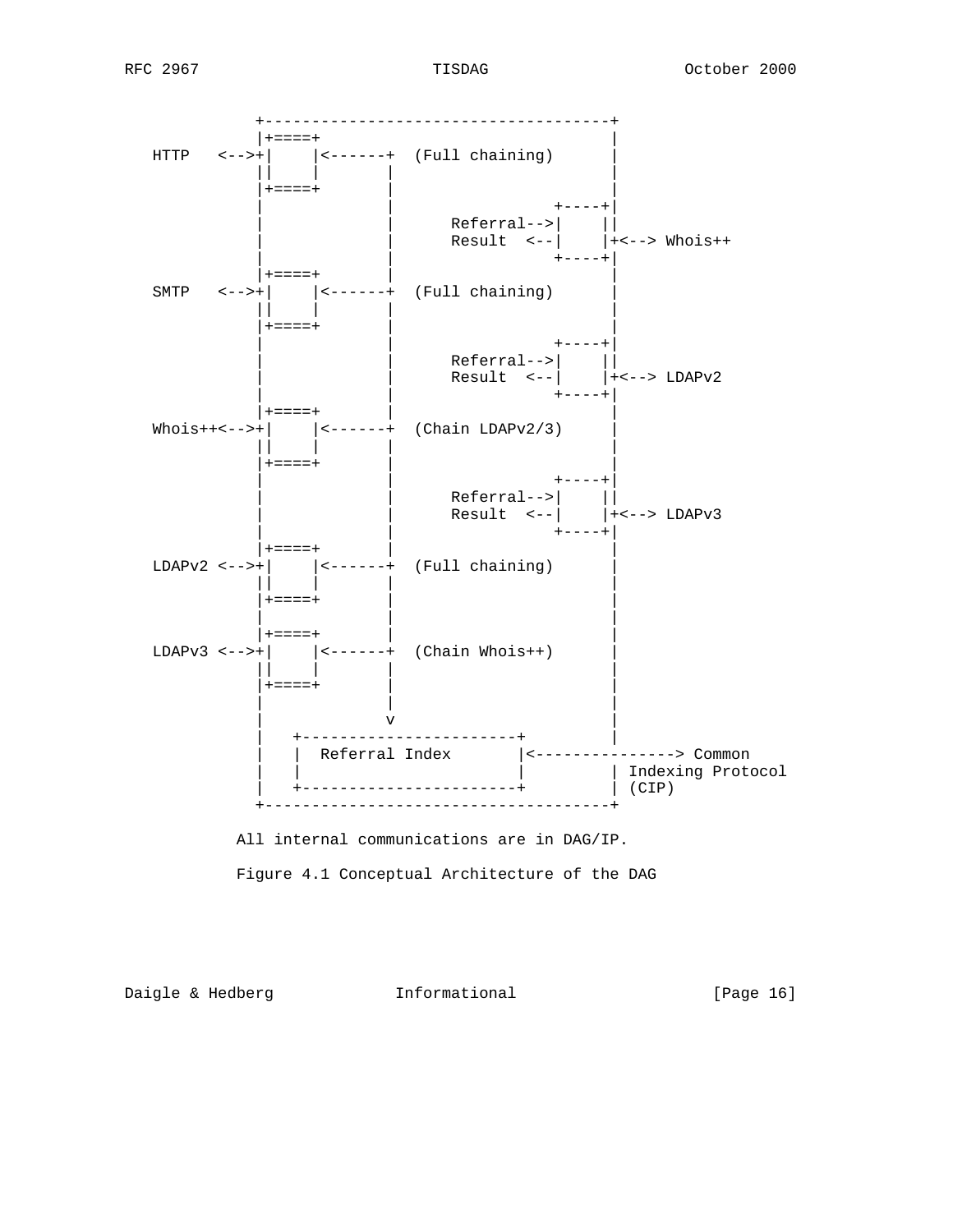# 4.1.4 DAG-SAPs

 Individual DAG-SAPs are called upon (by DAG-CAPs) to take DAG generated referrals and pursue them -- issuing the indicated query at the specified WDSP service. Results from individual WDSPs are converted back into DAG/IP-specific format for the DAG-CAP that made the request. Each DAG-SAP is responsible for handling referrals to WDSPs of a particular protocol (e.g., LDAPv2, Whois++, etc).

## 4.2 Important Architectural Notes

 This section notes some of the thinking that has driven the architectural and software design specification for the DAG system. This helps to provide the context in which to understand the software specifications that follow, and should give clues for the eventual extension of the DAG system. This section also acts, in some ways, as an FAQ (Frequently Asked Questions) section, as the content is shaped by questions received during the tech spec development phase. It attempts to illuminate context that may not otherwise be apparent on a first reading of the software specifications.

## 4.2.1 2 Distinct Functions: Referrals and Chaining

 At all times, it must be kept in mind that the primary function of the DAG system is to provide users with referrals to WDSP services that may have the information they seek. Since it is the case that not all supported client protocols can handle referrals, the DAG system also provides a chaining service to pursue referrals that the user's client software cannot handle itself. This chaining service does attempt to match the user's query against data from WDSPs, but this is to be seen as a secondary, or support function of the DAG system. In the perfect future, all access protocols will be able to handle all referrals!

4.2.2 Limited Query and Response Semantics

 The DAG system does not attempt to be a chameleon, or the ultimate whitepages query service. It focuses on providing referrals for information on the limited number of query types outlined in the functional specifications of the DAG service. This makes the DAG system a good place to start a search, but refinements and detailed inquiries are beyond its scope.

### 4.2.3 Visibility

 Given the limited query syntax of the DAG system it will not always be possible to exactly match a query posed to a CAP into a query posed to a SAP. This will have the effect that for instance a LDAPv2

Daigle & Hedberg **Informational** [Page 17]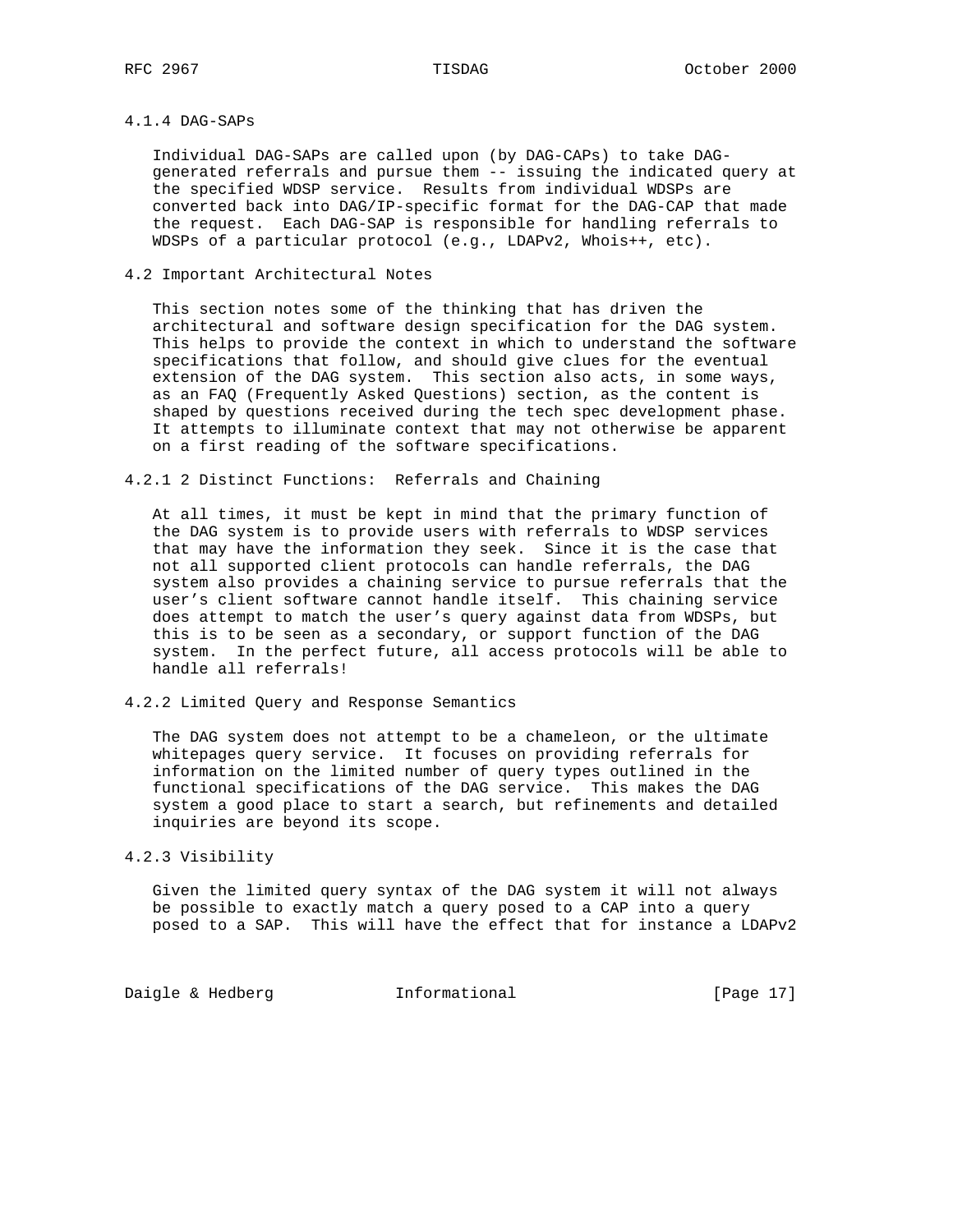client that issues a query to the DAG system which by the DAG system is chained to a LDAP server might not get the same results as if the client where directly connected to the server in question.

4.2.4 Richness of Query semantics

 Even the limited query syntax of the DAG system is capable of expressing queries that might NOT be possible to represent in the access protocols to the WDSPs. In these cases the DAG-SAP either can refuse the query or try to emulate it.

4.2.5 N+M Protocol Mappings

 As part of the chaining service offered by the DAG system, a certain amount of mapping between protocols is required -- in theoretical terms, there are "N" allowable end-user query access protocols, and "M" supported WDSP server protocols. The architecture of the software is constructed to use a single internal protocol (the DAG/IP) and data schema, providing a common language between all components. Without this, each input protocol module (DAG-CAP) would have to be constructed to be able to handle every WDSP protocol -- NxM protocol mappings. This would make the system complex, and difficult to expand to include new protocols in future.

4.2.6 DAG-CAPs and DAG-SAPs are completely independent of each other

 For the above reasons, the DAG-CAP and DAG-SAP modules are intended to be completely independent of each other. A DAG-SAP responds to a query that is posed to it in the DAG/IP, without regard to the protocol of the DAG-CAP that passed the query.

4.2.7 The Role of the DAG-CAP

 Thus, the DAG-CAP is responsible for using the DAG/IP to obtain referral information and, where necessary, chained responses. Where necessary, it performs adjustments to accommodate the differences in semantics between the DAG/IP and its native protocol. This might involved doing post-filtering of the results returned by the DAG-SAPs since the query issued in DAG/IP to the DAG-SAP might be "broader" then the original query.

 Thus, the DAG-CAP "knows" only 2 protocols: its native protocol, and the DAG/IP.

Daigle & Hedberg **Informational** [Page 18]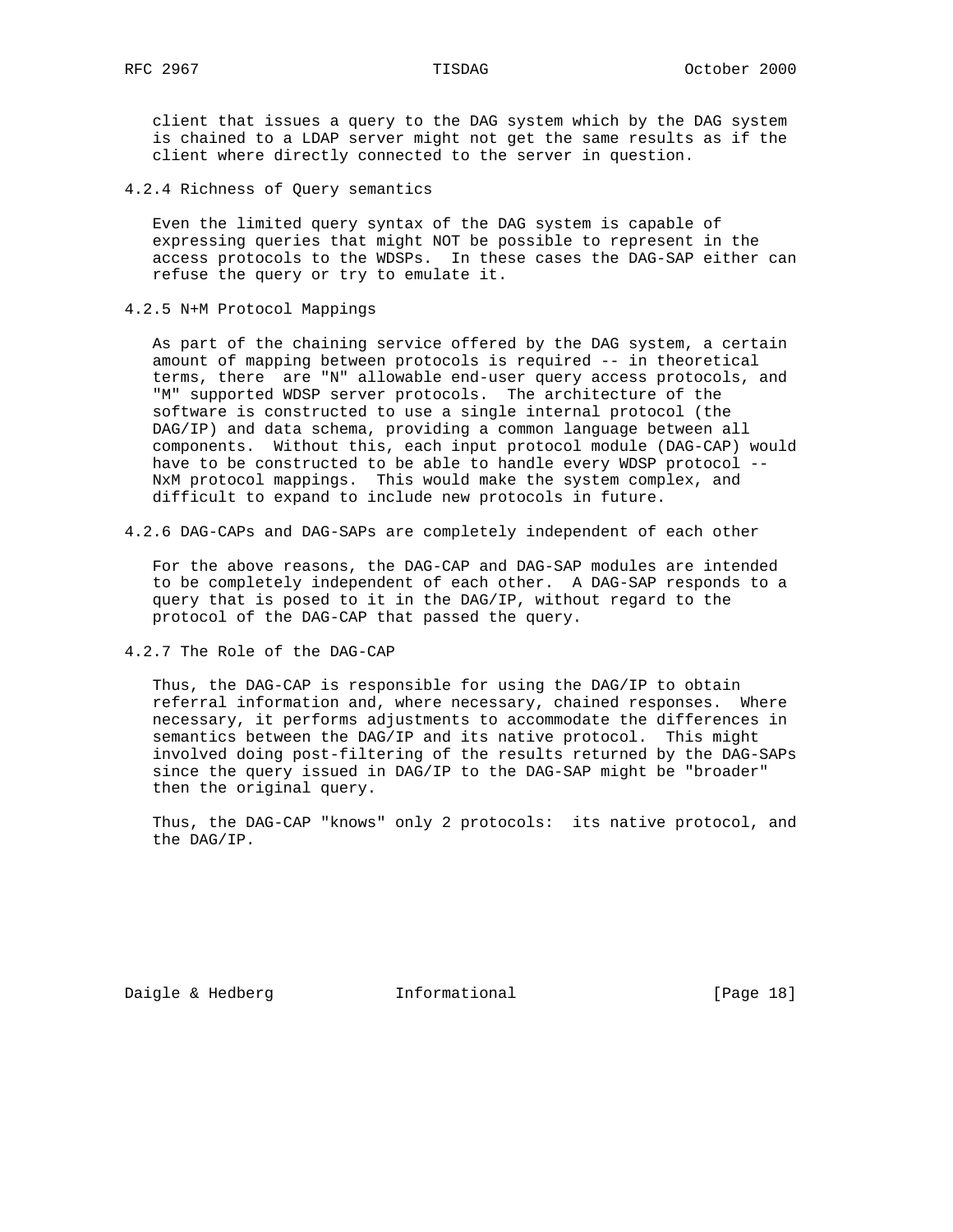## 4.2.8 The Role of the DAG-SAP

 Similarly, the DAG-SAP is responsible for responding to DAG/IP queries by contacting the designated WDSP server. Where necessary, it performs adjustments to accommodate the differences in semantics between the DAG/IP and its native protocol. These adjustments might mean that, as a consequence, the DAG-SAP will receive results that do not match the original query. In such cases the DAG-SAP should attempt to do post-pruning in order to reduce the mismatch between the original query and the results returned.

 Thus, the DAG-SAP "knows" only 2 protocols: its native protocol, and the DAG/IP.

4.2.9 DAG/IP is internal

 No module outside of the DAG system should be aware of the DAG/IP's construction. End-users use the query protocols supported by DAG- CAPs; WDSPs are contacted using the query protocols supported in the DAG-SAPs.

4.2.10 Expectations

 The expectation is that the DAG system, although defined as a single construct, will operate by running modules on several different, perhaps widely distributed (in terms of geography and ownership), computers. For this reason, the DAG/IP specified in such a way that it will operate on inter-machine communications.

4.2.11 Future Extensions

 The DAG system architecture was constructed with a specific view to extensibility. At any time, an individual component may be improved (e.g., the Mail DAG-CAP may be given a different query interface) without disrupting the system.

 Additionally, future versions of the DAG system may support other access protocols -- for end-users, and for WDSPs.

- 5.0 Software Specifications
- 5.1 Notational Convention

 It is always a challenge to accurately represent text protocol in a printed document; when is a new line a "newline", and when is it an effect of the text formatter?

Daigle & Hedberg **Informational** [Page 19]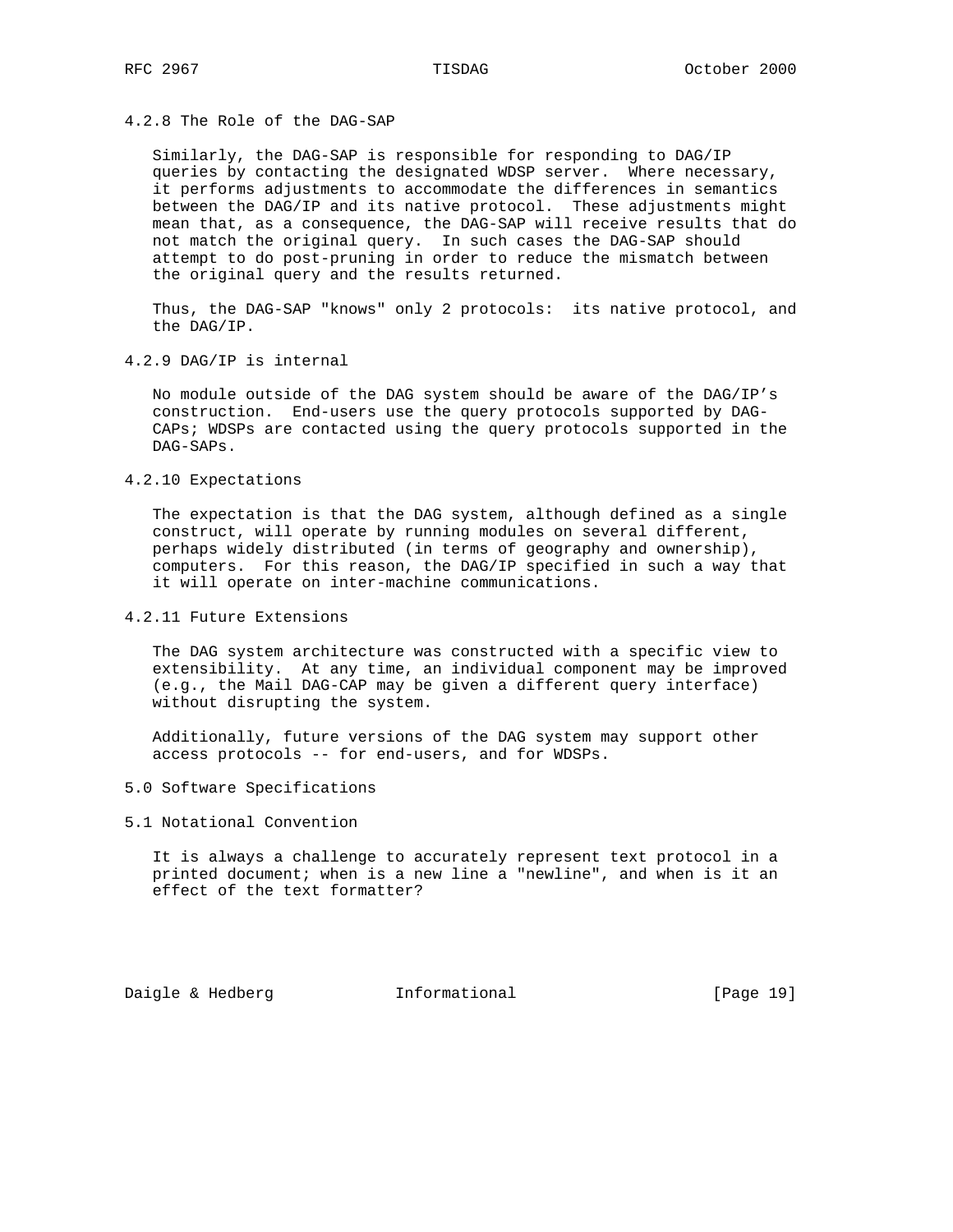In order to be adequately illustrated, this document includes many segments of protocol grammars, sample data, and sample input/output in a text protocol. In order to distinguish newlines that are significant in a protocol, the symbol

 $<$ NL $>$ 

is used. For example,

 This is an example of a very long line of input. There is only one newline in it (at the end), in spite of the fact that this document shows it spanning several lines of text.<NL>

- 5.2 DAG-CAP Basics
- 5.2.1 Functionality

 Every DAG-CAP must support the full range of DAG queries, as defined in 3.3.1.

 Each DAG-CAP accepts queries in its native protocol. Individual DAG-CAP definitions define the expected expression of the DAG queries in the native protocol.

The DAG-CAP is then responsible for:

- converting that expression into a query in the DAG/IP to obtain relevant referrals from the Referral Index. This might mean that parts of the original query are disregarded (e.g., if the query included attributes not supported by the DAG application, or if the query algebra was not supported by the DAG application);
- returning referrals in the client's native protocol, where possible;
- expressing the client query to the necessary DAG-SAPs, given the limitations mentioned above, to chain those referrals not usefully expressible in the client's native protocol;
- possibly doing post-filtering on the DAG-SAP results; and
- converting the collected DAG-SAP results for expression in the client's native protocol (and schema, where applicable).

 Each DAG-CAP defines the nature of the interaction with the end-user (e.g., synchronous or asynchronous, etc). Additionally, each DAG-CAP must be able to carry out the following, in order to permit load limiting and load-balancing in the DAG system:

 - direct the client to a different DAG-CAP of the same type (for load-balancing)

Daigle & Hedberg **Informational** [Page 20]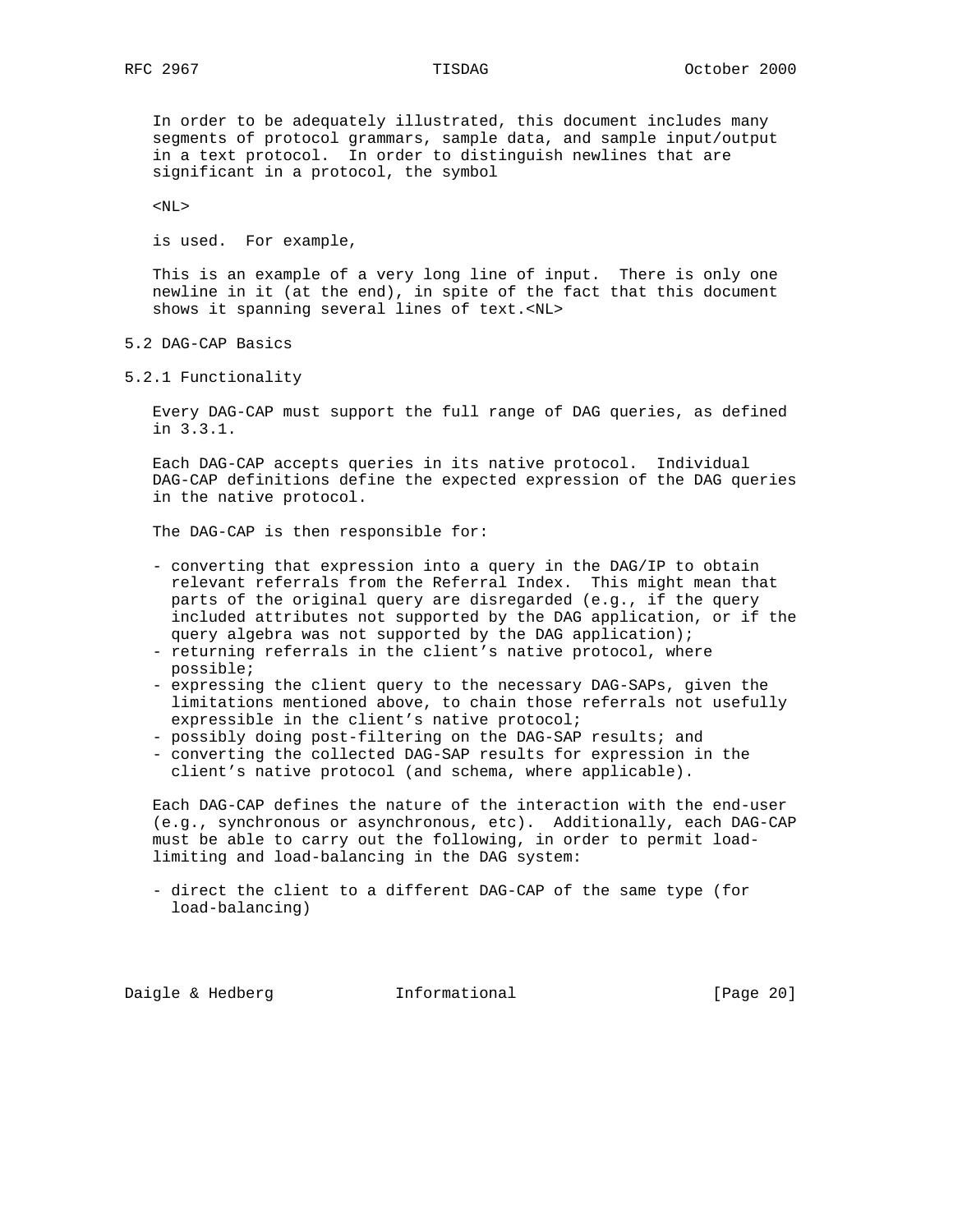- decline to return results because too many referrals were generated (to discourage data-mining). Ideally, this should include the generation of a message to refine the query in order to produce a more manageable number of referrals/replies.

 DAG-CAPs must be capable of accepting and respecting DAG-SAP service referrals (for DAG-SAP load-sharing).

 In protocols that permit it, the DAG-CAP should indicate to the end user which services were unavailable for chaining referrals (i.e., to indicate there were parts of the search that could not be completed, and information might be missing).

 TISDAG: Any CAP that receives commands other than queries, like help, answers those on its own. A CAP should not pass any system command on to the RI.

5.2.2 Configuration

 It must be possible to change the expected address of the DAG-CAP by configuration of the software (i.e., host and port, e-mail address, etc).

 For DAG-CAPs that need to access DAG-SAPs for query chaining, for each type (protocol) of DAG-SAP that is needed, the DAG-CAP must be configurable in terms of:

 - at least one known DAG-SAP of every necessary protocol to contact - for each DAG-SAP, the host and port of the DAG-SAP software

 The DAG-CAPs must also be configurable in terms of a maximum number of referrals to handle for a user transaction (i.e., to prevent data mining, the DAG-CAP will refuse to reply if the query is too general and too many hits are generated at the Referral Index).

 The DAG-CAP must be configurable in terms of alternate DAG-CAPs of the same type to which the end-user software may be directed if this one is too busy.

5.2.3 Error handling

 Apart from error conditions arising from the operation of the DAG-CAP itself, DAG-CAPs are responsible for communicating error conditions occurring elsewhere in the system that affect the outcome of the user's query (e.g., in the DAG-RI, or in one or more DAG-SAPs).

Daigle & Hedberg **Informational** [Page 21]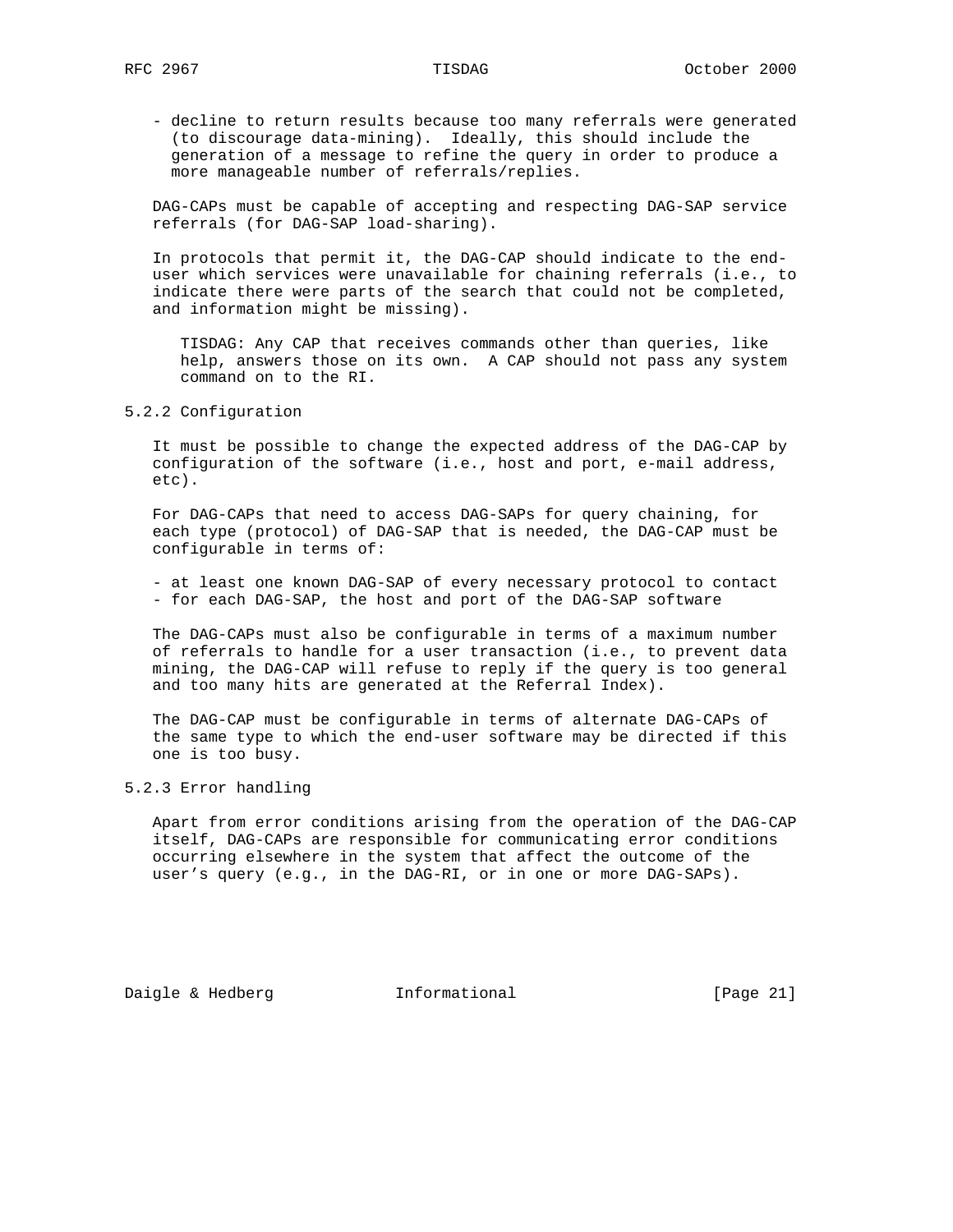If the DAG-CAP sends a query to the DAG-RI and receives an error message, it should attempt to match the the received DAG errorcode into its native access protocol's error codes. The same action is appropriate when the DAG-CAP is "chaining" the query to one DAG-SAP.

 There are also occasions when the DAG-CAP may have to combine multiple errorcodes into a single expression to the user. When the DAG-CAP is "chaining" the query through DAG-SAPs to one or more WDSPs, situations can arise when there is a mix of responsecodes from the DAG-SAPs. If this happens, the DAG-CAP should try to forward information to the end-user software that is as specific as possible, for instance which of the WDSPs has not been able to fulfill the query and why.

 See Appendix D for more information concerning error condition message mappings.

### 5.2.4 Pruning of results

 Since there is no perfect match between the query syntaxes of the DAG system on one hand and the different access protocols that the DAG- CAPs and DAG-SAPs supports on the other, there will be situations where the results a DAG-CAP has to collect is "broader" then what would have been the case if there had been a perfect match. This might have adverse effects on the system to the extent that administrative limits will "unnecessary" be exceeded on WDSPs or that the collected results exceeds the sizelimit of the DAG-CAP.

 Since the DAG-CAP is the only part of the DAG system that actually knows what the original query was, the DAG-CAP can prune the results received from the DAG-SAPs in such a way that the results presented to the client better matches the original question.

### 5.3 DAG-SAP Basics

5.3.1 Functionality

 Every DAG-SAP must support the full range of DAG queries, as defined in 3.3.1. Results must be complete DAG schemas expressed in well formed DAG/IP result formats (see Appendix C). Each DAG-SAP accepts queries in DAG/IP and converts them to the native schema and protocol for which it is designed to proxy.

The DAG-SAP is then responsible for

 - converting the query into the native schema and protocol of the WDSP to which the referral points. (If the query is not representable in the native protocol, it must return an error

Daigle & Hedberg **Informational** [Page 22]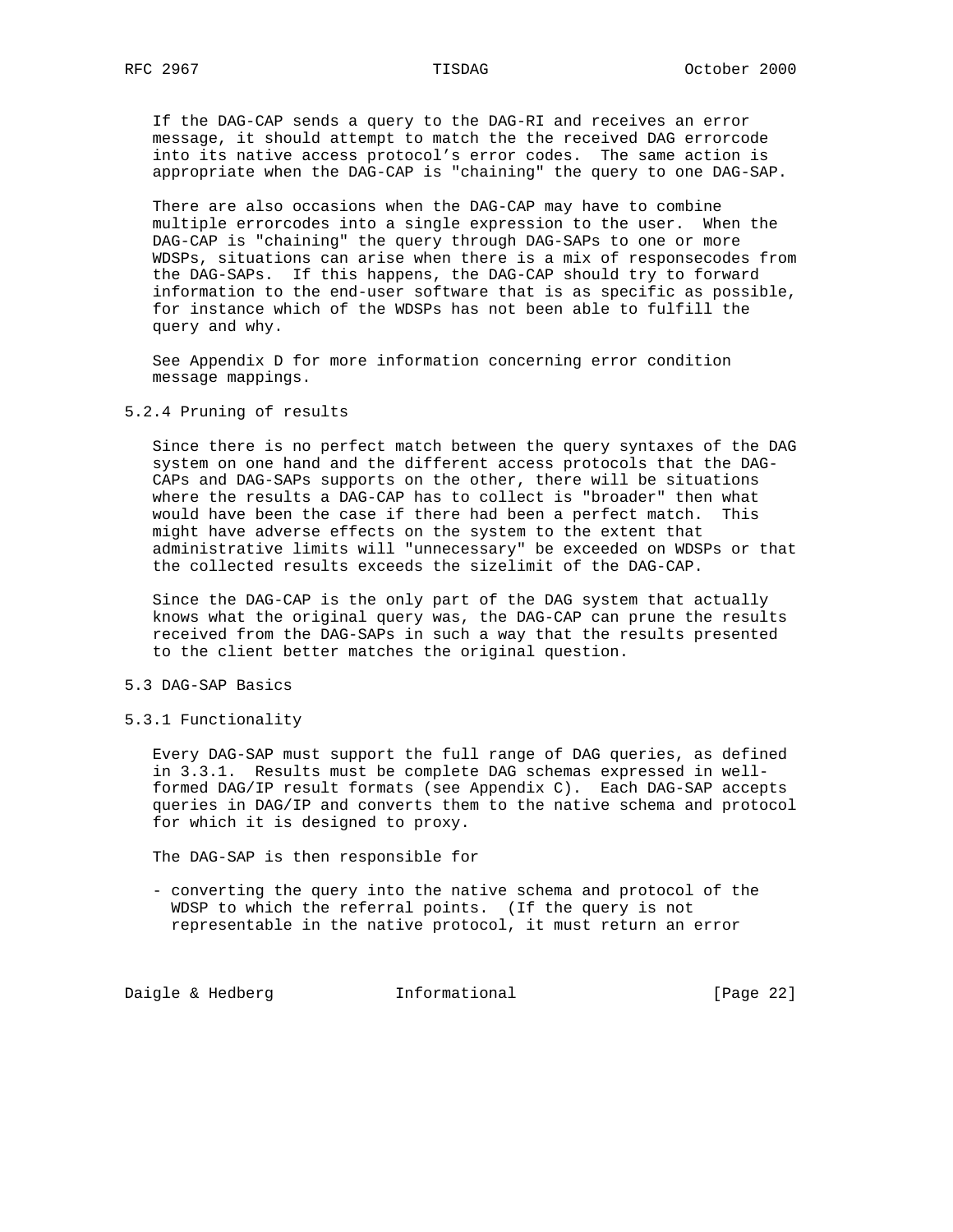message. If it is emulatable, the DAG-SAP can attempt emulate it by posing a related query to the WDSP and post-pruning the results received);

- contacting that WDSP, using the host, port, and protocol information provided in the referral;
- negotiating the query with the remote WDSP;
- accepting results from the WDSP, possibly doing post-filtering on the result set; and
- conveying the results back to the calling DAG-CAP using the DAG/IP and its schema.

 Note that this implicitly means that the DAG-SAP is responsible for chaining and pursuing any referrals it receives from WDSP services. The DAG-SAP returns only search results to the DAG-CAP that called it.

5.3.2 Configuration

 DAG-SAPs must be configurable to accept connections only from recognized DAG components.

 DAG-SAPs that have service limits must be configurable to redirect DAG-CAPs to alternate DAG-SAPs of the same type when necessary.

5.3.3 Error handling

 A DAG-SAP must translate error codes received from a WDSP server to DAG error codes according to Appendix D.

5.3.4 Pruning of results

 Since it might not be possible to exactly map a DAG query into a query in the access protocol supported by the a DAG-SAP, the DAG-SAP should try to translate it into a more general query (or if necessary into a set of queries). If so, the DAG-SAP must then prune the result set received before furthering it to the DAG-CAP.

5.3.5 Constraint precedence

 Some constraints, search and case, can appear both as local and global constraints. If this happens in a query then the local constraint specification overrides the global. For a query like the following:

fn=leslie;search=exact and org=think:search=substring

 the resulting search constraint for "fn=leslie" will be "exact" while it for "org=think" will be "substring".

Daigle & Hedberg **Informational** [Page 23]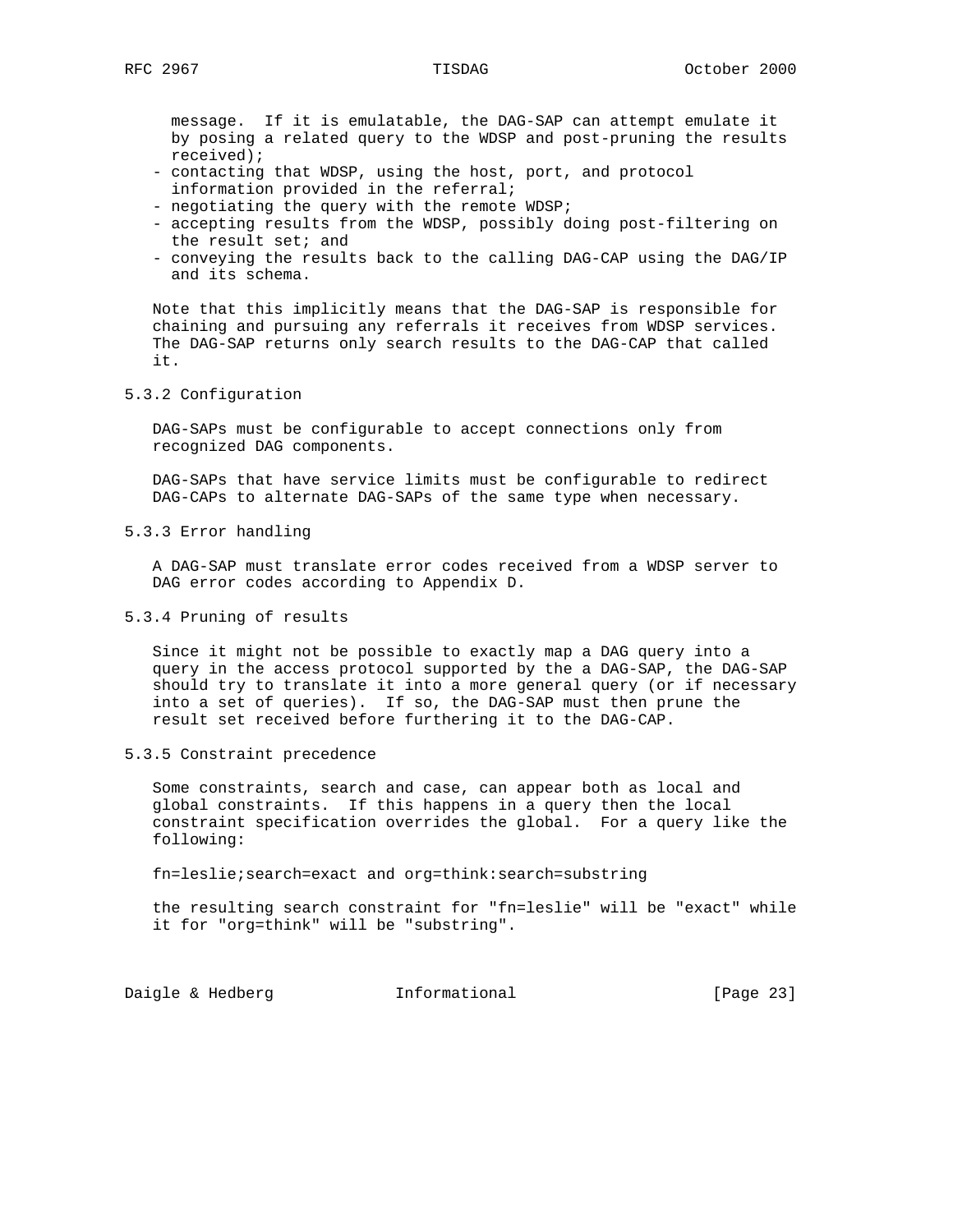# 5.4 The Referral Index

### 5.4.1 Architecture

 The Referral Index contains (only) information necessary to deliver referrals to DAG-CAPs based on the query types supported by the DAG itself. The Referral Index creates an index over these objects so that it can respond to DAG-CAP queries using the DAG/IP. The information is drawn directly from interactions with participating WDSPs' software, using the Common Indexing Protocol (CIP).

5.4.2 Interactions with WDSPs (CIP)

 WDSPs that wish to participate in the DAG system must register themselves (see Section 5.4.6). Once registered, the Referral Index will interact with the WDSPs using the Common Indexing Protocol as defined in [1], using the Index Object defined in Section 5.4.3.

5.4.3 Index Object Format

 The CIP index object type is based on the Tagged Index Object as defined in [12]. Appendix E details the expected content of the index objects as they are to be provided by the WDSPs.

 TISDAG: The tokens in the Tagged Index Object should be UTF-8 encoded composed UNICODE version 2 character encoding.

5.4.4 DAG-Internal I/O

 The Referral Index interacts with the rest of the DAG internal modules (DAG-CAPs) by listening for queries and responding in the DAG/IP (defined in Appendix C).

### 5.4.5 The Index Server

 The Referral Index must index the necessary attributes of the CIP index object in order to respond to queries of the form described in Table 3.1.

 The semantics of the chosen CIP object (defined in Appendix E) are such that a referral to a WDSP server is sent back if (and only if)

- the index object of the WDSP contains all the tokens of the query, in the attributes specified, according to the logic of the DAG/IP query, and
- all of those tokens are found with a common tag.

Daigle & Hedberg **Informational** [Page 24]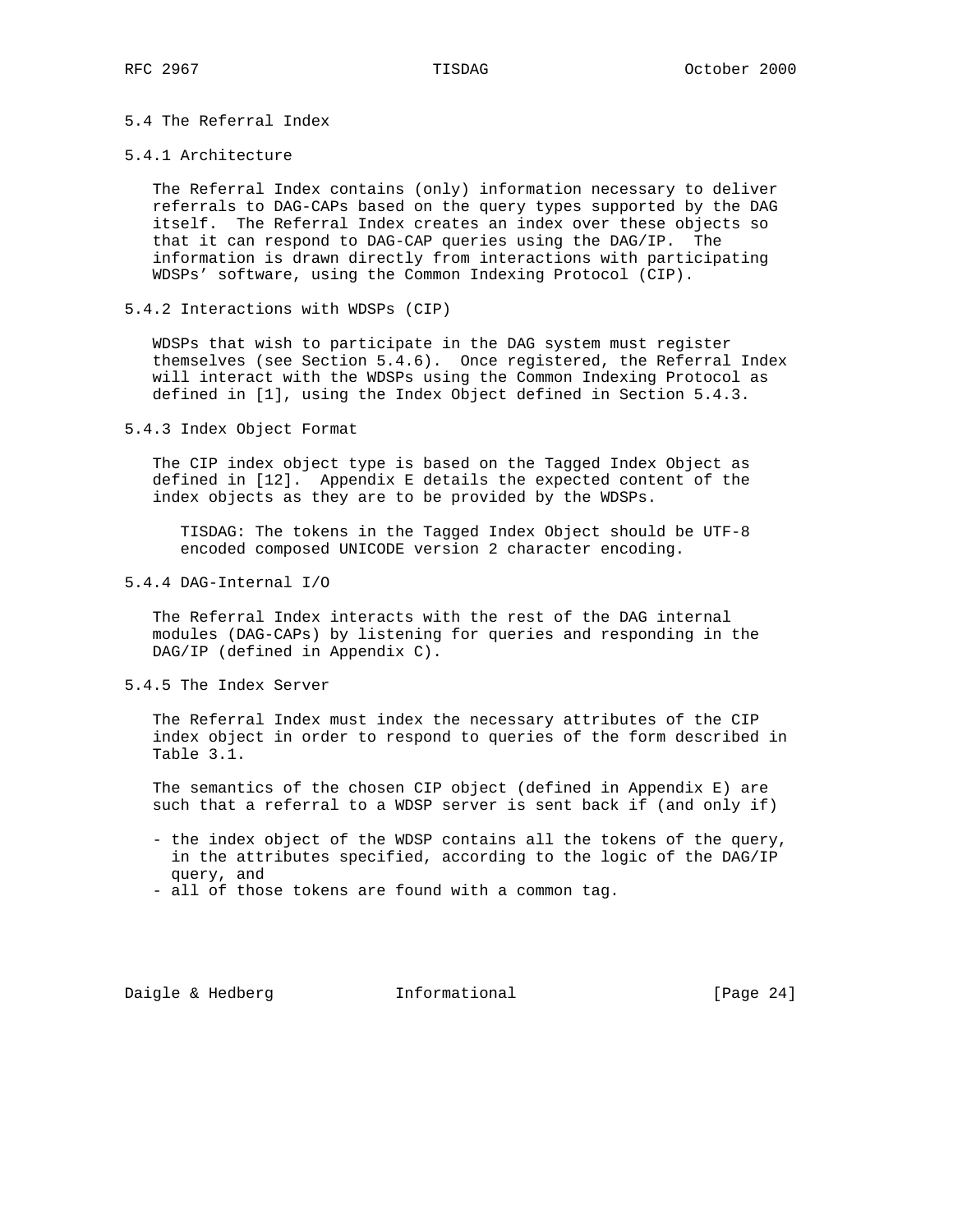This means that a query for the name "Fred Flintstone" (2 tokens) will yield a referral to a server that has a record for "Fred Amadeus Flintstone", but not to a WDSP with 2 differently tagged records, for "Fred Amadeus" and "Julie Flintstone". Depending on the access protocol being used and the original end-user query, the referral to the WDSP with "Fred Amadeus Flintstone" may yield a successful result, or it may not. But, it is known that the other WDSP would not have yielded successful searches. That is, the referral approach may yield false-positive results, but will not miss appropriate WDSPs.

5.4.6 Configuration

 The Referral Index must provide the ability to register interested WDSPs, as outlined in Appendix E.

 The Referral Index must be able to configure the port for DAG/IP communications. Also, it must be configurable to recognize only registered DAG-CAPs.

5.4.7 Security

 The Referral Index will accept queries only from recognized (registered) DAG-CAPs. This will reduce "denial of service" attack types, but is also a reflection on the fact that the Referral Index uses the DAG/IP, (i.e., internal) protocol, which should not be exposed to non-DAG software.

 The Referral Index must be able to use authenticated communication to receive data from WDSPs (see Appendix E).

5.5 Mail (SMTP) DAG-CAP

 This is the default Mail DAG-CAP. More sophisticated ones could certainly be written -- e.g., for pretty-printed output, or for handling different philosophies of case-matching.

 This DAG-CAP has been designed on the assumption that mail queries will be human-generated (i.e., using a mail program/text editor), as opposed to being queries formulated by software agents. The input grammar should therefore be simple and liberal in acceptance of variations of whitespace formatting.

Daigle & Hedberg **Informational** [Page 25]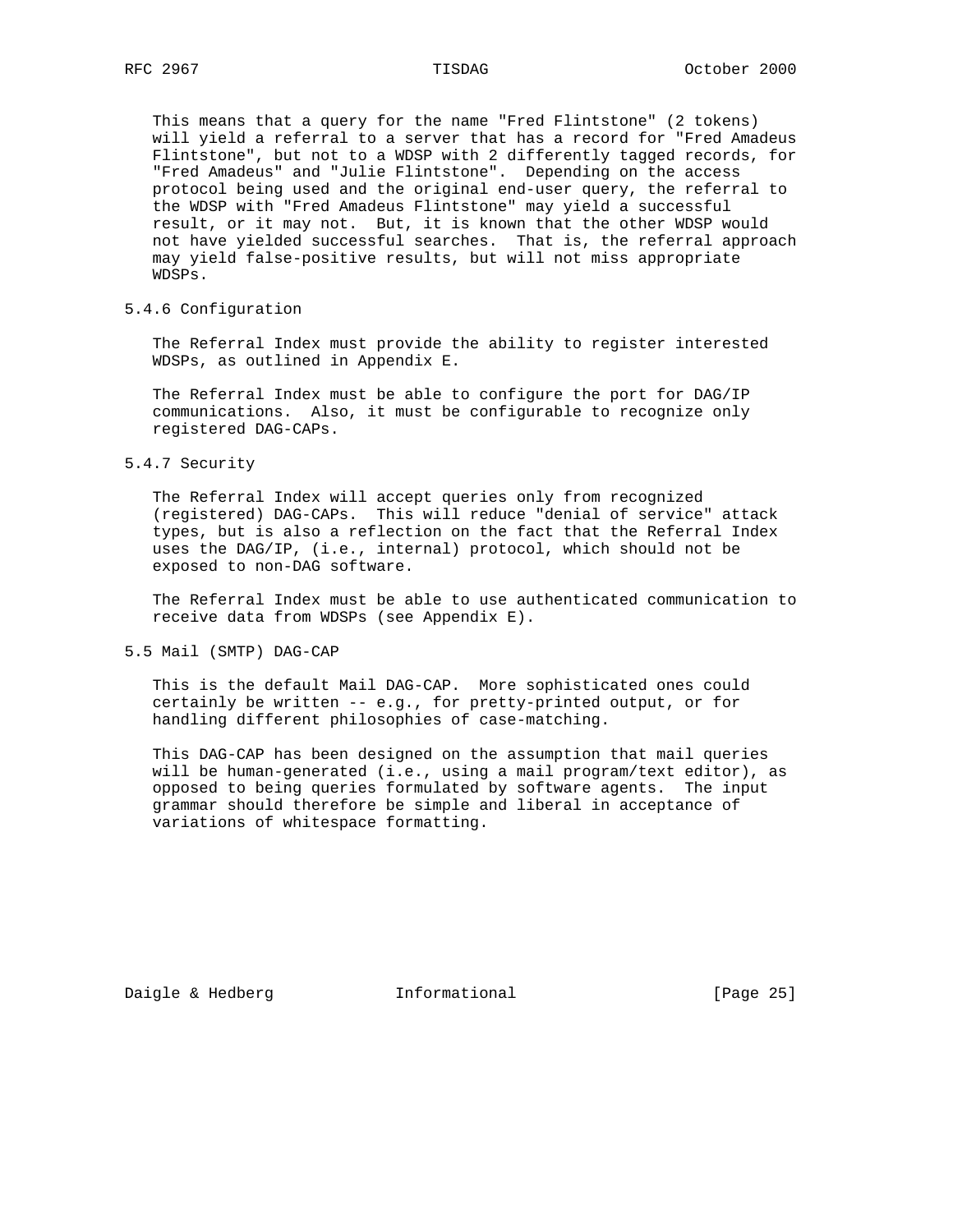5.5.1 Mail DAG-CAP Input

 Mail DAG-CAP input is expected to be a regular or MIME-encoded (see [9] and [10]) SMTP mail message, sent to an advertised mail address. The mail DAG-CAP parses the message and replies to it with a MIME encoded message containing the results of the DAG search.

 One query is accepted per e-mail message -- text after a single valid query has been read is simply ignored.

 The body of the query message must follow the syntax defined below. Note that all input control terms ("type=", "name=" etc) are shown in lower case for convenience, but could be upper case or mixed case on input.

| mailquery<br>controls | = [mnl] [controls] mnl terms mnl<br>= [msp] "searchtype" [msp] "=" [msp]<br>( matchtype /<br>casetype /<br>matchtype msp casetype /<br>casetype msp matchtype / |
|-----------------------|-----------------------------------------------------------------------------------------------------------------------------------------------------------------|
| matchtype             | <nothing> )<br/>= "substring" / "exact"</nothing>                                                                                                               |
|                       | ; default: substring                                                                                                                                            |
| casetype              | = "ignore" / "sensitive"                                                                                                                                        |
|                       | ; default: ignore                                                                                                                                               |
| terms                 | $= n / n-1 / n-0 / n-0-1 / r-0 / r-0-1$                                                                                                                         |
| n                     | = n-term                                                                                                                                                        |
| $n-1$                 | = ( n-term 1-term / 1-term n-term)                                                                                                                              |
| n-o                   | = ( n-term o-term / o-term n-term )                                                                                                                             |
| $n - o - 1$           | = ( n-term o-term 1-term /                                                                                                                                      |
|                       | n-term 1-term o-term /                                                                                                                                          |
|                       | l-term n-term o-term /                                                                                                                                          |
|                       | l-term o-term n-term /                                                                                                                                          |
|                       | o-term 1-term n-term /                                                                                                                                          |
|                       | o-term n-term 1-term)                                                                                                                                           |
| $r - o$               | = ( r-term o-term / o-term r-term )                                                                                                                             |
| $r$ -o-l              | = ( r-term o-term l-term /                                                                                                                                      |
|                       | r-term 1-term o-term /                                                                                                                                          |
|                       | l-term o-term r-term /                                                                                                                                          |
|                       | l-term r-term o-term /                                                                                                                                          |
|                       | o-term 1-term r-term /                                                                                                                                          |
|                       | o-term r-term l-term)                                                                                                                                           |
| n-term                | = [msp] "name" [msp] "=" [msp] string mnl                                                                                                                       |
| o-term                | = [msp] "org" [msp] "=" [msp] string mnl                                                                                                                        |

Daigle & Hedberg **Informational Informational** [Page 26]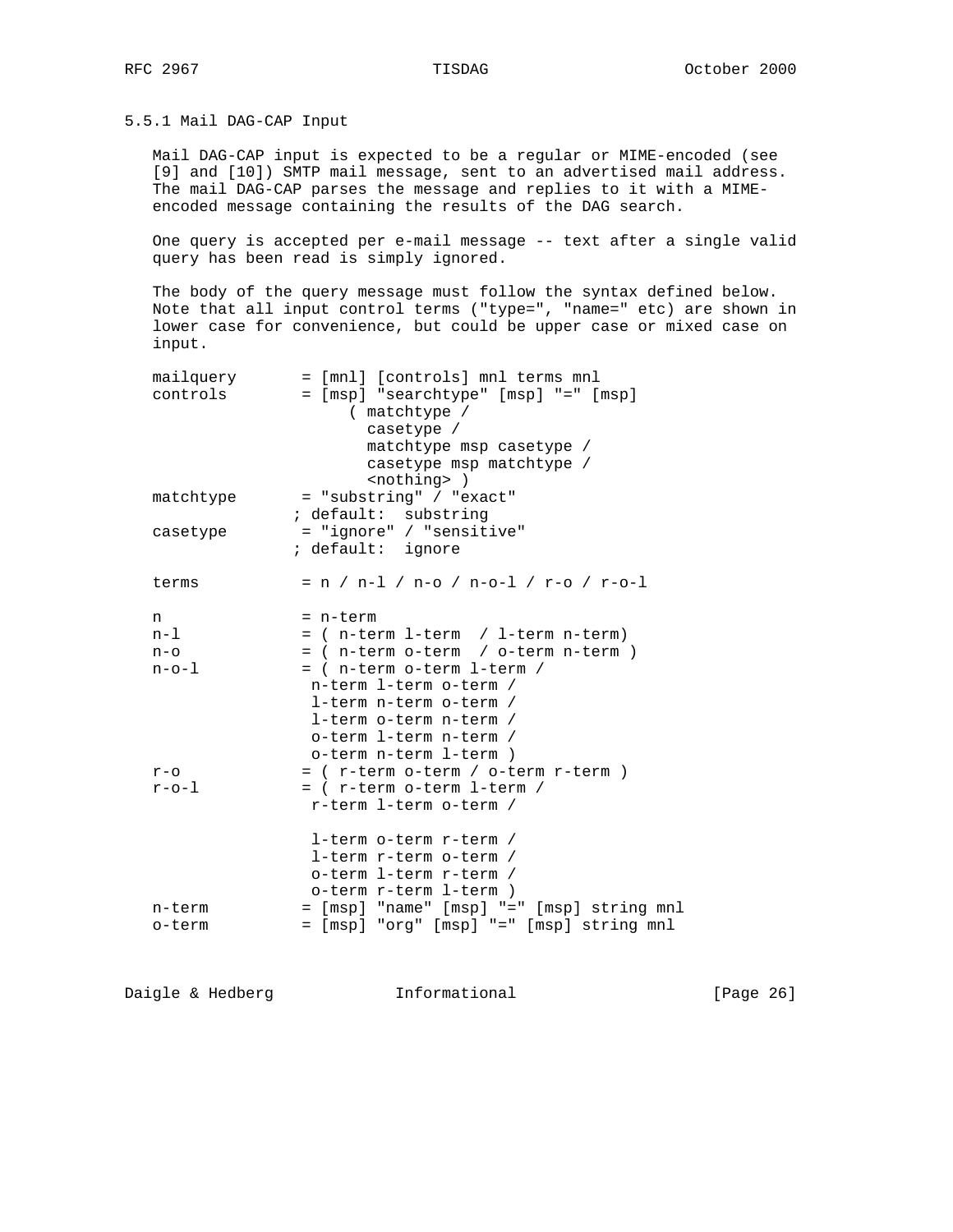l-term = [msp] "loc" [msp] "=" [msp] string mnl  $r$ -term =  $[msp]$  "role"  $[msp]$  "="  $[msp]$  string mnl string = <US-ASCII or quoted-printable encoded ISO-8859-1 or UTF-8 except nl and sp>  $msp = 1*(sp)$  $sp = " "$  $mnl = 1*(nl)$ nl = <linebreak> The following are valid mail queries: Example 1: searchtype = <NL> name = thinking cat<NL> Example 2: searchtype = exact ignore<NL> name=thinking cat<NL> Example 3: role=thinking cat<NL> org =space colonization<NL> Example 4: name=thinking cat <NL> <NL>  $<$ NL $>$  My signature line follows here in the most annoying fashion <NL> Note that the following are not acceptable queries: Example 5: searchtype= exact substring <NL> name = thinking cat <NL> Example 6: name=thinking cat org= freedom fighters anonymous<NL>

Daigle & Hedberg **Informational** [Page 27]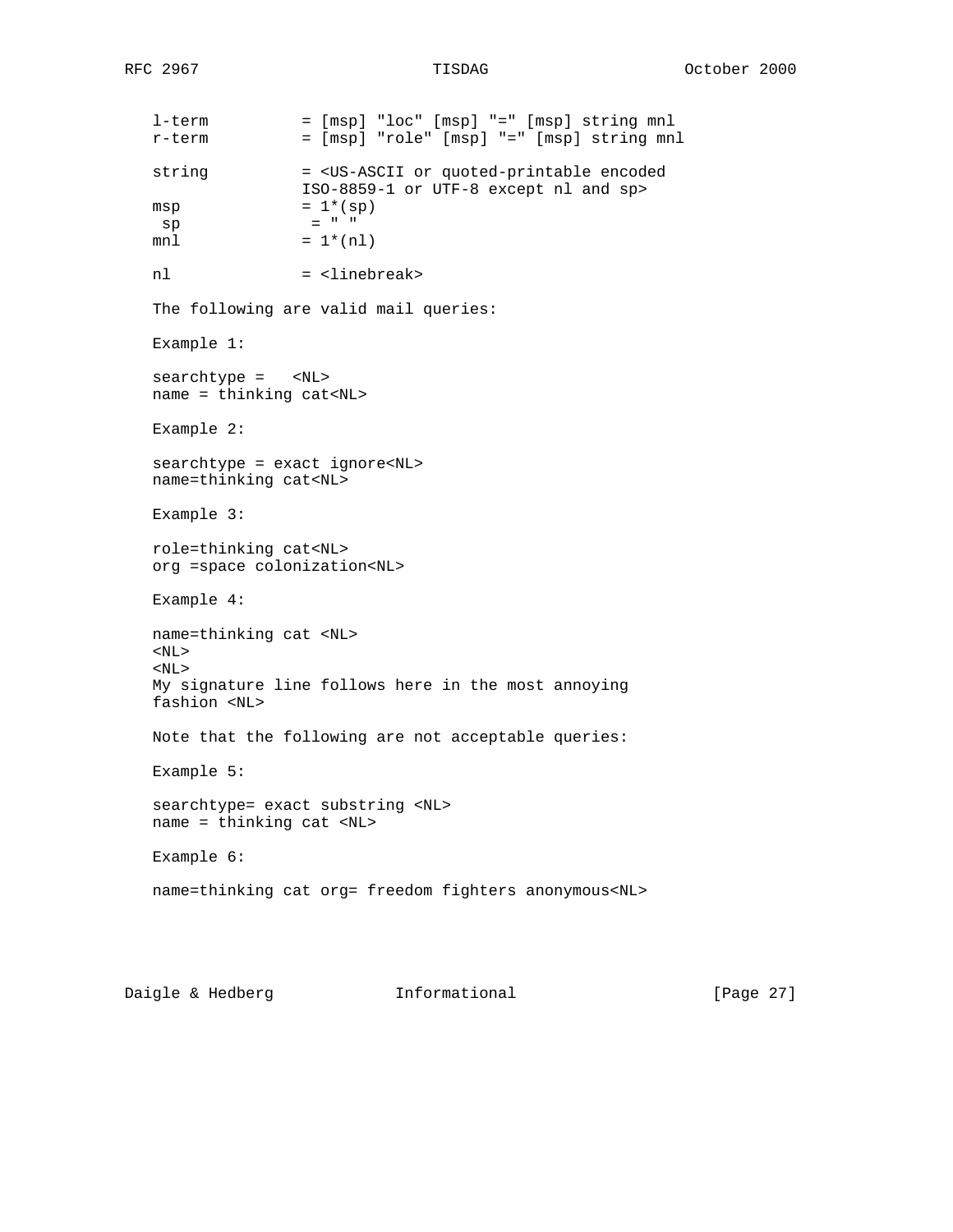In Example 5, two conflicting searchtypes are given. In Example 6, no linebreak follows the n-term. 5.5.2 Translation from Mail query to DAG/IP Querying the Referral Index A key element of translating from the Mail DAG-CAP input into the DAG/IP query format is to "tokenize" the input terms into single token elements for the DAG/IP query. For example, the n-term name= thinking cat<NL> is tokenized into 2 n-tokens: thinking cat which are then mapped into the following in the DAG/IP query (dag-n terms): FN=thinking and FN=cat<NL> The same is true for all r-terms, l-terms and o-terms. The primary steps in translating the mail input into a DAG/IP query are: translate quoted-printable encoding, if necessary translate base64 encoding, if necessary tokenize the strings for each term construct the DAG/IP query from the resulting components, as described in more detail below DAG/IP constraints are constructed from the searchtype information in the query. dag-matchtype = "search=" <matchtype> / "search=substring" ; if matchtype not ; specified dag-casetype = "case=ignore" /  $\cdot$  if casetype not ; specified or ; casetype=ignore "case=consider" ; if casetype=sensitive constraints  $= ":: " dag-matchtype ";" dag-casetype"$  The terms for the DAG/IP query are constructed from the tokenized strings from the mail input.

Daigle & Hedberg **Informational** [Page 28]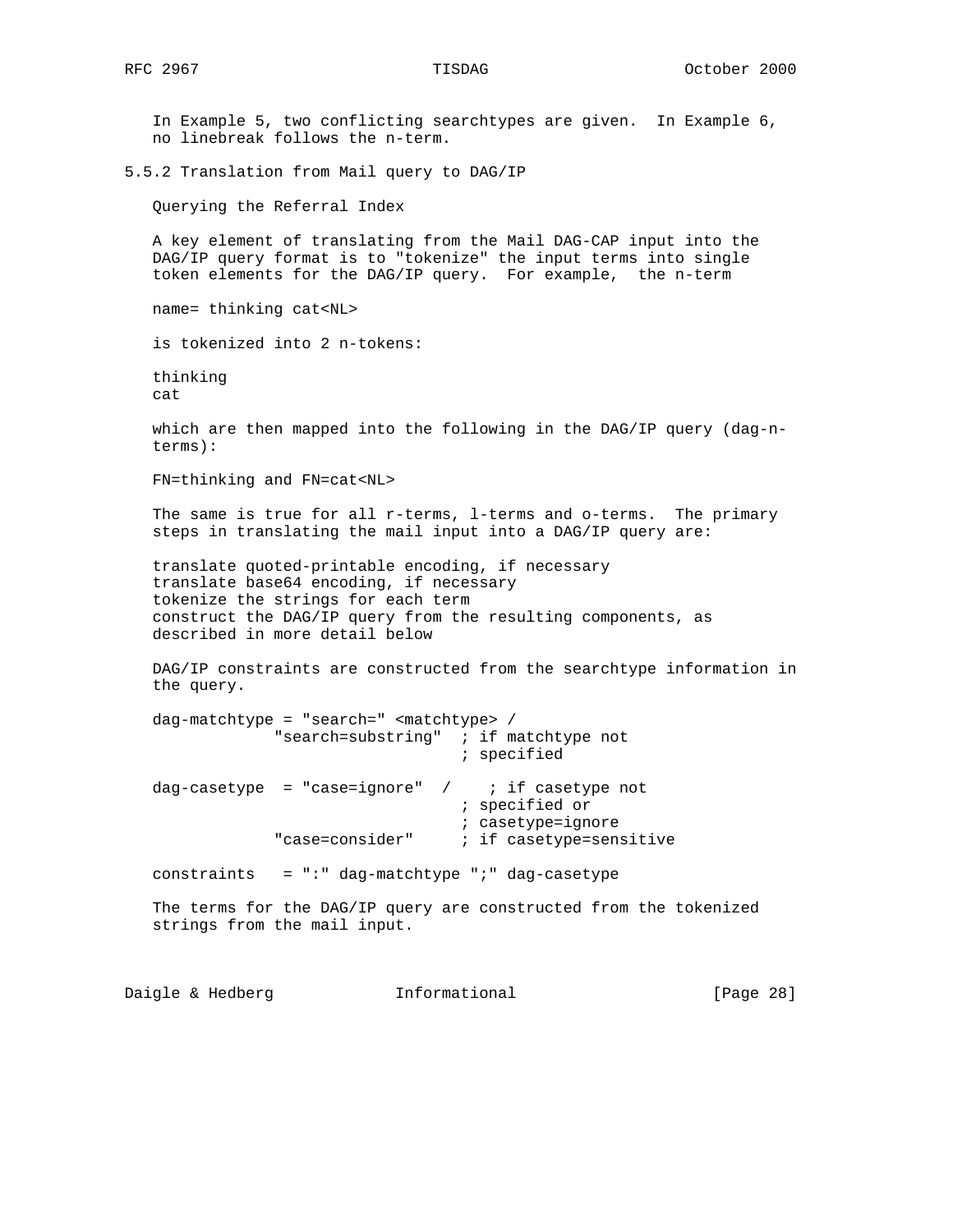dag-n-terms = "FN=" n-token  $0*($  " and FN=" n-token) dag-o-terms = "ORG=" o-token 0\*( " and ORG=" o-token) dag-l-terms = "LOC=" l-token 0\*( " and LOC=" l-token)  $dag-r-terms$  = "ROLE="  $r-token$   $0*($  " and ROLE="  $r-token$ ) This means that the relevant DAG/IP queries are formulated as one of two types: dagip-query =  $($   $($   $n$ -query  $/$   $nl$ -query  $/$  no-query  $/$  nol-query ) [" and template=DAGPERSON"]":" dag-matchtype ";" dag-casetype) / ( ( ro-query / rol-query ) [" and template=DAGORGROLE"]":" dag-matchtype ";" dag-casetype) ) n-query = dag-n-terms nl-query = dag-n-terms " and " dag-l-terms no-query = dag-n-terms " and " dag-o-terms nol-query = dag-n-terms " and " dag-o-terms " and "  $dag-I-terms$ <br> $ro-query$  =  $dag-r-te$ : ro-query = dag-r-terms " and " dag-o-terms rol-query = dag-r-terms " and " dag-o-terms " and " dag-l-terms The examples given earlier are then translated as follows. Example 1: FN=thinking and FN=cat:search=substring;case=ignore<NL> Example 2: FN=thinking and FN=cat:search=exact;case=ignore<NL> Example 3: ROLE=thinking and ROLE=cat and ORG=space and ORG=colonization:search=substring;case=ignore<NL> Querying a DAG-SAP In querying a DAG-SAP (irrespective of the protocol of that DAG-SAP), the DAG/IP query must include information about the target WDSP server. This information is drawn from the Referral Index SERVER- TO-ASK referral information, and is appended to the query as specified in Appendix C):

Daigle & Hedberg **Informational** [Page 29]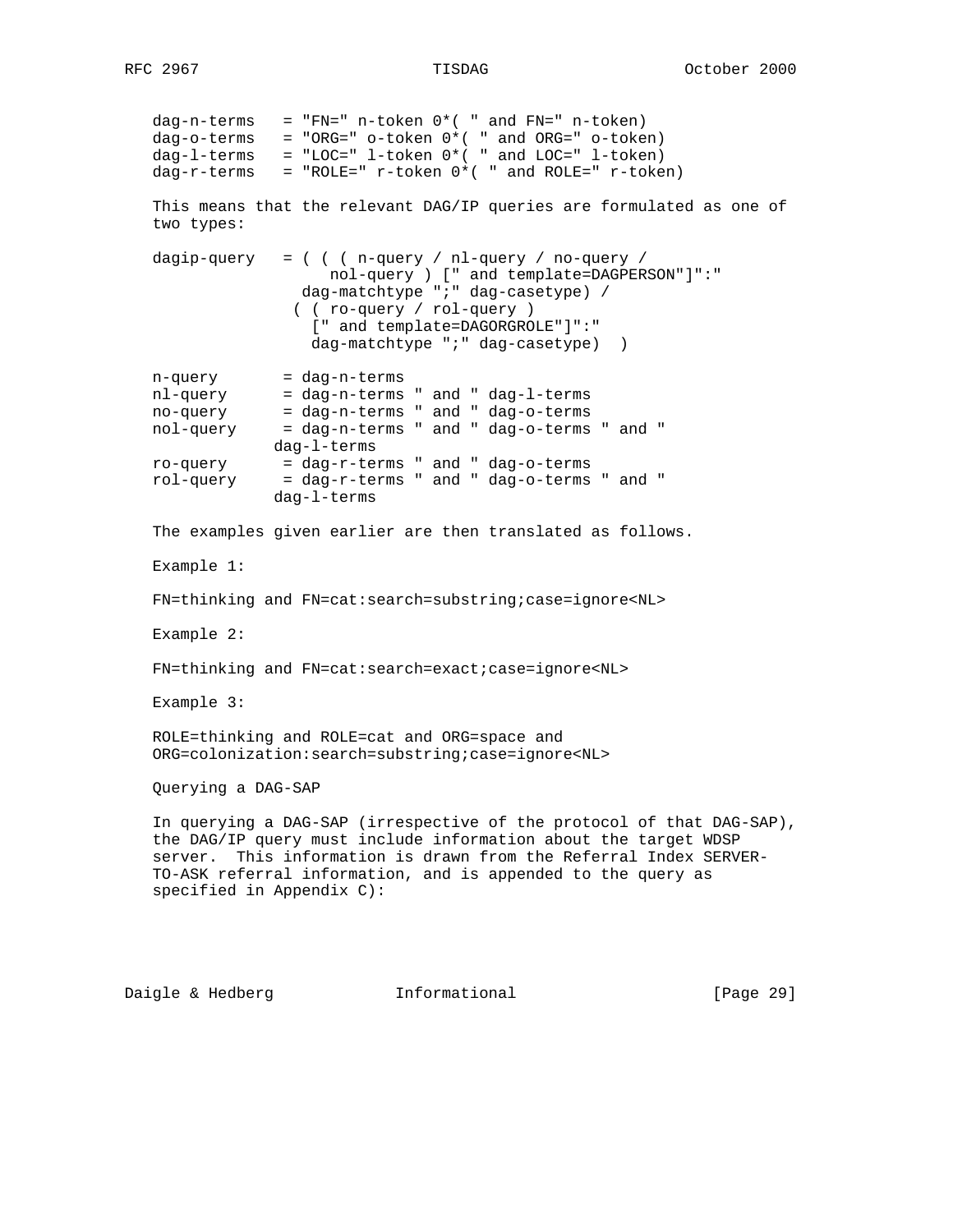":host=" quoted-hostname ";port=" number ";server-info=" quoted-serverinfo ";charset=" charset where the response from the Referral Index included:

 "# SERVER-TO-ASK " serverhandle nl " Server-info: " serverinfo nl " Host-Name: " hostname nl " Host-Port: " number nl

 " Protocol: " prot nl " Source-URI: " source nl " Charset: " charset nl "# END" nl

 and the "quoted-hostname" and "quoted-serverinfo" are obtained from "hostname" and "serverinfo" respectively, by quoting the DAG/IP special characters.

For example, the referral

 # SERVER-TO-ASK dagsystem01<NL> Server-info: o=thinkingcat, c=se<NL> Host-Name: thinkingcat.com<NL> Host-Port: 2839<NL> Protocol: ldapv2<NL> Source-URI: http://www.thinkcat.com Charset: T.61<NL> # END<NL>

would yield the addition

:host=thinkingcat\.com;port=2839;server-info=o\=thinkingcat\,\ c\=se;charset=T\.61

in its query to an LDAPv2 DAG-SAP.

 (N.B.: See Appendix C for further definitions of the terms used in the SERVER-TO-ASK response).

 Note that it is the DAG-SAP's responsibility to extract these terms from the query and use them to identify the WDSP server to be contacted. See the individual DAG-SAP definitions, below.

Daigle & Hedberg **Informational** [Page 30]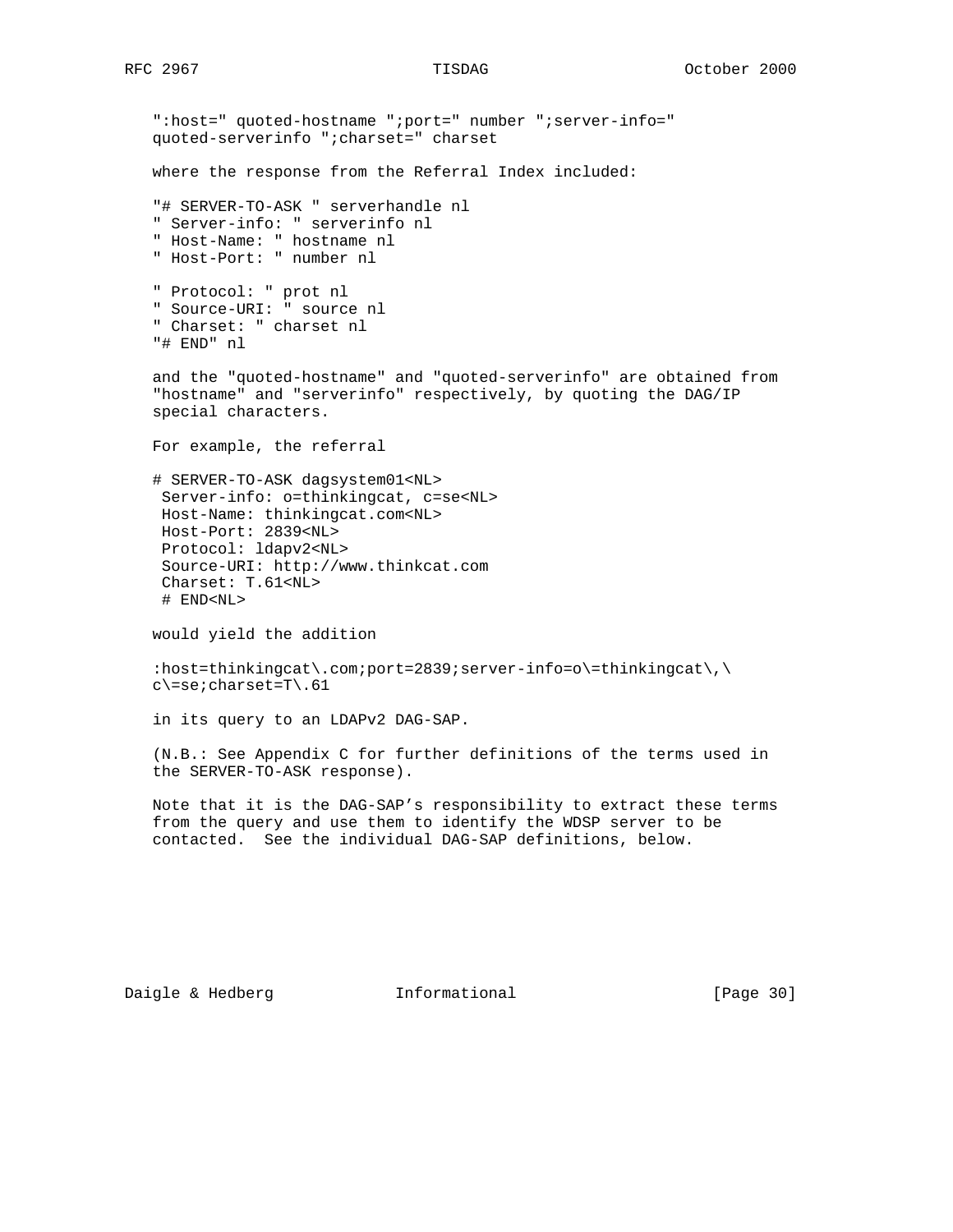5.5.3 Chaining queries in Mail DAG-CAP

 The Mail DAG-CAP has to chain all referrals -- to the Whois++ DAG- SAP, LDAPv2 DAG-SAP, or LDAPv3 DAG-SAP as appropriate for the referral.

5.5.4 Expression of results in Mail DAG-CAP

 The results message is sent to the "Reply-To:" address of the originating mail, if available (see [4] for appropriate interpretation of mail originator headers). The original query is repeated, along with the message-id. The remainder of the body of the mail message is the concatenation of responses from the DAG-SAP calls, each result having the WDSP's SOURCE URI (from the referral) appended to it, and the system messages also having been removed.

 At the end of the message, the WDSP servers that failed to respond (i.e., the DAG-SAP handling the referral returned the "% 403 Information Unavailable" message) are listed with their server-info.

5.5.5 Expression of Errors in Mail DAG-CAP

 If the mail DAG-CAP receives a message that is not parsable using the query grammar described above, it returns an explanatory message to the query mail's reply address saying that the query could not be interpreted, and giving a description of valid queries.

 If the number of referrals sent by the Referral Index is greater than the pre-determined maximum (for detecting data-mining efforts, or otherwise refusing over-general queries, such as "FN=svensson"), the mail DAG-CAP will send an explanatory message to the query mail's reply address describing the "over-generalized query" problem, suggesting the user resubmit a more precise query, and describing the list of valid query types.

 If the mail DAG-CAP receives several different result codes from the DAG-SAPs it should represent those in an appropriate manner in the response message.

 A mail DAG-CAP may redirect a connection to another mail DAG-CAP for reasons of load-balancing. This is done simply by forwarding the mail query to the address of the alternate mail DAG-CAP.

Daigle & Hedberg **Informational** [Page 31]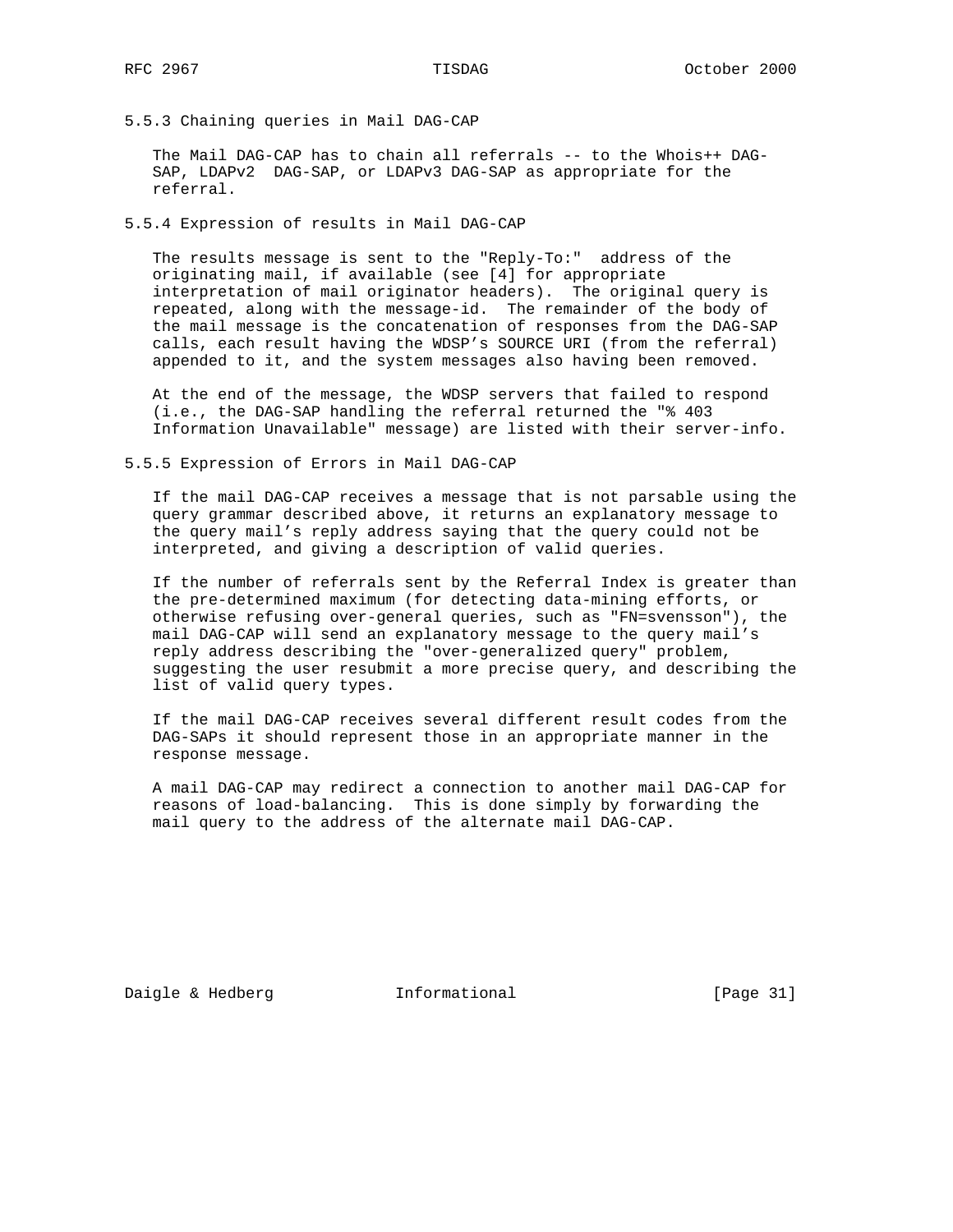# 5.6 Web (HTTP) DAG-CAP

### 5.6.1 Web DAG-CAP Input

 The web DAG-CAP provides its interface via standard HTTP protocol. The general expectation is that the web DAG-CAP will provide a form page with radio buttons to select "substring or exact match" and "consider case or ignore case". Other information (about name, role, organization, locality) is solicited as free-form text.

 The DAG-CAP receives queries via an HTTP "post" method (the outcome of the form action for the page described above, or generated elsewhere). The rest of this section describes the variables that are to be expressed in that post. The actual layout of the page and most user interface issues are left to the discretion of the builder. Note that the Web DAG-CAP may be called upon to provide responses in different content encoding, and must therefore address the "Accept- Encoding:" request header in the HTTP connection.

 Although the Web protocol, HTTP, is not itself capable of handling referrals, through the use of two extra variables this client is given the option of requesting referral information and then pursuing individual referrals through the Web DAG-CAP itself, as a proxy for those referrals. This is handled through the extra "control variables" to request referrals only, and to indicate when the transaction is a continuation of a previous query to pursue a referral.

 There has been call to have a "machine-readable" version of the search output. As HTML is geared towards visual layout, user agents that intend to do something with the results other than present them in an HTML browser have few cues to use to extract the relevant information from the HTML page. Also, "minor" visual changes, accomplished with extensive HTML updates, can disrupt user agents that were built to blindly parse the original HTML. Therefore, provision has been made to return "raw" format results. These are requested by specifying "Accept-Content: application/whoispp response" in the request header of the HTTP message to the HTTP DAG-CAP.

Daigle & Hedberg **Informational** [Page 32]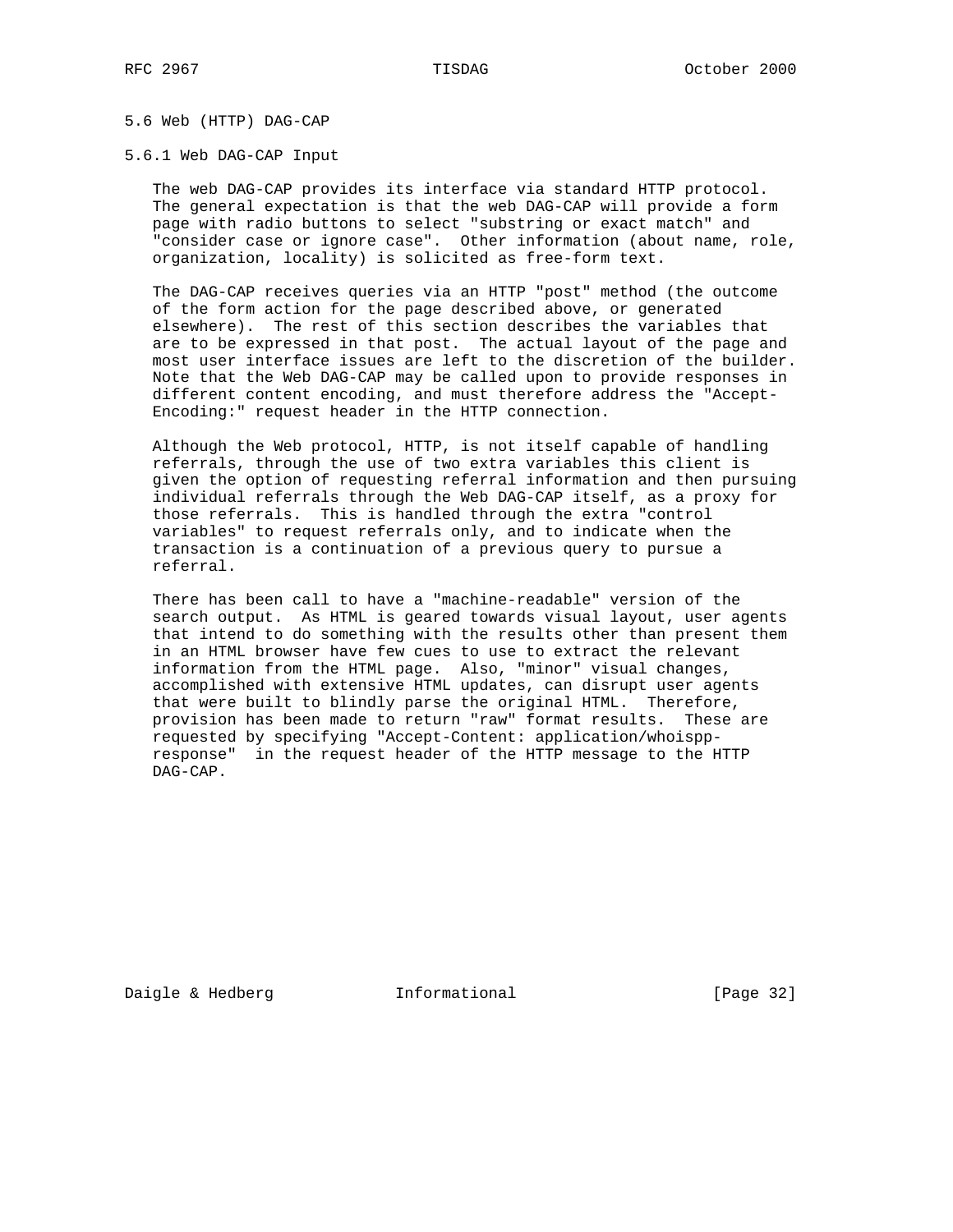The variables that are expected are:

| transaction   | = "new" / "chain" ; default is "new". This                                              |
|---------------|-----------------------------------------------------------------------------------------|
|               | ; should not be user-settable. It is used                                               |
|               | ; in constructed URLs                                                                   |
| resulttype    | = "all" / "referrals" ; default is "all"                                                |
| matchtype     | = "substring" / "exact"                                                                 |
| casetype      | = "case ignore" / "case sensitive"                                                      |
| n-term        | = string                                                                                |
| o-term        | = string                                                                                |
| $1$ -term     | = string                                                                                |
| r-term        | = string                                                                                |
| host-term     | = string                                                                                |
| port-term     | = string                                                                                |
| servinfo-term | = string                                                                                |
| prot-term     | = string ; the protocol of the referral                                                 |
| string        | $=$ <unicode-2-0-utf-8> / <unicode-1-1-utf-8> /</unicode-1-1-utf-8></unicode-2-0-utf-8> |
|               | $<$ ISO-8859-1>                                                                         |

5.6.2 Translation from Web query to DAG/IP

Querying a DAG-SAP Directly

 If the transaction variable is "chain", the information in the POST is used to pursue a particular referral, not do a search of the Referral Index. The appropriate DAG-SAP (deduced from the prot-term) is contacted and issued the query directly.

 Results from this type of query are always full results (i.e., not referrals).

Querying the Referral Index

 A key element of translating from the Web DAG-CAP input into the DAG/IP query format is to "tokenize" the input terms into single token elements for the DAG/IP query. For example, the n-term

name= thinking cat

is tokenized into 2 n-tokens:

 thinking cat

 which are then mapped into the following in the DAG/IP query (dag-n terms):

FN=thinking and FN=cat

Daigle & Hedberg **Informational** [Page 33]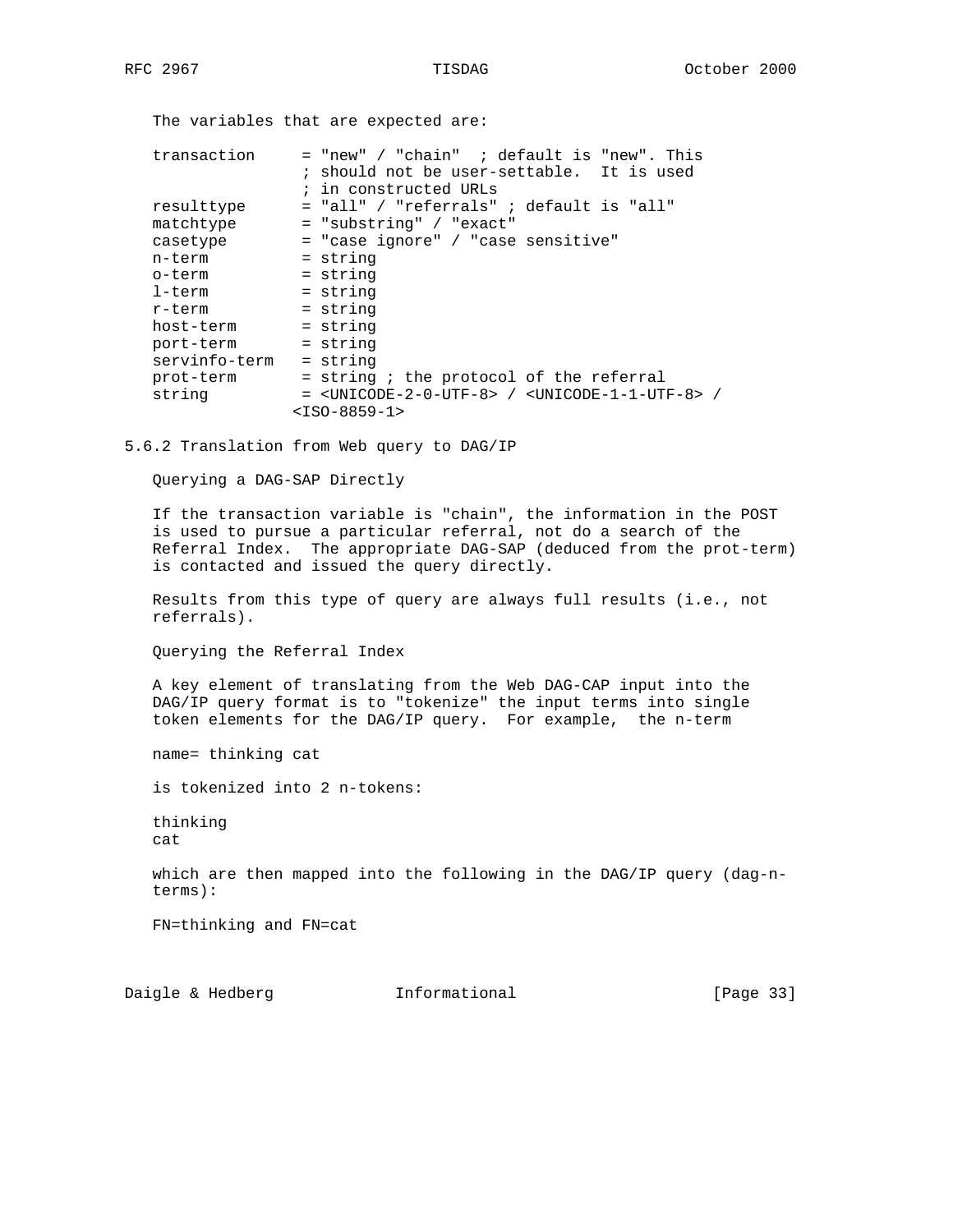The same is true for the r-term, l-term and o-term. The primary steps in translating the HTTP input into a DAG/IP query are: translate encodings, if necessary tokenize the strings for each term construct the DAG/IP query from the resulting components, as described in more detail below DAG/IP constraints are constructed from the searchtype information in the query. dag-matchtype = "search=" <matchtype> / "search=substring" ; if matchtype not ; specified dag-casetype = "case=ignore" /  $\cdot$  if casetype not ; specified or ; casetype="case ignore" "case=consider" ; if casetype= ; "case sensitive" constraints  $= " : " \text{dag-matchtype} " : " \text{dag-casetype}$  The terms for the DAG/IP query are constructed from the tokenized strings from the HTTP post input. dag-n-terms = "FN=" n-token 0\*( " and FN=" n-token) dag-o-terms = "ORG=" o-token 0\*( " and ORG=" o-token) dag-l-terms = "LOC=" l-token 0\*( " and LOC=" l-token) dag-r-terms = "ROLE="  $r$ -token  $0*($  " and ROLE="  $r$ -token) This means that the relevant DAG/IP queries are formulated as one of two types: dagip-query = ( ( ( n-query / nl-query / no-query / nol-query ) [" and template=DAGPERSON"]":" dag-matchtype ";" dag-casetype) / ( ( ro-query / rol-query ) [" and template=DAGORGROLE"]":" dag-matchtype ";" dag-casetype) ) n-query = dag-n-terms

Daigle & Hedberg **Informational** [Page 34]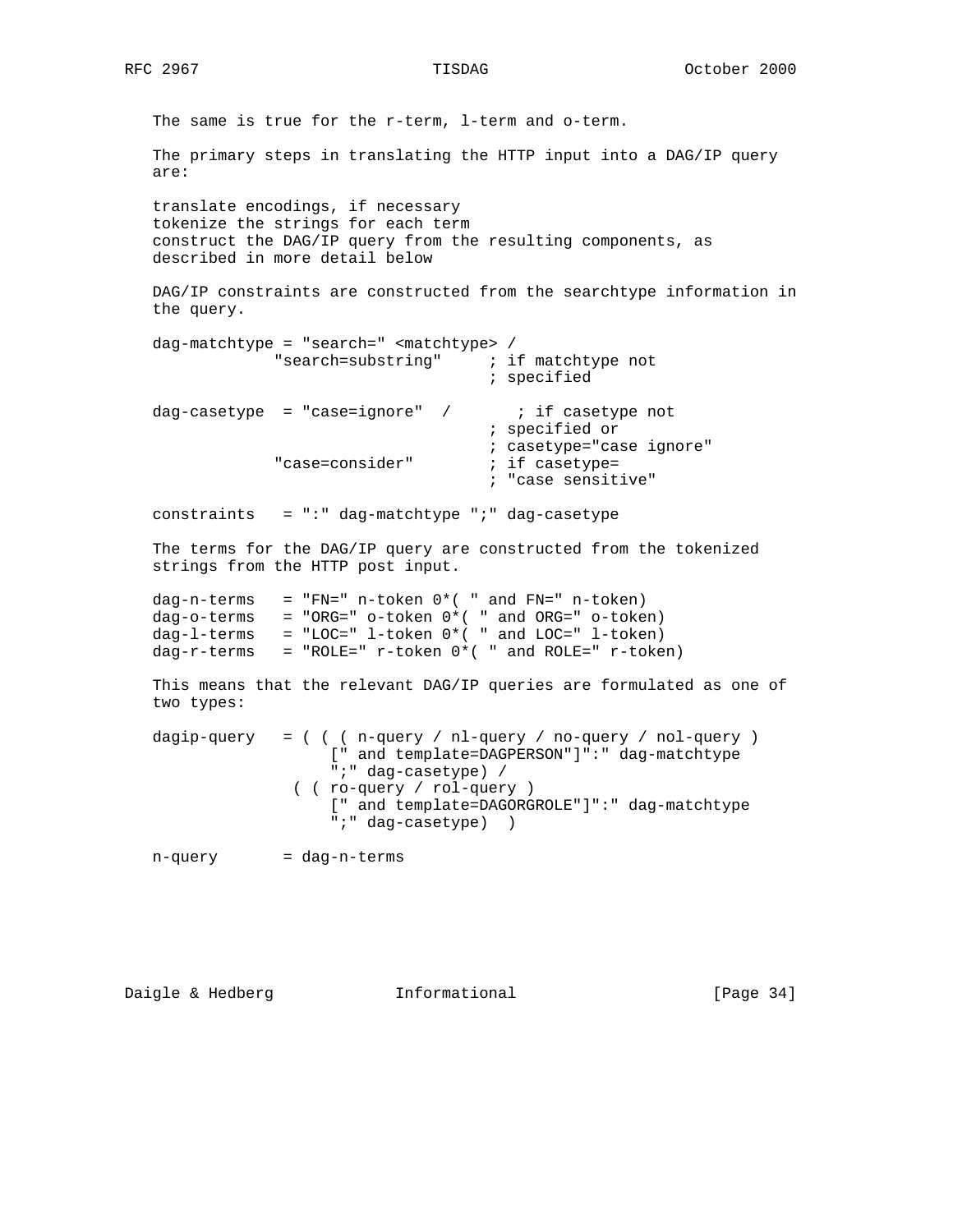| $111 - 992$ | - day-il-cerms alla day-i-cerms           |  |  |  |  |
|-------------|-------------------------------------------|--|--|--|--|
| no-query    | = dag-n-terms " and " dag-o-terms         |  |  |  |  |
| nol-query   | - dag-n-terms " and " dag-o-terms " and " |  |  |  |  |
|             | $daq-l-terms$                             |  |  |  |  |
| ro-query    | = dag-r-terms " and " dag-o-terms         |  |  |  |  |
| rol-query   | = dag-r-terms " and " dag-o-terms " and " |  |  |  |  |
|             | $daq-l-terms$                             |  |  |  |  |

Querying a DAG-SAP

 In querying a DAG-SAP (irrespective of the protocol of that DAG-SAP), the DAG/IP query must include information about the target WDSP server. This information is drawn from the Referral Index SERVER- TO-ASK referral information, and is appended to the query as specified in Appendix C:

 ":host=" quoted-hostname ";port=" number ";server-info=" quoted-serverinfo ";charset=" charset

where the response from the Referral Index included:

 "# SERVER-TO-ASK " serverhandle <NL> " Server-info: " serverinfo <NL> " Host-Name: " hostname <NL> " Host-Port: " number <NL> " Protocol: " prot <NL> " Source-URI: " source <NL> " Charset: " charset <NL>

"# END" <NL>

 and the "quoted-hostname" and "quoted-serverinfo" are obtained from "hostname" and "serverinfo" respectively, by quoting the DAG/IP special characters.

For example, the referral

 # SERVER-TO-ASK dagsystem01<NL> Server-info: o=thinkingcat, c=se<NL> Host-Name: thinkingcat.com<NL> Host-Port: 2839<NL> Protocol: ldapv2<NL> Source-URI: http://www.thinkingcat.com Charset: T.61<NL> # END<NL>

would yield the addition

Daigle & Hedberg **Informational** [Page 35]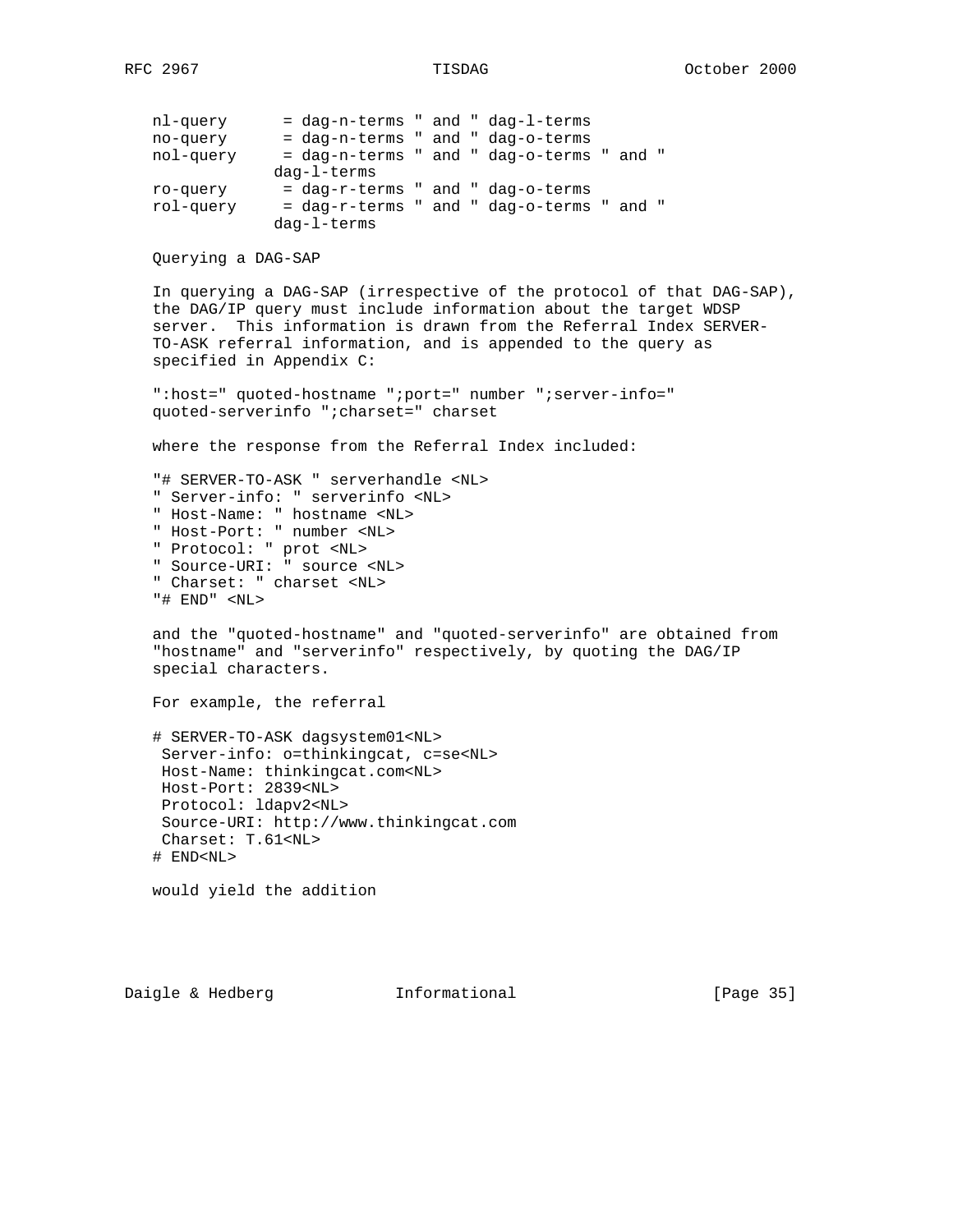:host=thinkingcat\.com;port=2839;server-info=o\=thinkingcat\,\ c\=se;charset=T\.61

in its query to an LDAPv2 DAG-SAP

 (N.B.: See Appendix C for further definitions of the terms used in the SERVER-TO-ASK response).

 Note that it is the DAG-SAP's responsibility to extract these terms from the query and use them to identify the WDSP server to be contacted. See the individual DAG-SAP definitions, below.

5.6.3 Chaining queries in Web DAG-CAP

 If the resulttype was "all", all of the referrals received from the Referral Index are chained using the appropriate DAG-SAPs. If only referrals were requested, the Referral Index results are returned.

5.6.4 Expression of results in Web DAG-CAP

text/html results

 The default response encoding is text/html. If the resulttype was "all", the content of the chaining responses from the DAG-SAPs, without the system messages, is collated into a single page response, one result entry per demarcated line ( e.g., bullet item). The FN or ROLE value should be presented first and clearly. The SOURCE URI for each WDSP referral should be presented as an HREF for each of the WDSPs results.

 At the end of the message, the WDSP servers that failed to respond (i.e., the DAG-SAP handling the referral returned the "% 403 Information Unavailable" message) are listed with their server-info.

 If, however, the resulttype was "referrals", the results from the Referral Index are returned as HREF URLs to the Web DAG-CAP itself, with the necessary information to carry out the query (including the "HOST=", etc, for the referral).

For example, if the original query:

 n-term="thinking cat" resulttype="referrals"

drew the following referral from the Referral Index:

 # SERVER-TO-ASK DAG-Serverhandle<NL> Server-Info: c=se, o=tce<NL>

Daigle & Hedberg **Informational** [Page 36]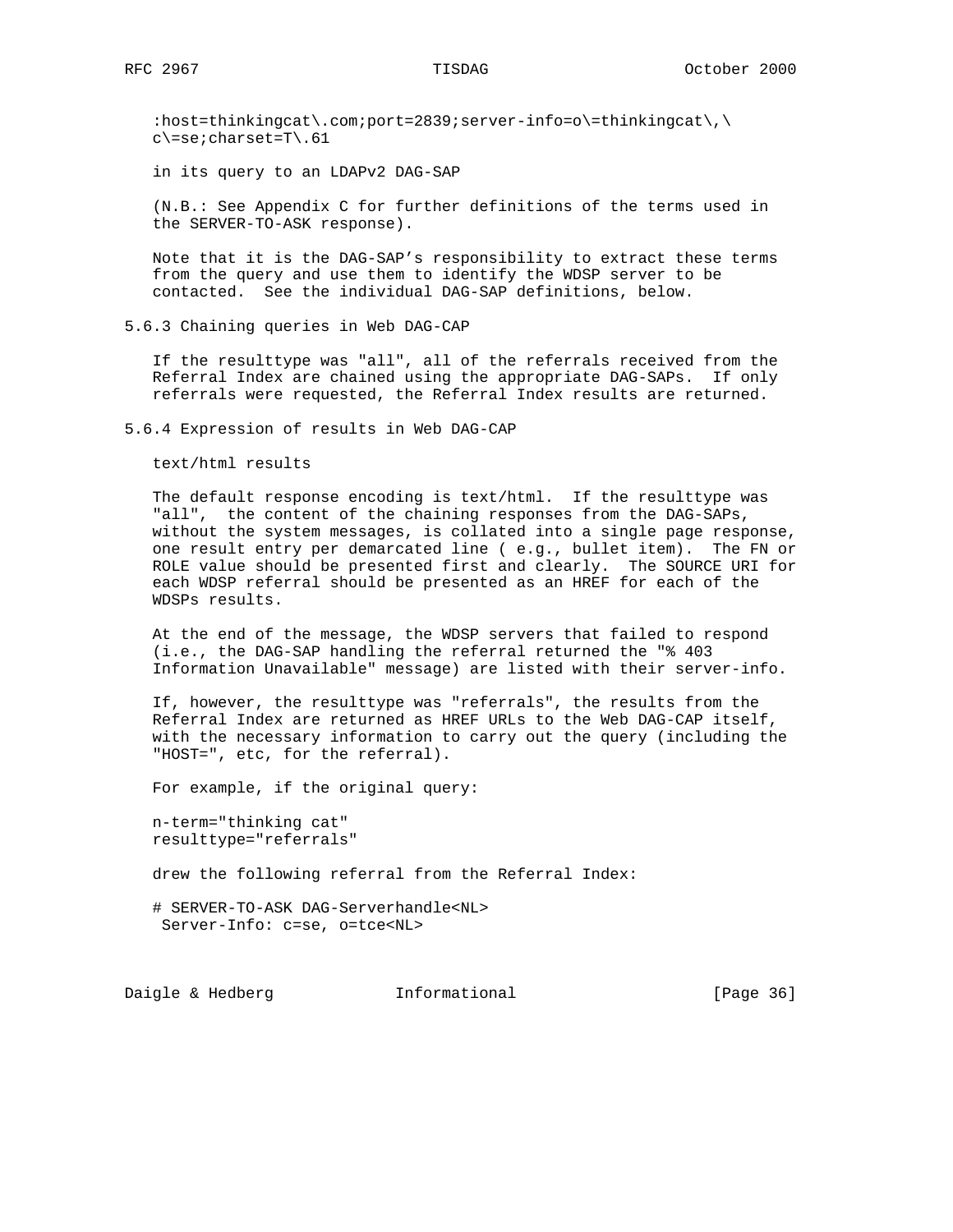Host-Name: answers.tce.com<NL> Host-Port: 1111<NL>

 Protocol: ldapv3<NL> Source-URI: http://some.service.se/ Charset: UTF-8<NL> # END<NL>

 the response would be an HTML page with an HREF HTTP "POST" URL to the Web DAG-CAP with the following variables set:

```
 n-term="thinking cat"
 transaction="chain"
 servinfo-term="c=se, o=tce"
 host-term="answers.tce.com"
 port-term="1111"
 prot-term="ldapv3"
```
 The Source-URI should be established in the response as its own HREF URI.

application/whoispp-response Results

 If Accept-Encoding: " HTTP request header had the value "application/whoispp-response", the content of the HTTP response will be constructed in the same syntax and attribute mapping as for the Whois++ DAG-CAP.

 If the resulttype was "all", all the referrals will have been chained by the Web DAG-CAP, and the response will include only full data records.

 If the resulttype was "referrals", then all referrals are passed directly back in a single response, in correct Whois++ referral format (conveniently, this is how they are formulated in the DAG/IP). Note that this will include referrals to LDAP-based services as well as Whois++ servers.

5.6.5 Expression of Errors in Web DAG-CAP

 A Web DAG-CAP may redirect a connection to another web DAG-CAP for reasons of load-balancing. This is done simply by using an HTTP redirect.

Daigle & Hedberg **Informational** [Page 37]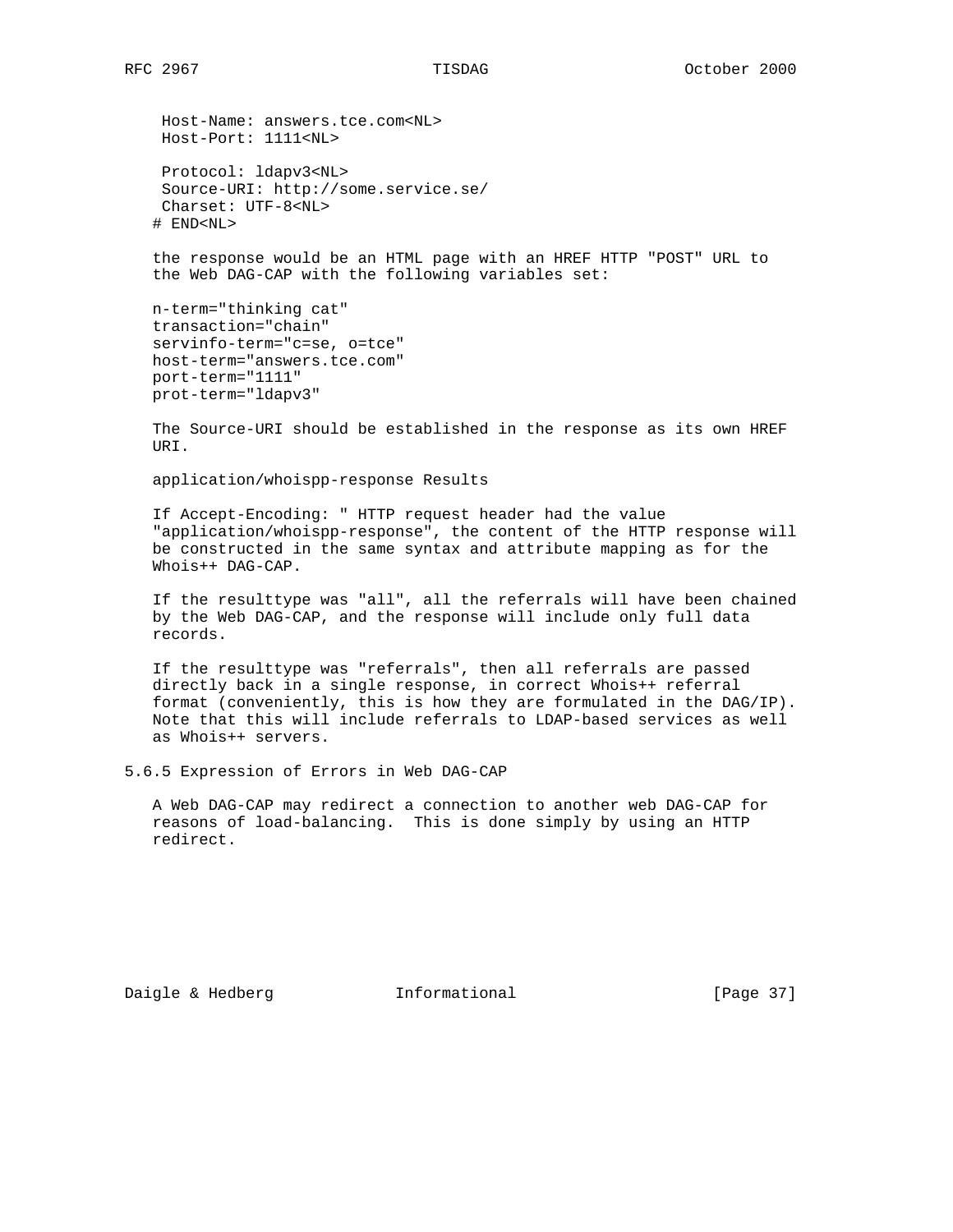Standard Errors

 If the web DAG-CAP receives a message that is not parsable using the query grammar described above, it sends an explanatory HTML page saying that the query could not be interpreted, and giving a description of valid queries.

 If the number of referrals sent by the Referral Index is greater than the pre-determined maximum (for detecting data-mining efforts, or otherwise refusing over-general queries, such as "FN=svensson"), the web DAG-CAP will send a page with an explanatory message describing the "over-generalized query" problem, suggesting the user resubmit a more precise query, and describing the list of valid query types.

 If the web DAG-CAP receives more than one result code from the DAG- SAPs, it must represent them all in a appropriate manner in the response.

application/whoispp-response Errors

 An invalid query is responded to with a simple text response with the error: "% 500 Syntax Error".

 If too many referrals are generated from the Referral Index, the simple text response will have the message "% 503 Query too general".

5.7 Whois++ DAG-CAP

 TISDAG: The system commands polled-for/-by should elicit the empty set as a return value until we better understand the implications of doing otherwise.

5.7.1 Whois++ DAG-CAP Input

 Input to the Whois++ DAG-CAP follows the Whois++ standard ([6]). Minimally, the Whois++ DAG-CAP must support the following queries:

| Ouery Type | Expression in Whois++                                                         |
|------------|-------------------------------------------------------------------------------|
| N          | One or more "name=" and<br>template=USER                                      |
| NL         | One or more "name=" and<br>One or more "address-locality=" and template=USER  |
| NΟ         | One or more "name=" and<br>one or more "organization-name=" and template=USER |

Daigle & Hedberg **Informational** [Page 38]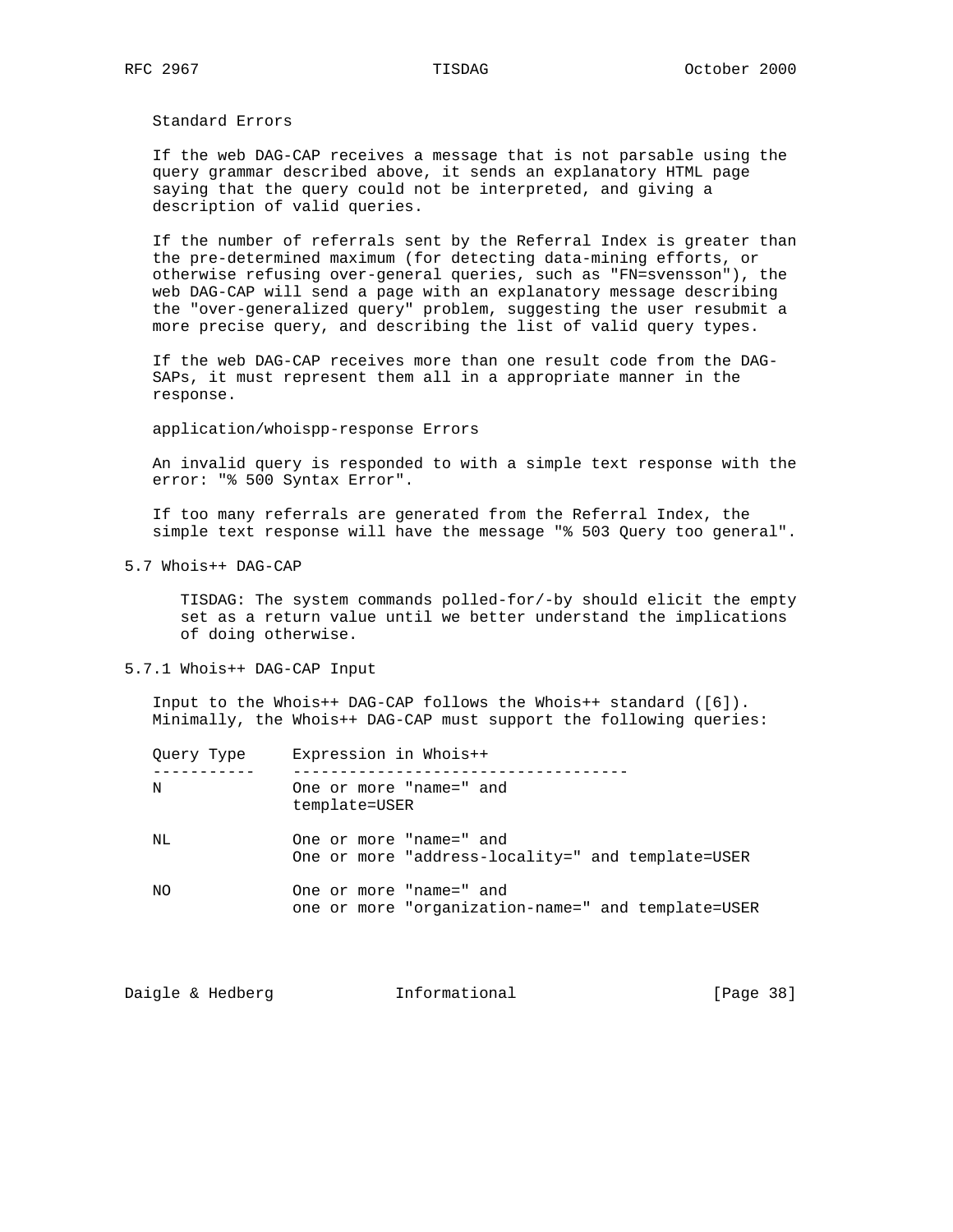NOL One or more "name=" and one or more "organization-name=" and one or more "address-locality=" and template=USER RO One or more "org-role=" and one or more "organization-name=" and template=ORGROLE ROL One or more "org-role=" and one or more "organization-name=" and one or more "address-locality=" and template=ORGROLE Table 5.1 Allowable Whois++ Queries The following constraints must be supported for queries: "search=" (substring / exact) "case=" (ignore / consider) If no constraints are defined in a query the default is exact and ignore. For example, FN=foo and loc=kista and fn=bar<NL> is a perfectly valid Whois++ NL query for "Foo Bar" in "Kista". 5.7.2 Translation from Whois++ query to DAG/IP Querying the Referral Index The Whois++ DAG-CAP formulates a DAG/IP query by forwarding the search terms received (as defined in Table 5.1). For example, the above query would be expressed as:

FN=foo and LOC=kista and FN=bar and template=DAGPERSON<NL>

Querying a DAG-SAP

 In querying a DAG-SAP (irrespective of the protocol of that DAG-SAP), the DAG/IP query must include information about the target WDSP server. This information is drawn from the Referral Index SERVER- TO-ASK referral information, and is appended to the query as specified in appendix C:

 ":host=" quoted-hostname ";port=" number ";server-info=" quoted-serverinfo ";charset=" charset

Daigle & Hedberg **Informational** [Page 39]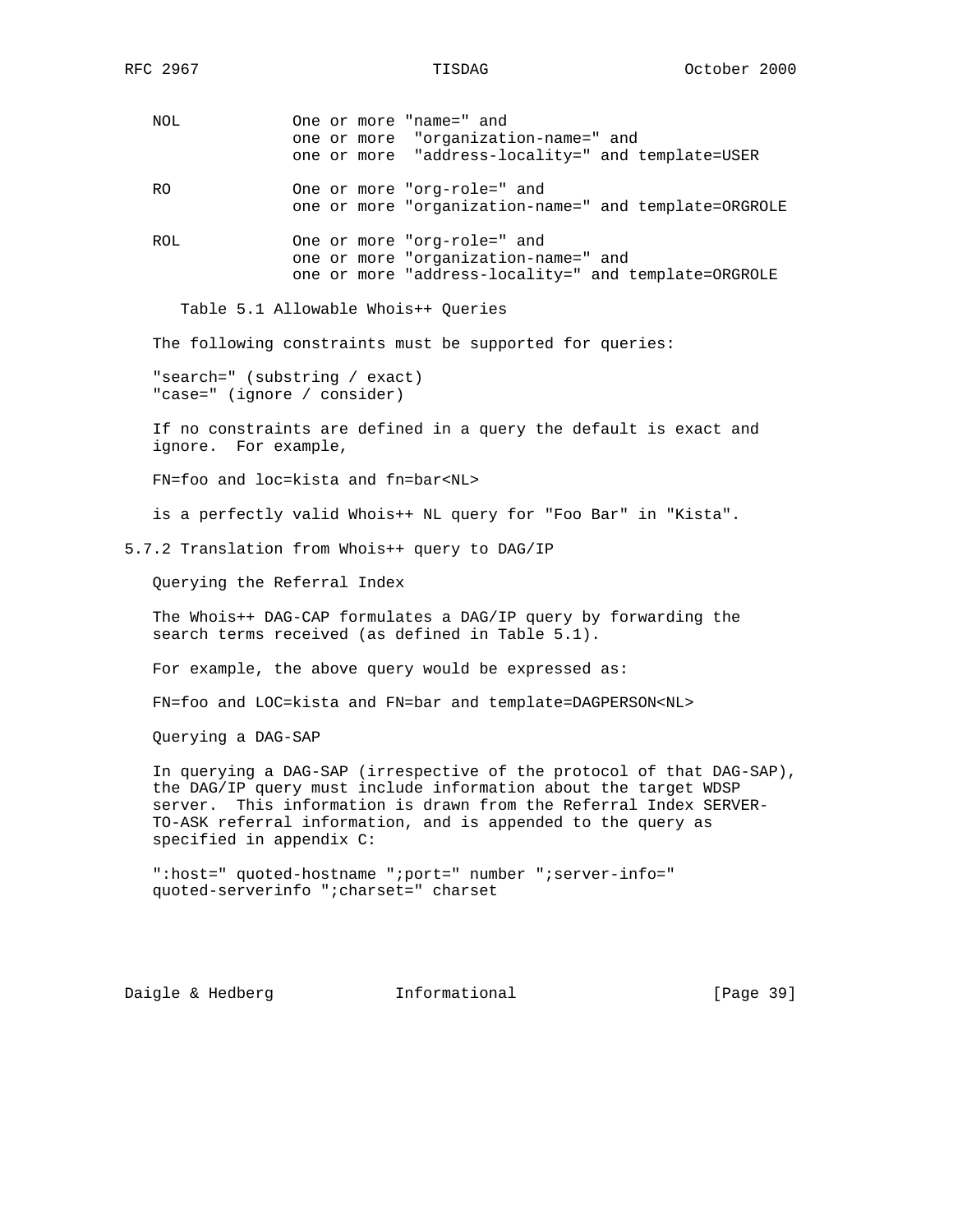where the response from the Referral Index included: "# SERVER-TO-ASK " serverhandle<NL> " Server-info: " serverinfo<NL> " Host-Name: " hostname<NL> " Host-Port: " number<NL> " Protocol: " prot<NL> " Source-URI: " source<NL> " Charset: " charset<NL> "# END"<NL> and the "quoted-hostname" and "quoted-serverinfo" are obtained from "hostname" and "serverinfo" respectively, by quoting the DAG/IP special characters. For example, the referral # SERVER-TO-ASK dagsystem01<NL> Server-info: o=thinkingcat, c=se<NL> Host-Name: thinkingcat.com<NL> Host-Port: 2839<NL> Protocol: ldapv2<NL> Source-URI: http://www.thinkingcat.com/ Charset: T.61<NL> # END<NL> would yield the addition :host=thinkingcat\.com;port=2839;server-info=o\=thinkingcat\,\ c\=se;charset=T\.61 in its query to an LDAPv2 DAG-SAP. (N.B.: See Appendix C for further definitions of the terms used in the SERVER-TO-ASK response). Note that it is the DAG-SAP's responsibility to extract these terms from the query and use them to identify the WDSP server to be contacted. See the individual DAG-SAP definitions, below. 5.7.3 Chaining in Whois++ DAG-CAP The Whois++ DAG-CAP relies on DAG-SAPs to chain any non-Whois++ referrals (currently, the LDAPv2 and LDAPv3 DAG-SAPs).

Daigle & Hedberg **Informational** [Page 40]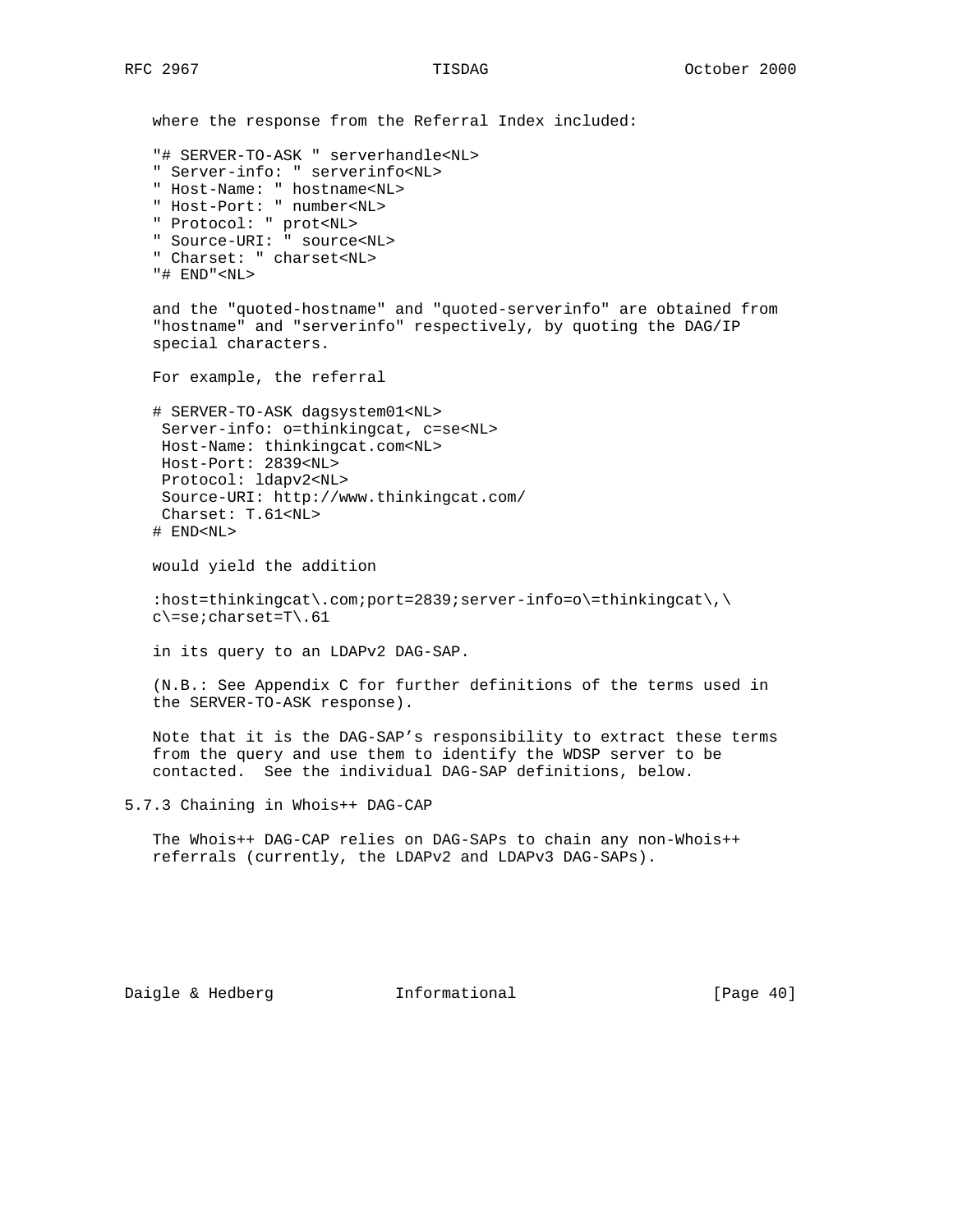5.7.4 Expression of results in Whois++

 Results are expressed in Whois++ by collating the DAG/IP results received from DAG-SAPs (using the FULL response), and using the template and attribute mappings defined in Appendix B. For each result from a given referral, the SOURCE attribute is added, with the value of the SOURCE-URI from the referral.

 Any referrals to other Whois++ servers provided by the Referral Index are sent directly to the Whois++ client as follows:

| server-to-ask = "# SERVER-TO-ASK " DAG-Serverhandle <nl></nl> |
|---------------------------------------------------------------|
| " Server-Handle: " SERVER-INFO <nl></nl>                      |
| " Host-Name: " HOST <nl></nl>                                 |
| " Host-Port: " PORT <nl></nl>                                 |
| " Protocol: " PROTOCOL <nl></nl>                              |
| $"#$ END" <nl></nl>                                           |

 where SERVER-INFO, HOST, PORT, PROTOCOL are drawn from the referral provided in the DAG/IP, and the SOURCE-URI information is lost.

5.7.5 Expression of Errors in Whois++ DAG-CAP

 As appropriate, the Whois++ DAG-CAP will express operational errors following the Whois++ standard. There are 4 particular error conditions of the DAG system that the DAG-CAP will handle as described below.

 When the Whois++ DAG-CAP receives a query that it cannot reply to within the (data) constraints of the DAG, it sends an error message and closes the connection. The error message includes

% 502 Search expression too complicated<NL>

 If the number of referrals sent by the Referral Index is greater than the pre-determined maximum (for detecting data-mining efforts, or otherwise refusing over-general queries, such as "FN=svensson"), the Whois++ DAG-CAP will send an error message and close the connection. The error message includes

% 503 Query too general<NL>

 (N.B.: this is different from the "Too many hits" reply, which does send partial results.)

Daigle & Hedberg **Informational** [Page 41]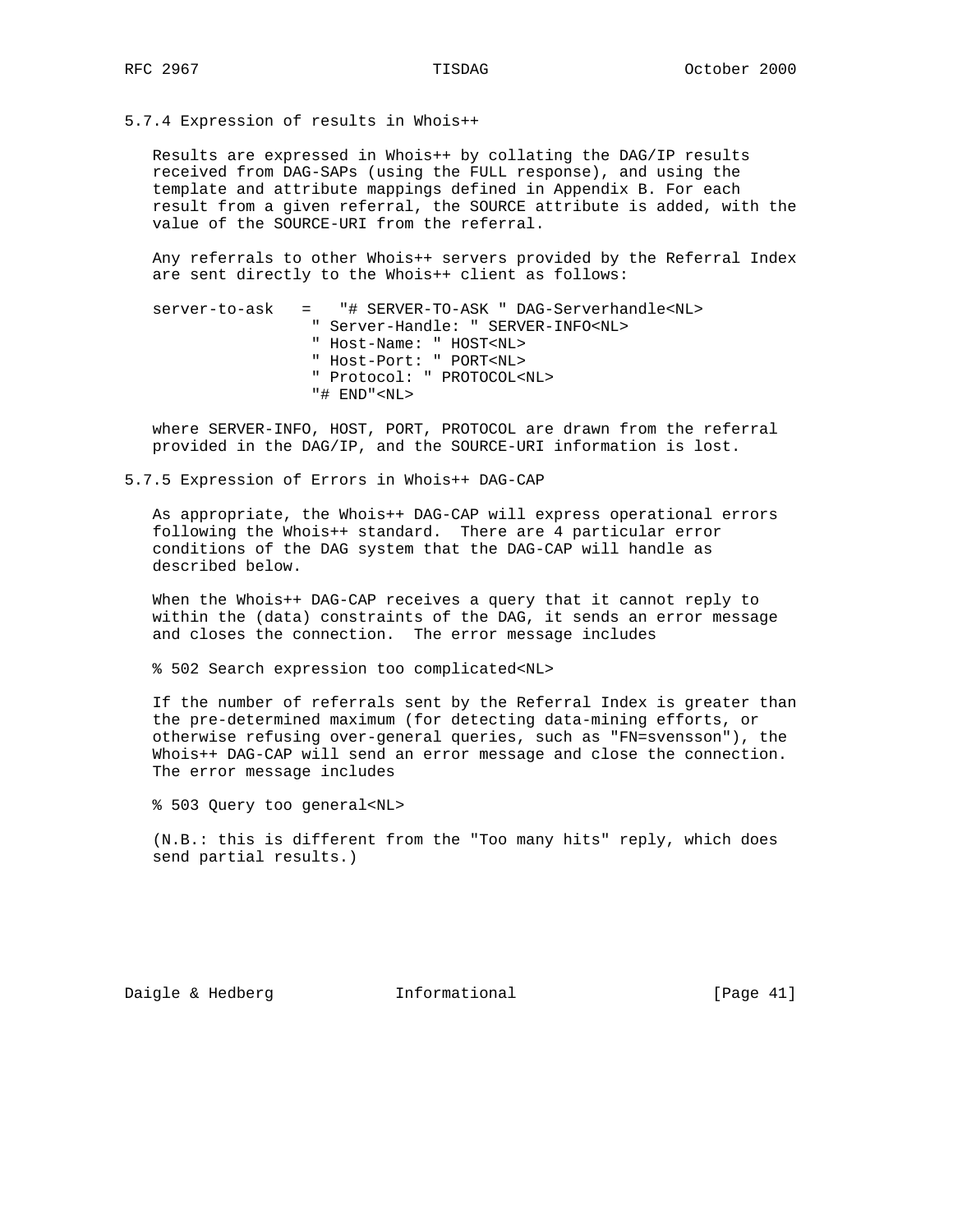A Whois++ DAG-CAP may redirect a connection to another Whois++ DAG- CAP for reasons of load-balancing. This is expressed to the end-user client software using the SERVER-TO-ASK response with appropriate information to reach the designated alternate DAG-CAP.

 If a Whois++ DAG-CAP receives several different response codes from DAG-SAPs it should try to represent them all in the response to the end-user client.

 The proposed mapping between DAG/IP response codes and Whois++ response codes are given in Appendix D.

5.8 LDAPv2 DAG-CAP

5.8.1 LDAPv2 DAG-CAP Input

 Input to the LDAPv2 DAG-CAP follows the LDAPv2 standard ([19]). Minimally, the LDAPv2 DAG-CAP must support the following queries (adapted from the ASN.1 grammar of the standard):

```
 BindRequest ::=
       [APPLICATION 0] SEQUENCE {
              version INTEGER (1 .. 127),
               name LDAPDN,
                authentication CHOICE {
simple [0] OCTET STRING,
 krbv42LDAP [1] OCTET STRING,
 krbv42DSA [2] OCTET STRING
 }
 }
   BindResponse ::= [APPLICATION 1] LDAPResult
  SearchRequest ::=
   [APPLICATION 3] SEQUENCE {
 baseObject "dc=se",
scope wholeSubtree (2),
      derefAliases ENUMERATED {
               neverDerefAliases (0),
              derefInSearching (1),
              derefFindingBaseObj (2),
               derefAlways (3)
      },
sizeLimit INTEGER (0 .. maxInt),
 timeLimit INTEGER (0 .. maxInt),
 attrsOnly BOOLEAN,
filter Filter,
```
Daigle & Hedberg **Informational** [Page 42]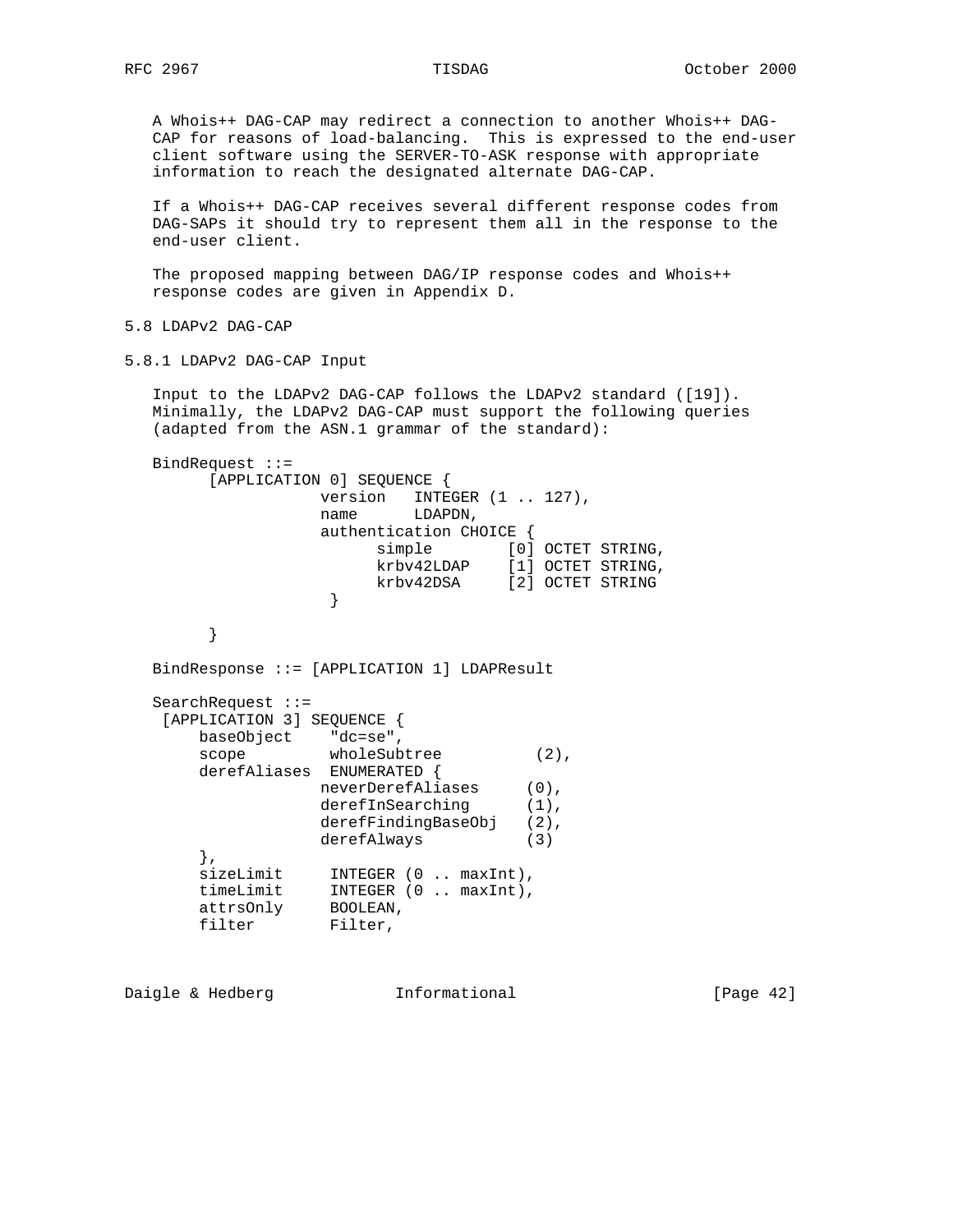```
 attributes SEQUENCE OF AttributeType
   }
   Filter ::=
   CHOICE {
     and [0] SET OF Filter,
     or [1] SET OF Filter,<br>not [2] Filter
not [2] Filter,
 equalityMatch [3] AttributeValueAssertion,
 substrings [4] SubstringFilter
   }
   SubstringFilter ::=
   SEQUENCE {
      type AttributeType,
      SEQUENCE OF CHOICE {
initial [0] LDAPString,
any [1] LDAPString,
 final [2] LDAPString
      }
   }
```
 Queries against attributes in the prescribed LDAP standard schema (see Appendix B) are accepted.

 N.B., this is a minimal set of supported queries, to achieve the basic DAG-defined queries. An LDAP DAG-CAP may choose to support more complex queries than this, if it undertakes to do the translation from the DAG/IP to the LDAPv2 client in a way that responds to the semantics of those queries.

 TISDAG: Since LDAPv2 didn't specify any characterset but relied on X.500 to do so, in practice several different charactersets are in use in Sweden today. That the LDAPv2 CAP has no way of knowing which characterset that are in use by a connecting client is a problem that the TISDAG project can not solve.

 Users of the DAG system will have to configure their specific client according to information on the TISDAG web page. That page provides very specific information (including port number) that can be given to LDAPv2 users. The LDAP DAG-CAP listening on the default port (389) will be the LDAPv3 one.

Daigle & Hedberg **Informational** [Page 43]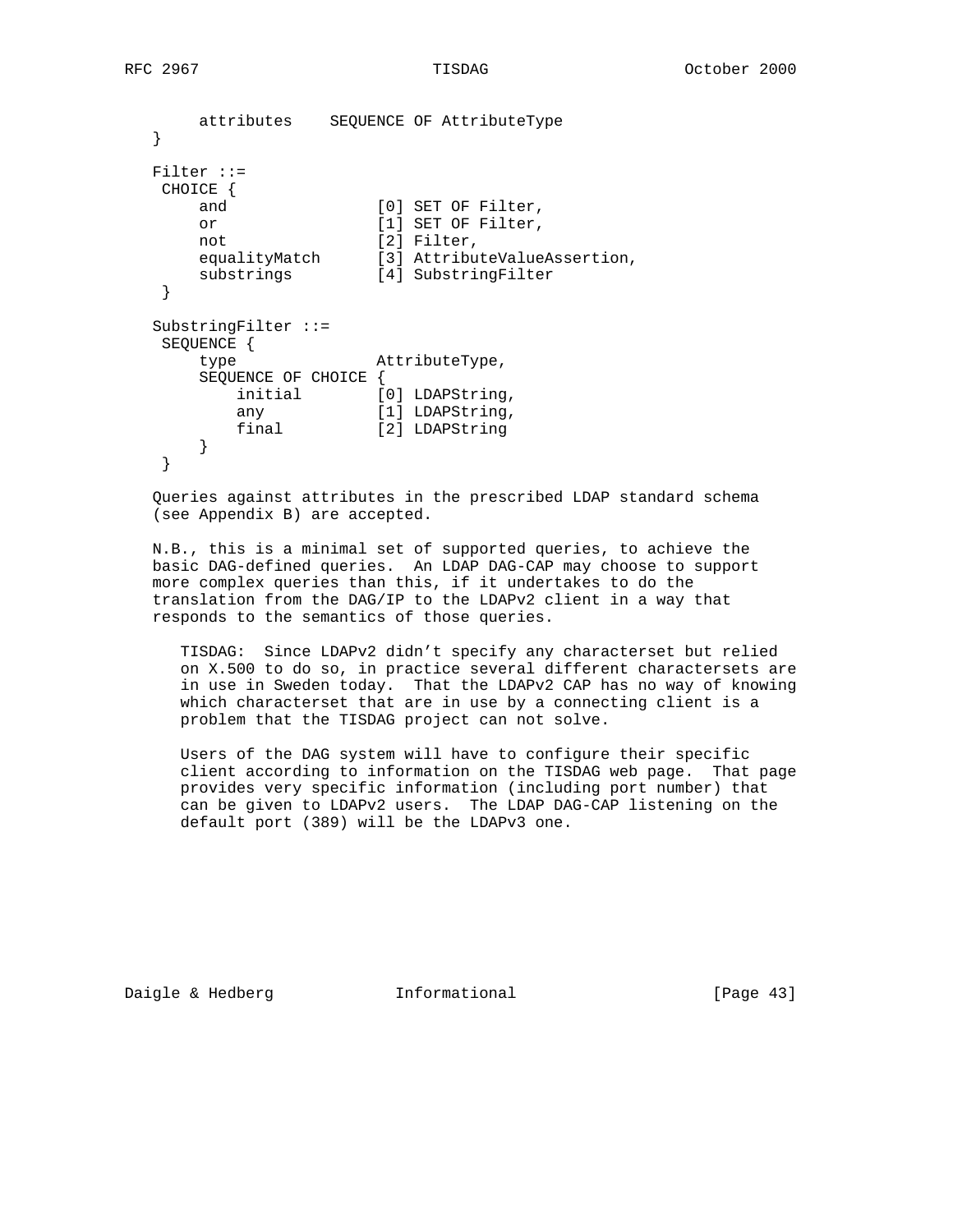5.8.2 Translation from LDAPv2 query to DAG/IP

Querying the Referral Index

 The essential stratagem for mapping LDAP queries into DAG/IP Referral Index queries is to tokenize the string-oriented LDAP AttributeValueAssertions or SubstringFilters and construct an appropriate DAG/IP token-oriented query in the DAG/IP. This will generalize the LDAP query and yield false-positive referrals, but should not miss any appropriate referrals.

There are 3 particular cases to be considered:

 equalityMatch queries substring queries combination equalityMatch and substring queries

 TISDAG: If the LDAP filter contains a cn-term and no objectclass specification it is unclear if the search is for a person or a role. When this happens the DAG query should cover all bases and map the query into a query for both people and roles.

 EqualityMatch queries can be handled by simply tokenizing the AttributeValueAssertions, making one DAG/IP query term per token (using the appropriate DAGSchema attribute) and carrying out an exact match in the DAG/IP.

 Consider the following example, represented in the ASCII expression of LDAP Filters as described in [13]):

(& (cn=Foo Bar)(objectclass=inetOrgPerson))

This query can be represented in the DAG/IP as

FN="Foo" and FN="Bar":search=exact<NL>

N.B.

 The search is set up to be "case=ignore" (the DAG/IP's default) because the relevant LDAP schema attributes are all derivatives of the "name" attribute element, which is defined to have a case insensitive match.

 If no objectclass were defined the query in DAG/IP would have been

(FN="Foo" and FN="bar") or (ROLE="Foo" and ROLE="bar"):search=exact

Daigle & Hedberg **Informational** [Page 44]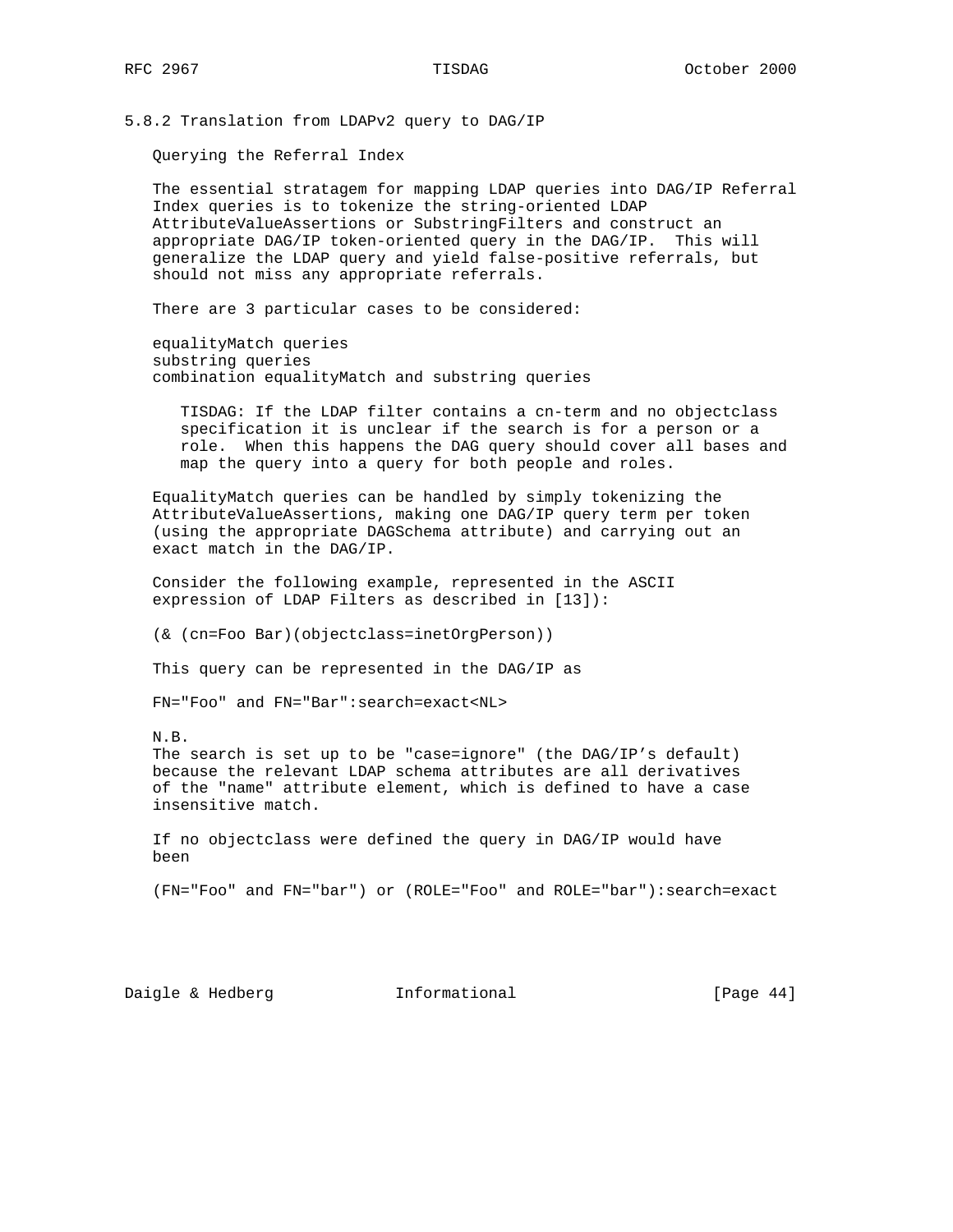inetOrgPerson is used as the objectclass in this and the following examples, although person or organizationalPerson could also have been used.

 This query will yield false-positive referrals; the original LDAP query should only match against records for which the "cn" attribute is exactly the phrase "Foo Bar", whereas the DAG/IP query will yield referrals any WDSP containing records that include the two tokens "foo" and "bar" in any order.

 For example, this DAG/IP query will yield referrals to WDSPs with records including:

 cn: Bar Foo cn: Le Bar Foo cn: Foo Bar AB

 LDAP substring queries must also be tokenized in order to construct a DAG/IP query. The additional point to bear in mind is that LDAP substring expressions are directed at phrases, which obscure potential token boundaries. Consequently, all points between substring components must be considered as potential token boundaries.

Thus, the LDAP query

(& (cn=black) (o=c\*t) (objectclass=inetOrgPerson))

 could be expressed as a DAG/IP query with 3 tokens, in a substring search:

FN=black and ORG=c and ORG=t:search=substring<NL>

 This query will yield false-positive results as the tokenized query does not preserve the order of appearance in the LDAP substring, and it doesn't preserve phrase-boundaries. That is,

ORG=c and ORG=t:search=substring

will match

tabacco

which is not a match by the LDAP query semantics.

 Combined EqualityMatch and Substring queries need special attention. When an LDAP query includes both EqualityMatch components and substring filter components, the DAG/IP query to the Referral Index

Daigle & Hedberg **Informational** [Page 45]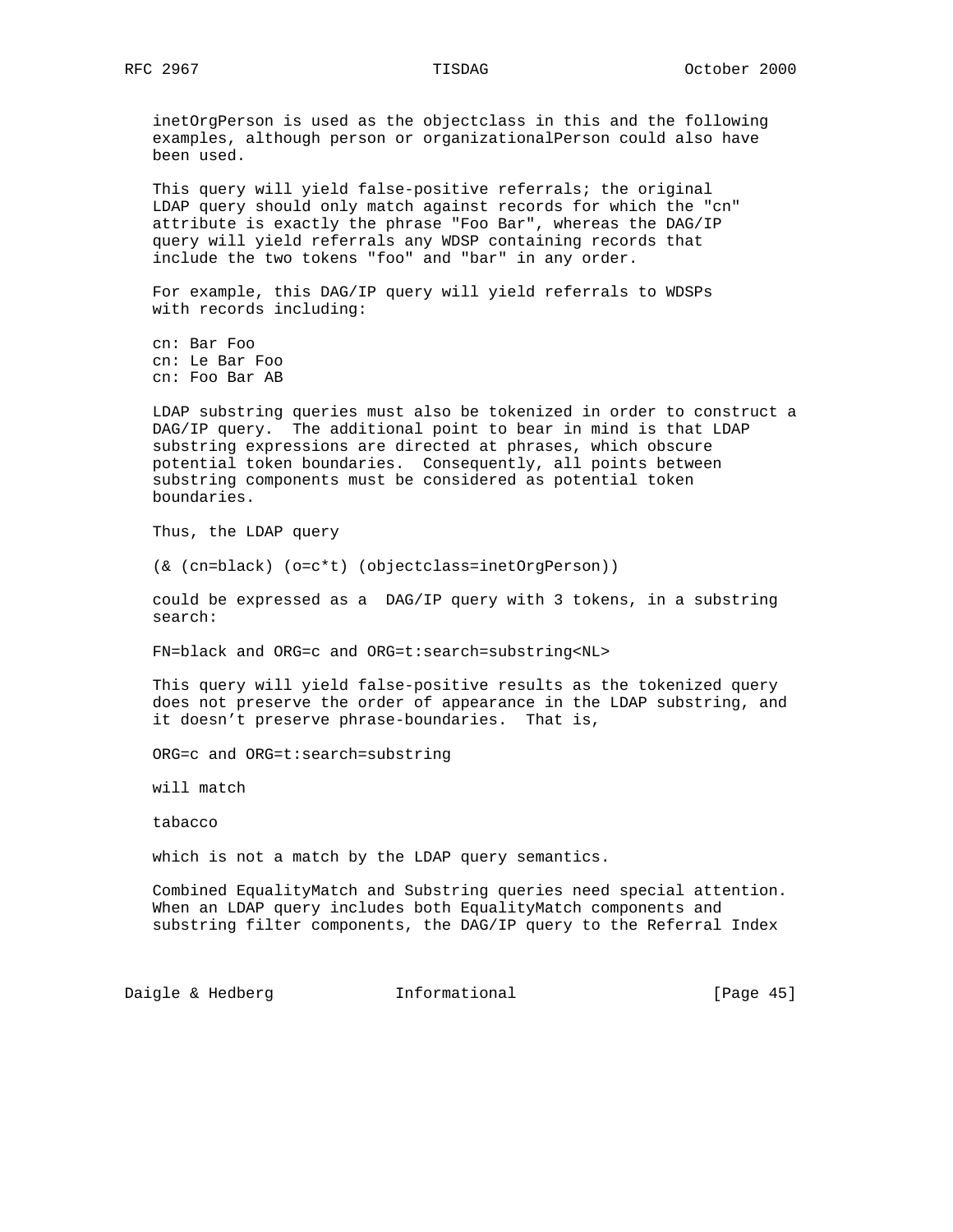can be constructed by following the same mechanisms of tokenization, but the whole search will become a substring search, as the DAG/IP defines only search types across the entire query for Referral Index queries.

Thus,

(& (cn=Foo Bar) (o=c\*t) (objectclass=inetOrgPerson))

can be expressed as

FN=Foo and FN=Bar and ORG=c and ORG=t:search=substring<NL>

 Alternatively, the LDAP DAG-CAP could conduct two separate queries and take the intersection (the logical "AND") of the two sets of referrals returned by the Referral Index.

Note that DAG/IP can accept phrases for searches -- the query

FN=Foo\ bar<NL> (note the escaped space)

 is perfectly valid. However, it would match only those things which have been tokenized in a way that preserves the space, which is the empty set in the case of the data stored here.

Querying a DAG-SAP

 It is never invalid to use the same substantive query to a DAG-SAP as was used to obtain referral information from the Referral Index. However, the over-generalization of these queries may yield excessive numbers of results, and will necessitate some pruning of results in order to match the returned results against the semantics of the original LDAP query. It is the LDAP DAG-CAP that is responsible for this pruning, as it is the recipient of the original query, and responsible for responding to its semantics.

 In concrete terms, when making the DAG/IP query which is to be sent to a DAG-SAP the above mentioned queries are still valid queries, but an alternative finer-grained query is also possible, namely:

FN=foo and FN=bar and ORG=c;search=lstring and ORG=t;search=tstring

 Particularly in the case of the LDAPv2 DAG-CAP, however, there will be cause to use  $LDAP(v2/v3)$  DAG-SAPs. Since these DAG-SAPs also deal in phrase-oriented data, a less-over-generalized query can be passed to them:

FN=Foo\ Bar:search=exact<NL>

Daigle & Hedberg **Informational** [Page 46]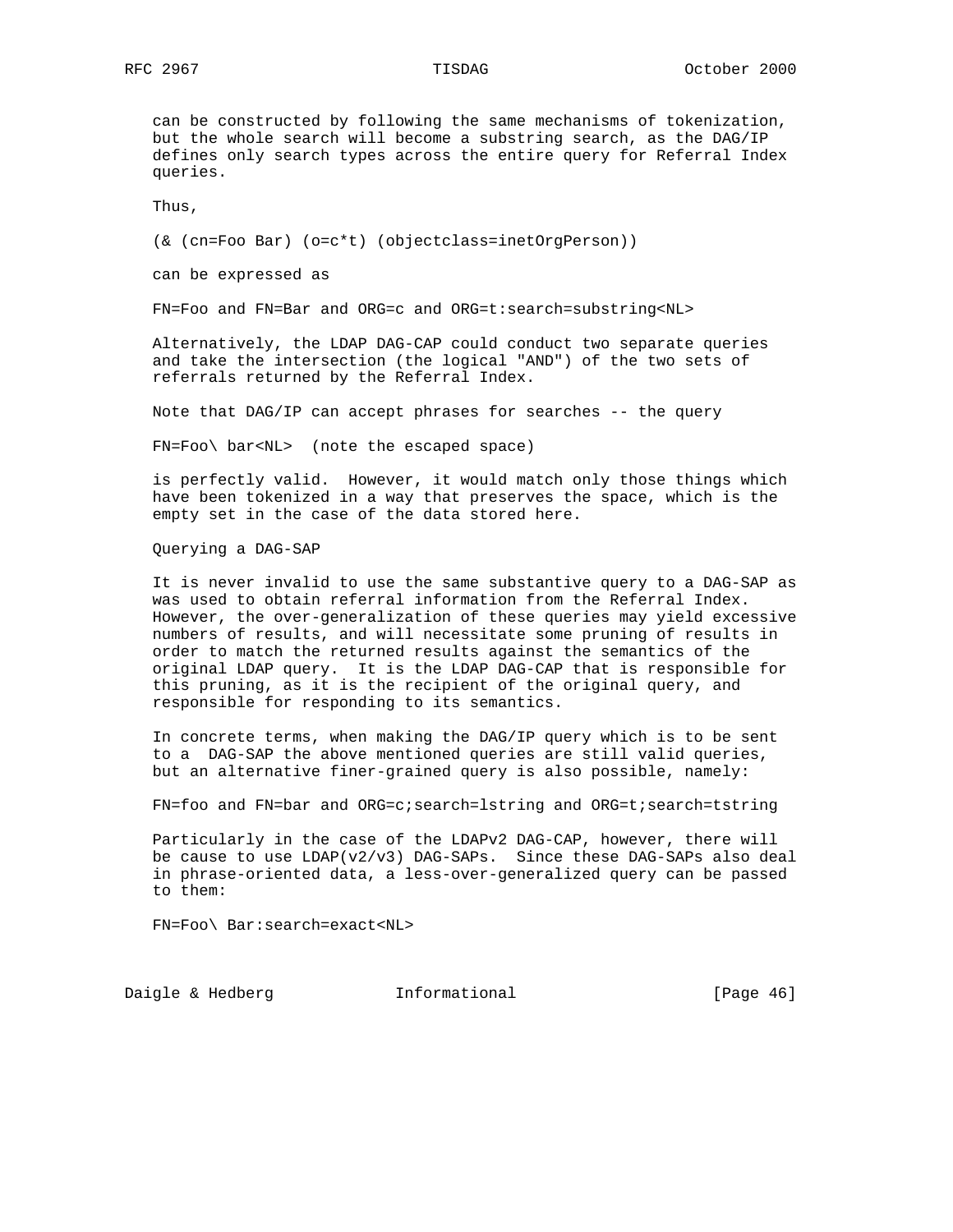In querying a DAG-SAP (irrespective of the protocol of that DAG-SAP), the DAG/IP query must include information about the target WDSP server. This information is drawn from the Referral Index SERVER- TO-ASK referral information, and is appended to the query as specified in Appendix C: ":host=" quoted-hostname ";port=" number ";server-info=" quoted-serverinfo ";charset=" charset where the response from the Referral Index included: "# SERVER-TO-ASK " serverhandle<NL> " Server-info: " serverinfo<NL> " Host-Name: " hostname<NL> " Host-Port: " number<NL> " Protocol: " prot<NL> " Source-URI: " source<NL> " Charset: " charset<NL> "# END<NL> and the "quoted-hostname" and "quoted-serverinfo" are obtained from "hostname" and "serverinfo" respectively, by quoting the DAG/IP special characters. For example, the referral # SERVER-TO-ASK dagsystem01<NL> Server-info: o=thinkingcat, c=se<NL> Host-Name: thinkingcat.com<NL> Host-Port: 2839<NL> Protocol: ldapv2<NL> Source-URI: http://www.thinkingcat.com <NL> Charset: T.61<NL> # END<NL> would yield the addition :host=thinkingcat\.com;port=2839;server-info=o\=thinkingcat\,\ c\=se;charset=T\.61 in its query to an LDAPv2 DAG-SAP. (N.B.: See Appendix C for further definitions of the terms used in the SERVER-TO-ASK response). Note that it is the DAG-SAP's responsibility to extract these terms from the query and use them to identify the WDSP server to be contacted. See the individual DAG-SAP definitions, below.

Daigle & Hedberg **Informational** [Page 47]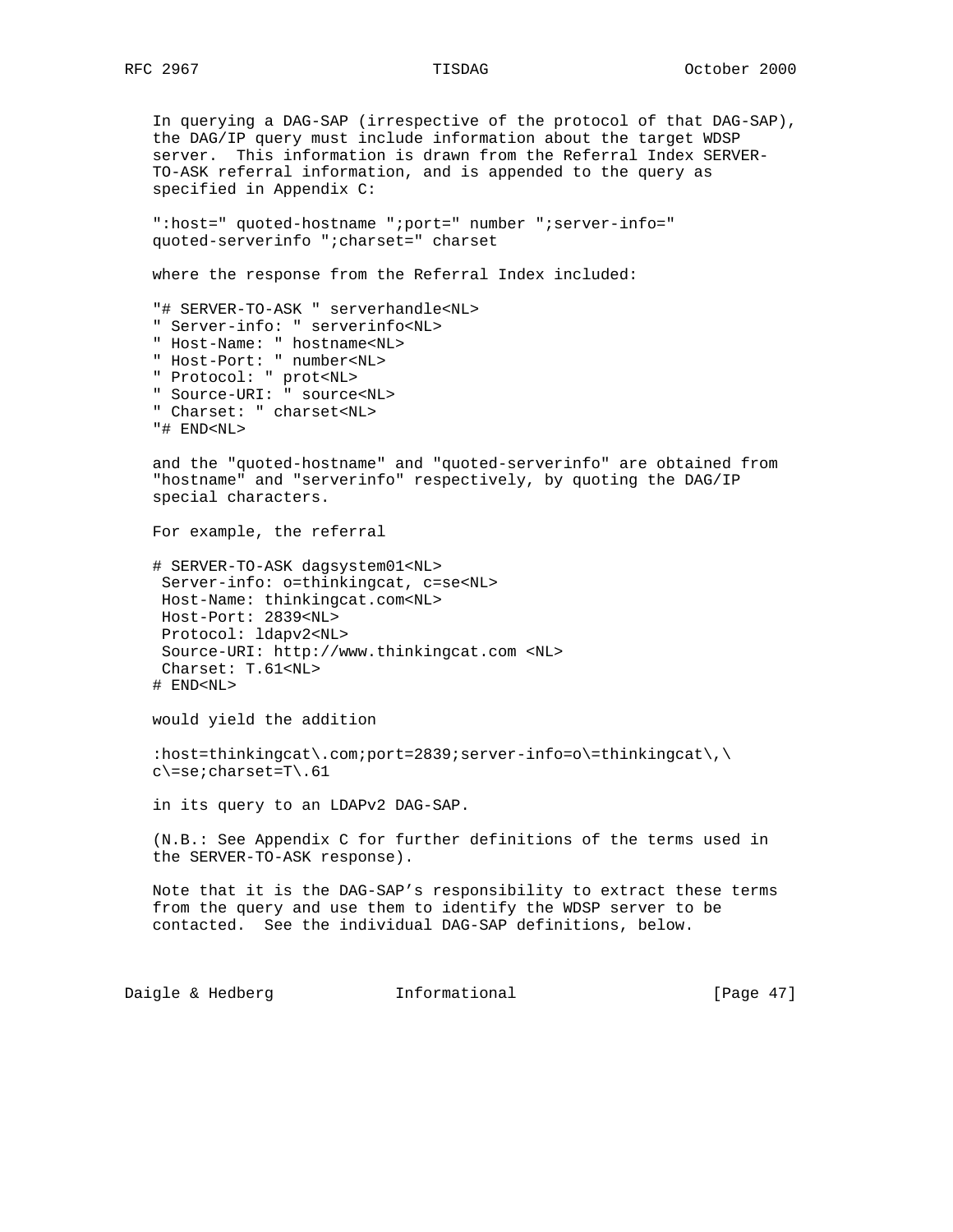5.8.3 Chaining queries in LDAPv2 DAG-CAP

The LDAPv2 DAG-CAP relies on DAG-SAPs to resolve every referral.

5.8.4 Expression of results in LDAPv2

 As described above, results from DAG-SAPs will have to be post processed in cases where the original query was generalized for expression in DAG/IP.

Acceptable results are expressed in the LDAP search response:

```
 SearchResponse ::=
   CHOICE {
       entry [APPLICATION 4] SEQUENCE {
             objectName LDAPDN,
             attributes SEQUENCE OF SEQUENCE
\{ AttributeType,
                   SET OF AttributeValue
 }
 },
       resultCode [APPLICATION 5] LDAPResult
   }
```
where

```
 LDAPDN = DN / "cn=" (FN/ROLE) [",o="ORG] ",dc=se"
 attributes = <all attributes mapped from DAG schema, and
                "objectClass = inetOrgPerson",
                "objectClass = top",
                "objectClass = person" or
                "objectClass = organizationalRole", as
                appropriate, and "labeledURI = <SOURCE-URI>"
                for each result from a given referral>
```
(Where DN,FN,ORG and ROLE are the values from the DAG schema).

```
 I.e., where available, the entry's true DN is used; otherwise (e.g.,
 for data coming from Whois++ servers), a reasonable facsimile is
 constructed.
```
5.8.5 Expression of Errors in LDAPv2 DAG-CAP

 As appropriate, the LDAPv2 DAG-CAP will express system responses following the LDAPv2 standard.

Daigle & Hedberg **Informational** [Page 48]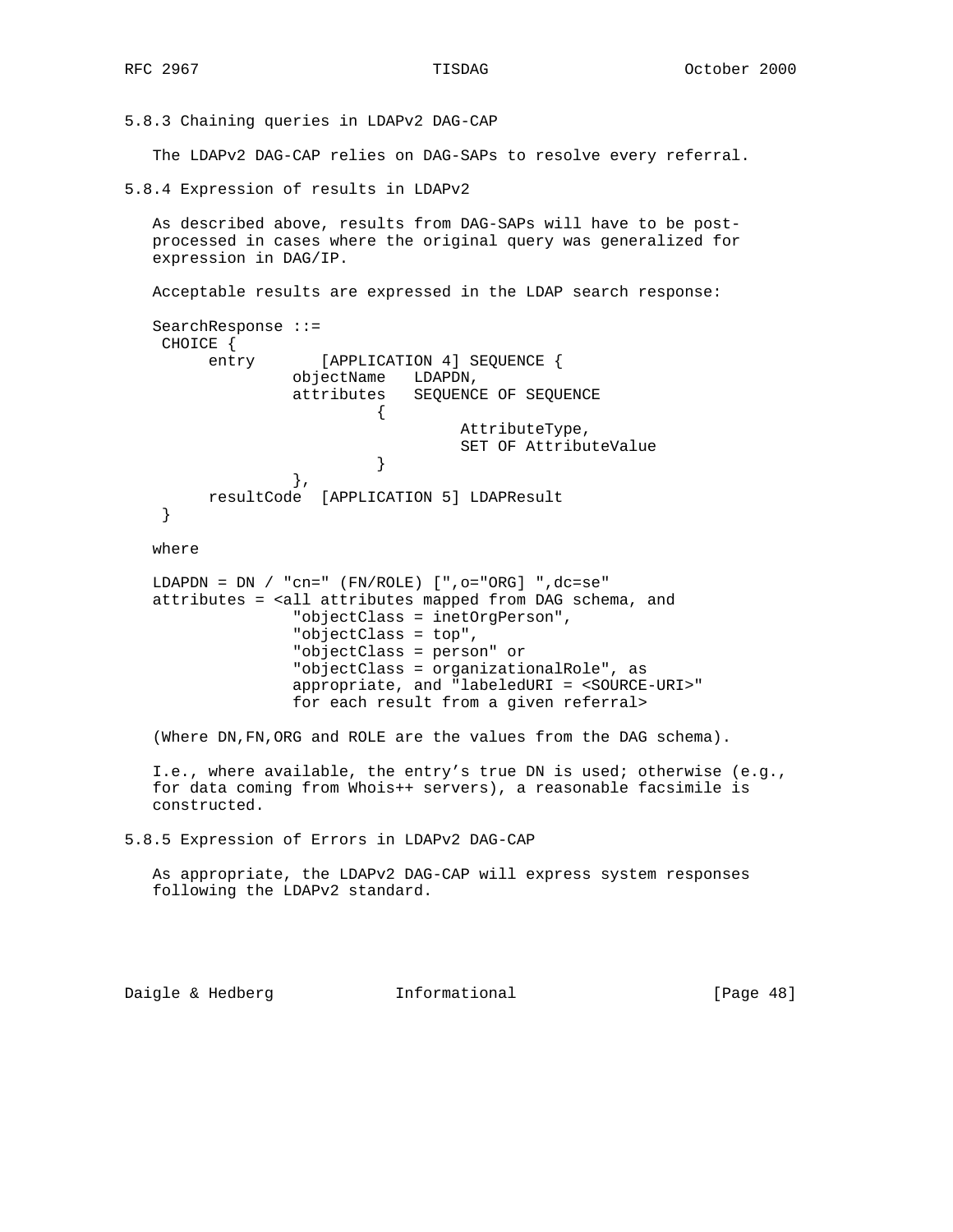Appendix D gives the proposed mapping between DAG/IP response codes and LDAPv2 resultcodes.

 There are 4 particular error conditions of the DAG system that the DAG-CAP will handle as described below.

 When the LDAPv2 DAG-CAP receives a query that it cannot reply to within the (data) constraints of the DAG queries, it sends an error message and closes the connection. The error message includes the LDAPv2 resultCode:

| noSuchAttribute       | (for incorrect schema attributes)    |
|-----------------------|--------------------------------------|
| inappropriateMatching | (when a match type other than those  |
|                       | supported is used, e.g. approxMatch) |
| unwillingToPerform    | (when the query is not one of the    |
|                       | defined types)                       |

 If the number of referrals sent by the Referral Index is greater than the pre-determined maximum (for detecting data-mining efforts, or otherwise refusing over-general queries, such as "FN=svensson"), the LDAPv2 DAG-CAP will send an error message. The error message includes one of the following resultCodes:

 sizeLimitExceeded timeLimitExceeded

 An LDAPv2 DAG-CAP may redirect a connection to another LDAPv2 DAG-CAP for reasons of load-balancing. This is expressed to the end-user client software using the "umich referral" convention to direct the client software to an alternate DAG-CAP by passing the URL in an error message.

 Since a LDAPv2 DAG-CAP only can send one resultcode back to a client; If a LDAPv2 DAG-CAP receives several different result codes from the DAG-SAPs it will have to construct a resultmessage that to some extent represents the combination of those. It is proposed that in these cases the following actions are taken:

- All the response codes are collected
- Each response code are translated into the corresponding LDAPv2 resultcode.
- A resultcode is chosen to represent the collected response on the following grounds:

 If "success" is the only resultcode represented after these steps the return that result code.

 If apart from "success" there is one other resultcode represented return that other resultcode.

Daigle & Hedberg **Informational** [Page 49]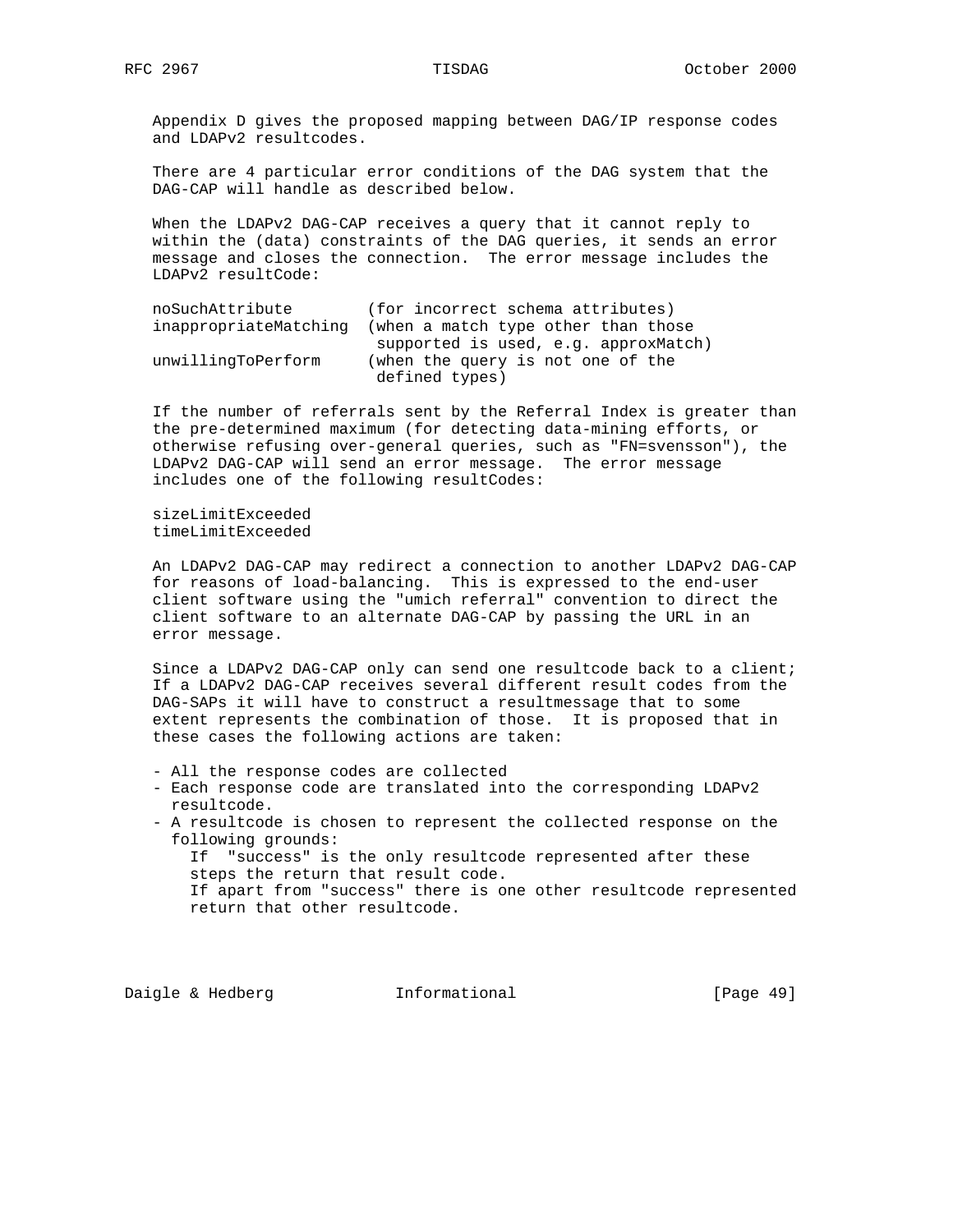If apart from "success" there are two or more resultcodes represented return the resultcode "other".

5.9 LDAPv3 DAG-CAP

5.9.1 LDAPv3 DAG-CAP Input

 Input to the LDAPv3 DAG-CAP follows the LDAPv3 definition (currently defined in [17]). Minimally, the LDAPv3 DAG-CAP must support the following queries (adapted from the ASN.1 grammar of the standard):

BindRequest ::= [APPLICATION 0] SEQUENCE {

| version<br>name                                        |                                   | INTEGER (1  127),<br>LDAPDN,                |
|--------------------------------------------------------|-----------------------------------|---------------------------------------------|
|                                                        | authentication                    | AuthenticationChoice }                      |
| simple                                                 | AuthenticationChoice ::= CHOICE { | [0] OCTET STRING,<br>-- 1 and 2 reserved    |
| sasl                                                   |                                   | [3] SaslCredentials }                       |
| mechanism<br>credentials                               | $SaslCredentials :: = SEQUENCE$   | LDAPString,<br>OCTET STRING OPTIONAL }      |
| BindResponse ::= [APPLICATION 1] SEQUENCE {            | COMPONENTS OF LDAPResult,         | serverSaslCreds [7] OCTET STRING OPTIONAL } |
| SearchRequest ::= [APPLICATION 3] SEQUENCE {           |                                   |                                             |
| baseObject c=se,<br>scope<br>derefAliases ENUMERATED { | wholeSubtree                      | $(2)$ },                                    |
|                                                        | neverDerefAliases (0),            |                                             |
|                                                        | derefInSearching                  | $(1)$ ,                                     |
|                                                        | $dereffindingBaseObj$ (2),        |                                             |
|                                                        | derefAlways                       | $(3)$ ,                                     |
|                                                        | sizeLimit INTEGER (0  maxInt),    |                                             |
| timeLimit                                              | INTEGER $(0 \dots maxInt)$ ,      |                                             |
| typesOnly                                              | BOOLEAN,                          |                                             |
| filter                                                 | Filter,                           |                                             |
| attributes                                             | AttributeDescriptionList }        |                                             |

Daigle & Hedberg **Informational** [Page 50]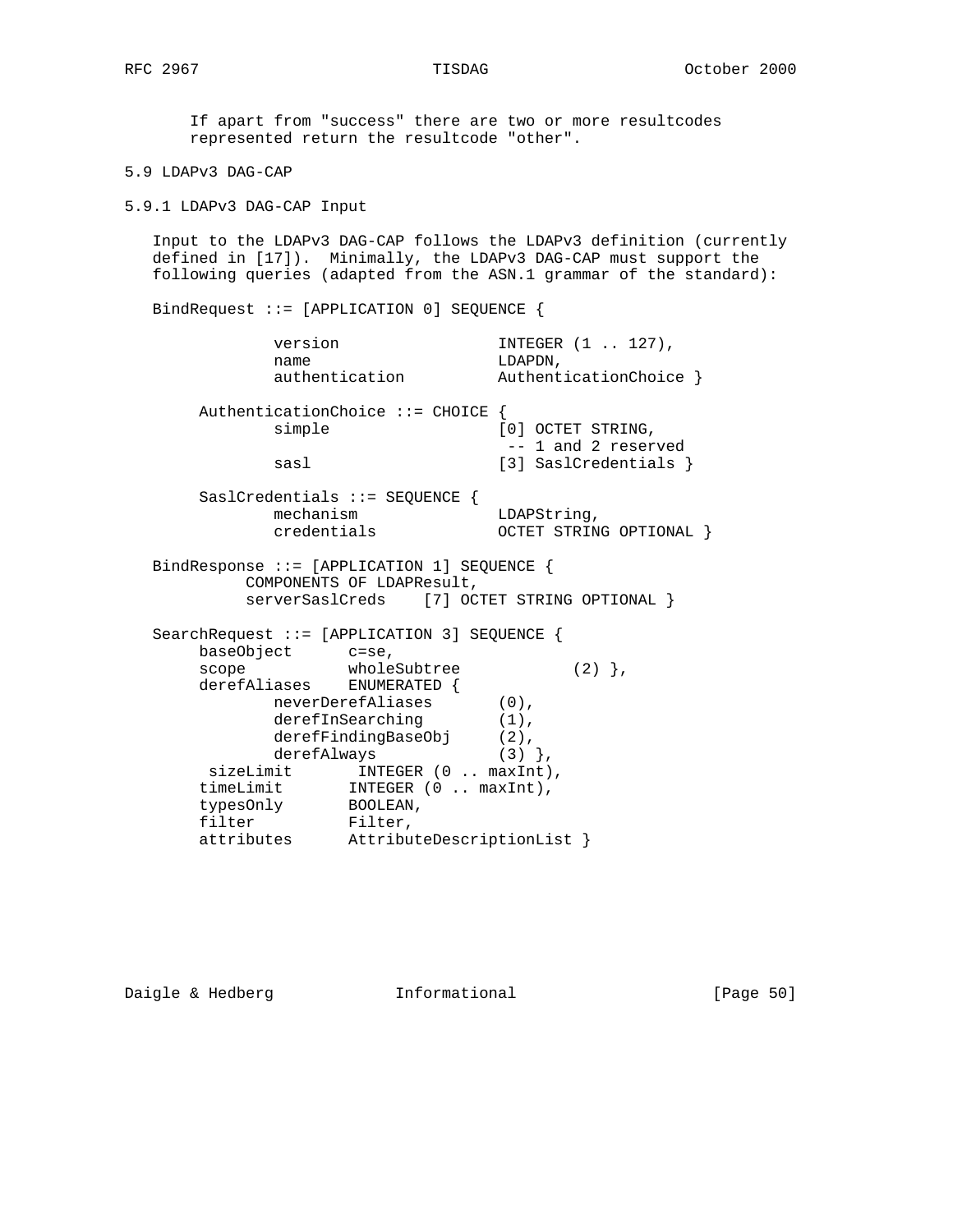Filter ::= CHOICE {<br>and [0] SET OF Filter, or [1] SET OF Filter, not [2] Filter, equalityMatch [3] AttributeValueAssertion, substrings [4] SubstringFilter } SubstringFilter ::= SEQUENCE { type AttributeDescription, -- at least one must be present substrings initial [0] LDAPString, substrings any [1] LDAPString, substrings final [2] LDAPString}

 Queries against attributes in the proscribed LDAP standard schema (see Appendix B) are accepted.

 N.B., this is a minimal set of supported queries, to achieve the basic DAG-defined queries. An LDAP DAG-CAP may choose to support more complex queries than this, if it undertakes to do the translation from the DAG/IP to the LDAPv3 client in a way that responds to the semantics of those queries.

5.9.2 Translation from LDAPv3 query to DAG/IP

Querying the Referral Index

 The essential stratagem for mapping LDAP queries into DAG/IP Referral Index queries is to tokenize the string-oriented LDAP AttributeValueAssertions or SubstringFilters and construct an appropriate DAG/IP token-oriented query in the DAGschema. This will generalize the LDAP query and yield false-positive referrals, but should not miss any appropriate referrals.

There are 3 particular cases to be considered:

 equalityMatch queries substring queries combination equalityMatch and substring queries

 TISDAG: If the LDAP filter contains a cn-term and no objectclass specification it is unclear if the search is for a person or a role. When this happens the DAG query should cover all bases and map the query into a query for both people and roles.

Daigle & Hedberg **Informational** [Page 51]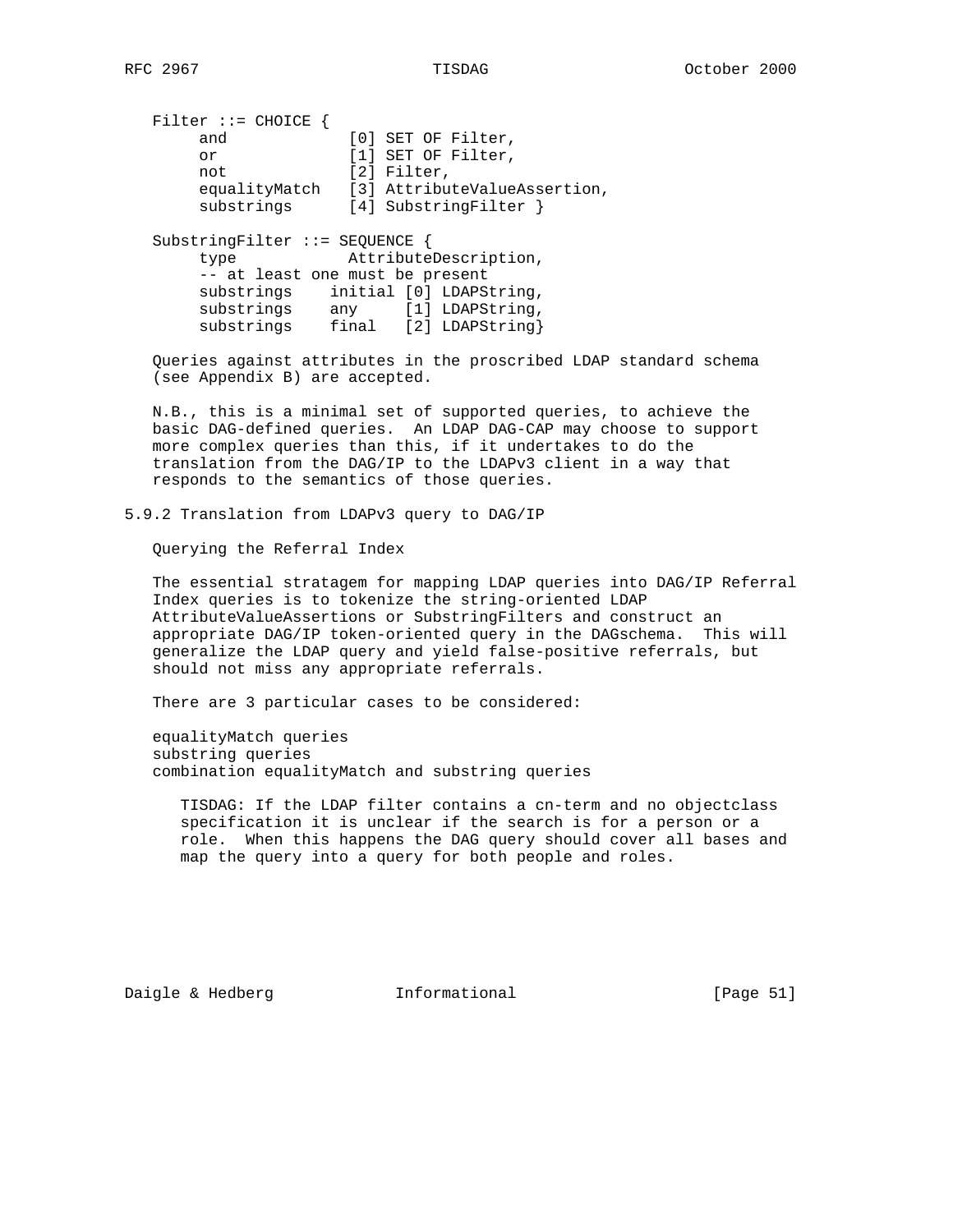EqualityMatch queries can be handled by simply tokenizing the AttributeValueAssertions, making one DAG/IP query term per token (using the appropriate DAGSchema attribute) and carrying out an exact match in the DAG/IP.

 Consider the following example, represented in the ASCII expression of LDAP Filters as described in [13]):

(& (cn=Foo Bar)(objectclass=person))

This query can be represented in the DAG/IP as

FN="Foo" and FN="Bar":search=exact<NL>

N.B.

 The search is set up to be "case=ignore" (the DAG/IP's default) because the relevant LDAP schema attributes are all derivatives of the "name" attribute element, which is defined to have a case insensitive match.

If no objectclass where defined the query in DAG/IP would have been

(FN="Foo" and FN="bar") or ( ROLE="Foo" and ROLE="bar"):search=exact

 Although person is used as objectclass in this and the following examples, inetOrgPerson or organizationalPerson could also have been used.

 This query will yield false-positive referrals; the original LDAP query should only match against records for which the "cn" attribute is exactly the phrase "Foo Bar", whereas the DAG/IP query will yield referrals any WDSP containing records that include the two tokens "foo" and "bar" in any order.

 For example, this DAG/IP query will yield referrals to WDSPs with records including:

 cn: Bar Foo cn: Le Bar Foo cn: Foo Bar AB

 LDAP substring queries must also be tokenized in order to construct a DAG/IP query. The additional point to bear in mind is that LDAP substring expressions are directed at phrases, which obscure potential token boundaries. Consequently, all points between substring components must be considered as potential token boundaries.

Daigle & Hedberg **Informational** [Page 52]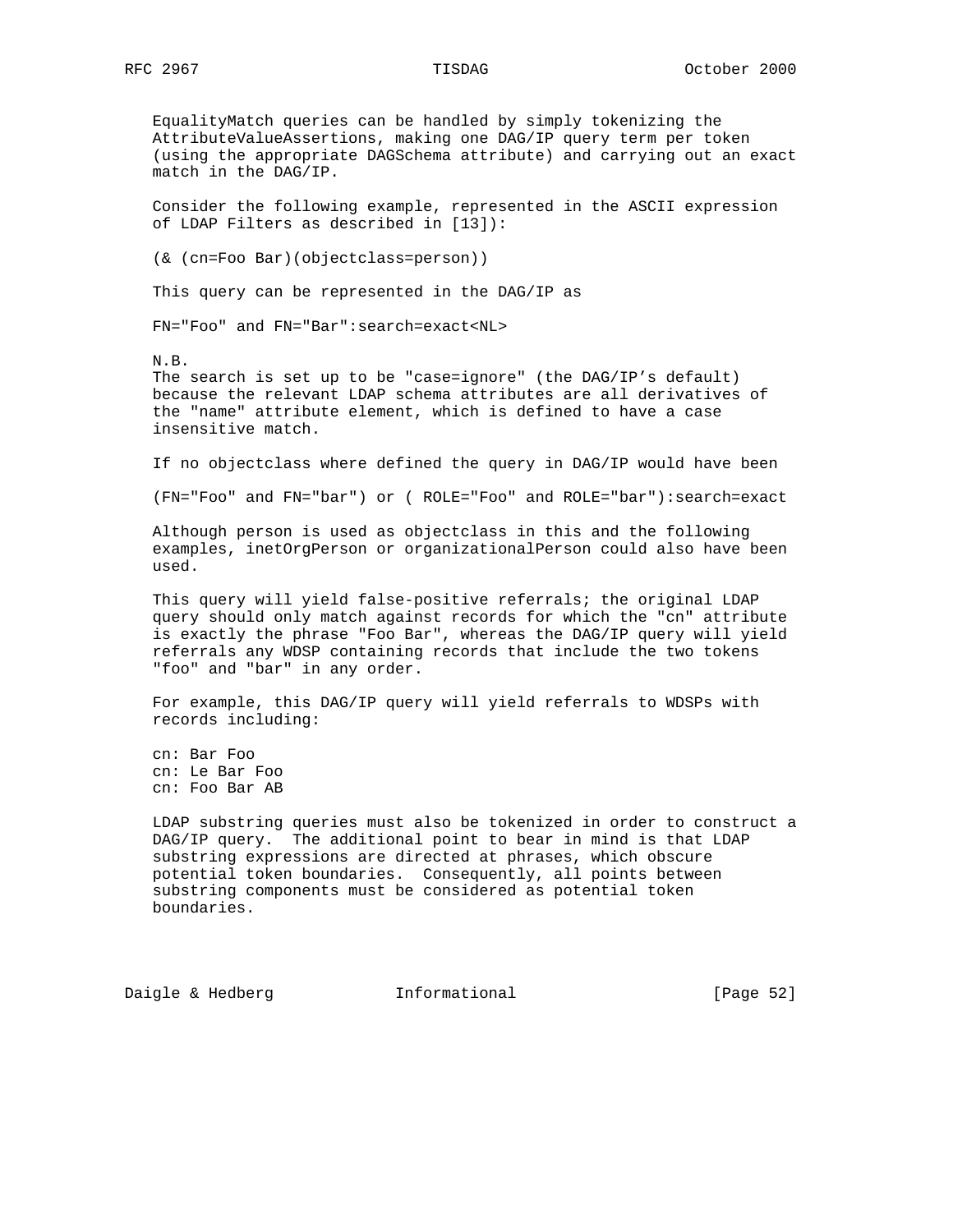Thus, the LDAP query

(& (cn=black) o=c\*t) (objectclass=person))

 should be expressed as a DAG/IP query with 3 tokens, in a substring search:

FN=black and ORG=c and ORG=t:search=substring<NL>

 This query will yield false-positive results as the tokenized query does not preserve the order of appearance in the LDAP substring, and it doesn't preserve phrase-boundaries. That is,

ORG=c and ORG=t:search=substring

will match

tabacco

which is not a match by the LDAP query semantics.

 Combined EqualityMatch and Substring queries need special attention. When an LDAP query includes both EqualityMatch components and substring filter components, the DAG/IP query to the Referral Index can be constructed by following the same mechanisms of tokenization, but the whole search will become a substring search, as the DAG/IP defines search types across the entire query.

Thus,

```
 (& (cn=Foo Bar) (o=c*t) (objectclass=person))
```
can be expressed as

FN=Foo and FN=Bar and ORG=c and ORG=t:search=substring<NL>

 Alternatively, the LDAP DAG-CAP could conduct two separate queries and take the intersection (the logical "AND") of the two sets of referrals returned by the Referral Index.

Note that DAG/IP can accept phrases for searches -- the query

FN=Foo\ bar<NL> (note the escaped space)

 is perfectly valid. However, it would match only those things which have been tokenized in a way that preserves the space, which is the empty set in the case of the data stored here.

Daigle & Hedberg **Informational** [Page 53]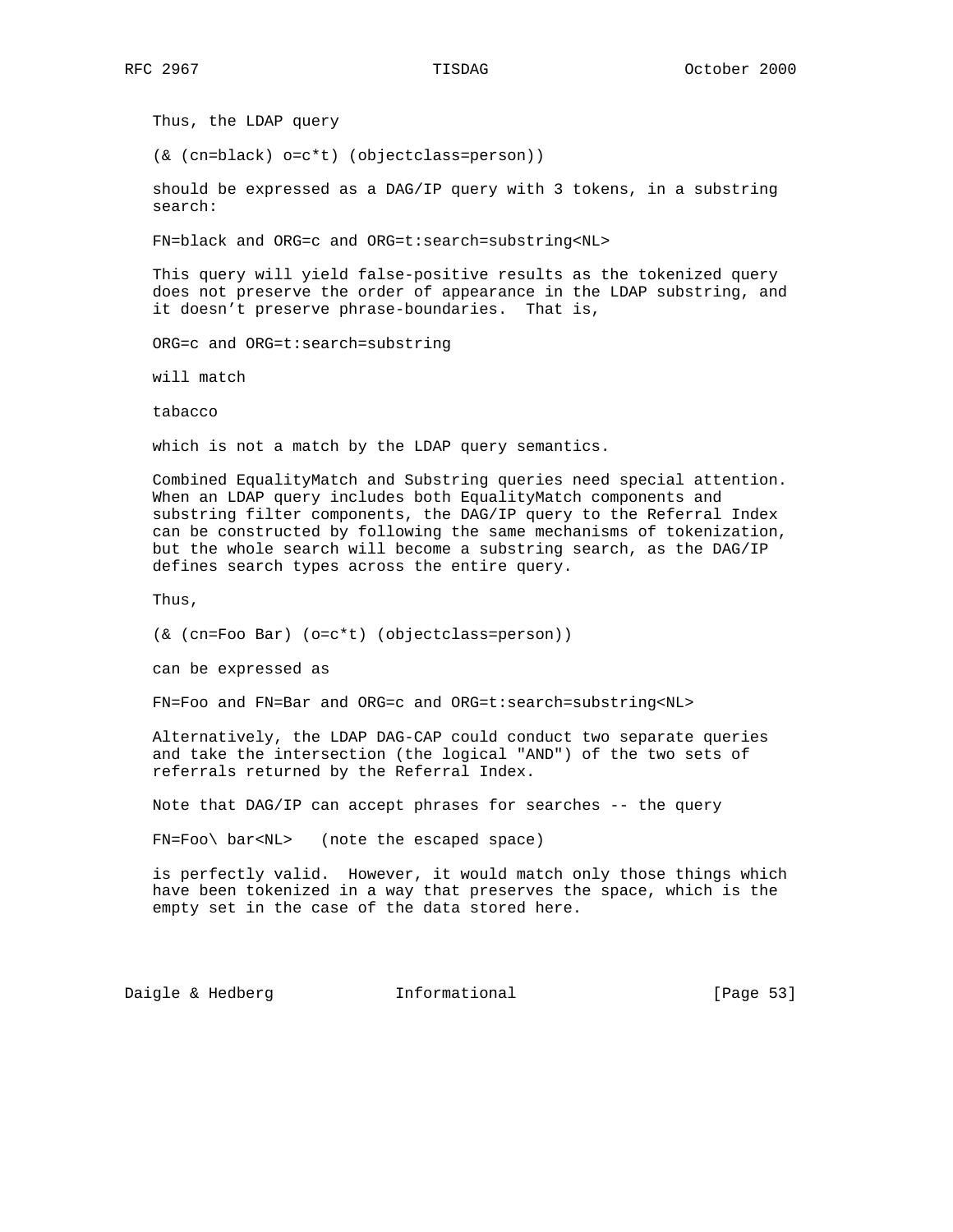Querying a DAG-SAP

 It is never invalid to use the same substantive query to a DAG-SAP as was used to obtain referral information from the Referral Index. However, the over-generalization of these queries may yield excessive numbers of results, and will necessitate some pruning of results in order to match the returned results against the semantics of the original LDAP query. It is the LDAP DAG-CAP that is responsible for this pruning, as it is the recipient of the original query, and responsible for responding to its semantics.

 In concrete terms, when making the DAG/IP query which is to be sent to a DAG-SAP the above mentioned queries are still valid queries, but an alternative finer-grained query is also possible, namely:

FN=foo and FN=bar and ORG=c;search=lstring and ORG=t;search=tstring

 In querying a DAG-SAP (irrespective of the protocol of that DAG-SAP), the DAG/IP query must include information about the target WDSP server. This information is drawn from the Referral Index SERVER- TO-ASK referral information, and is appended to the query as specified in Appendix C):

"host=" quoted-hostname ";port=" number ";server-info=" quoted-serverinfo ";charset=" charset

where the response from the Referral Index included:

- "# SERVER-TO-ASK " serverhandle <NL>
- " Server-info: " serverinfo<NL>
- " Host-Name: " hostname<NL>
- " Host-Port: " number<NL>
- " Protocol: " prot<NL>
- " Source-URI: " source<NL>
- " Charset: " charset<NL>
- "# END"<NL>

 and the "quoted-hostname" and "quoted-serverinfo" are obtained from "hostname" and "serverinfo" respectively, by quoting the DAG/IP special characters.

For example, the referral

 # SERVER-TO-ASK dagsystem01<NL> Server-info: o=thinkingcat, c=se<NL> Host-Name: thinkingcat.com<NL> Host-Port: 2839<NL> Protocol: ldapv2<NL> Source-URI:http://www-thinkingcat.se/

Daigle & Hedberg **Informational** [Page 54]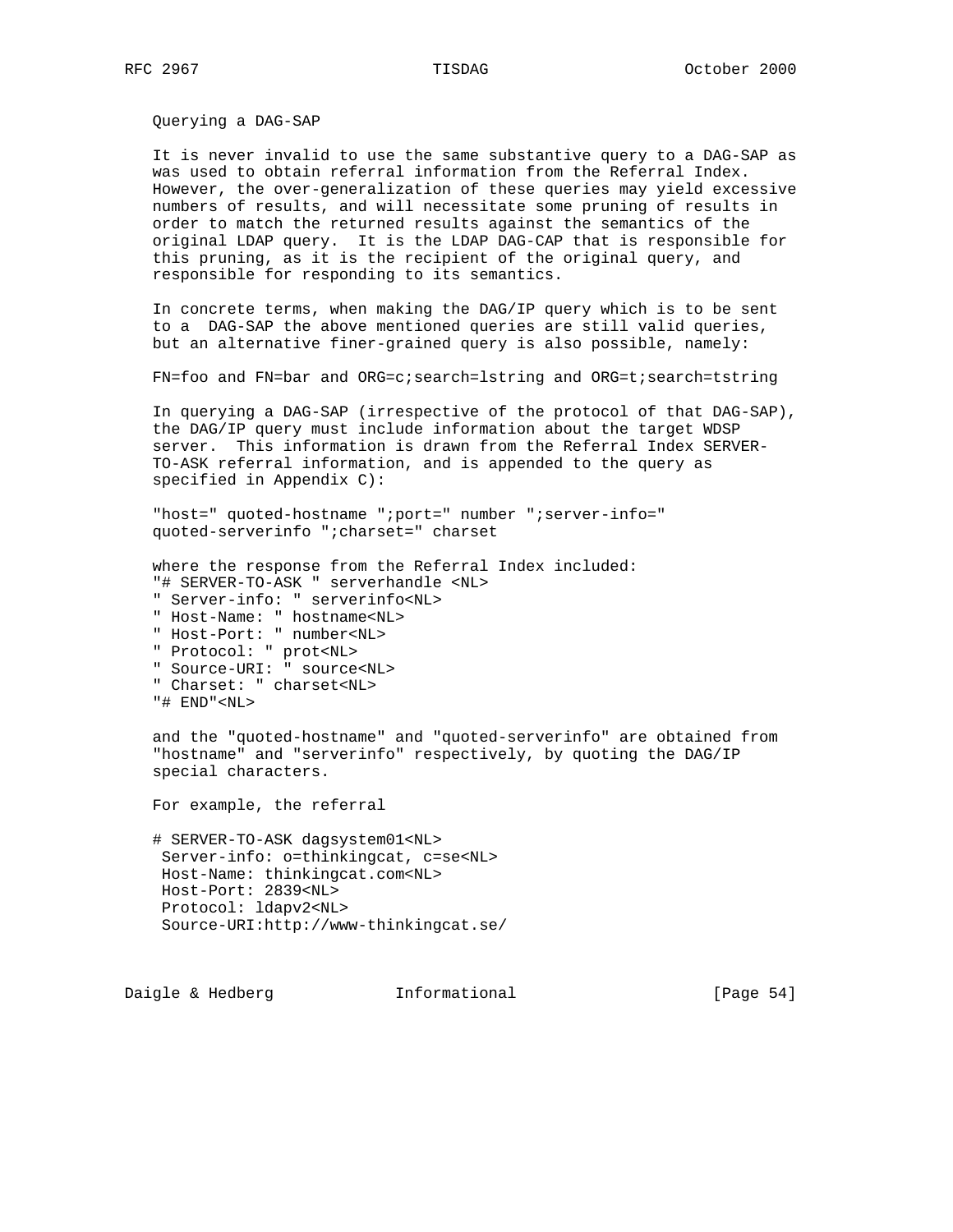Charset: T.61<NL> # END<NL> would yield the addition :host=thinkingcat\.com;port=2839;server-info=o\=thinkingcat\,\ c\=se;charset=T\.61 in its query to an LDAPv2 DAG-SAP. (N.B.: See Appendix C for further definitions of the terms used in the SERVER-TO-ASK response). Note that it is the DAG-SAP's responsibility to extract these terms from the query and use them to identify the WDSP server to be contacted. See the individual DAG-SAP definitions, below. 5.9.3 Chaining queries in LDAPv3 DAG-CAP The LDAPv3 DAG-CAP relies on DAG-SAPs to resolve all referrals except those to LDAPv3 servers (i.e., Whois++ referrals, currently). 5.9.4 Expression of results in LDAPv3 As described above, results from DAG-SAPs will have to be post processed in cases where the original query was generalized for expression in DAG/IP. Acceptable results are expressed in LDAPv3 messages containing search result entries (see the standard for more detail): SearchResultEntry ::= [APPLICATION 4] SEQUENCE { objectName LDAPDN, attributes PartialAttributeList } PartialAttributeList ::= SEQUENCE OF SEQUENCE { type AttributeDescription, vals SET OF AttributeValue } SearchResultReference ::= [APPLICATION 19] SEQUENCE OF LDAPURL -- at least one LDAPURL element must be present SearchResultDone ::= [APPLICATION 5] LDAPResult where LDAPDN = DN / "cn=" (FN/ROLE) [",o=" ORG] ",dc=se"

Daigle & Hedberg **Informational** [Page 55]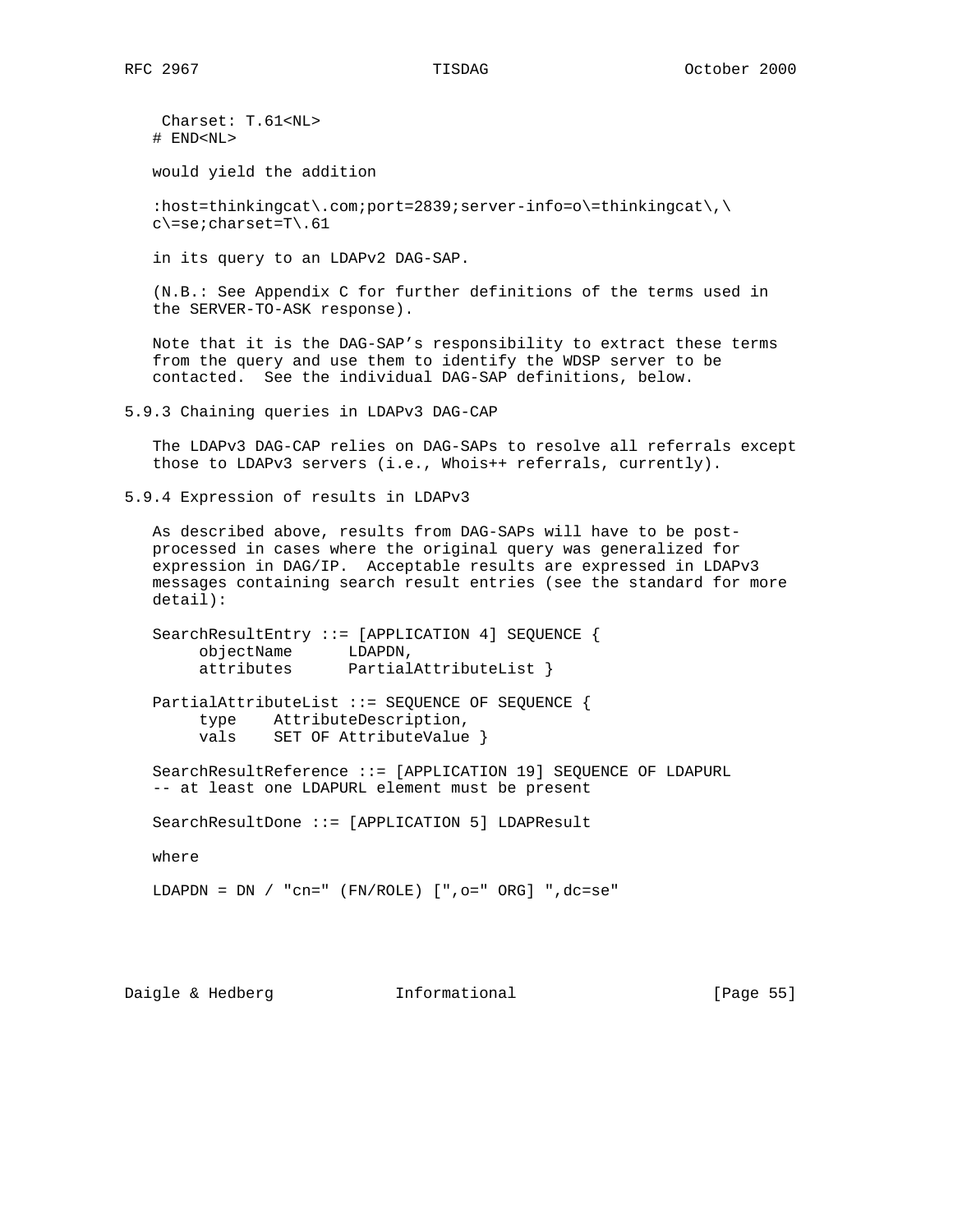```
 attributes = <all attributes mapped from the DAG schema, and
                   "objectClass = inetOrgPerson",
                   "objectClass = person",
                   "objectClass = top" or
                   "objectClass = organizationalRole", as
                   appropriate, and "labeledURI = <SOURCE-URI>"
                   for each result from a given referral>
    LDAPResult = success
    (Where DN, FN, ROLE, and ORG are the values from the DAG schema).
    I.e., where available, the entry's true DN is used; otherwise (e.g.,
    for data coming from Whois++ servers), a reasonable facsimile is
    constructed.
   Referral URLs are constructed from the DAG/IP's SERVER-TO-ASK
    information as follows:
   refurl = "ldap://" HOST [":" PORT] "/" (SERVER-INFO / "dc=se")
   The intention is that WDSPs using LDAPv3 servers will provide an
    appropriate LDAPDN for their server in the SERVER-INFO. Clients are
    then expected to repeat their query at the server designated by this
   URL (i.e., the refURL does not include the query).
5.9.5 Expression of Errors in LDAPv3 DAG-CAP
    As appropriate, the LDAPv3 DAG-CAP will express operational errors
    following the LDAPv3 standard. There are 4 particular error
    conditions of the DAG system that the DAG-CAP will handle as
    described below.
   When the LDAPv3 DAG-CAP receives a query that it cannot reply to
   within the (data) constraints of the DAG queries, it sends an error
   message and closes the connection. The error message includes the
   LDAPv3 resultCode
   noSuchAttribute (for incorrect schema attributes chosen)
    inappropriateMatching (when a match type other than those
    supported is used e.g., approxMatch)
   unwillingToPerform (when the query is not one of the defined
   types)
    If the number of referrals sent by the Referral Index is greater than
    the pre-determined maximum (for detecting data-mining efforts, or
   otherwise refusing over-general queries, such as "FN=svensson"), the
   LDAPv3 DAG-CAP will send an error message. The error message
    includes the following resultCode:
```
Daigle & Hedberg **Informational** [Page 56]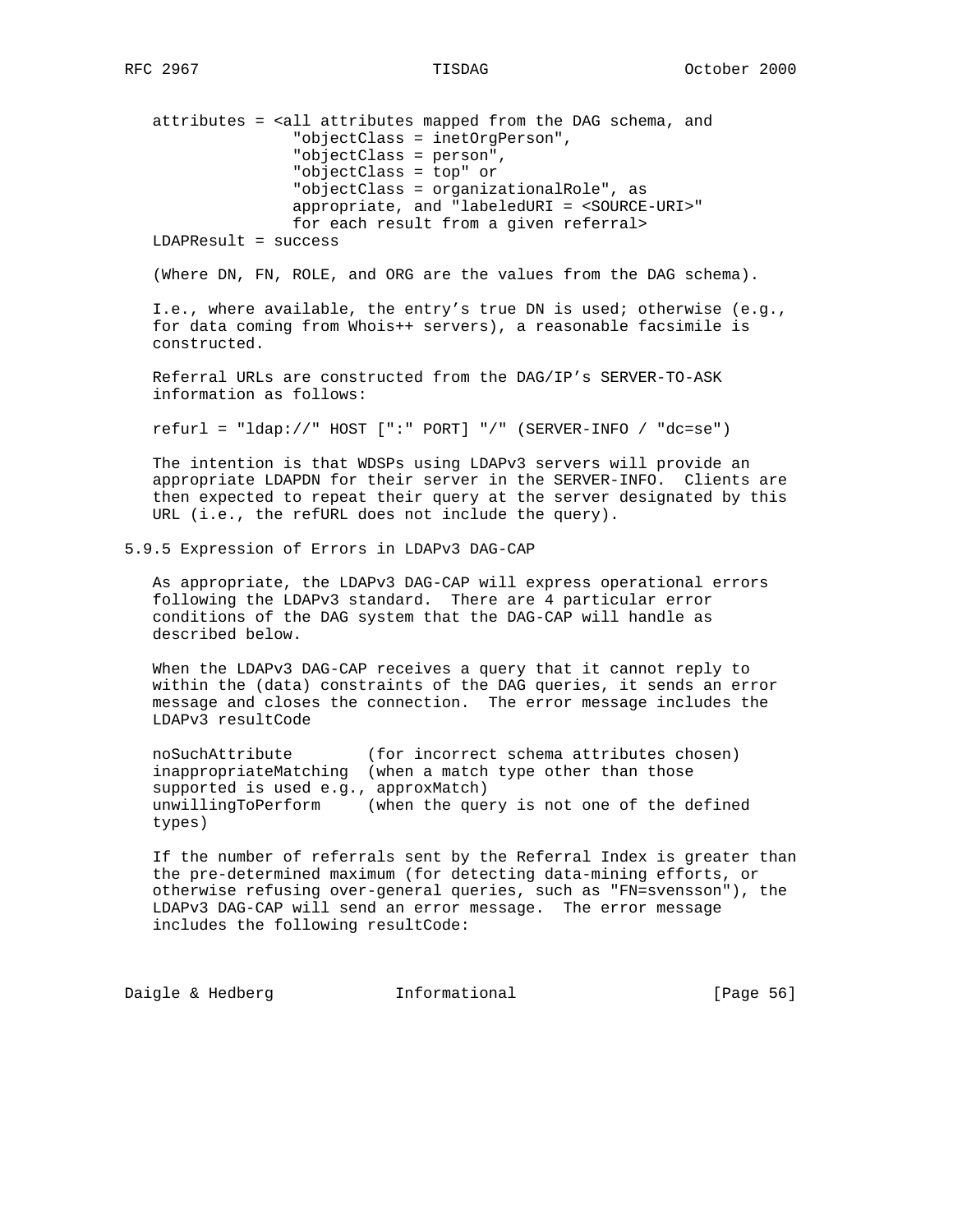adminLimitExceeded

 An LDAPv3 DAG-CAP may redirect a connection to another LDAPv3 DAG-CAP for reasons of load-balancing. In this case, the LDAPv3 DAG-CAP sends a result message including only

SearchResultReference ::= [APPLICATION 19] AltURL

SearchResultDone ::= referral

where

AltURL = "ldap://" <althostport> ":" <altbase>

 Since a LDAPv3 DAG-CAP only can send one resultcode back to a client; If a LDAPv3 DAG-CAP receives several different result codes from the DAG-SAPs it will have to construct a resultmessage that to some extent represents the combination of those. It is proposed that in these cases the following actions are taken:

- All the response codes are collected
- Each response code are translated into the corresponding LDAPv3 resultcode.
- A resultcode is chosen to represent the collected response on the following grounds:

 If "success" is the only resultcode represented after these steps the return that result code. If apart from "success" there is one other resultcode represented return that other resultcode. If apart from "success" there are two or more resultcodes represented return the resultcode "other".

5.10 Whois++ DAG-SAP

5.10.1 Input

 The Whois++ DAG-SAP expects valid DAG/IP communications. Queries must include referral information (see below) and search terms that conform to the DAG-allowed query types (e.g., not searches for organization alone, etc).

 The referral information is added to the end of the DAG-SAP query, as defined in the DAG-CAP definition sections:

 ":host=" quoted-hostname ";port=" number ";server-info=" quoted-serverinfo ";charset=" charset

Daigle & Hedberg **Informational** [Page 57]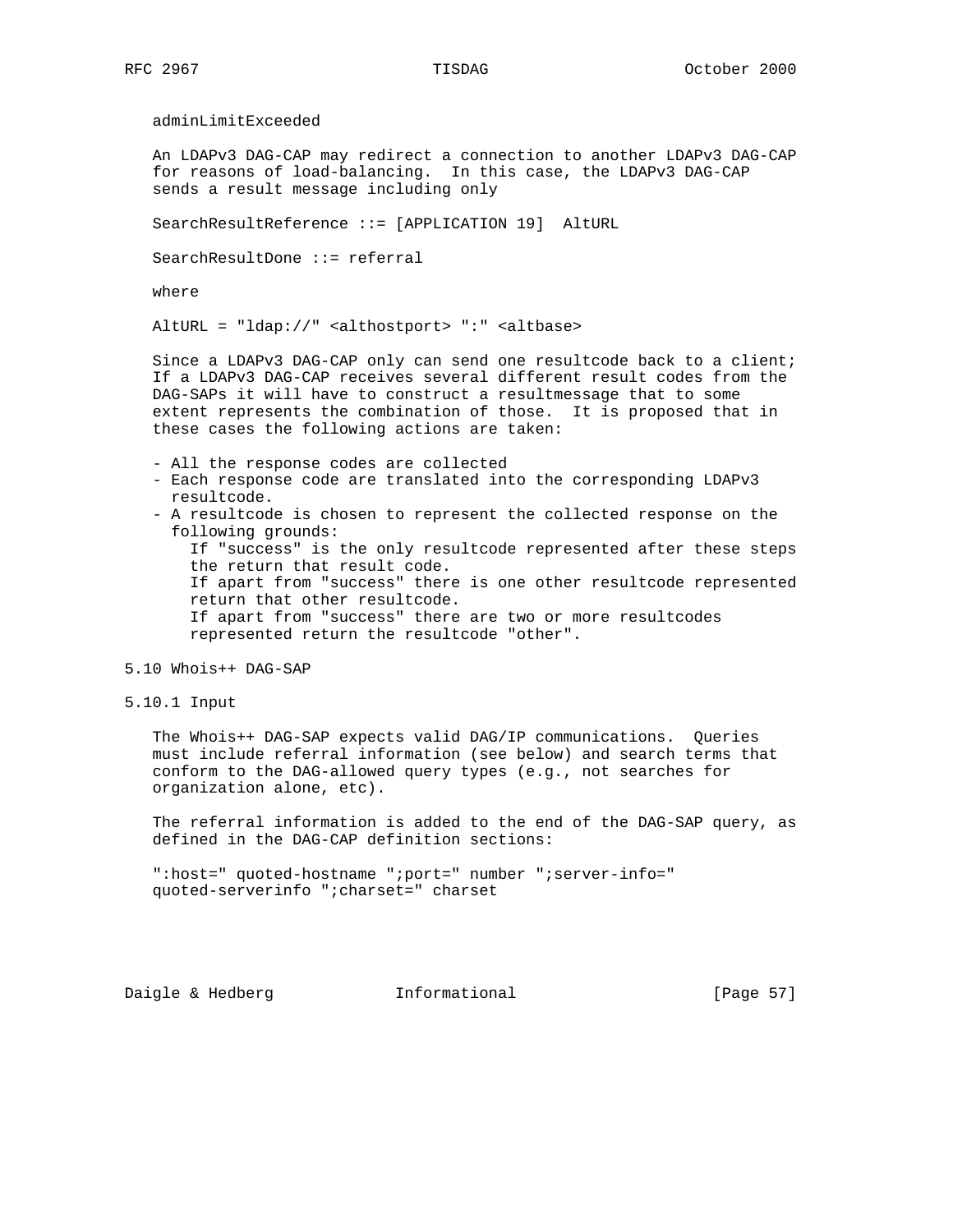5.10.2 Translation from DAG/IP to Whois++ query

 The HOST and PORT information are used to make a TCP/IP-based connection to the remote (presumed) Whois++ server. The query expressed to the remote Whois++ server is the remainder of the DAG/IP query the Whois++ DAG-SAP received, with the following template ID translations:

template=DAGPERSON becomes template=USER

and

template=DAGROLE becomes template=ORGROLE

Additional mappings for attributes are defined in Appendix B.

 Note that the search types used in the DAG/IP are not all required by the Whois++ syntax. Therefore, some Whois++ WDSPs may be using servers that do not support searches other than "exact" and "lstring" (the search types required by the Whois++ protocol standard). The Whois++ DAG-CAP may

 - send the DAG/IP query as constructed (e.g., with "search=substring"), and pass back the "% 502 Search expression too complicated" from the WDSP's server, - translate the DAG/IP query into a construct using only these search types (which will yield incomplete results, as not all queries are expressible with those search types), - attempt to ascertain what search types are supported by the remote server and reformulate using them (e.g., regular expressions). This would work, but would entail an excessively complicated Whois++ DAG-SAP, and might not yield any better results if the remote server doesn't support any optional search types.

## 5.10.3 Translation of Whois++ results to DAG/IP

 Any referrals that the remote WDSP server returns are pursued, following the usual Whois++ (client) fashion, by the Whois++ DAG-SAP.

 If it is not possible to establish a Whois++ session with the remote server, or if the session is interrupted, before results are received, the DAG-SAP will itself return no results and an error message, including

% 403 Information Unavailable<NL>

Daigle & Hedberg **Informational** [Page 58]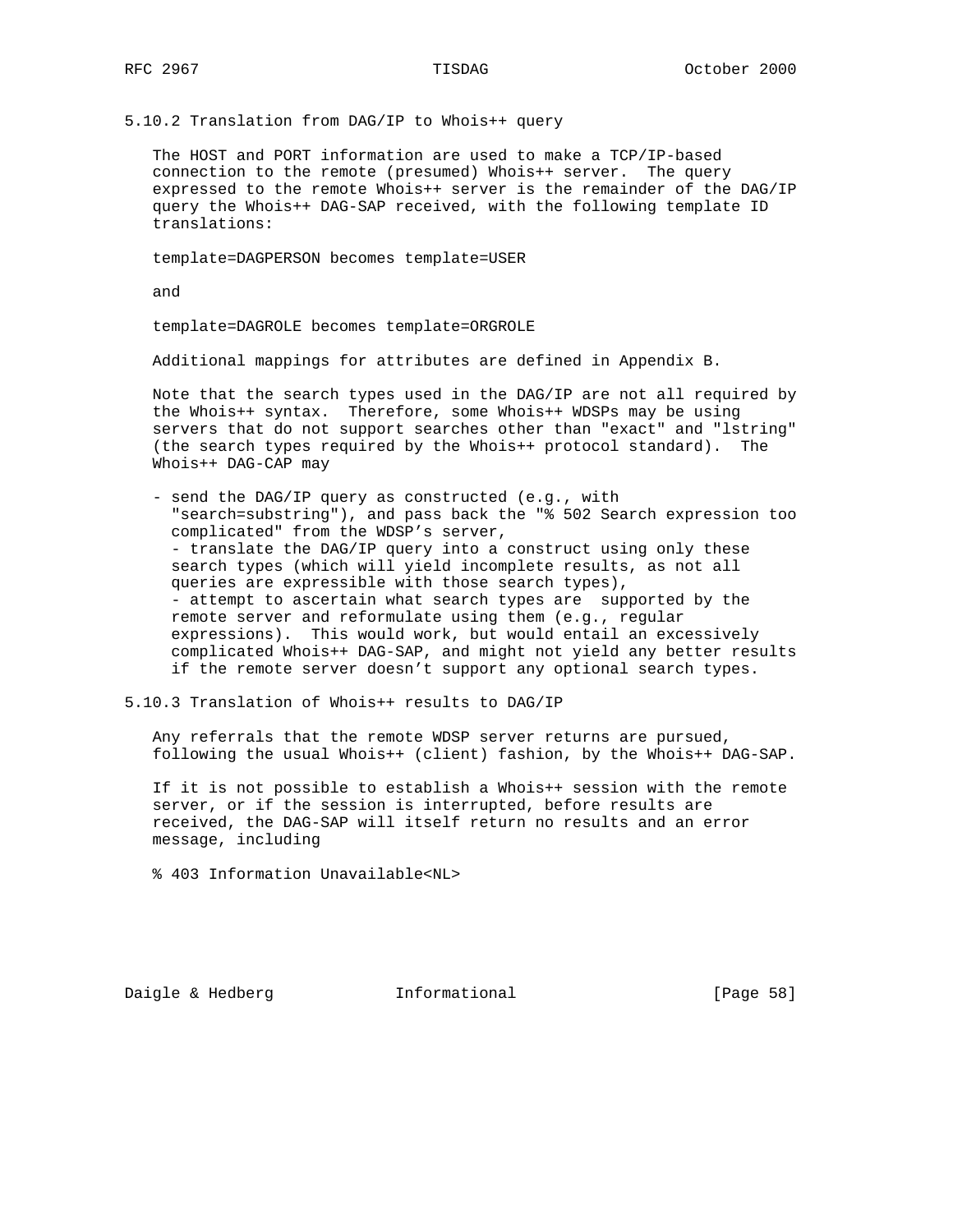If the remote server issues any other Whois++ error message and does not yield any results, the remote server's error message will be included in the DAG-SAP's own error message; no results will be returned.

 If results are successfully received from the remote server, they will be expressed using the DAG/IP -- essentially passing through all FULL response information received from the remote server, mapped into the DAGSchema using the mappings defined in Appendix A.

## 5.11 LDAPv2 DAG-SAP

5.11.1 Input

 The LDAPv2 DAG-SAP expects valid DAG/IP communications. Queries must include referral information (see below) and search terms that conform to the DAG-allowed query types (e.g., not searches for organization alone, etc).

 The referral information is added to the end of the DAG-SAP query, as defined in the DAG-CAP definition sections (as additional terms in the DAG/IP query):

 ":host=" quoted-hostname ";port=" number ";server-info=" quoted-serverinfo ";charset=" charset

5.11.2 Translation from DAG/IP to LDAPv2 query

 The HOST and PORT information are used to make a TCP/IP-based connection to the remote (presumed) LDAPv2 server. The DAG-SAP will establish a connection with the remote server, following standard LDAPv2 message exchanges.

 The search request itself will be constructed from the DAG/IP query (without the HOST, SERVER-INFO and PORT terms) as follows:

| $SearchRequest :: =$     |                                  |         |
|--------------------------|----------------------------------|---------|
| [APPLICATION 3] SEQUENCE |                                  |         |
| baseObject               | LDAPDN, -- from the DAG/IP query |         |
| scope                    | baseObject                       |         |
| derefAliases             | ENUMERATED                       |         |
|                          | neverDerefAliases                | $(0)$ . |
|                          | derefInSearching                 | $(1)$ . |
|                          | derefFindingBaseObj              | $(2)$ , |
|                          | derefAlways                      | (3)     |
|                          |                                  |         |
| sizeLimit                | INTER (0  maxInt),               |         |
|                          |                                  |         |

Daigle & Hedberg **Informational** [Page 59]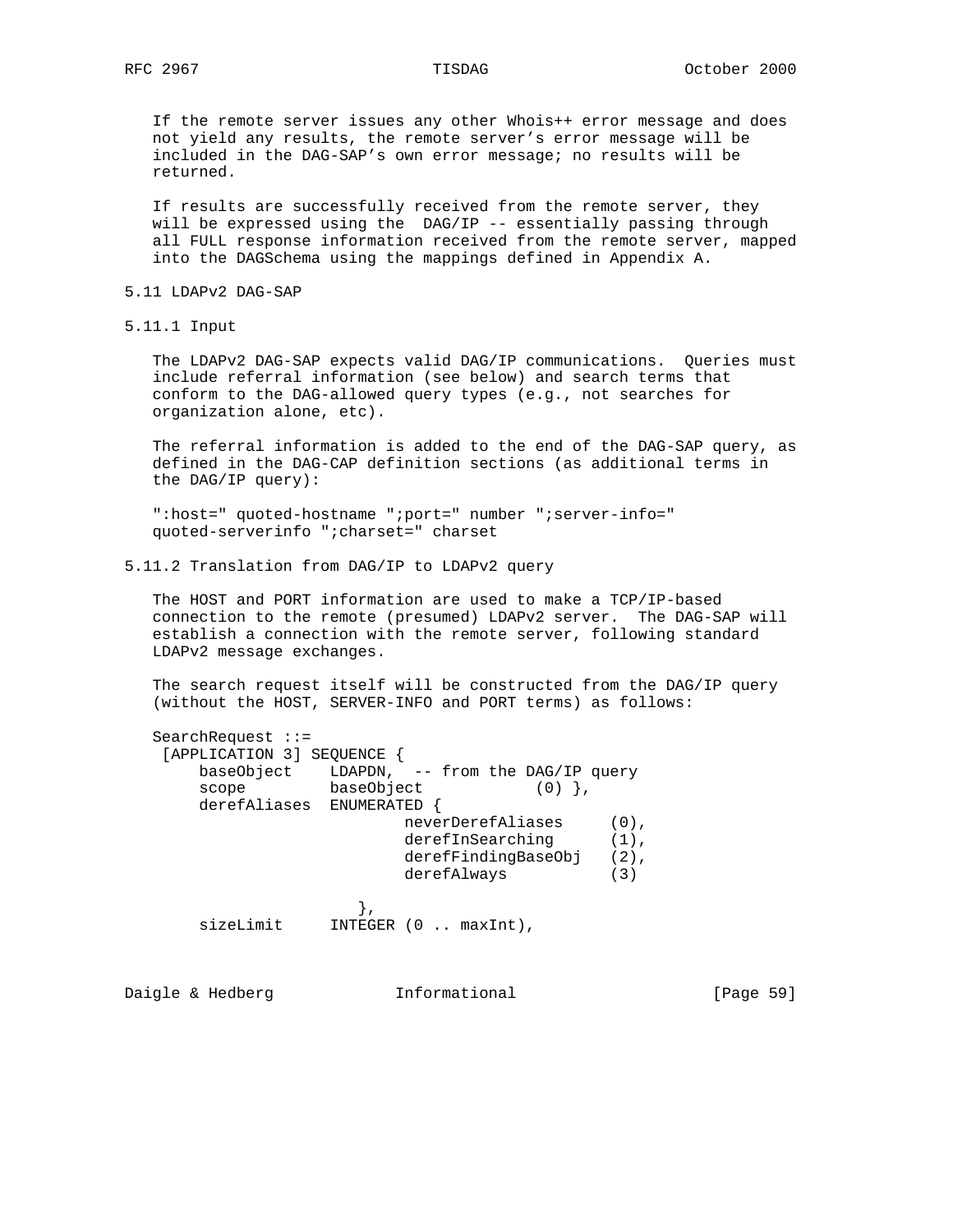```
 timeLimit INTEGER (0 .. maxInt),
 attrsOnly FALSE
filter Filter,
 attributes SEQUENCE OF AttributeType
                         -- all DAGschema attributes
                            equivalents in the defined
                            standard LDAP schema
   }
   Filter ::=
    CHOICE {
      and [0] SET OF Filter,
       or [1] SET OF Filter,<br>not [2] Filter.
                        [2] Filter,
       substrings [4] SubstringFilter,
    }
   SubstringFilter
    SEQUENCE {
        type AttributeType,
        SEQUENCE OF CHOICE {
 substrings initial [0] LDAPString,
substrings any [1] LDAPString,
 substrings final [2] LDAPString}
    }
   where and, or and not filters are constructed to preserve the logic
   of the DAG/IP query.
   For the purposes of matching token-based DAG/IP queries to reasonable
   LDAP queries, all searches should be passed to the LDAP WDSP as
   substring searches. The WDSP results must then be pruned to respect
   token boundaries, where necessary.
   So, for example, the DAG/IP query
   FN=Foo\ Bar and ORG=Thinking\ Cat:search=substring<NL>
   would be sent to the designated LDAP WDSP as
   (& (fn=*Foo Bar*) (o=*Thinking Cat*) (objectclass=person))
   Interestingly, the query
   FN=Foo\ Bar and ORG=Thinking\ Cat:search=exact<NL>
   would also be sent to the designated LDAP WDSP as
```
Daigle & Hedberg **Informational** [Page 60]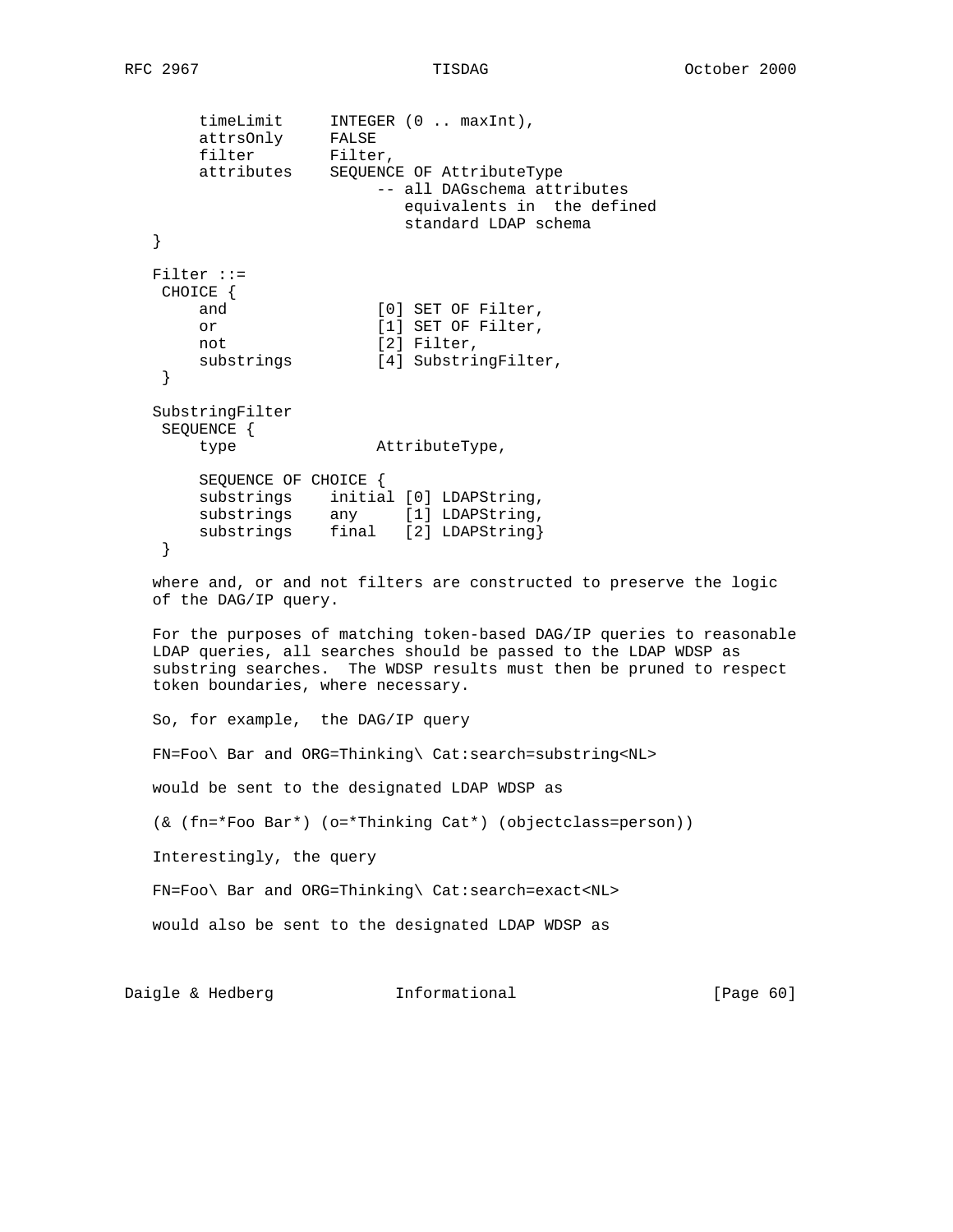(& (fn=\*Foo Bar\*) (o=\*Thinking Cat\*) (objectclass=person))

 but the WDSPs returned results would have to be pruned to remove any results that had non-tokenizing characters on either side of "Foo Bar" and "Thinking Cat".

 The final consideration for mapping DAG/IP queries into LDAP queries is the issue of character case. In LDAP, individual attribute syntaxes define the consideration of case. All of the attributes used here are case-insensitive in their definitions. Therefore, all LDAP WDSP queries are inherently case-insensitive; if the DAG/IP query calls for a case-sensitive match, the LDAP DAG-SAP will have to do pruning of the results from the DAG-SAP.

5.11.3 Translation of LDAPv2 results to DAG/IP

 If it is not possible to establish an LDAPv2 session with the remote server, or if the session is interrupted before results are received, or if the remote server issues any kind of error message and produces no result, the DAG-SAP will itself return no results and an error message, including

% 403 Information Unavailable<NL>

 If results are successfully received from the remote server, the attributes and values that are provided for each result message will be incorporated into the DAG/IP result, according to the schema mappings laid out in Appendix B.

 One particular adjustment must be done to accommodate differences between LDAP and the DAG/IP. The attributes on which searches are keyed ("cn", "l", and "o" in the LDAP schemas) are all defined as being case-insensitive for equality matching. Thus, if the DAG/IP query includes the constraint "case=consider", the results from the remote server must be post-processed to remove any wrong-cased ones.

 TISDAG: The serverhandle and localhandle in the DAG/IP response should be constructed as follows:

 serverhandle is: <hostname-without-periods><port> (because server DN's are not enforceably unique). E.g., a services.bunyip.com server on 7778 would become servicesbunyipcom7778. localhandle is: the RDN (relative distinguished name), with spaces replaced by "\_". E.g., cn=leslie\_daigle

Daigle & Hedberg **Informational** [Page 61]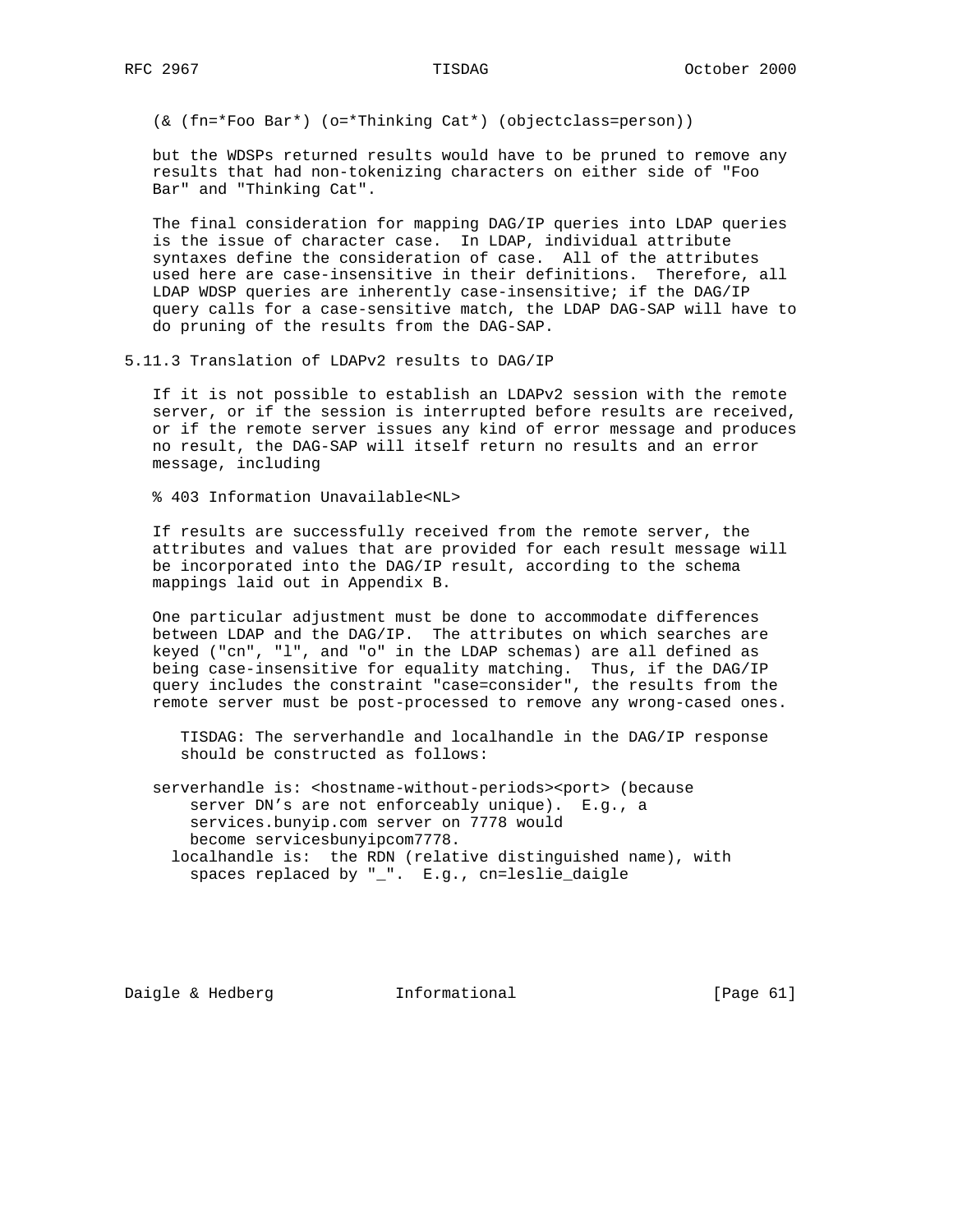5.12 LDAPv3 DAG-SAP

5.12.1 Input

 The LDAPv3 DAG-SAP expects valid DAG/IP communications. Queries must include referral information (see below) and search terms that conform to the DAG-allowed query types (e.g., not searches for organization alone, etc).

 The referral information is added to the end of the DAG-SAP query, as defined in the DAG-CAP definition sections:

 ":host=" quoted-hostname ";port=" number ";server-info=" quoted-serverinfo ";charset=" charset

5.12.2 Translation from DAG/IP to LDAPv3 query

 The HOST and PORT information are used to make a TCP/IP-based connection to the remote (presumed) LDAPv3 server. The DAG-SAP will establish a connection with the remote server, following standard LDAPv3 message exchanges.

 The search request itself will be constructed from the DAG/IP query (without the HOST, SERVER-INFO and PORT terms) as follows:

| $SearchRequest : =$        |                                             |           |  |
|----------------------------|---------------------------------------------|-----------|--|
| [APPLICATION 3] SEQUENCE { |                                             |           |  |
|                            | baseObject LDAPDN, -- from the DAG/IP query |           |  |
| scope baseObject           | $(0)$ },                                    |           |  |
| derefAliases ENUMERATED {  |                                             |           |  |
|                            | neverDerefAliases<br>$(0)$ ,                |           |  |
|                            | derefInSearching<br>$(1)$ ,                 |           |  |
|                            | derefFindingBaseObj<br>$(2)$ ,              |           |  |
|                            | derefAlways<br>(3)                          |           |  |
|                            | ł,                                          |           |  |
| sizeLimit                  | INTEGER (0  maxInt),                        |           |  |
| timeLimit                  | INTEGER $(0 \dots maxInt)$ ,                |           |  |
| attrsOnly                  | FALSE                                       |           |  |
| filter                     | Filter,                                     |           |  |
| attributes                 | SEQUENCE OF AttributeType                   |           |  |
|                            | -- all DAGschema attributes equivalents in  |           |  |
|                            | the defined standard LDAP schema            |           |  |
|                            |                                             |           |  |
|                            |                                             |           |  |
| $Filter :: =$              |                                             |           |  |
| CHOICE {                   |                                             |           |  |
| and                        | [0] SET OF Filter,                          |           |  |
| or                         | [1] SET OF Filter,                          |           |  |
|                            |                                             |           |  |
|                            |                                             |           |  |
| Daigle & Hedberg           | Informational                               | [Page 62] |  |
|                            |                                             |           |  |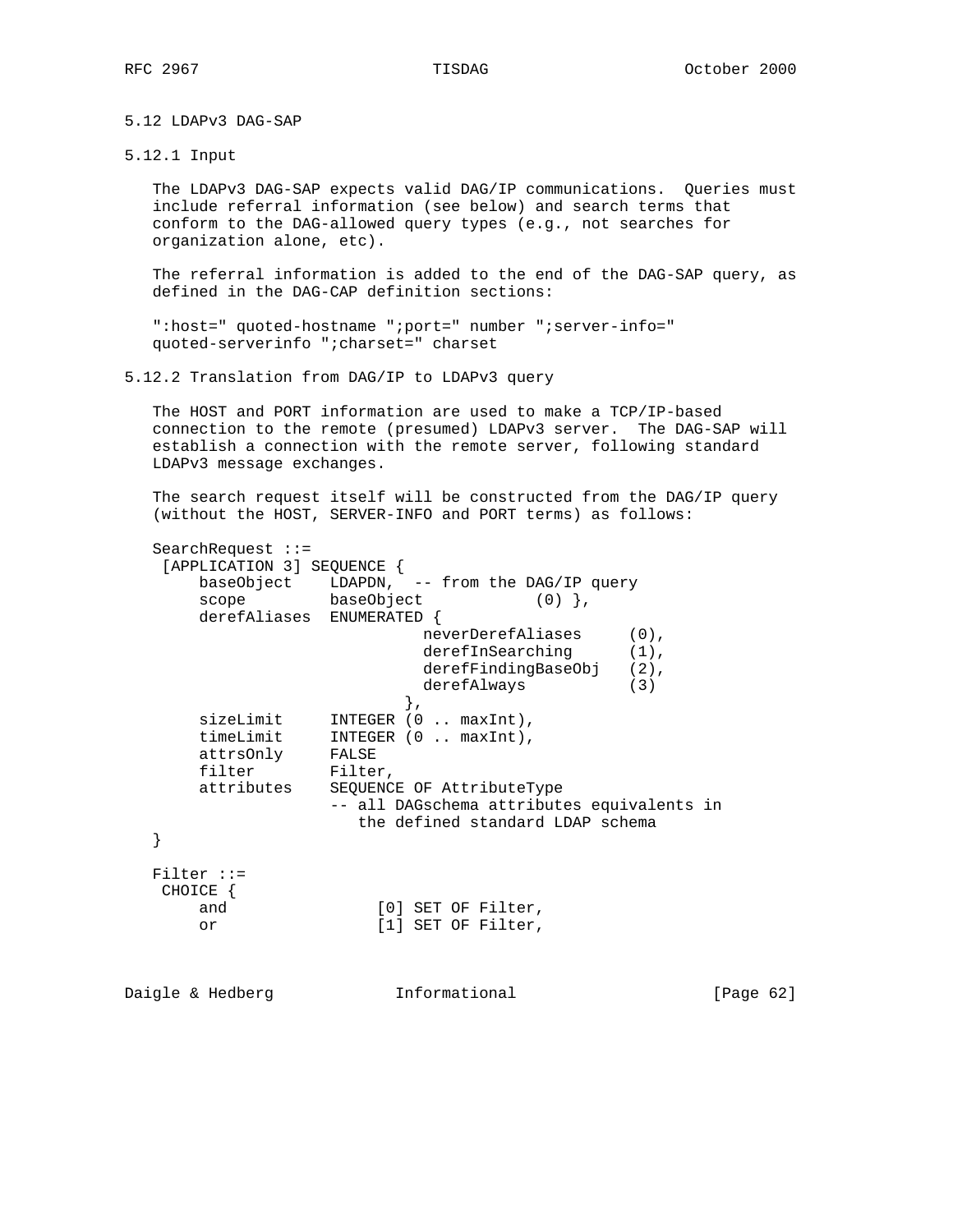```
not [2] Filter,
substrings [4] SubstringFilter,
    }
   SubstringFilter
    SEQUENCE {
       type AttributeType,
       SEQUENCE OF CHOICE {
       substrings initial [0] LDAPString,
      substrings any [1] LDAPString,
      substrings final [2] LDAPString}
    }
```
 where and, or and not filters are constructed to preserve the logic of the DAG/IP query.

 For the purposes of matching token-based DAG/IP queries to reasonable LDAP queries, all searches should be passed to the LDAP WDSP as substring searches. The WDSP results must then be pruned to respect token boundaries, where necessary.

So, for example, the DAG/IP query

FN=Foo\ Bar and ORG=Thinking\ Cat:search=substring<NL>

would be sent to the designated LDAP WDSP as

(&(fn=\*Foo Bar\*)(o=\*Thinking Cat\*)(objectClass=person))

Interestingly, the query

FN=Foo\ Bar and ORG=Thinking\ Cat:search=exact<NL>

would also be sent to the designated LDAP WDSP as

(&(fn=\*Foo Bar\*)(o=\*Thinking Cat\*)(objectClass=person))

 but the WDSP's returned results would have to be pruned to remove any results that had non-tokenizing characters on either side of "Foo Bar" and "Thinking Cat".

 The final consideration for mapping DAG/IP queries into LDAP queries is the issue of character case. In LDAP, individual attribute syntaxes define the consideration of case. All of the attributes used here are case-insensitive in their definitions. Therefore, all LDAP WDSP queries are inherently case-insensitive; if the DAG/IP query calls for a case-sensitive match, the LDAP DAG-SAP will have to do pruning of the results from the DAG-SAP.

Daigle & Hedberg **Informational** [Page 63]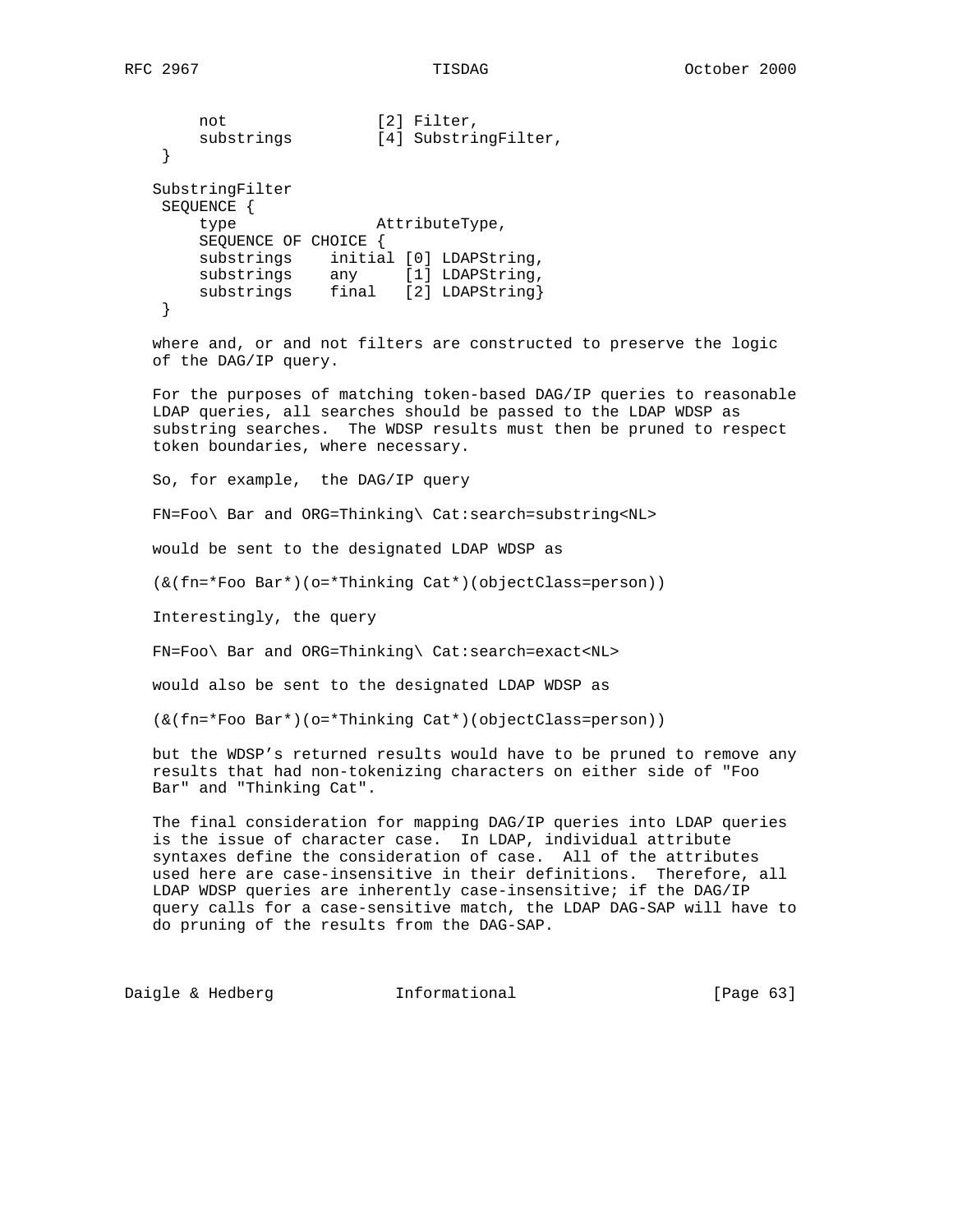5.12.3 Translation of LDAPv3 results to DAG/IP

 Any referrals that the remote WDSP server returns are pursued, following the usual LDAPv3 (client) fashion, by the LDAPv3 DAG-SAP.

 If it is not possible to establish an LDAPv3 session with the remote server, or if the session is interrupted before results are received, or if the remote server issues any kind of error message and produces no result, the DAG-SAP will itself return no results and an error message, including

% 403 Information Unavailable<NL>

 If results are successfully received from the remote server, the attributes and values that are provided for each result message will be incorporated into the DAG/IP result, which will be expressed using the DAG/IP and schema mappings as outlined in Appendix A.

 One particular adjustment must be done to accommodate differences between LDAP and the DAG/IP. The attributes on which searches are keyed ("cn", "l", and "o" in the LDAP schemas) are all defined as being case-insensitive for equality matching. Thus, if the DAG/IP query includes the constraint "case=consider", the results from the remote server must be post-processed to remove any wrong-cased ones.

 TISDAG: The serverhandle and localhandle in the DAG/IP response should be constructed as follows:

- serverhandle is: < hostname-without-periods><port> (because server DN's are not enforceably unique). E.g., a services.bunyip.com server on 7778 would become servicesbunyipcom7778.
- localhandle is: the RDN (relative distinguished name), with spaces replaced by "\_". E.g., cn=leslie\_daigle

5.13 Example Queries

 The following sample end-user queries illustrate some of the more delicate steps of query/schema semantics translations in the DAG system.

 N.B.: the data presented in these examples is often senseless, provided only to serve as illustrations of matching on word-ordering, case sensitivity, etc.

Daigle & Hedberg **Informational** [Page 64]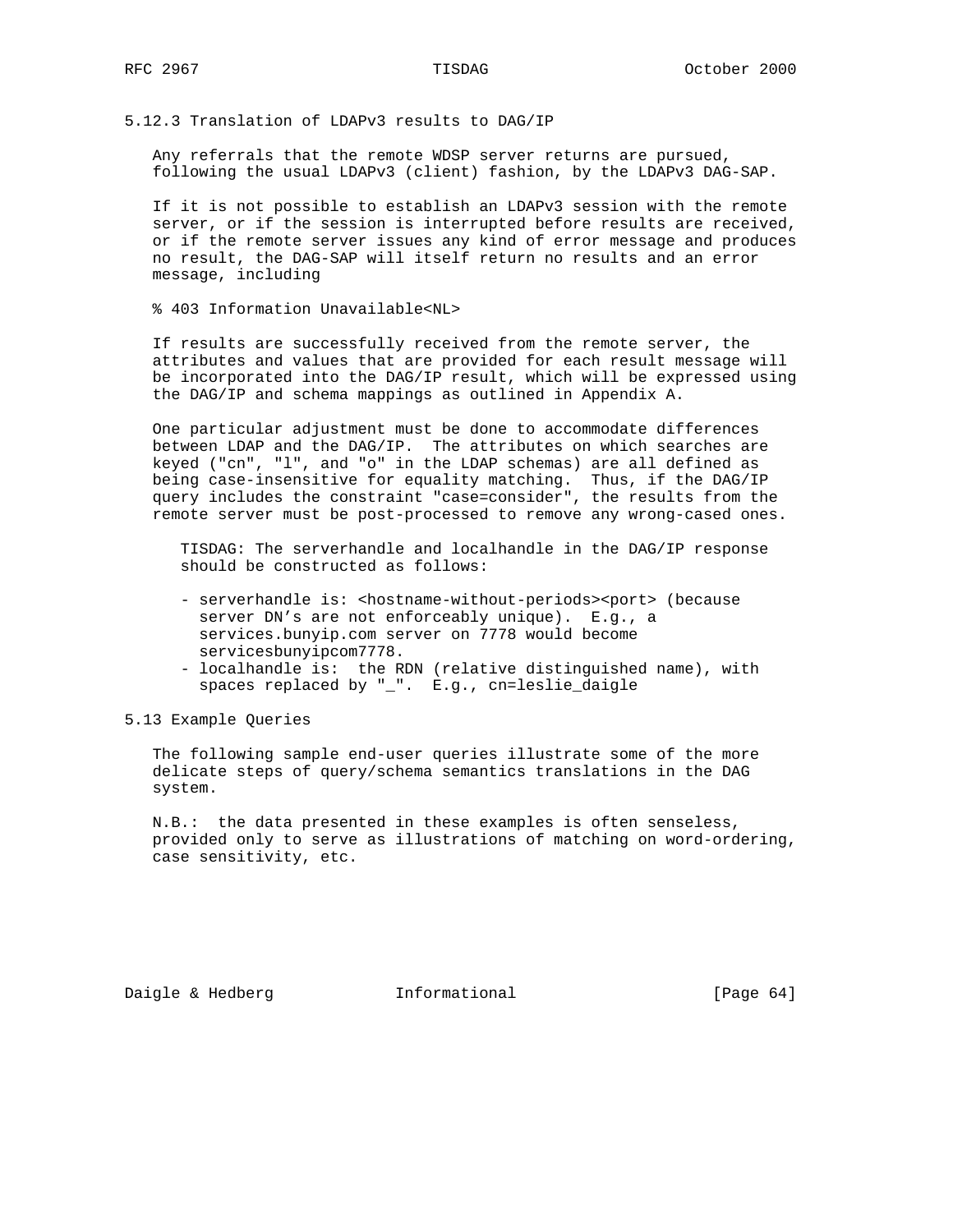5.13.1 A Whois++ Query

What the Whois++ DAG-CAP Receives

In this example, the Whois++ DAG-CAP receives the following query:

name=thinking and name=cat:search=exact;case=consider<NL>

The expected answer can be described as:

 Any USER templates that contain the tokens "thinking" and "cat" in a name attribute.

For example:

Different records:

 name: the thinking cat name: sublime cat thinking

or a single record with 2 or more name attributes

 name: thinking felines name: erudite cat

but not

name: Thinking Cat Enterprises

 This last record would not match because the query called for case sensitivity, and the case of the name attribute's value does not match the query.

What the Whois++ DAG-CAP sends to the Referral Index

After schema translation, this is sent to the Referral Index as:

fn=thinking and fn=cat:search=exact<NL>

What the Whois++ DAG-CAP Sends to an LDAP DAG-SAP

 Note that the Whois++ DAG-CAP will never interact with a Whois++ DAG-SAP as the Whois++ referrals returned by the Referral Index are passed directly back to the Whois++ client.

 The Whois++ DAG-CAP should send the same substantive query to the DAG-SAP as it sent to the Referral Index, except that it can include the case sensitivity constraint:

Daigle & Hedberg **Informational** [Page 65]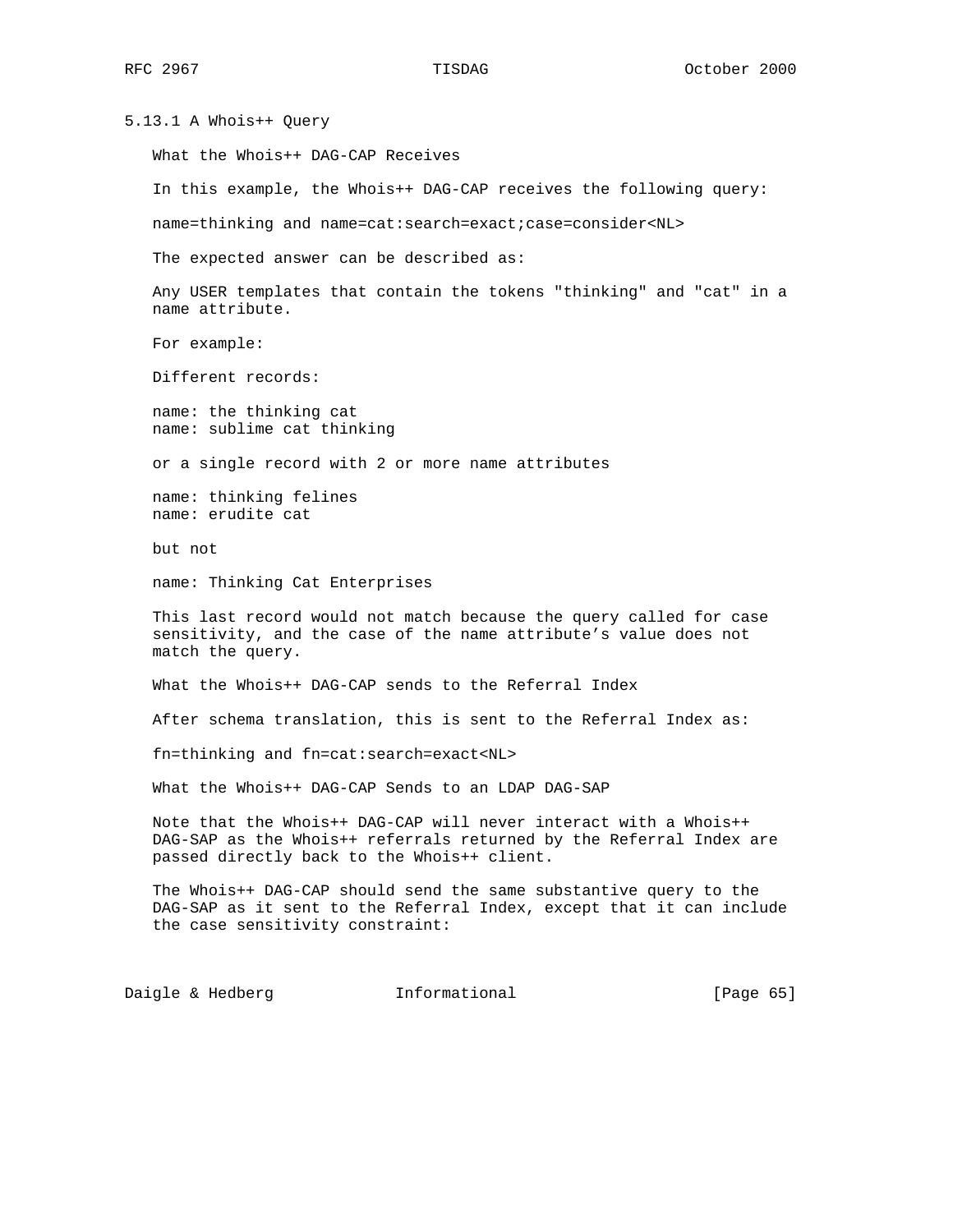fn=thinking and fn=cat:search=exact;case=consider<NL>

 which will be translated by the DAG-SAP into an LDAP query of the form:

(&(cn=\*thinking\*)(cn=\*cat\*)(objectclass=inetOrgPerson))

which will match a record with:

 cn: Thinking cn: Cat

 (i.e., 2 different cn attributes, with the 2 values; LDAP defines case sensitivity matching by the schema attribute definition).

or a record with:

cn: I wish I had a thinking dog and a singing cat

 The first record should be pruned by the LDAP DAG-SAP, in order to respect the semantics of the DAG/IP query.

5.13.2 An LDAP Query

What the LDAP DAG-CAP Receives

 In this example, the LDAP DAG-CAP receives the following query (using RFC1960 notation):

(& (cn=th\*c\*t) (o=green groceries) (objectClass=person))

 What the LDAP user is looking for, with this query, is all records within the "green groceries" organization that have a cn attribute starting with "th", ending with "t", and having a "c" somewhere in the middle.

cn values that would match this include:

 cn: thinkingcat cn: Thinking Cat cn: The Black Cat cn: Thick Mat

Daigle & Hedberg **Informational** [Page 66]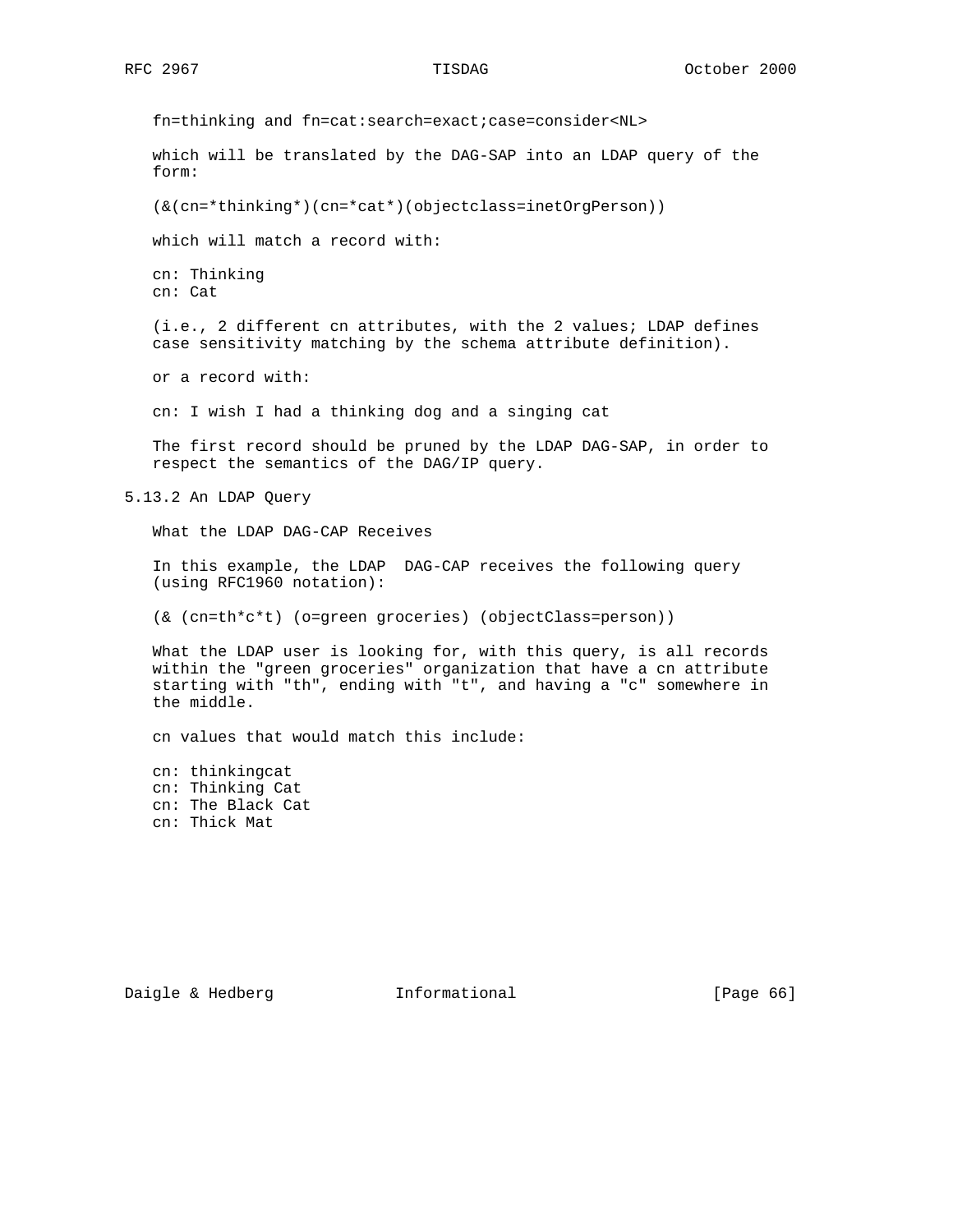5.13.3 What the LDAP DAG-CAP sends to the Referral Index

 The LDAP DAG-CAP must formulate a token-based query to the Referral Index that will not inadvertently exclude records that would match. The first challenge lies in the fact that the "\*" characters in the LDAP string-based query can cover token-boundaries.

A suitable query to the Referral Index would be:

 FN=th AND FN=C AND FN=T AND ORG=green AND ORG=groceries:search=substring<NL>

 This will generate some false positive referrals, directing the query to WDSPs containing records with the following attribute values (the match letters are in capitals for ease of identification):

cn: wiTH three blaCk poTs

 o: peaGREEN and cyan GROCERIES o: GROCERIES are GREENer than electronics

 Alternative approaches include breaking the original query into several queries to the referral index in such a way that the DAG-CAP can use only those referrals that appear in all the Referral Index responses. However, this is

 overkill -- the purpose of the Referral Index is to give direction on where there may be more information

 difficult to code into the DAG-CAP in a general way -- it has to identify, by LDAP query type, when and how to do so

 likely to generate Referral Index queries that are complex and time consuming to process.

What the LDAP DAG-CAP Sends to a Whois++ DAG-SAP

 The LDAP DAG-CAP may send the same query to a Whois++ DAG-SAP as it sent to the Referral Index. False positives here mean results that are not expected as a match by the LDAP client. The LDAP DAG-CAP should prune these results from the information returned by the Whois++ DAG-SAP.

Or it might rewrite the query into:

 FN=th;search=lstring AND FN=C;search=substring AND FN=T;search=tstring AND ORG=green AND ORG=groceries:case=ignore<NL>

Daigle & Hedberg **Informational** [Page 67]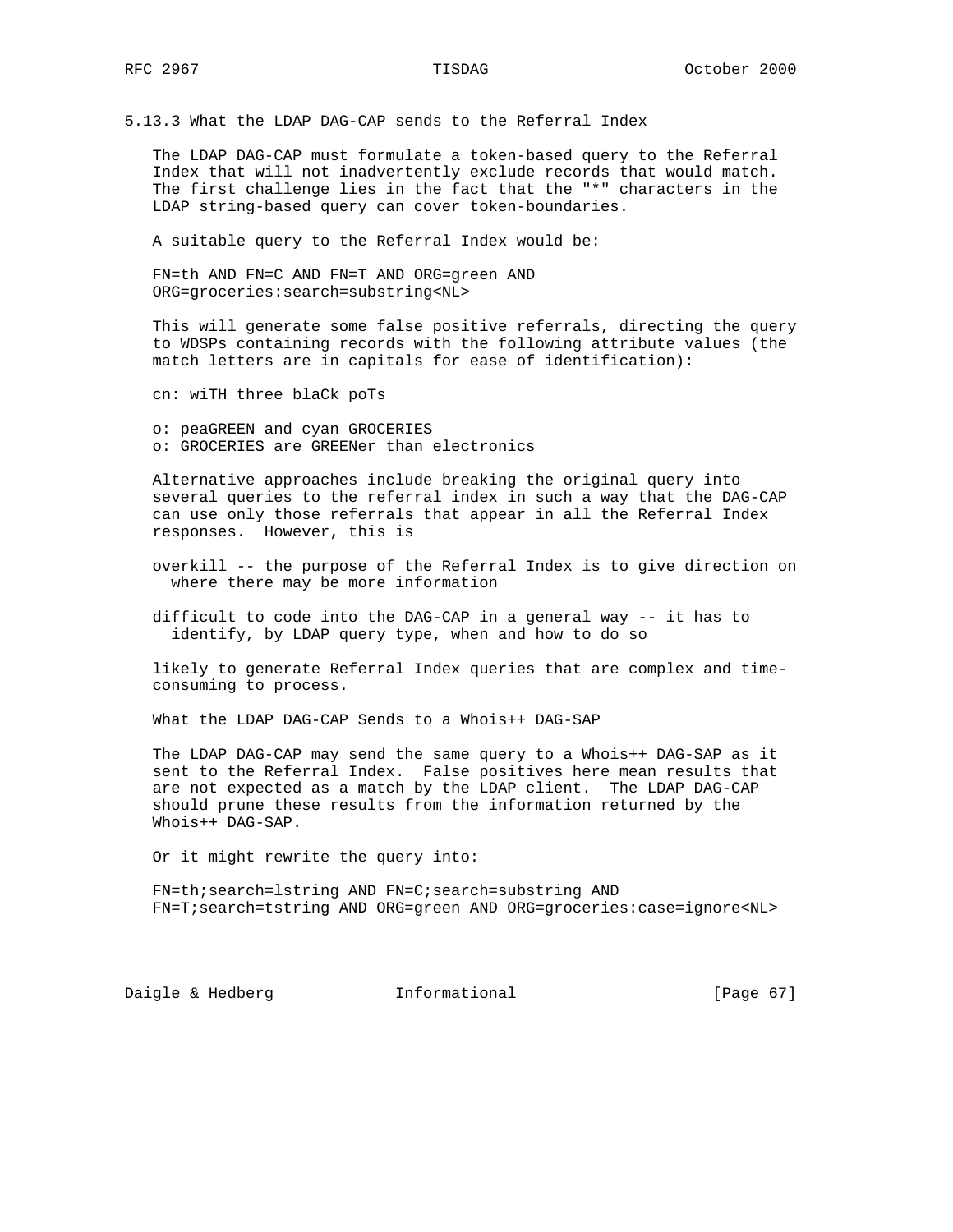What the LDAP DAG-CAP Sends to an LDAP DAG-SAP

 As an architectural principle, it is never wrong to send the same query to a DAG-SAP as was formulated for the Referral Index. It is also noteworthy to keep in memory that all DAG-SAPs are handled equal by all DAG-CAPs therefore a LDAP DAG-CAP will not need to send a different query to a LDAP DAG-SAP then it would to any other DAG-SAP.

 So in this case the LDAP DAP-CAP could either send the same query to the LDAP DAG-SAP as it sent to the Referral Index or it could send the augmented version that is allowed to be use with the DAG-SAPs, namely:

 FN=th;search=lstring AND FN=C;search=substring AND FN=T;search=tstring AND ORG=green\ groceries:case=ignore<NL>

 Note that this will be translated, by the LDAP DAG-SAP, into a query of the form

 $(\&(\text{cn}=\star\text{th}^*)\text{cn}=\star\text{c}^*)\text{cn}=\star\text{t}^*\text{m}$  (o=\*green groceries\*) (objectClass=person))

which is still more general than the original query.

 Note the translation from "FN=th;search=lstring" into "cn=\*th\*". This is necessary, as the DAG/IP lstring constraint is based on tokens, whereas "cn=th\*" refers to the beginning of the attribute's value (phrase, not token). The DAG-SAP should therefore prune out any results that include things like "oTHer plaCes for visiTors" in order to match the semantics of the DAG/IP query it received.

 The DAG-CAP should then prune those results to match the semantics of the original LDAP query.

# 6.0 Service Specifications

6.1 Overview

 To satisfy the requirements laid out for the TISDAG project, the software built for the DAG system must be able to meet the following service specifications:

 - primary designated DAG-CAPs of all types (but not necessarily secondary ones set up for load-balancing) must be available to provide service or redirect queries on a 7x24 basis.

Daigle & Hedberg **Informational** [Page 68]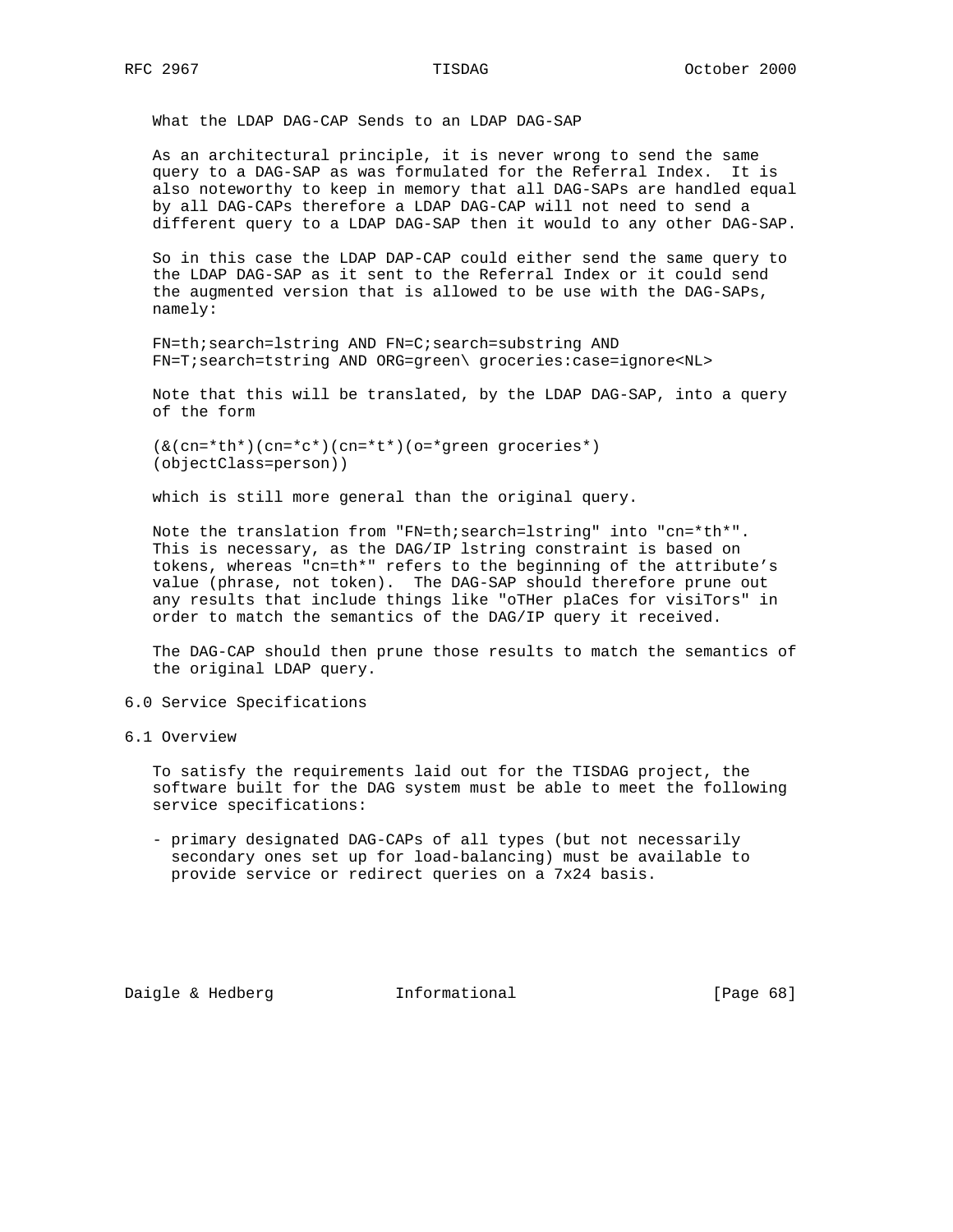- in general, responses to queries should be available in under 10 seconds; very generalized queries (i.e., when the user truly cannot specify enough information to focus the search) can be deferred to take much longer (having results is more important than having a quick answer)
- the data provided from each WDSP should be updated in the DAG at least once every 7 days

# 6.2 WDSP Participation

 WDSPs who wish to participate in the DAG system do so by providing DAG-compatible access to their service, where DAG-compatible means:

 - access in (exactly) one of LDAPv2, LDAPv3, or Whois++ - 7x24 service for responding to referrals generated in the DAG core (minimally) weekly updates of the index object describing the information their service indexes

- use of USER and ROLE templates for Whois++ servers

 - use of inetorgperson and organizationalrole objectclasses for LDAP servers

 To participate, WDSPs must register each DAG-compliant server with the DAG system, providing details for each data set that it covers:

- the host, port and protocol of the server
	- an identifier for the dataset
	- a URL for the service of preference for accessing the data (preferred source)
	- protocol-specific information
	- administrative contact information
	- CIP object exchange information

 Note that any WDSP wishing to make data available through the DAG system but unable to support these requirements may provide information through an agreement with a third-party which does meet these requirements. Thus, data can be replicated between cooperating WDSPs. The DAG referral index does not claim ownership of personal information; it directs queries to services that do, by whatever agreements with whichever relevant parties. Note that, in this case, the SOURCE-URI may direct end-users to the WDSP's existing services, not the service of the third party.

6.3 Load Distribution

 It is anticipated that the DAG system will be quite popular, and measures must be available to distribute the load of answering queries.

Daigle & Hedberg **Informational** [Page 69]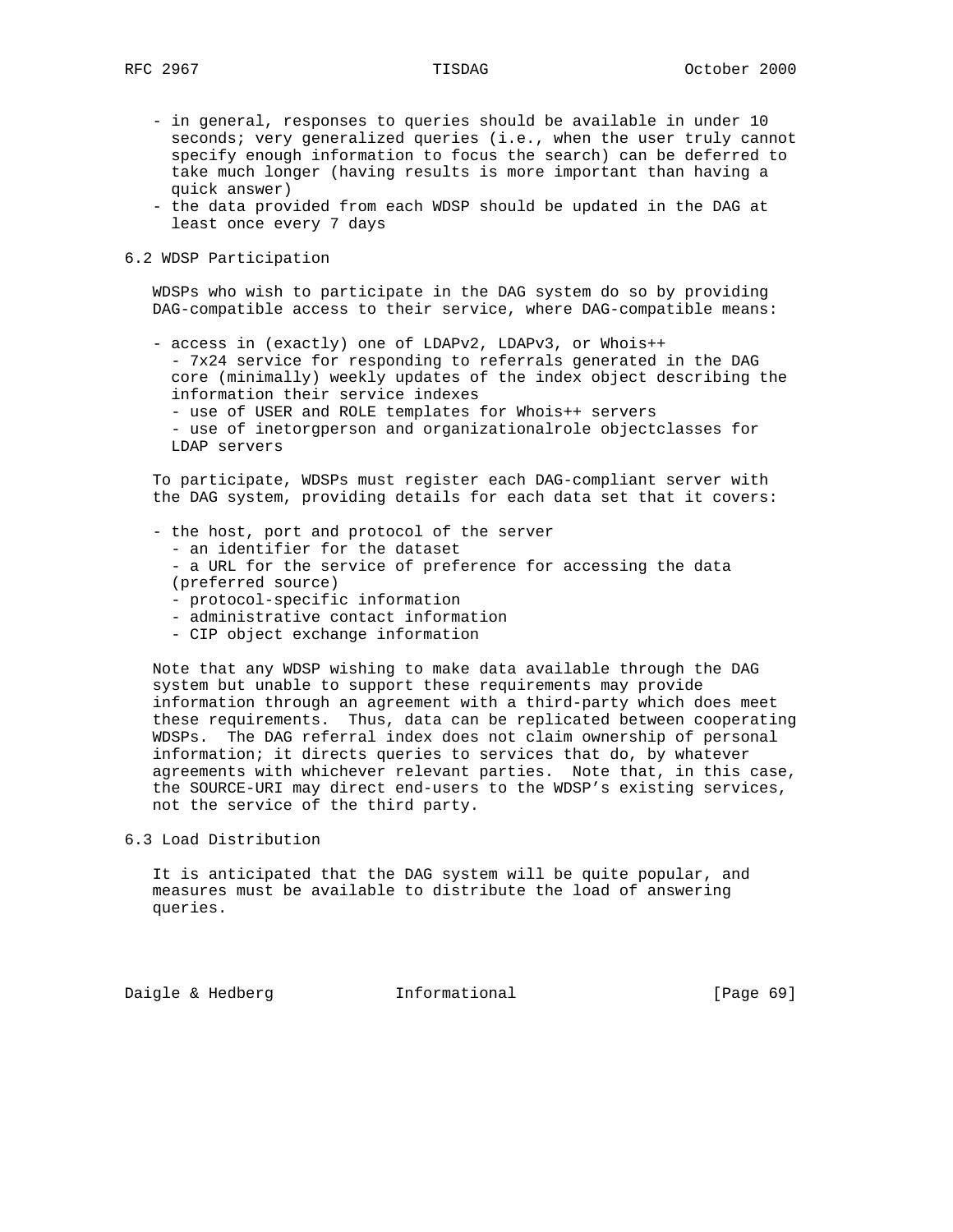The DAG system is presented as a conceptual whole, made up of several component parts -- DAG-CAPs, DAG-SAPs and the Referral Index. Each of these component parts must be replicable, and service must be shared between replicas.

 It may be interesting to consider allowing large-scale service providers (large companies, ISPs) the ability to mirror the Referral Index or provide alternate DAG-CAPs/DAG-SAPs for their personnel/customers. Policies and possibilities for doing that are beyond the scope of this report; however, the software architecture has been designed to support such activity.

 Figure 6.1 shows that individual components of the DAG system may each run on non-co-located server hardware, connected by TCP/IP networks. These components can be replicated as needed.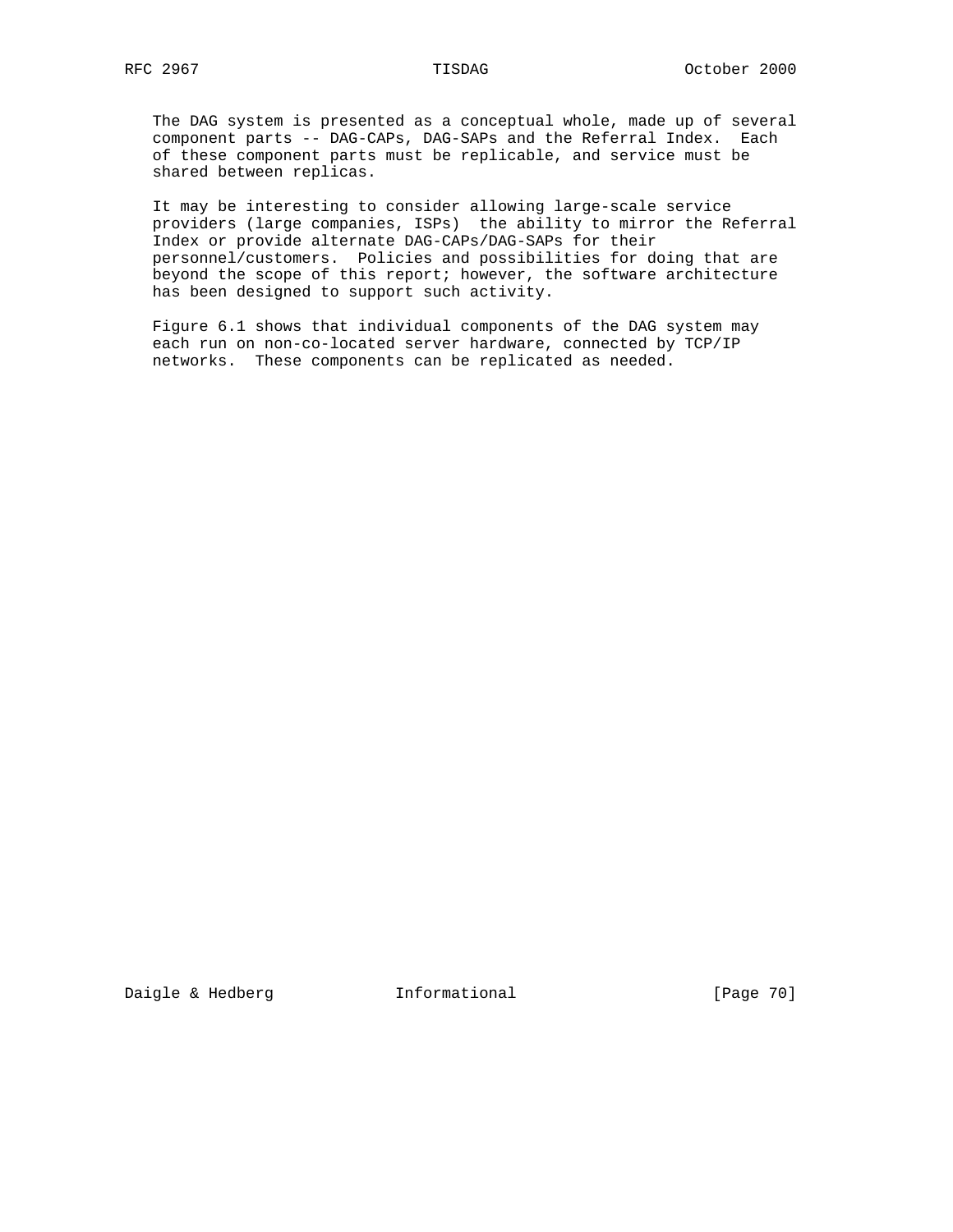+====+ | | DAG-CAP (Client Access Point) | |  $+=-=-+$  +----+ | | DAG-SAP (Service Access Point) | | | | | | | +----+ +====+ HTTP <-->| | | | +----+ +====+ | |<--> Whois++ | | +====+ +----+ SMTP <-->| | | | +----+ +====+ | |<--> LDAPv2 | | +====+ +----+  $Whois++<-->$ | | | |  $+$  ====+ | |<--> LDAPv3 | | +----+ | |<--> LDAPv3 | | +----+ | |<--> LDAPv3 | | +====+ +----+ LDAPv2 <-->| | | | +====+ +====+ LDAPv3 <-->| | | | +====+ +------------------------+ | Referral Index |<--> Common Indexing Protocol | | (CIP) +------------------------+ +------------------------+ | Referral Index | | | +------------------------+

Figure 6.1 Distributable nature of DAG components

Daigle & Hedberg **Informational** [Page 71]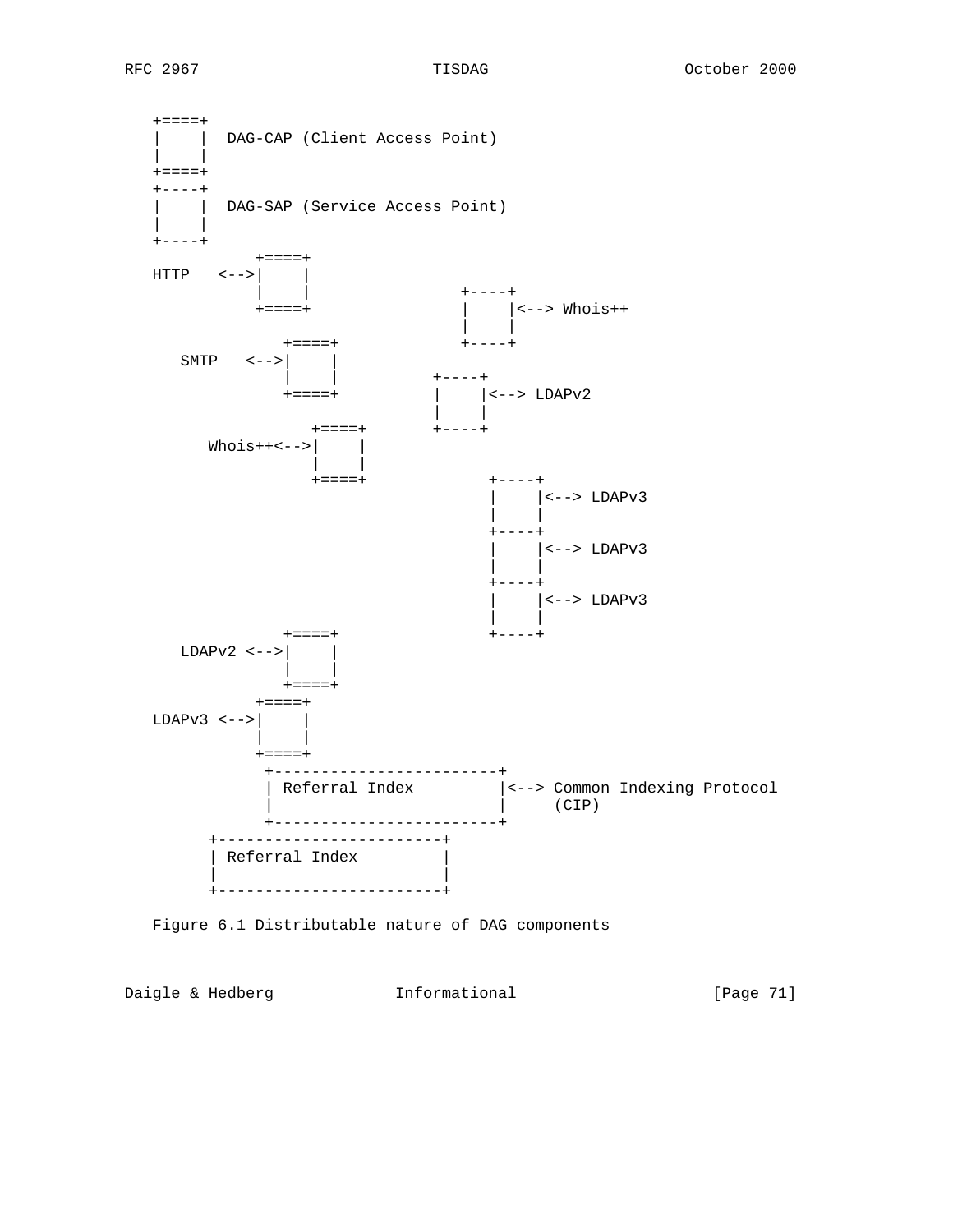Thus, the software built to this specification must be configurable to permit the following actions:

- DAG-CAP software must be able to handle or redistribute the primary load. Depending on the DAG-CAP software, this may be handled by having multiple processes attending to incoming queries, or the DAG-CAP at the primary address for the protocol may be nothing more than a reflector that redirects incoming queries to the address of the least-loaded server at the moment.
- This is particularly necessary in synchronous connection protocols, such as Whois++ and LDAP, where the goal is to minimize the amount of time a requesting client is connected to the well-advertised address port.
- DAG-CAP software must be able to direct referrals to different DAG-SAPs of the same protocol type.
- DAG-CAP software must be able to detect overly general queries (i.e., have some metric to decide that the number of referrals generated by the Referral Index is too great).
- DAG-SAPs must be able to redirect DAG-CAP queries at their discretion, or just refuse service because of loading (therefore DAG-CAPs must also be able to find other DAG-SAPs)

## 6.4 Extensibility

 The DAG system has been designed to allow for extensibility in certain key areas:

 It is possible to add new DAG-CAPs and DAG-SAPs transparently. Beyond replicating the software of existing DAG-CAPs, new implementations for particular protocols (e.g., building a more elaborate mail-based query system), or implementations for altogether different protocols (e.g., PH) can be added by adhering to the basic principles of DAG-CAPs and DAG-SAPs defined in the software specification. The new DAG-CAP is responsible for the translation of queries into DAG/IP (post-processing results, if necessary) and results in the new protocol. No other part of the DAG system is affected.

 More functionality may be added to the DAG system service (e.g., adding security certificate references to the schema of returned information) by updating the DAG schema.

 Depending on how the load on the service goes, it may be interesting to consider reducing the number of queries that are chained for protocols that inherently can handle the concept of pursuing referrals. Specifically, LDAPv3 and Whois++ both handle referrals, but the current system calls for chaining LDAPv3 (and LDAPv2) referrals for the Whois++ DAG-CAP, and vice versa. Alternatively,

Daigle & Hedberg **Informational** [Page 72]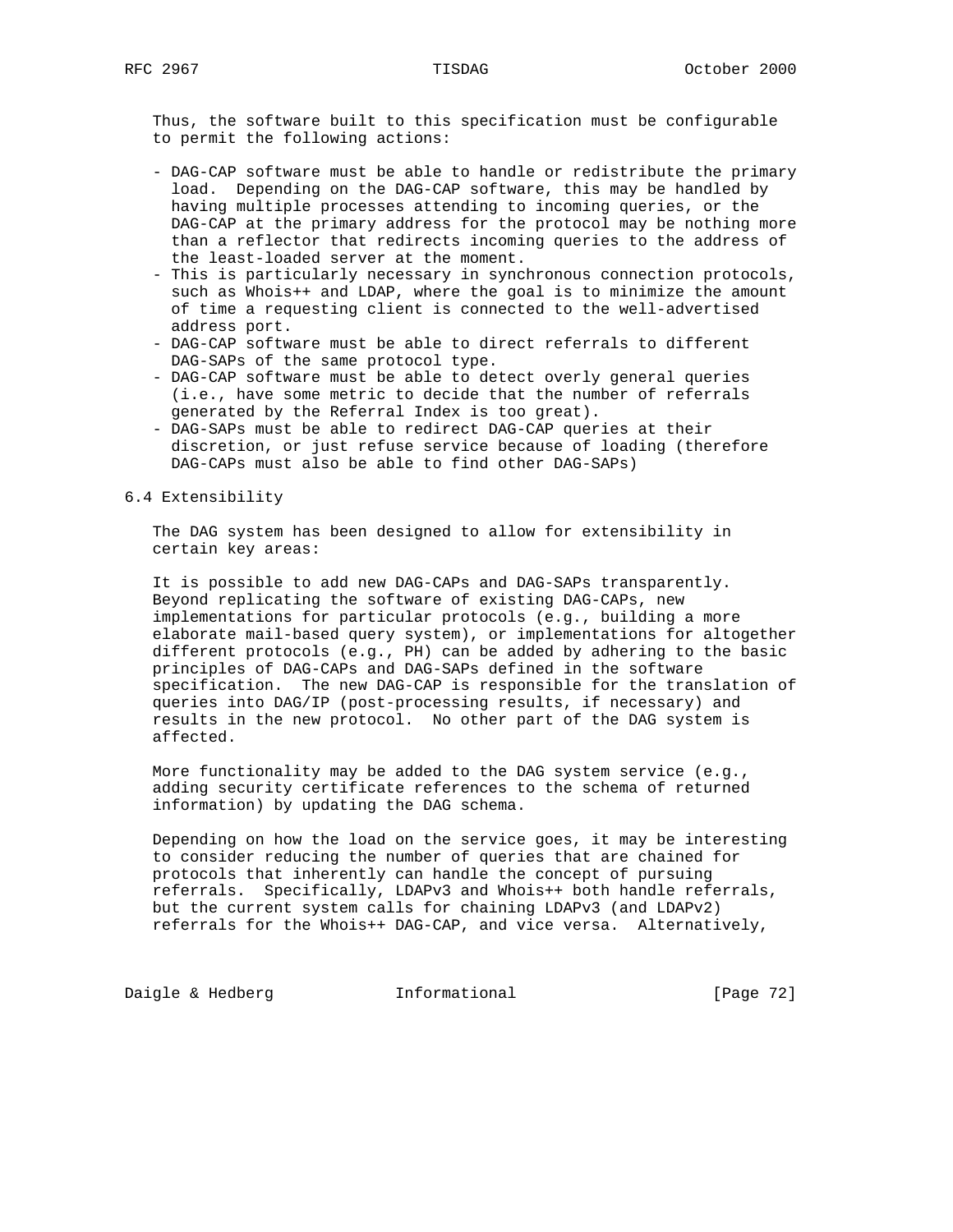"virtual" DAG-CAPs could be established for each participating WDSP for each protocol the WDSP doesn't support, and referrals to those DAG-CAPs could be given to the calling client. For example, a Whois++ client would be given a Whois++ referral to the virtual Whois++ DAG-CAP for a WDSP that supports only LDAP. The importance of having one virtual DAG-CAP per WDSP is that the point of connection is the only way to distinguish which WDSP the Whois++ client thought it was connecting to.

### 7.0 Security

### 7.1 Information credibility

 Security, in the context of "read-only" directory services, is primarily concerned with maintaining data integrity as it passes from an originating server to the end-user making an inquiry. That is, some server(s) hold correct user information, and a client accessing a directory service should be certain that whichever servers that the information has to pass through before reaching the client, it receives a true representation of the original information.

 The DAG system as such MUST be completely invisible as the mediator of the information from the WDSPs to the querying directory access client. The only possible modifications that can appear is translations from one characterset into another. Hopefully, this does not alter the meaning of the information.

## 7.2 Unauthorized access

 In keeping with the public nature of the proposed TISDAG service, the DAG system does not provide any access control system beyond components' configuration to accept connections from recognized other components. For more detailed access control, it is up to the connected WDSPs to apply the access control.

 Since the DAG system only supports searching and retrieving information, no updates can occur through the DAG client access points.

 Security in updates (CIP index objects) is provided by encryption and signature of objects from registered WDSPs.

Daigle & Hedberg **Informational** [Page 73]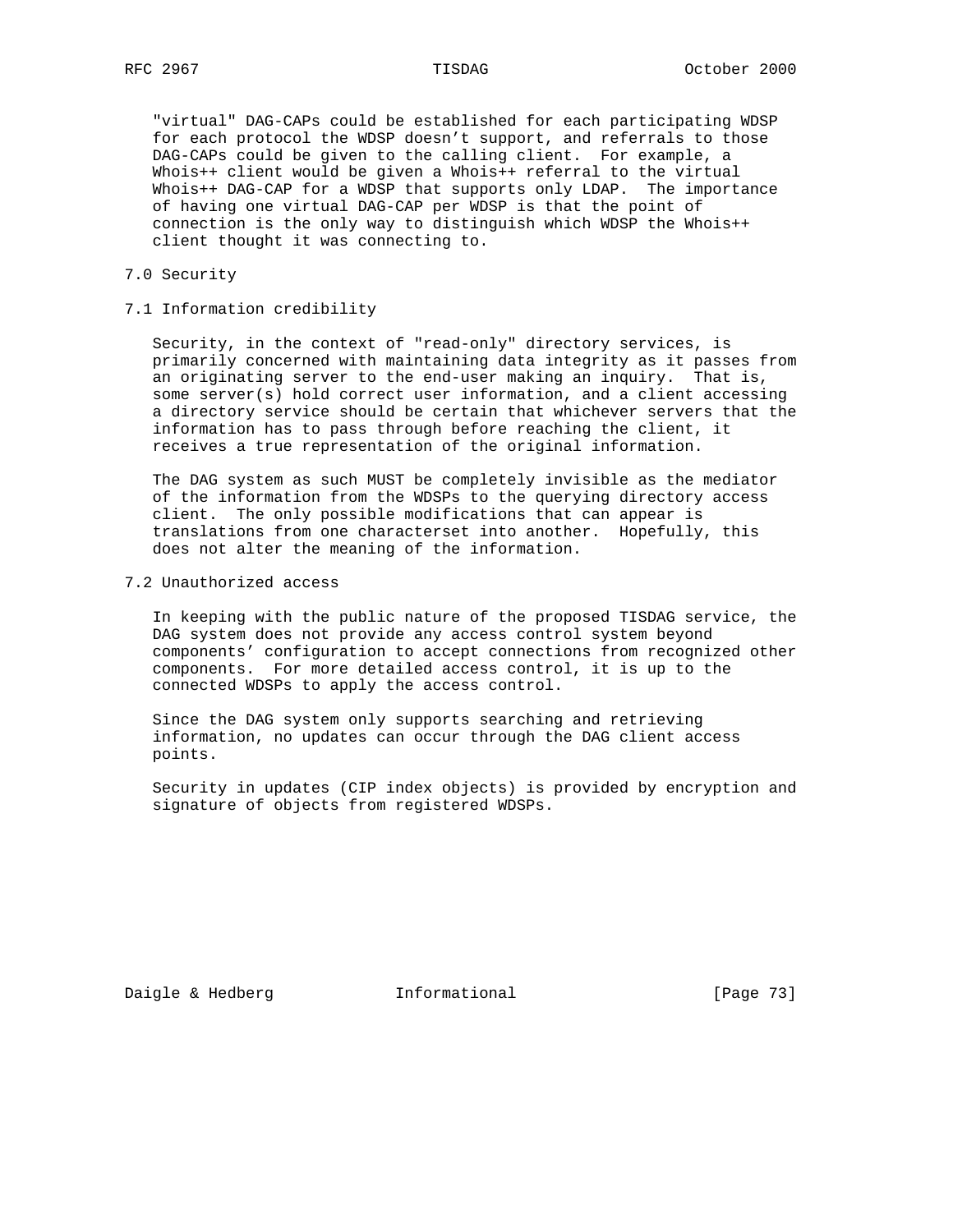# 8.0 Acknowledgments

 This work came from ideas originally put forward by Patrik Faltstrom. The TISDAG project was supported by the Swedish KK Foundation.

 Thanks to especially to Jens Lundstrom, Thommy Eklof, Bjorn Larsson and Sandro Mazzucato for their comments on draft versions of this document.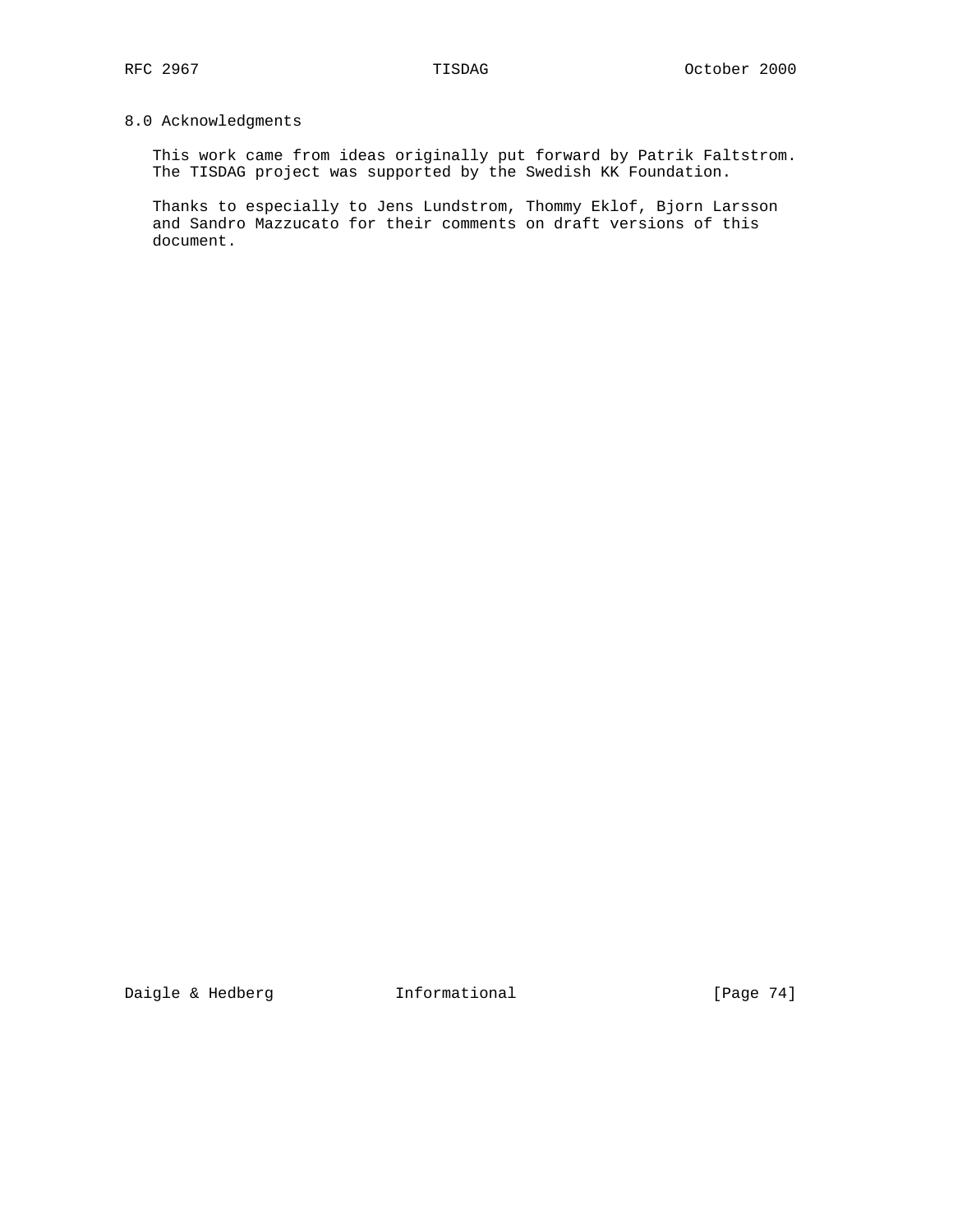Appendix A - DAG Schema Definitions

 The DAG makes use of 2 information schemas -- the DAGPERSON schema for information about specific people, and the DAGORGROLE schema for organizational roles that may or may not be job positions occupied by people at any given time (e.g., an organization's president, customer service desk, etc).

 This appendix defines the schemas in terms of the attributes used within the DAG/IP. Mappings to the standard LDAP and Whois++ object classes and templates (respectively) are described in Appendix B.

 Because the role of the DAG schemas is to act as an intermediary between information provided in different access protocols, with different underlying schema paradigms, the attributes in the schema are identified as being required or optional. The required attributes are so designated because they are involved in the DAG search types and/or the minimal returned response. They have defined mappings in the selected access protocols. The optional attributes have proposed mappings in those protocols.

 It is important to note that the DAG/IP is constructed to carry any alternative attribute information that may be provided by a given WDSP; individual DAG-SAPs and DAG-CAPs may choose to pass along, interpret, or ignore any attributes not defined in this appendix.

 Additionally, note that the order of attributes in the DAG/IP is significant, which means that it is possible to use one attribute to carry the information describing the type of subsequent ones (e.g., see the "ADR-TYPE" attribute below).

 Finally, attributes may be repeated. For example, this schema structure can carry multiple phone numbers of different types for one person.

Daigle & Hedberg **Informational Informational** [Page 75]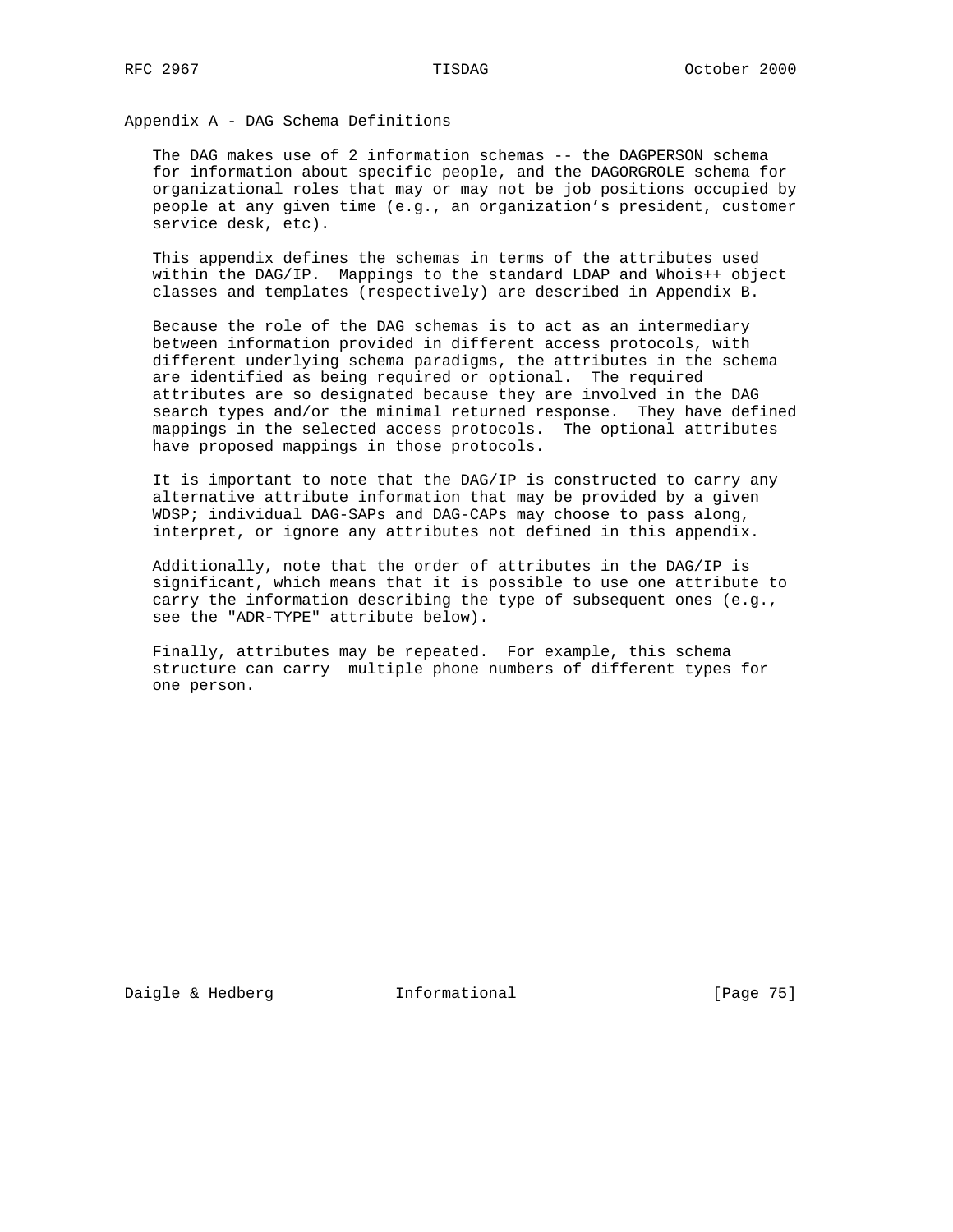# A.1 DAG Personal Information Schema (DAGPERSON Schema)

| Attribute<br>------- | Designation          | Specific Description                                                                                                    |
|----------------------|----------------------|-------------------------------------------------------------------------------------------------------------------------|
| FN<br>EMAIL          | Required<br>Required | Free-text representation of full name<br>Internet e-mail address                                                        |
| LOC                  | Required             | Locality -- geographic region                                                                                           |
| ORG                  | Required             | Person's organization                                                                                                   |
| ADR-TYPE             | Optional             | Type of address that follows<br>("org", "home", "org-postal",<br>"home-postal", "unqualified")                          |
| ADR                  | Optional             | Full address                                                                                                            |
| ADR-STREET           | Optional             | Street address component                                                                                                |
| ADR-ROOM             | Optional             | Suite or room number component                                                                                          |
| ADR-CITY             | Optional             | City name                                                                                                               |
| ADR-STATE            | Optional             | Region of address                                                                                                       |
| ADR-COUNTRY          | Optional             | Country                                                                                                                 |
| ADR-CODE             | Optional             | Postal code component                                                                                                   |
| TEL-TYPE             | Optional             | Type of telephone number (<br>"work", "home", "mobile",<br>"fax", "pager", "unqualified")<br>in the following attribute |
| TEL                  | Optional             | A phone number for the person                                                                                           |
| SOURCE               | Optional             | The WDSP's preferred access to<br>their service -- a URL                                                                |
| DN                   | Optional             | Entry's "distinguished name"<br>(for LDAP)                                                                              |

Table A.1 DAGPERSON schema attributes

Daigle & Hedberg **Informational** [Page 76]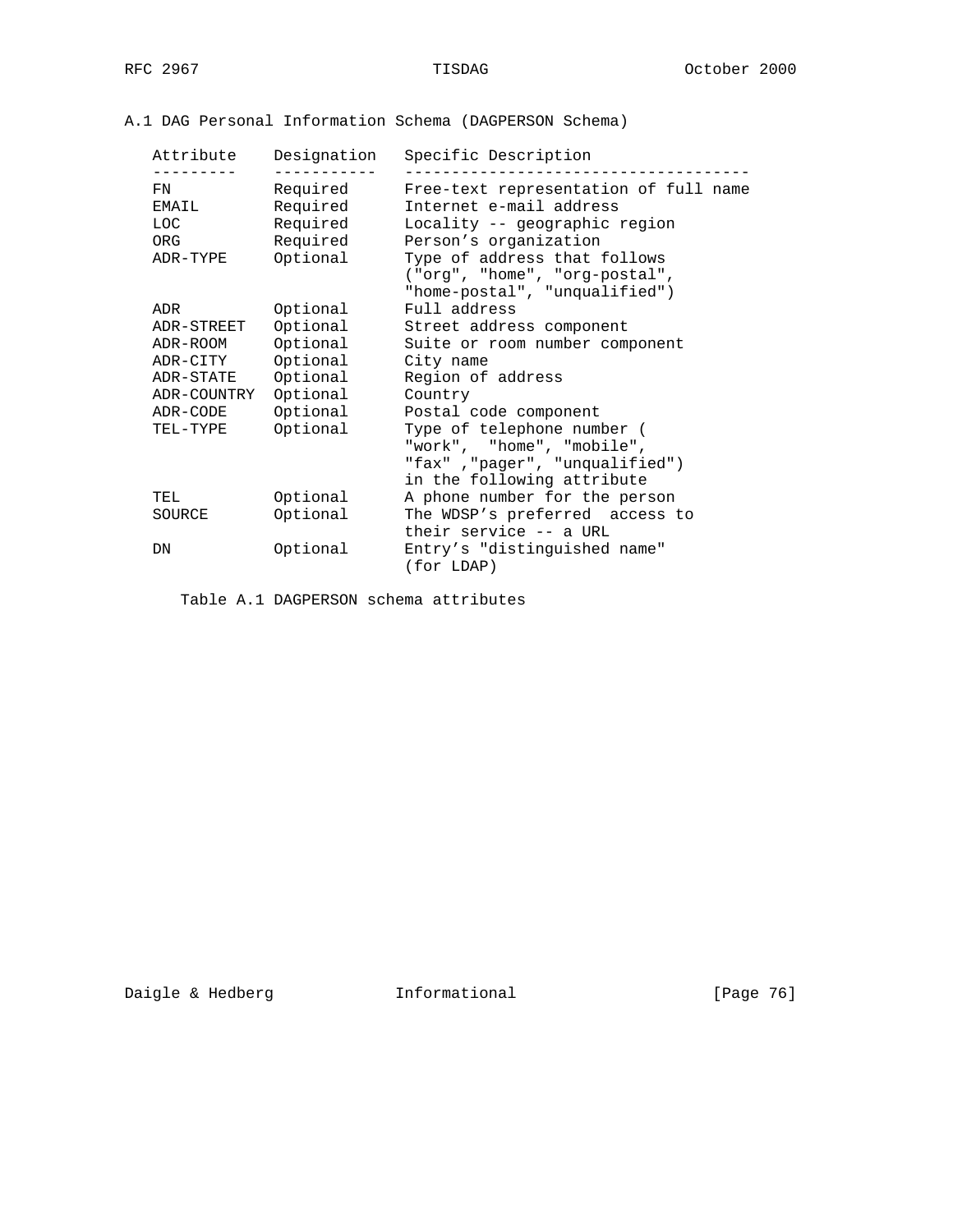A.2 DAG Organizational Role Information Schema (DAGORGROLE Schema)

| Attribute | Designation | Specific Description                                         |
|-----------|-------------|--------------------------------------------------------------|
| ROLE      | Required    | Name of organizational role                                  |
| EMAIL     | Required    | E-mail address associated with role                          |
| ORG       | Required    | Name of organization                                         |
| LOC.      | Required    | Locality -- geographic region                                |
| TEL-TYPE  | Optional    | Type of telephone number                                     |
|           |             | in the TEL attribute immediately                             |
|           |             | following("org" or "fax")                                    |
| TEL       | Optional    | Phone number                                                 |
|           |             |                                                              |
| FN        | Optional    | Full name of current role occupant                           |
| SOURCE    | Optional    | The WDSP's preferred access to their<br>$s$ ervice $-$ a URL |
| DN        | Optional    | Entry's "distinguished name" (for LDAP)                      |
|           |             |                                                              |

Table A.2 DAGORGROLE schema attributes

Appendix B - Schema Mappings for Whois++ and LDAP

 The DAG/IP makes use of two specific schemas, as defined above. However, schemas particular to access protocols need to be handled in order to appropriately address incoming user queries, and chaining queries to WDSPs. The recognized standard schemas are:

- the USER template for Whois++ ([8])
- the ORGROLE template for Whois++ ([8])
- the inetOrgperson objectclass for LDAP ([16])
- the organizationalrole objectclass for LDAP ([18])

 The DAG/IP schemas were developed based on the information that the TISDAG project requirements wish to return in results, in conjunction with information about standard schemas used in the basic WDSP access protocols (LDAPv2/v3 and Whois++). However, particularly in the case of address information, the schemas used for those protocols allow for considerable scope of information representation. In practice, this means that different WDSPs may choose to use different sub-parts of the schema, or even implement local customizations.

 Therefore, Appendix A outlines a very basic schema that can carry all the necessary information. The basic DAG-CAPs and DAG-SAPs are designed to work to that information structure. This appendix outlines the expected behaviour for DAG-SAPs mapping into the DAG/IP schema, and DAG-CAPs extracting information to pass along to client software after a chaining operation has returned results.

Daigle & Hedberg **Informational** [Page 77]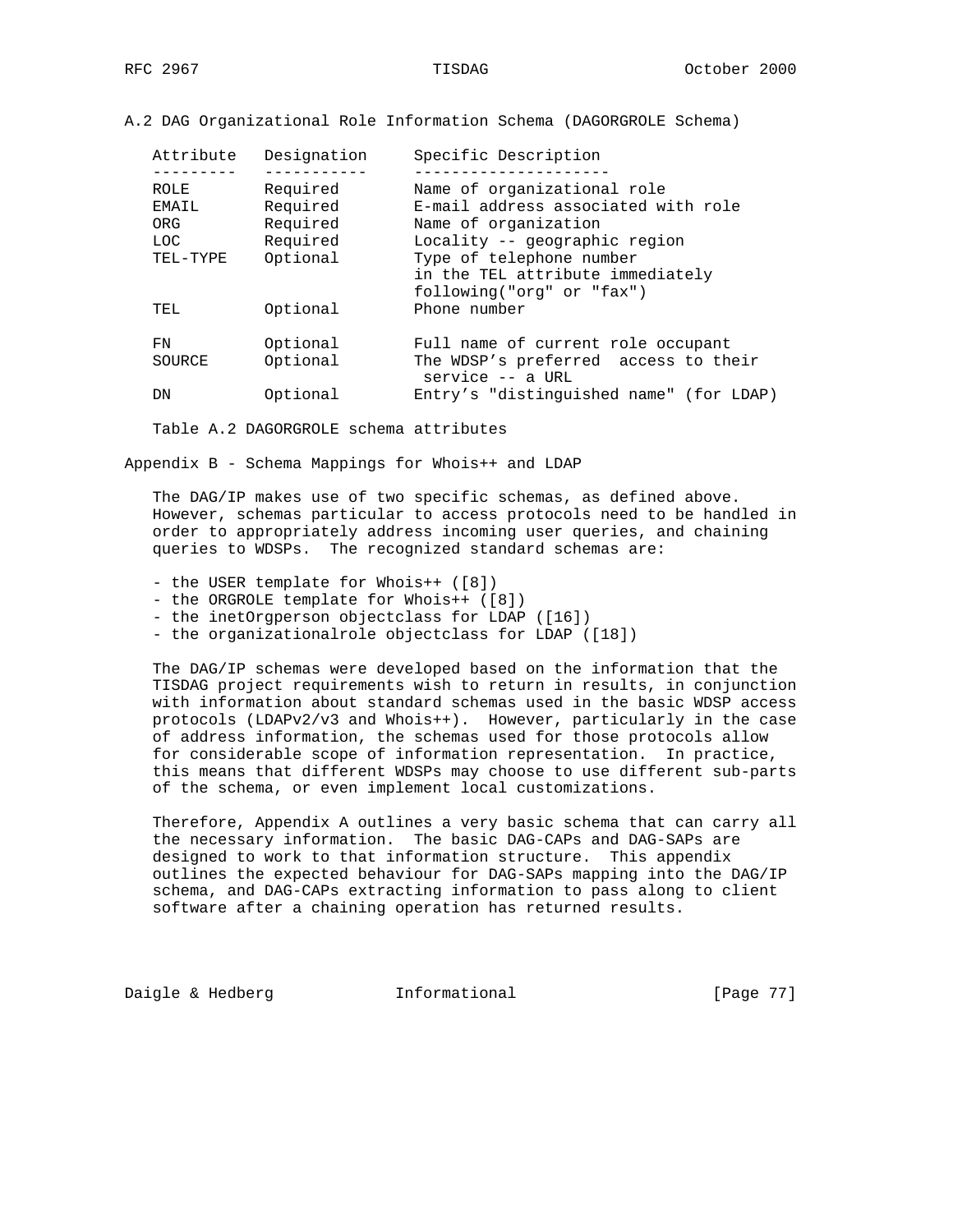# B.1 LDAP and the DAG Schemas

 The only time information is carried in the DAG schemas is when a DAG-SAP is returning information (obtained from WDSPs' servers) to a DAG-CAP using the DAG/IP. The "canonical" mappings between standard LDAP object classes (inetorgPerson, defined in [16] and organizationalRole, defined in [18] and the DAGPERSON schema and DAGORGROLE schema are defined such that information passed from an LDAP DAG-SAP to an LDAP DAG-CAP (e.g., in the case of an LDAPv3 DAG- SAP returning information chained for an LDAPv2 DAG-CAP) will be mapped into the same attributes as it was extracted.

 However, the representation of some attributes (such as address) is truly widely varied between protocol paradigms. The goal with the "reasonable approximation" mappings that are provided is to give DAG-CAPs a basic mechanism for communicating information drawn from non-LDAP DAG-SAP sources. The mappings may not be perfect, but they will convey the information to the end-user in some LDAP understandable fashion, which is the goal of this project's effort.

 The canonical mappings for the LDAP inetorgPerson object class and the DAGPERSON schema are given in Table B.1. A few reasonable approximation mappings follow in Table B.2. Beyond that, DAG-SAPs may pass along any additional attributes in the DAG/IP, and DAG-CAPs may elect to forward or interpret any that are recognizable (e.g., the sn ("surname") attribute is not listed here, but a DAG-SAP might return that in the DAG/IP, and a DAG-CAP, recognizing the string representation, could elect to include it in its LDAP response to the client).

| DAGPERSON Attribute | LDAP inetorgPerson attribute |
|---------------------|------------------------------|
| FN<br>EMAIL         | cn<br>mail                   |
| LOC                 | ı                            |
| ORG                 | ∩                            |
| ADR-TYPE=orq        |                              |
| ADR-STREET          | street                       |
| ADR-ROOM            | roomNumber                   |
| ADR-STATE           | st                           |
| ADR-COUNTRY         | $\Gamma$                     |
| ADR-TYPE=org-postal |                              |
| ADR                 | postalAddress                |
| ADR-ROOM            | postOfficeBox                |
| ADR-CODE            | postalCode                   |

Daigle & Hedberg **Informational** [Page 78]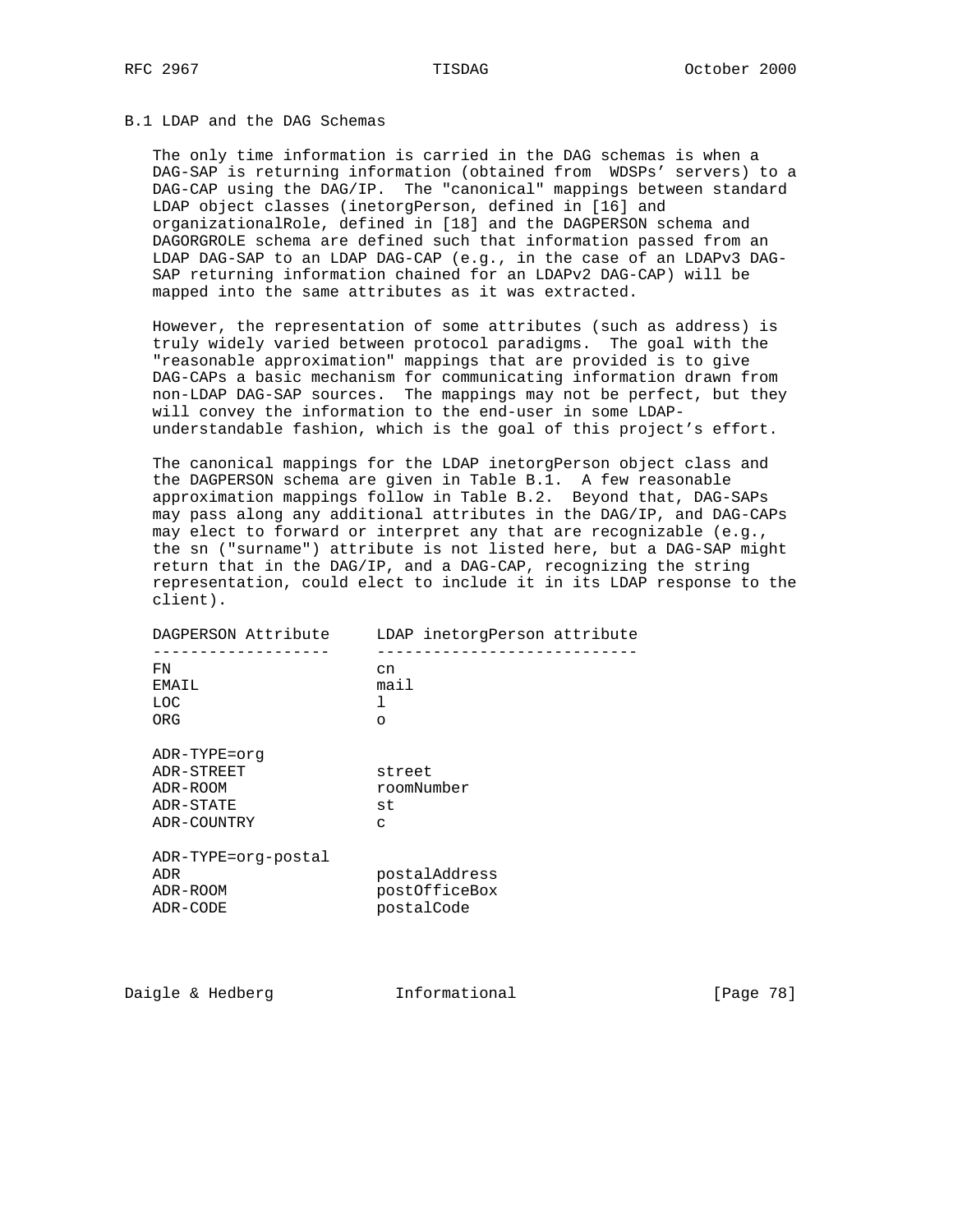| ADR-TYPE=home-postal<br>ADR | homePostalAddress                                                    |
|-----------------------------|----------------------------------------------------------------------|
| TEL-TYPE=work<br>TEL        | telephoneNumber                                                      |
| TEL-TYPE=home<br>TEL        | homePhone                                                            |
| TEL-TYPE=fax<br>TEL         | facsimileTelephoneNumber                                             |
| TEL-TYPE=mobile<br>TEL      | mobile                                                               |
| TEL-TYPE=pager<br>TEL       | pager                                                                |
| DN<br>SOURCE                | dn<br>labeledURI                                                     |
|                             | Table B.1 Canonical DAGPERSON schema & LDAP inetorgPerson attributes |
|                             | DAGROLE Attribute LDAP organizationalRole attribute                  |
| ADR-TYPE=unqualified        |                                                                      |
| ADR                         | street                                                               |
| ADR-STREET                  | street                                                               |
| ADR-ROOM                    | room                                                                 |
| ADR-STATE                   | st                                                                   |
| ADR-COUNTRY                 | C                                                                    |
| TEL-TYPE=unqualified        |                                                                      |
| TEL                         | telephoneNumber                                                      |
|                             | Table B.2 Reasonable Approximations for LDAP organizationalRole      |

Daigle & Hedberg **Informational** [Page 79]

attributes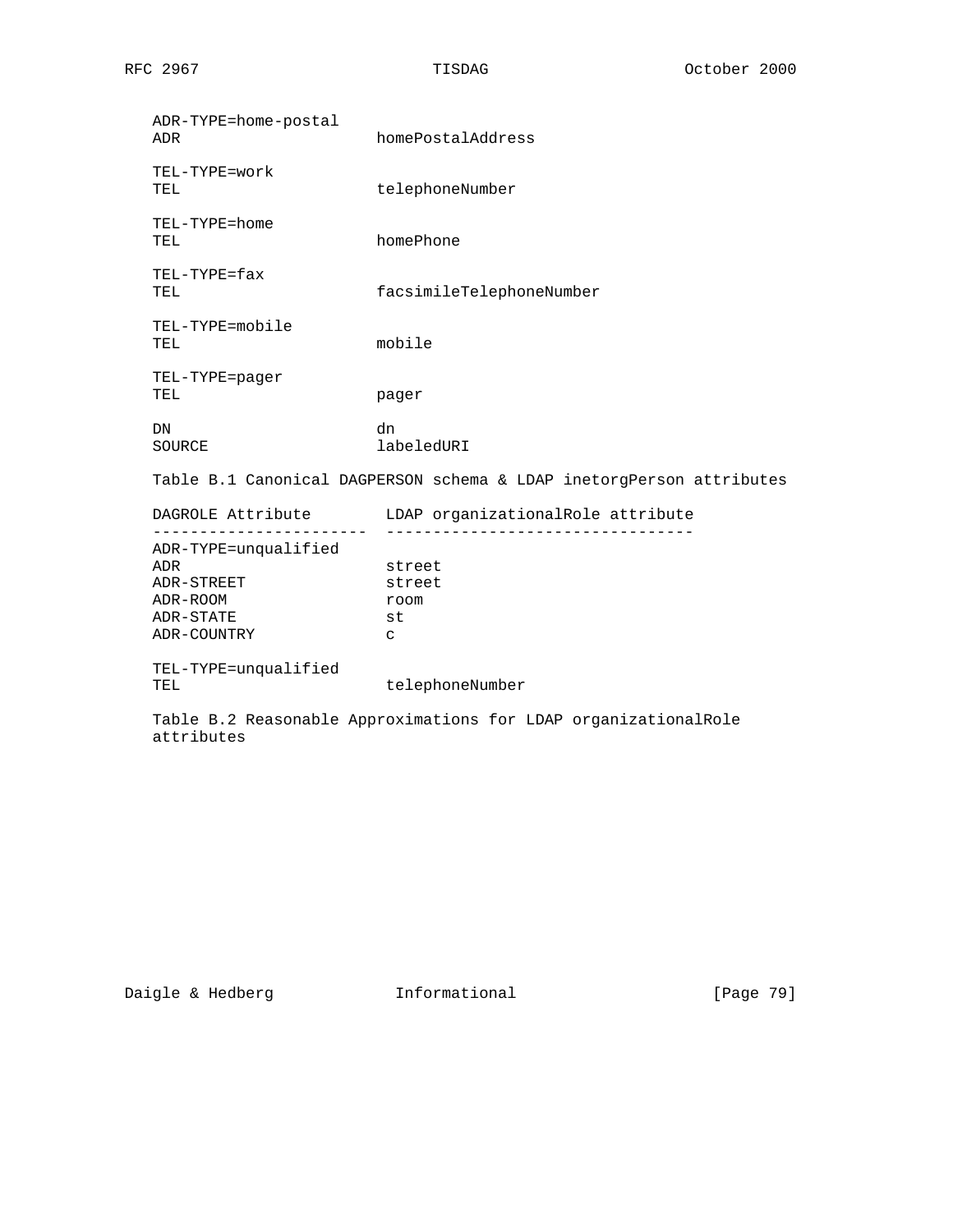For example, consider the following LDAP record information, in LDIF [11] format: dn: cn=Barbara Jensen, ou=Product Development, o=Ace Industry, c=US objectclass: top objectclass: person objectclass: organizationalPerson objectclass: inetorgperson cn: Barbara Jensen cn: Barbara J Jensen cn: Babs Jensen sn: Jensen uid: bjensen telephonenumber: +1 408 5551212 description: A big sailing fan This would validly be carried in the DAGPERSON schema as follows:

 DN: cn=Barbara Jensen, ou=Product Development, o=Ace Industry, c=US FN: Barbara Jensen FN: Barbara J Jensen FN: Babs Jensen SN: Jensen TEL-TYPE: work TEL: +1 408 5551212

 The canonical mappings for the LDAP organizationalRole object class and the DAGORGROLE schema are given in Table B.3 .Beyond that, DAG- SAPs may elect to send along any attributes, and DAG-CAPs may interpret any that are recognizable. N.B., the organizationalRole class does not include provision for inclusion of an e-mail address. This mapping rather blithely assumes the availability of the mail attribute as defined for inetorgPerson.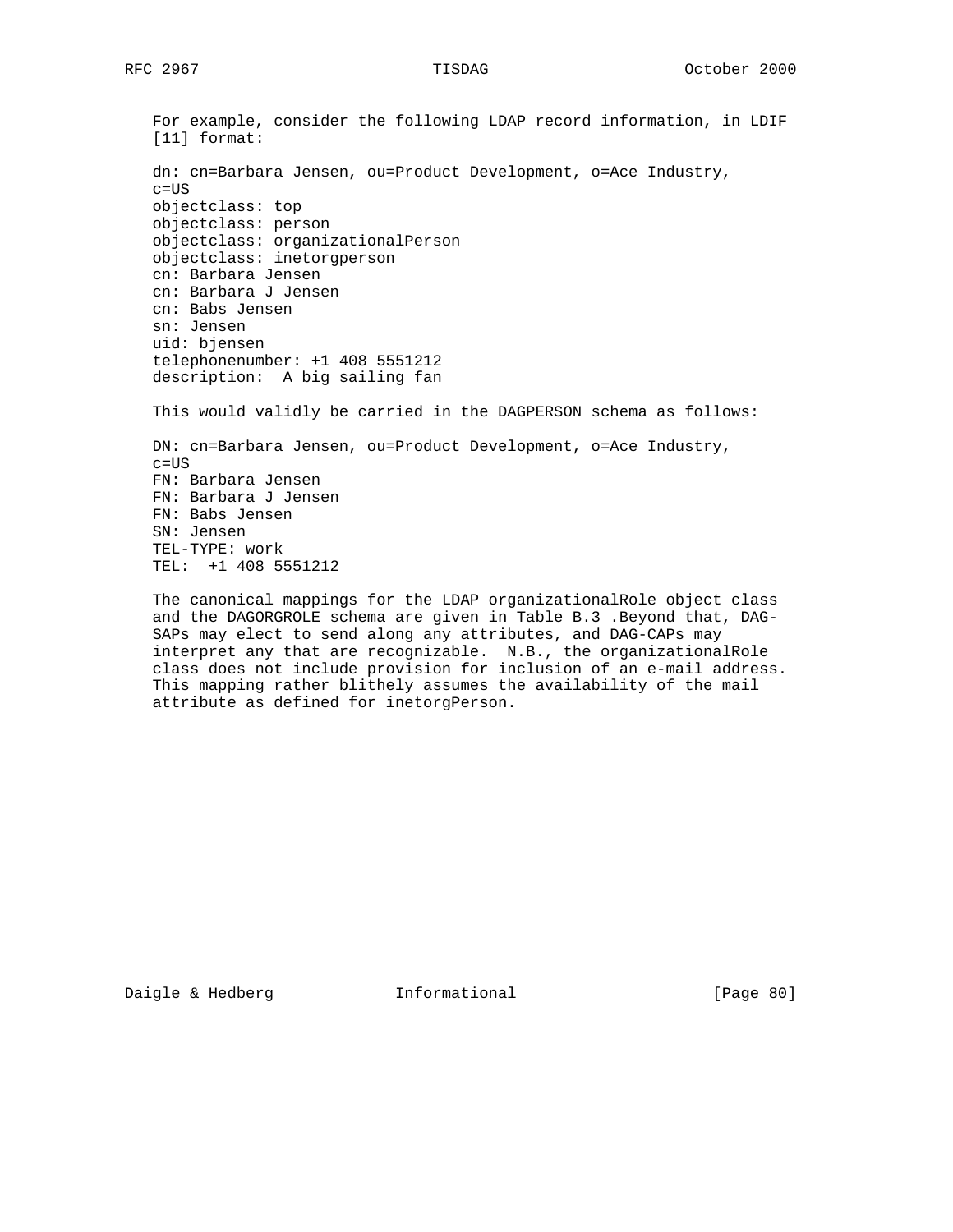| DAGORGROLE Attribute         | LDAP organizationalRole attribute |
|------------------------------|-----------------------------------|
| ROLE<br>EMAIL<br>ORG<br>LOC. | cn<br>mail<br>$\circ$<br>1        |
| TEL-TYPE=orq<br>TEL          | telephoneNumber                   |
| TEL-TYPE=fax<br>TEL.         | facsimileNumber                   |
| FN<br>DΝ<br>SOURCE           | roleOccupant<br>dn<br>labeledURI  |

Table B.3 Canonical mappings for LDAP organizationalRole attributes

B.2 Whois++ and the DAG Schemas

 The "canonical" mappings between standard Whois++ templates as defined in [8] and the DAGPERSON schema and DAGORGROLE schema are defined in Tables B.4 and B.5. Beyond that, DAG-SAPs may pass along any additional attributes in the DAG/IP, and DAG-CAPs may elect to forward or interpret any that are recognizable.

| DAGPERSON Attribute                                                                               | Whois++ USER template attribute                                                                                                                                                                              |
|---------------------------------------------------------------------------------------------------|--------------------------------------------------------------------------------------------------------------------------------------------------------------------------------------------------------------|
| F'N<br>EMAIL<br>LOC<br>ORG                                                                        | name<br>email<br>address-locality<br>organization-name                                                                                                                                                       |
| ADR-TYPE=unqualified<br>ADR                                                                       | address                                                                                                                                                                                                      |
| ADR-TYPE=orq<br>ADR<br>ADR-STREET<br>ADR-ROOM<br>ADR-CITY<br>ADR-STATE<br>ADR-COUNTRY<br>ADR-CODE | organization-address<br>organization-address-street<br>organization-address-room<br>organization-address-city<br>organization-address-state<br>organization-address-country<br>organization-address-zip-code |

Daigle & Hedberg **Informational** [Page 81]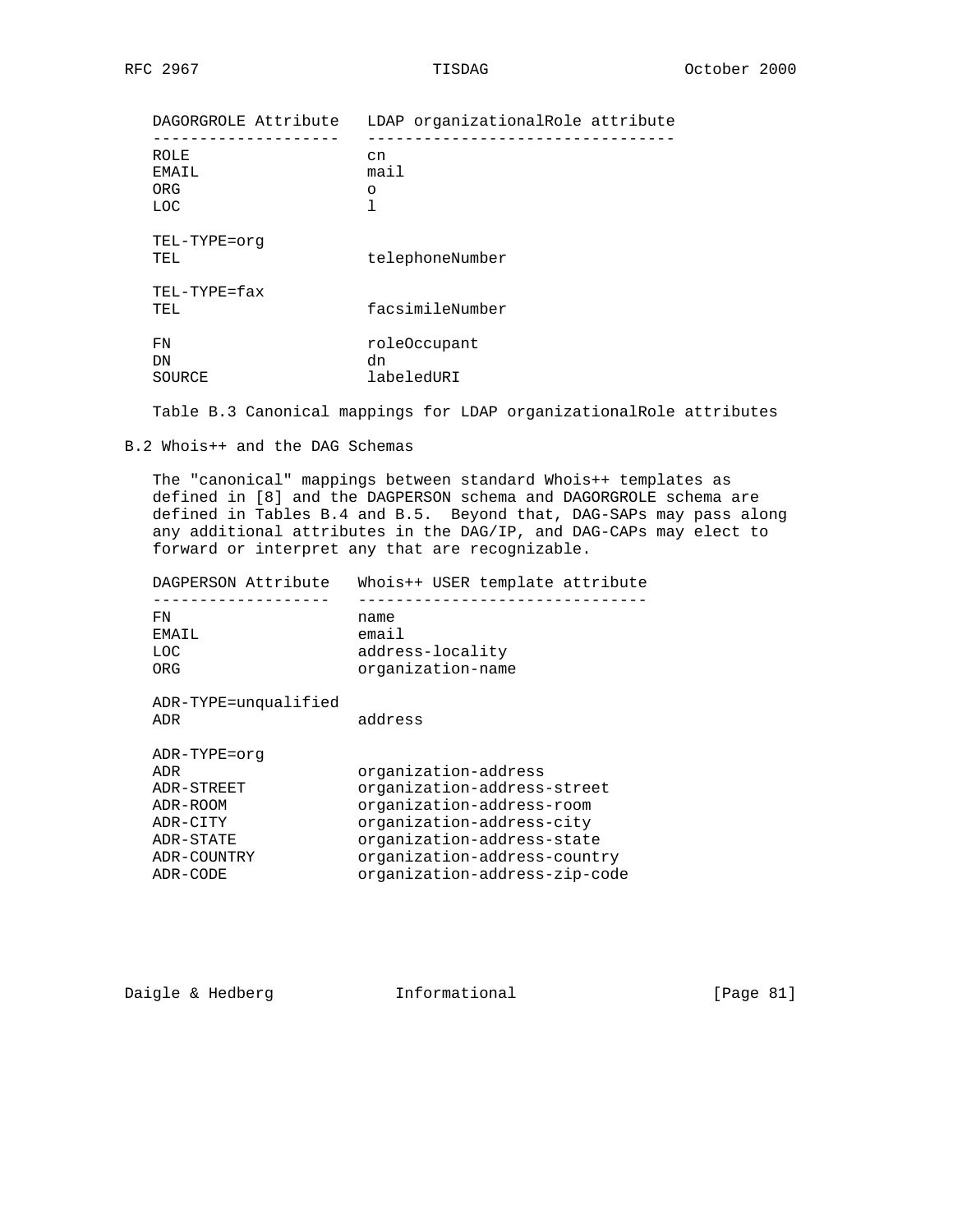| ADR-TYPE=home<br>ADR<br>ADR-STREET<br>ADR-ROOM<br>ADR-CITY<br>ADR-STATE<br>ADR-COUNTRY<br>ADR-CODE | address-type=home<br>address<br>address-street<br>address-room<br>address-city<br>address-state<br>address-country<br>address-zip-code |              |  |  |
|----------------------------------------------------------------------------------------------------|----------------------------------------------------------------------------------------------------------------------------------------|--------------|--|--|
| TEL-TYPE=work<br>TEL                                                                               | phone-type=work<br>phone                                                                                                               |              |  |  |
| TEL-TYPE=home<br>TEL                                                                               | phone-type=home<br>phone                                                                                                               |              |  |  |
| TEL-TYPE=fax<br>TEL                                                                                | fax                                                                                                                                    |              |  |  |
| TEL-TYPE=mobile<br>TEL                                                                             | cellular                                                                                                                               |              |  |  |
| TEL-TYPE=pager<br>TEL                                                                              | pager                                                                                                                                  |              |  |  |
| DAGORGROLE Attribute                                                                               | Table B.4 Canonical DAGPERSON schema & Whois++ USER attributes<br>Whois++ ORGROLE attribute                                            |              |  |  |
| ROLE<br>EMAIL<br>ORG<br>LOC.<br>FN                                                                 | -------------------------<br>org-role<br>email<br>organization-name<br>organization-address-locality<br>name                           |              |  |  |
| TEL-TYPE=org<br>TEL                                                                                | phone                                                                                                                                  |              |  |  |
| TEL-TYPE=fax<br>TEL                                                                                | fax                                                                                                                                    |              |  |  |
|                                                                                                    | Table B.5 Canonical mappings for Whois++ ORGROLE attributes                                                                            |              |  |  |
| Appendix C - DAG-Internal Protocol (DAG/IP)                                                        |                                                                                                                                        |              |  |  |
| in RFC1835 $([6])$ .                                                                               | The DAG-Internal Protocol (DAG/IP) is currently defined as a<br>derivative of the query-interaction protocol of Whois++ as laid out    |              |  |  |
| Daigle & Hedberg                                                                                   | Informational                                                                                                                          | [Page $82$ ] |  |  |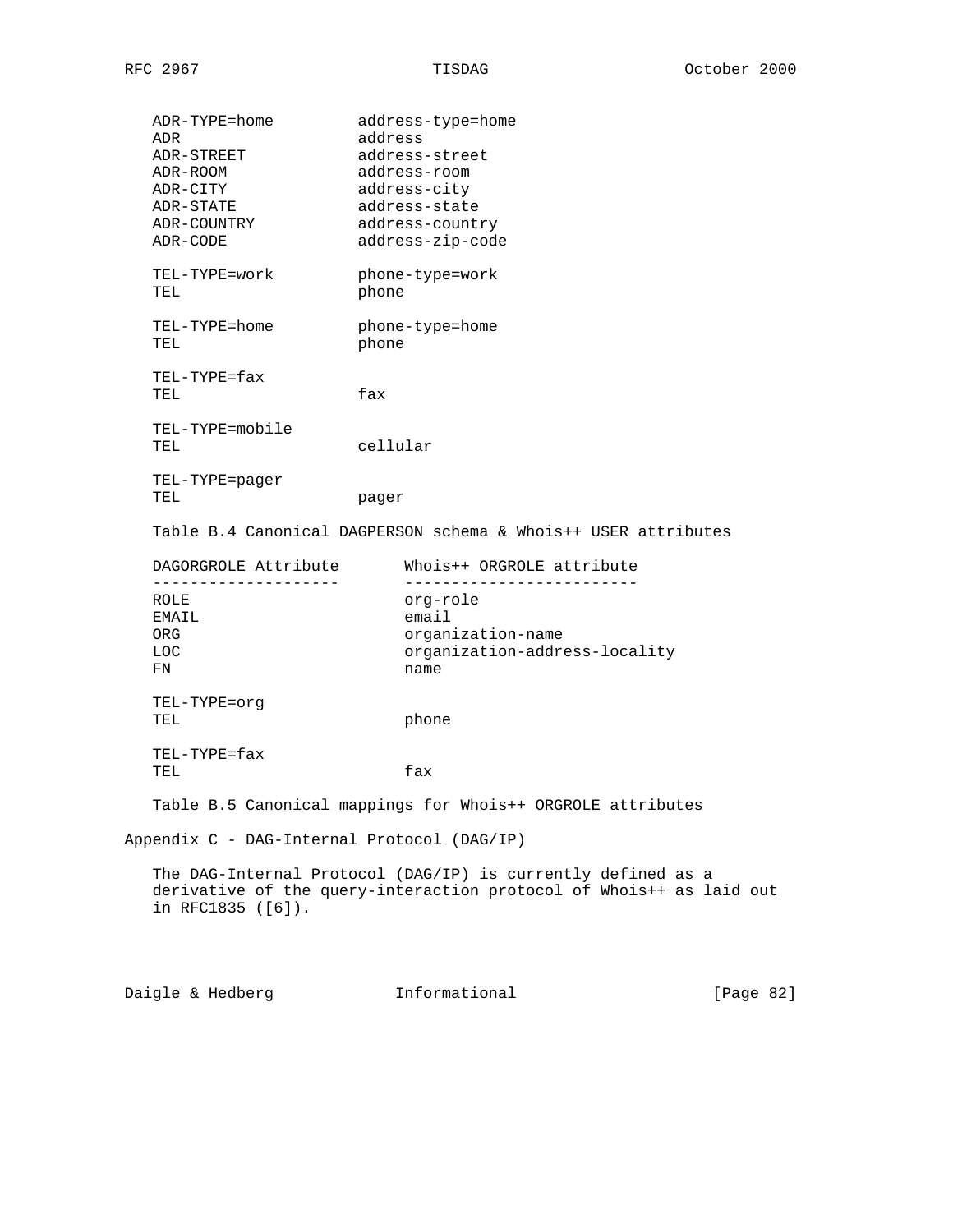C.1 A word on the choice of DAG/IP

 The use of the DAG/IP is strictly internal to the DAG system. In that regard, it is possible make use of any query language, or define a new one.

 The Whois++ protocol was selected as the basis of the DAG/IP for several reasons:

- it has the power and flexibility to convey all necessary queries
- it is a simple, text-based protocol; clients need not implement the full functionality of the protocol in order to carry out minimal queries
- the power of the full-fledge directory service query protocol will give DAG-CAP writers the ability to express more sophisticated queries if desired (e.g., to produce more intricate "intelligent" matching of spellings, common character substitutions, etc).
- the text-based, delimited attribute results expression facilitates optional inclusion of extra data supplied by WDSPs -- DAG-CAPs can easily ignore any unknown information and continue to interpret the rest of the result information.

 Also, the use of an existing protocol leverages the experience and time of the creators of the protocol -- hammering out such elusive and yet necessary details as handling line-endings, quoting special characters, etc.

 There is a freely-available test suite of tools for testing servers' Whois++ protocol conformance (for the Referral Index, and for DAG- SAPs). Send mail to digger-info@bunyip.com for further information.

C.2 DAG/IP Input and Output -- Overview

 Input interactions in DAG/IP are as defined in RFC1835, "Architecture of the WHOIS++ service" ([6]), sections 2.2 and 2.3. Section C.3 of this document adapts the grammar used in more recent descriptions of the Whois++ protocol to illustrate the syntax of the DAG/IP.

 DAG/IP output will be a subset of what is defined in RFC1835, section 2.4, except that referral responses ("SERVER-TO-ASK") contain more information.

C.3 BNF for DAG/IP input and output

 The following sections are adapted from the Whois++ grammar. For discussion of the semantic intent of the query protocol, and other matters, see Whois++ RFC 1835 [6].

Daigle & Hedberg **Informational** [Page 83]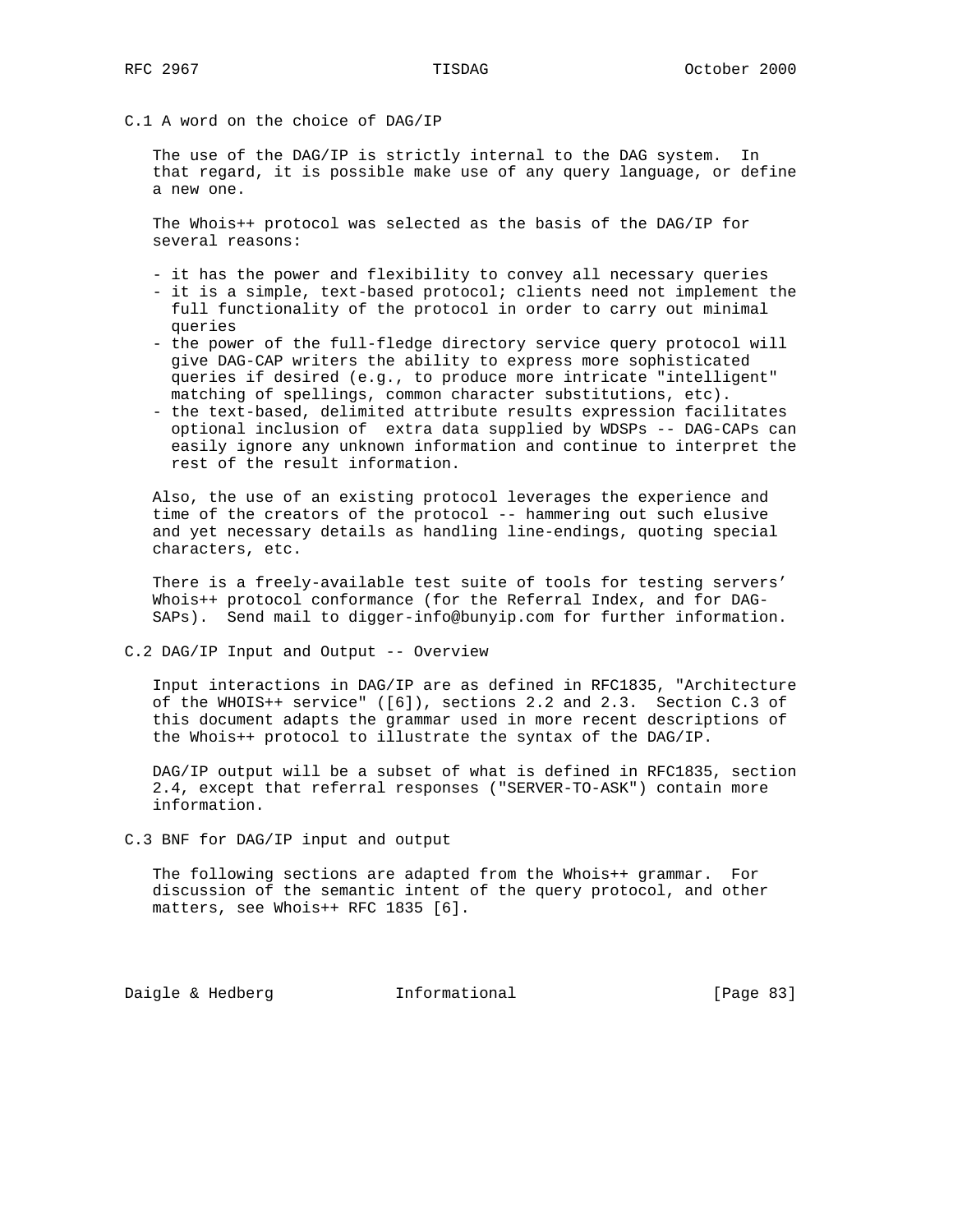C.3.1 The DAG/IP Input Grammar

 The following grammar, which uses the Augmented BNF (ABNF) notation as defined in [5], defines the set of acceptable DAG/IP input.

 N.B.: As outlined in the ABNF definition, rule names and string literals are in the US-ASCII character set, and are case-insensitive. Also, when a character is written explicitly in the grammar, as for example ";", it represents the byte value of that character in all of the allowed character sets in their encodings used in this protocol. Specifically in UNICODE, ";" means the character U+003B, which when encoding the character in UTF-8 will generate the byte value 0x3B which is then used in the DAG/IP protocol.

 dagip-command = ( system-command [":" "hold"] / ri-query / sap-query ) nl ri-query = ri-terms [":" globalcnstrnts] sap-query = sap-terms [":" [sapcnstrnts][ ":" wdspinfo]] system-command = "constraints" / "describe" / "commands" / "polled-by" / "polled-for" / "version" / "list" / "show" [1\*sp datastring] / "help" [1\*sp datastring] / "<NL>" [string]  $ri-terms$  =  $ri-and-expr * (1*sp "or" 1*sp ri-and-expr)$  ri-and-expr = ri-basic-expr \*(1\*sp "and" 1\*sp ri-basic expr) ri-basic-expr = ["not" 1\*sp] ri-term / ( "(" ri-terms ")" ) ri-term = generalterm / specificterm / combinedterm sap-terms  $=$  sap-and-expr  $*(1 * sp \text{ or } 1 * sp \text{ sap-and-expr})$ sap-and-expr = sap-basic-expr  $*(1*sp$  "and"  $1*sp$  sap-basic-expr)  $sap-basic-expr =$  ["not"  $1*sp] sap-term /$  ("(" sap-terms ")") Daigle & Hedberg **Informational** [Page 84]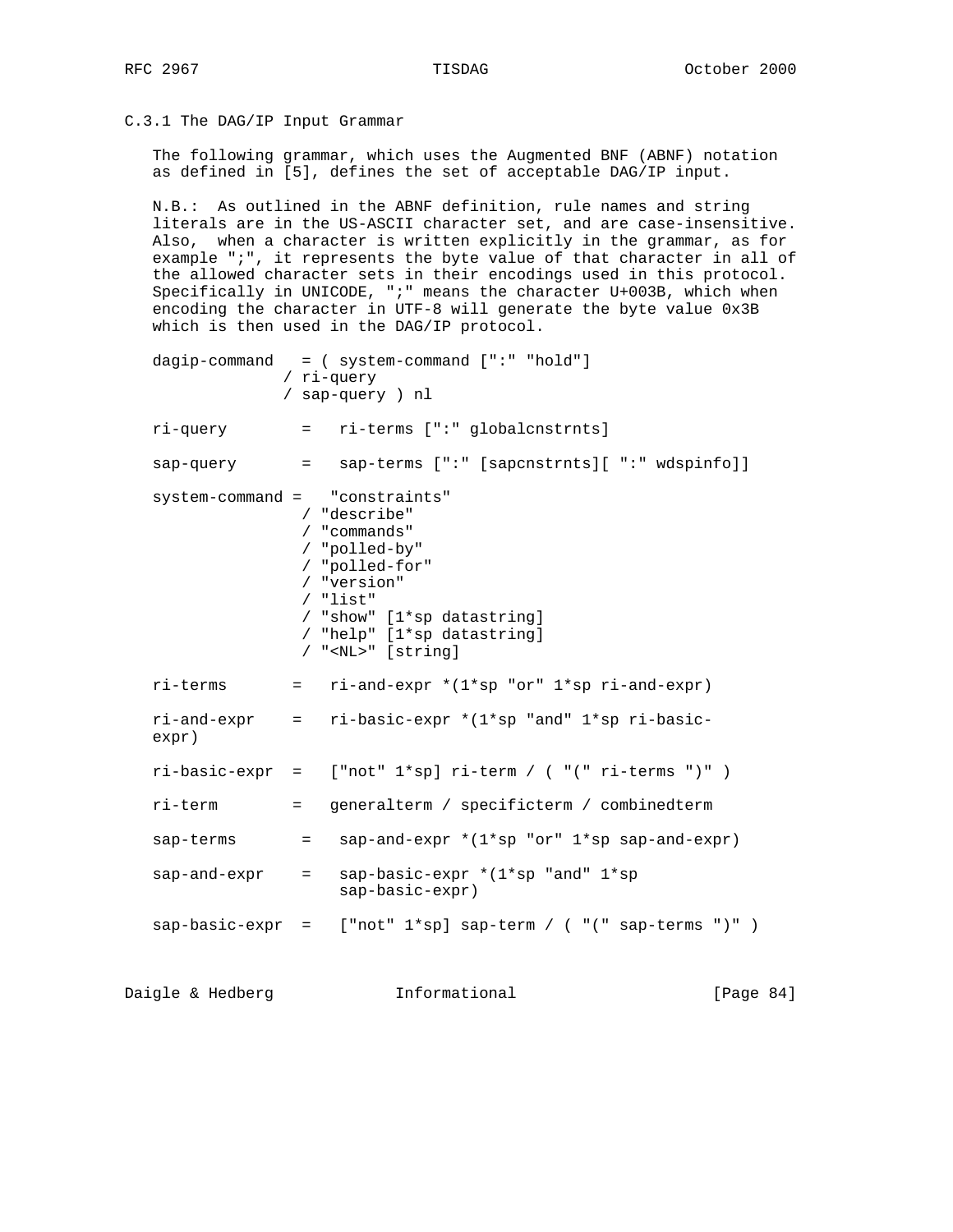sap-term = ( generalterm / specificterm / combinedterm) localcnstrnts

generalterm = datastring

 TISDAG: Since the DAG system only supports certain attribute combinations in its queries, (Table 3.1). The use of generalterm may lead to unexpected behaviour and is therefore deprecated. CAPs should therefore not use it even if it is in the protocol.

 specificterm = specificname "=" datastring specificname = "handle" / "value" combinedterm = attributename "=" datastring sapcnstrnts = sapcnstrnt \*(";" sapcnstrnt) sapcnstrnt = localcnstrnt / globalcnstrnt localcnstrnts = [";search=" sap-searchvalue] [";case=" sap-casevalue] localcnstrnt = "search=" sap-searchvalue / "case=" sap-casevalue ;N.B.: in the case where local and global constraints ; conflict, local constraints take precedence ; and overrides the global constraint sap-searchvalue = "tstring" / searchvalue sap-casevalue = "consider" / "ignore" globalcnstrnts = globalcnstrnt \*(";" globalcnstrnt) globalcnstrnt = "search" "=" searchvalue / opt-globalcnst opt-globalcnst = "hold" / "case" "=" casevalue / "maxfull" "=" 1\*digit / "maxhits" "=" 1\*digit / "language" "=" language / "incharset" "=" characterset / "ignore" "=" attributename / "include" "=" attributename

Daigle & Hedberg **Informational** [Page 85]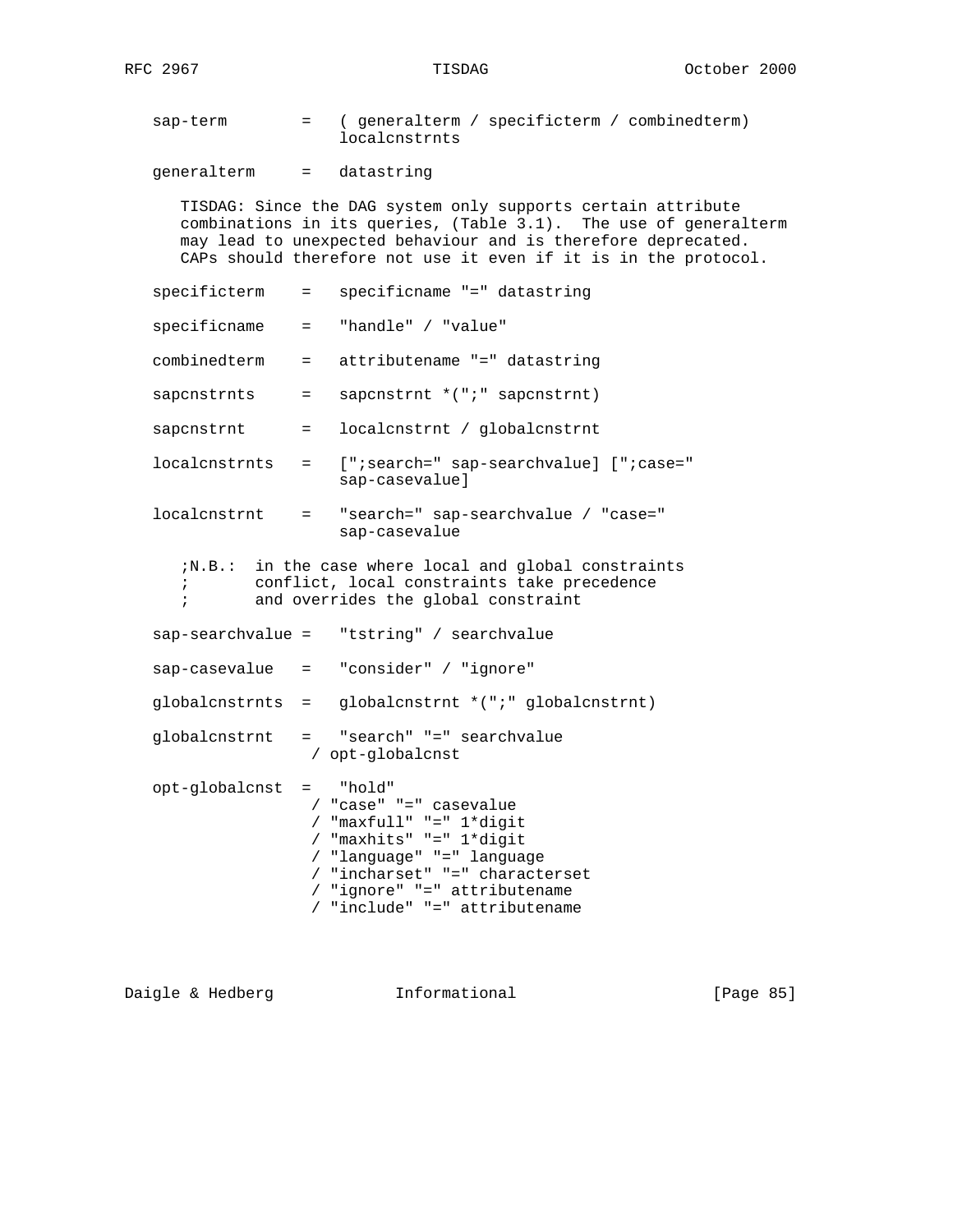; N.B.: If an attribute is named both with the "include" and "ignore" ; constraints, the attribute is to be included in the result, but the ; system message must be "% 112 Requested constraint not fulfilled". language  $=$  <The language code defined in RFC1766> characterset = "UNICODE-2-0-UTF-8" searchvalue = "exact" / "substring" / "lstring" casevalue = "ignore" / "consider" wdspinfo = attrValAss \*( "; " attrValAss ) attrValAss = attributename "=" datastring TISDAG: Within the boundaries of the TISDAG project it has been decided that the only permitted attributes for wdspinfo are "host","port","server-info" and "charset". Regarding "charset" the values for this attribute are defined to be one of "UTF-8", "ISO8859-1","T\.61" or "US-ASCII". datastring = 1\*data-elt attributename =  $1*(\textlessleft-126 \textless\textlessleft)$  ; omit 127, which is DEL  $data$ -elt = " $\vee$ " specialbyte / normalbyte normalbyte = <%d32-255, except specialbyte>  $specialbyte = " " / tab / "=" / "," ' / " : " / " ; " / " \" / "$  "\*" / "." / "(" / ")" / "[" / "]" / "^" / "\$" / "!" / "<NL>" number = 1\*digit digit =  $"0" / "1" / "2" / "3" / "4" /$  "5" / "6" / "7" / "8" / "9"  $\tanh$  =  $\textdegree{d09}$  $sp$  =  $\frac{1}{6}$ d32 ; space

Daigle & Hedberg **Informational** [Page 86]

nl = %d13 %d10 ; CR LF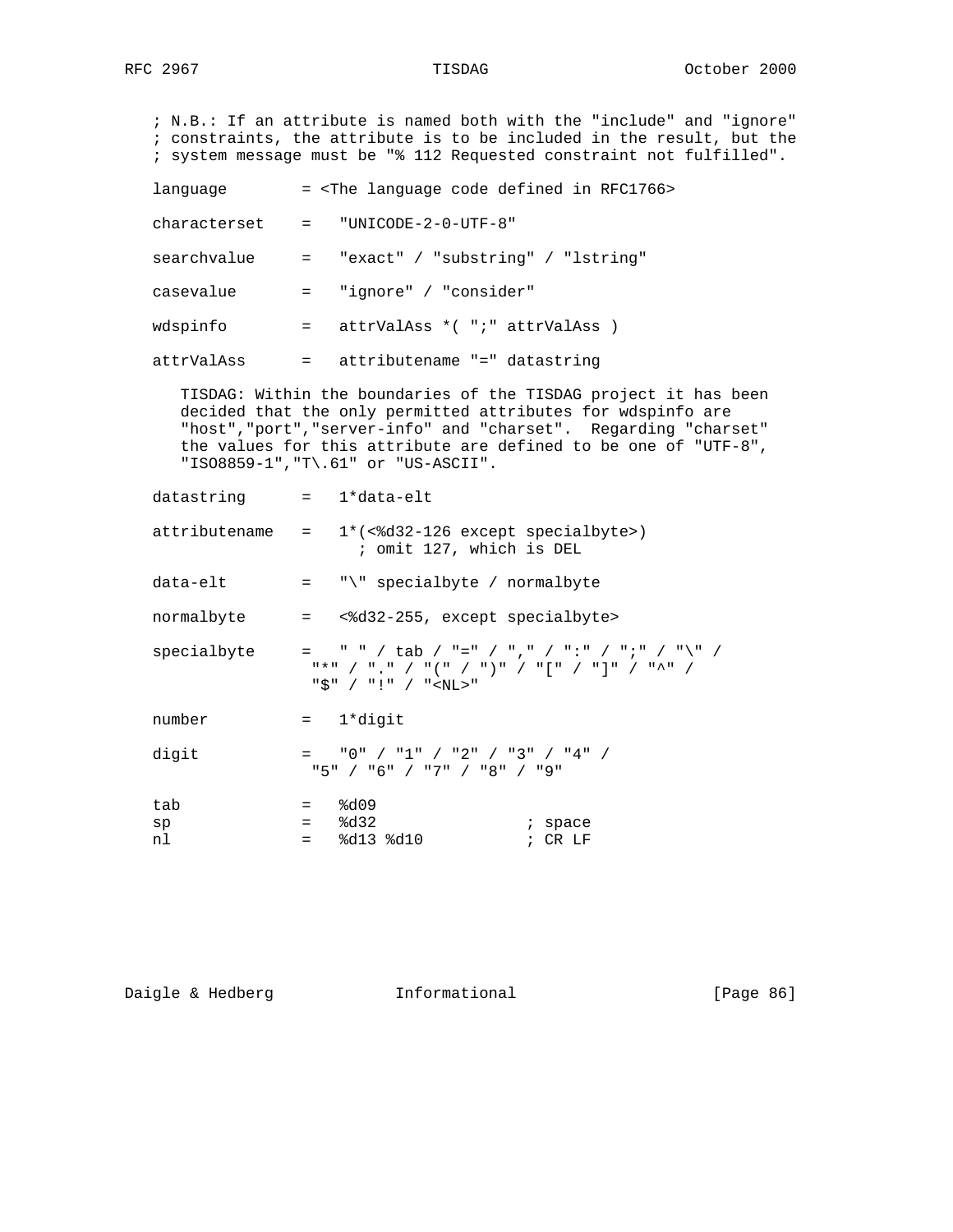NOTE: Spaces (sp) that are significant to a query must be escaped. The following characters, when significant to the query, may be preceded and/or followed by a single space:  $: j, ( ) = !$ 

C.3.2 The DAG/IP Response Grammar

 The following grammar, which uses the Augmented BNF (ABNF) notation as defined in RFC2234 (see [5]),

 N.B.: As outlined in the ABNF definition, rule names and string literals are in the US-ASCII character set, and are case-insensitive. Also, when a character is written explicitely in the grammar, as for example ";", it represents the byte value of that character in all of the allowed character sets in their encodings used in this protocol. Specifically in UNICODE, ";" means the character U+003B which when encoding the character in UTF-8 will generate the byte value 0x3B which is then used in the DAG/IP protocol.

| server-resp              | = goodmessage mnl output mnl endmessage<br>/ badmessage nl endmessageclose                                                                                                                                                                                                             |
|--------------------------|----------------------------------------------------------------------------------------------------------------------------------------------------------------------------------------------------------------------------------------------------------------------------------------|
| output                   | $= 0*(full-record / server-to-ask)$                                                                                                                                                                                                                                                    |
| full-record              | = "# FULL " template " " serverhandle " "<br>localhandle system-nl<br>$1*fulldata$<br>"# END" system-nl                                                                                                                                                                                |
| TISDAG: serverhandle is: |                                                                                                                                                                                                                                                                                        |
| the WDSP.                | - Whois++, whatever the server-handle on the record returned by<br>- LDAP, <hostname-without-periods><port> (because server DN's are<br/>not enforceably unique). E.g., a services.bunyip.com server on<br/>7778 would become servicesbunyipcom7778.</port></hostname-without-periods> |
| localhandle is:          | - Whois++: the localhandle on the record returned by the WDSP<br>- LDAP, it is the RDN (relative distinguished name), with spaces<br>replaced by "_". E.g., cn=leslie_daigle                                                                                                           |
|                          | server-to-ask = "# SERVER-TO-ASK " serverhandle system-nl<br>server-to-askdata<br>"# END" system-nl                                                                                                                                                                                    |
| fulldata<br>system-nl    | = " " attributename ": " attributevalue                                                                                                                                                                                                                                                |

Daigle & Hedberg **Informational** [Page 87]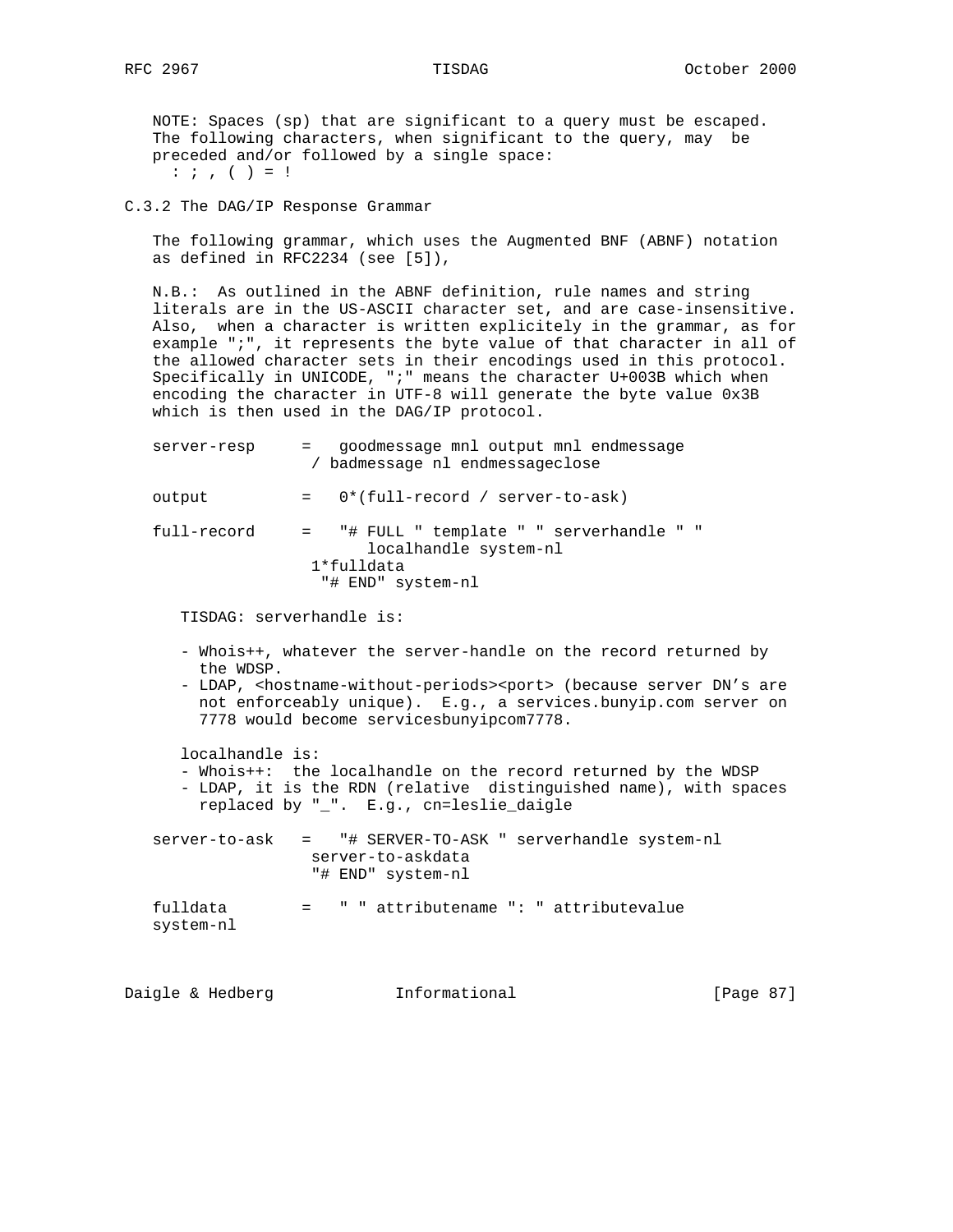|                          |                                            | server-to-ask-data = " Server-Info: " serverinfo system-nl<br>" Host-Name: " hostname system-nl<br>" Host-Port: " number system-nl<br>" Protocol: " prot system-nl<br>" Source-URI: " source system-nl<br>" Charset: " characterset system-nl                                                                          |
|--------------------------|--------------------------------------------|------------------------------------------------------------------------------------------------------------------------------------------------------------------------------------------------------------------------------------------------------------------------------------------------------------------------|
| attributename = r-string |                                            |                                                                                                                                                                                                                                                                                                                        |
| attributevalue =         |                                            | longstring                                                                                                                                                                                                                                                                                                             |
| template                 | $=$ $-$                                    | <%d32-%d255 except specialbyte>                                                                                                                                                                                                                                                                                        |
| serverhandle =           |                                            | <%d32-%d255 except specialbyte>                                                                                                                                                                                                                                                                                        |
| localhandle =            |                                            | <%d32-%d255 except specialbyte>                                                                                                                                                                                                                                                                                        |
| serverinfo =             |                                            | string                                                                                                                                                                                                                                                                                                                 |
| hostname                 | $\mathbf{r} = \mathbf{r} \cdot \mathbf{r}$ | string                                                                                                                                                                                                                                                                                                                 |
| prot                     | $=$ $\sim$                                 | string ; currently one of "ldapv2"<br>; "ldapv3" "whois++"                                                                                                                                                                                                                                                             |
| characterset =           |                                            | "UTF-8" / "T.61" / "ISO8859-1" / "US-ASCII"                                                                                                                                                                                                                                                                            |
| source                   | $=$ $-$                                    | string                                                                                                                                                                                                                                                                                                                 |
| longstring =             |                                            | string $0*(n]$ ( "+" / "-" ) string )                                                                                                                                                                                                                                                                                  |
| string                   | $=$                                        | $0*(8d32-255)$                                                                                                                                                                                                                                                                                                         |
| r-string                 | $\equiv$ $\equiv$                          | $0*(<$ 8d32-126 except specialbyte>)<br>; omit 127 which is DEL                                                                                                                                                                                                                                                        |
| specialbyte              |                                            | $=$ $\frac{1}{2}$ $\frac{1}{2}$ $\frac{1}{2}$ $\frac{1}{2}$ $\frac{1}{2}$ $\frac{1}{2}$ $\frac{1}{2}$ $\frac{1}{2}$ $\frac{1}{2}$ $\frac{1}{2}$ $\frac{1}{2}$ $\frac{1}{2}$ $\frac{1}{2}$ $\frac{1}{2}$ $\frac{1}{2}$ $\frac{1}{2}$ $\frac{1}{2}$ $\frac{1}{2}$ $\frac{1}{2}$ $\frac{1}{2}$ $\frac{1}{2}$ $\frac{1}{2$ |
| mnl                      | $=$ $\qquad$                               | 1*system-nl                                                                                                                                                                                                                                                                                                            |
| system-nl                |                                            | $=$ nl $[1*($ message nl) ]                                                                                                                                                                                                                                                                                            |
| nl                       | $=$                                        | %d13 %d10 ; CR and LF                                                                                                                                                                                                                                                                                                  |
| message                  | $=$ $\qquad$                               | $[1*($ messagestart "-" string nl)]<br>messagestart " " string nl                                                                                                                                                                                                                                                      |
| messagestart             |                                            | = "% " digit digit digit                                                                                                                                                                                                                                                                                               |

Daigle & Hedberg **Informational Informational** [Page 88]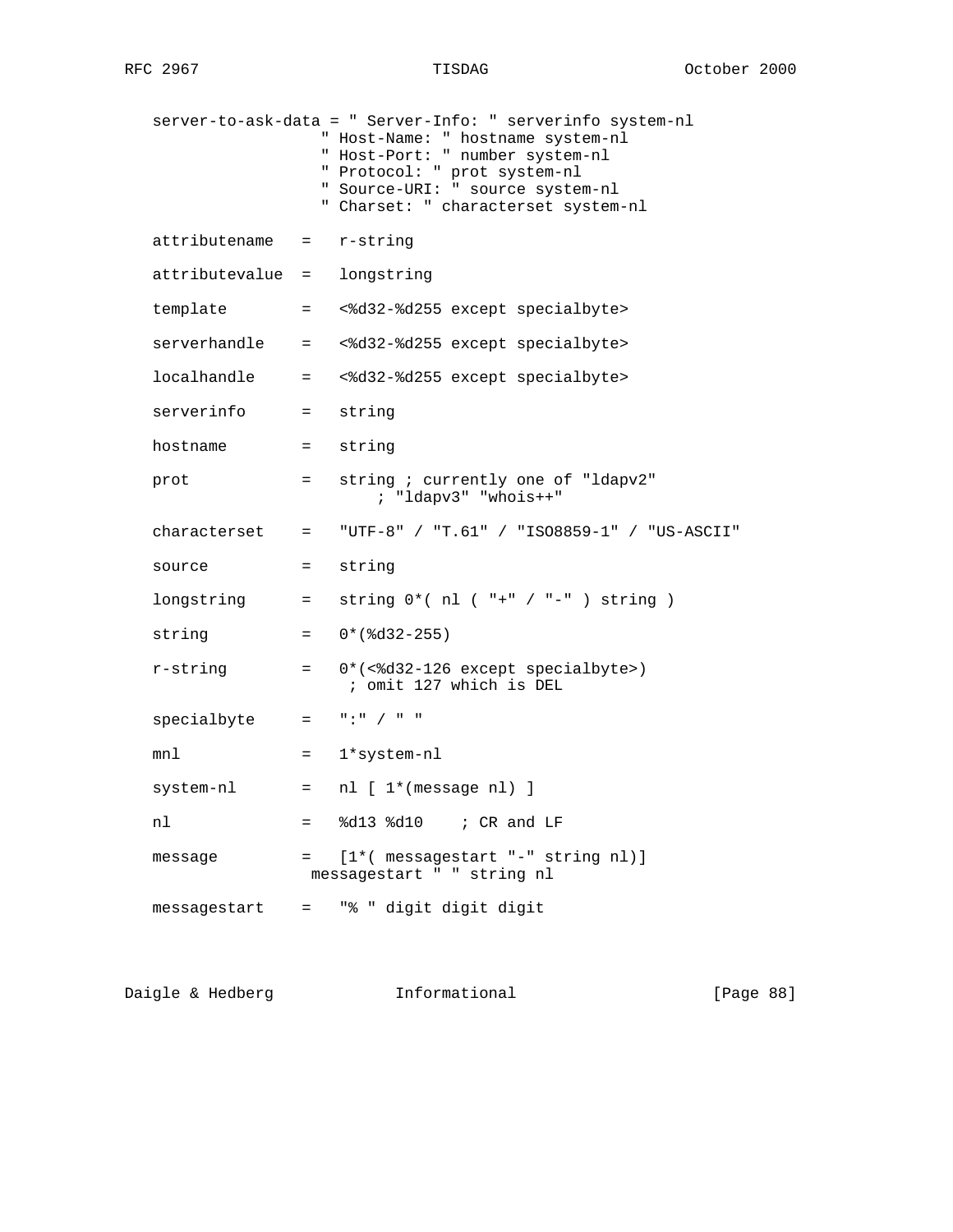| goodmessage               | = [1*(goodmessagestart "-" string nl)]<br>goodmessagestart " " string nl |
|---------------------------|--------------------------------------------------------------------------|
| goodmessagestart= "% 200" |                                                                          |
| badmessage                | = [1*(badmessagestart "-" string nl)]<br>badmessagestart " " string nl   |
|                           | badmessagestart = "% 5" digit digit                                      |
|                           | endmessage = endmessageclose / endmessagecont                            |
|                           | endmessageclose = [endmessagestart " " string nl]<br>byemessage          |
|                           | endmessagecont = endmessagestart " " string nl                           |
| endmessagestart = "% 226" |                                                                          |
|                           | byemessage = byemessagestart " " string nl                               |
| byemessagestart = "% 203" |                                                                          |
| number                    | $= 1*(\text{ digit})$                                                    |
| digit                     | $=$ "0" / "1" / "2" / "3" / "4" / "5" / "6" /<br>"7" / "8" / "9"         |

C.4 DAG/IP Response Messages

 The following list and discussion of response codes is derived from the Whois++ protocol definition, RFC1835 ([6]).

 A system message begins with a '%', followed by a space and a three digit number, a space, and an optional text message. The line message must be no more than 81 bytes long, including the terminating CR LF pair. There is no limit to the number of system messages that may be generated.

 A multiline system message have a hyphen instead of a space in column 6, immediately after the numeric response code in all lines, except the last one, where the space is used.

Example 1

% 200 Command okay

Example 2

Daigle & Hedberg **Informational** [Page 89]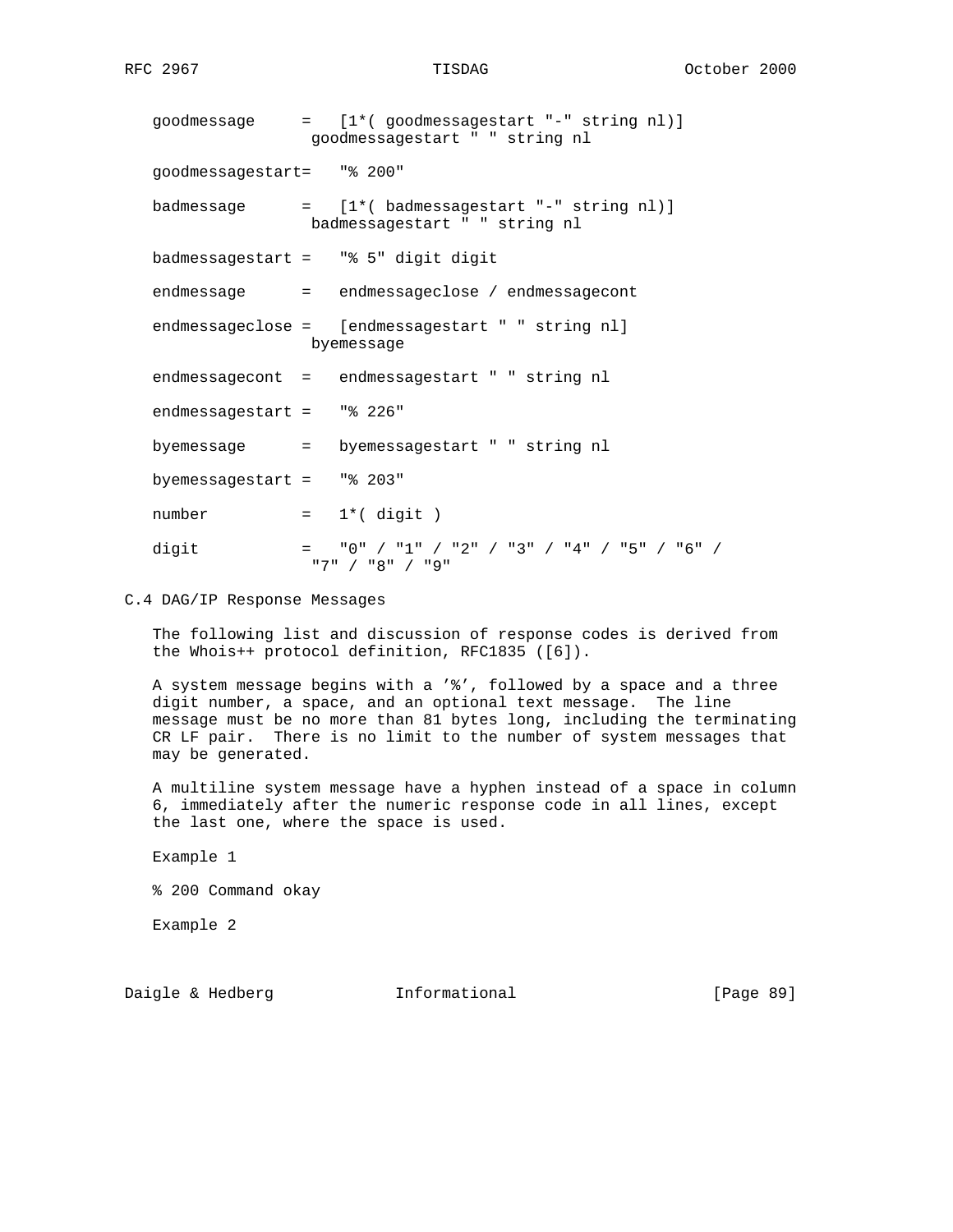% 220-Welcome to % 220-the Whois++ server % 220 at ACME inc.

 The client is not expected to parse the text part of the response message except when receiving reply 600 or 601, in which case the text part is in the former case the name of a character set that will be used by the server in the rest of the response, and in the latter case when it specifies what language the attribute value is in. The valid values for characters sets is specified in the "characterset" list in the BNF listing in Appendix C.

 The theory of reply codes is described in Appendix E in STD 10, RFC821 ([15]).

| System response code                      | Description                                                                                                                                                 |
|-------------------------------------------|-------------------------------------------------------------------------------------------------------------------------------------------------------------|
| 110 Too many hits                         | The number of matches exceeded<br>the value specified by the<br>maxhits constraint. Server<br>will still reply with as many<br>records as "maxhits" allows. |
| 111 Requested constraint not<br>supported | One or more constraints in query<br>is not implemented, but the<br>search is still done.                                                                    |
| 112 Requested constraint not<br>fulfilled | One or more constraints in query<br>has unacceptable value and was<br>therefore not used, but the<br>search is still done.                                  |
| 200 Command Ok                            | Command accepted and executed.<br>The client must wait for a<br>transaction end system message.                                                             |
| 201 Command Completed<br>successfully     | Command accepted and executed.                                                                                                                              |
| 203 Bye                                   | Server is closing connection                                                                                                                                |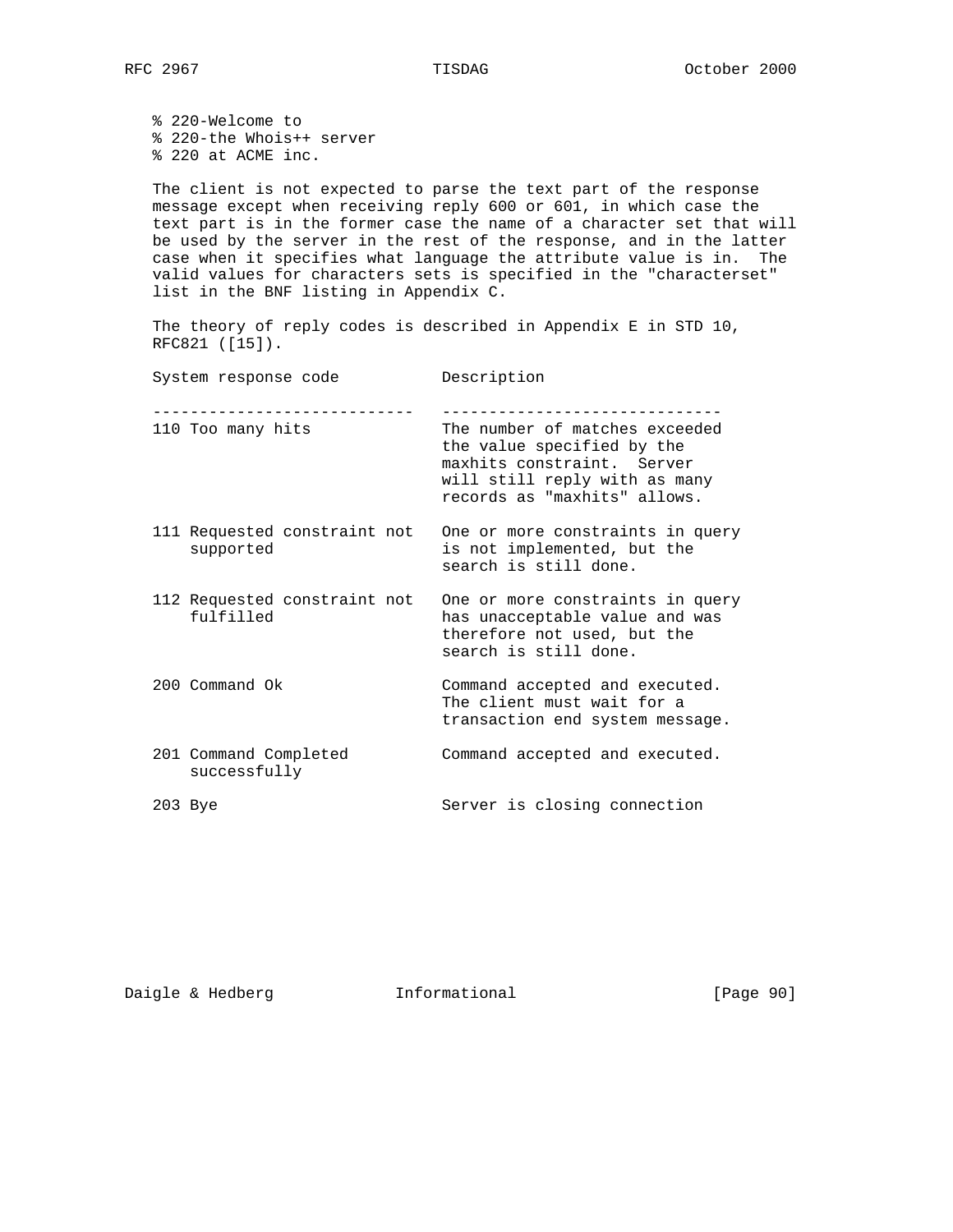204 Overgeneralized The server could not exactly match the DAG query into its native access protocol. The resulting native query was "looser". 220 Service Ready Greeting message. Server is accepting commands. 226 Transaction complete End of data. All responses to query are sent. 401 Service not available 402 Search expression too complicated 403 Information Unavailable When a remote service is not (currently) available. 404 Time out 500 Syntax error 502 Search expression too This message is sent when the complicated server is not able to resolve a query (i.e. when a client sent a regular expression that is too deeply nested). 503 Query to general This is like the "too many hits" situation, but the server does not send along any results. This message is used to deflect data mining. 505 Operations error **Permanent** operations error 600 <token> Subsequent attribute values are encoded in the character set specified by <token>. 601 <token> Subsequent attribute values are in the language specified by <token>.

Daigle & Hedberg **Informational** [Page 91]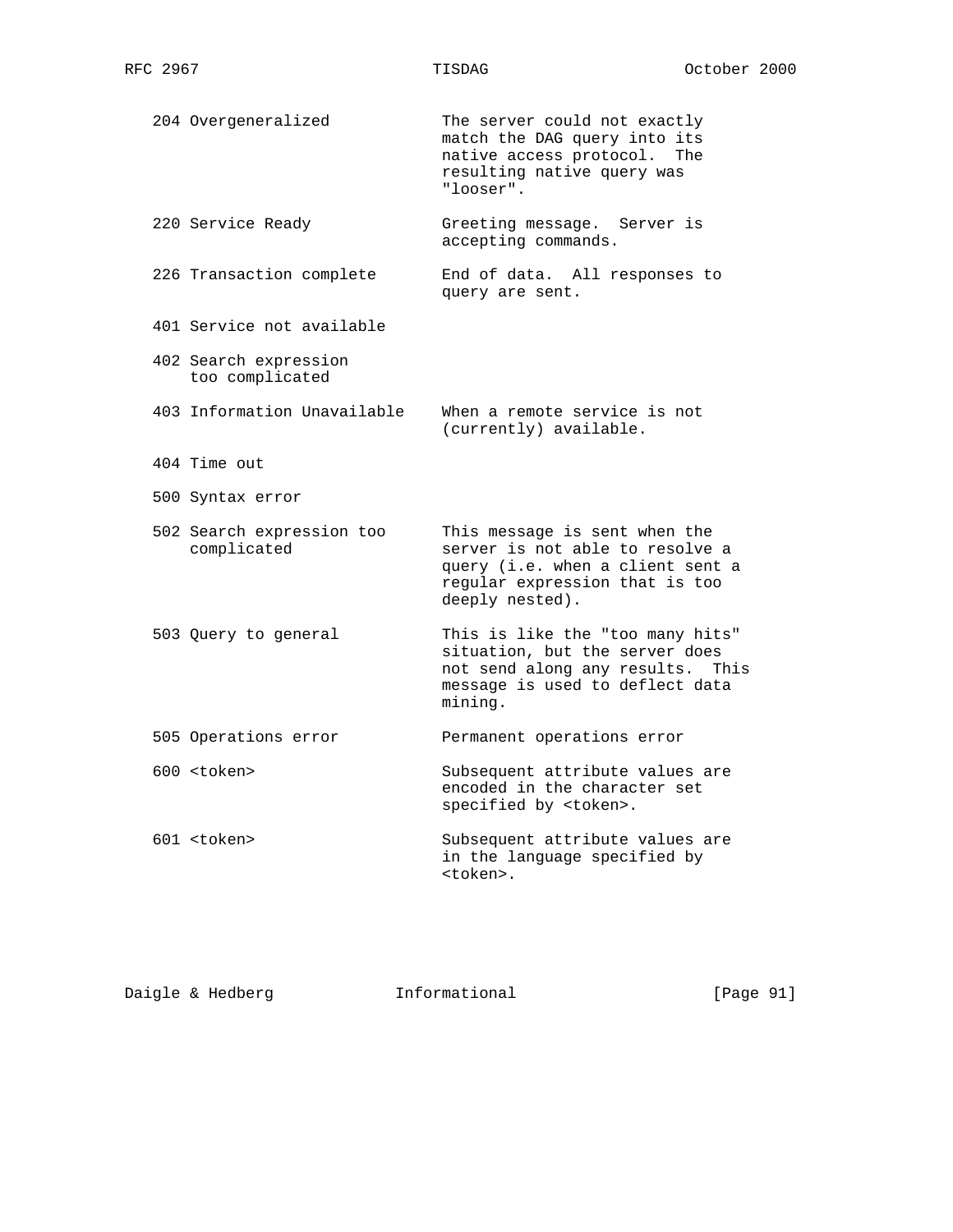| 601 DEF | Subsequent attribute values are<br>default values, i.e. they should<br>be used for all languages not<br>specified by "601 <token>" since<br/>last "601 ANY" message.</token> |
|---------|------------------------------------------------------------------------------------------------------------------------------------------------------------------------------|
| 601 ANY | Subsequent attribute values are<br>for all languages.                                                                                                                        |

Table C.1 List of system response codes

Daigle & Hedberg **Informational** [Page 92]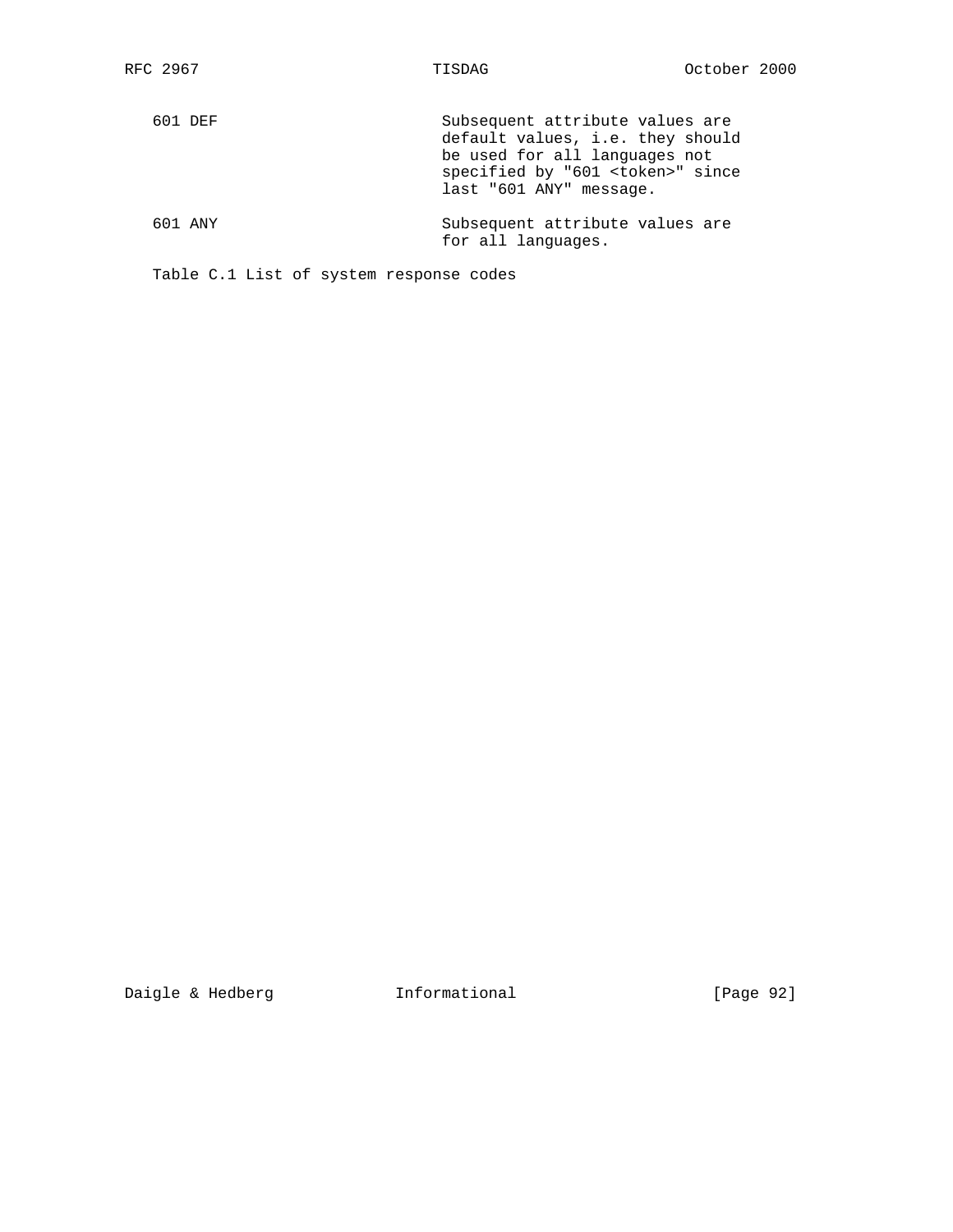Appendix D - DAG/IP Response Messages Mapping

| LDAPy2/y |  |
|----------|--|

# $DAG/IP$

|                                      |             |                              |        | ---------------------       |
|--------------------------------------|-------------|------------------------------|--------|-----------------------------|
| success                              |             | $(0) \text{ v2kv3}$          |        | 200 Command Ok              |
| operationsError                      |             | $(1) \text{ v2kv3}$          |        | 505 Operations error        |
| protocolError                        |             | $(2) \text{ v26v3}$          |        | 505 Operations error        |
| timeLimitExceeded                    |             | $(3) \text{ v26v3}$          |        | 404 Timeout                 |
| sizeLimitExceeded                    |             | (4) v26v3                    |        | 110 To many hits            |
| compareFalse                         |             | $(5) \text{ v}26v3$          | 200 OK |                             |
| compareTrue                          |             | $(6) \text{ v26v3}$          | 200 OK |                             |
| authMethodNotSupported               |             | $(7) \text{ v2&v3}$          |        | 505 Operations error        |
| strongAuthRequired                   |             | (8) v26v3                    |        | 505 Operations error        |
| referral                             | (10) v3     |                              | 200 OK |                             |
| adminLimitExceeded                   | (11) v3     |                              |        | 110 Too many hits           |
| unavailableCriticalExtension (12) v3 |             |                              |        | 505 Operations error        |
| confidentialityRequired              | (13) v3     |                              |        | 505 Operations error        |
| saslBindInProgress                   | (14) v3     |                              | N.A.   |                             |
| noSuchAttribute                      |             | (16) v26v3                   | 200 OK |                             |
| undefinedAttributeType               |             | (17) v26v3                   |        | 500 Syntax error            |
| inappropriateMatching                |             | (18) v2&v3                   |        | 500 Syntax error            |
| constraintViolation                  |             | (19) v26v3                   |        | 111 Requested constraint    |
|                                      |             |                              |        | not supported               |
| attributeOrValueExists               |             | (20) v2&v3                   | 200 OK |                             |
| invalidAttributeSyntax               |             | (21) v26v3                   |        | 500 Syntax error            |
| noSuchObject                         |             | (32) v2&v3                   | 200 OK |                             |
| aliasProblem                         |             | (33) v26v3                   |        | 505 Operations error        |
| invalidDNSyntax                      |             | (34) v26v3                   |        | 500 Syntax error            |
| isLeaf                               | $(35)$ $v2$ |                              | N.A.   |                             |
| aliasDereferencingProblem            |             | $(36) \text{ v}26v3$         |        | 505 Operations error        |
| inappropriateAuthentication          |             | (48) v2&v3                   |        | 500 Syntax error            |
| invalidCredentials                   |             | (49) v26v3                   |        | 403 Information Unavailable |
| insufficientAccessRights             |             | $(50)$ $v2kv3$               |        | 403 Information Unavailable |
| busy                                 |             | $(51) \text{ v}2\&\text{v}3$ |        | 403 Information Unavailable |
| unavailable                          |             | $(52) \text{ v}26v3$         |        | 401 Service not available   |
| unwillingToPerform                   |             | $(53) \text{ v}26v3$         |        | 505 Operations error        |
| loopDetect                           |             | (54) v26v3                   |        | 505 Operations error        |
| namingViolation                      |             | $(64)$ $v26v3$               | N.A.   |                             |
| objectClassViolation                 |             | $(65)$ $v2kv3$               | N.A.   |                             |
| notAllowedOnNonLeaf                  |             | (66) v26v3                   | N.A.   |                             |
| notAllowedOnRDN                      |             | (67) v26v3                   | N.A.   |                             |
| entryAlreadyExists                   |             | (68) v26v3                   | N.A.   |                             |
| objectClassModsProhibited            |             | $(69)$ $v2kv3$               | N.A.   |                             |
| affectsMultipleDSAs                  | $(71)$ $v3$ |                              | N.A.   |                             |
| other                                |             | (80) v26v3                   |        | 403 Information Unavailable |

 Table D.1 LDAPv2/v3 resultcodes to DAG/IP response codes mapping

Daigle & Hedberg **Informational** [Page 93]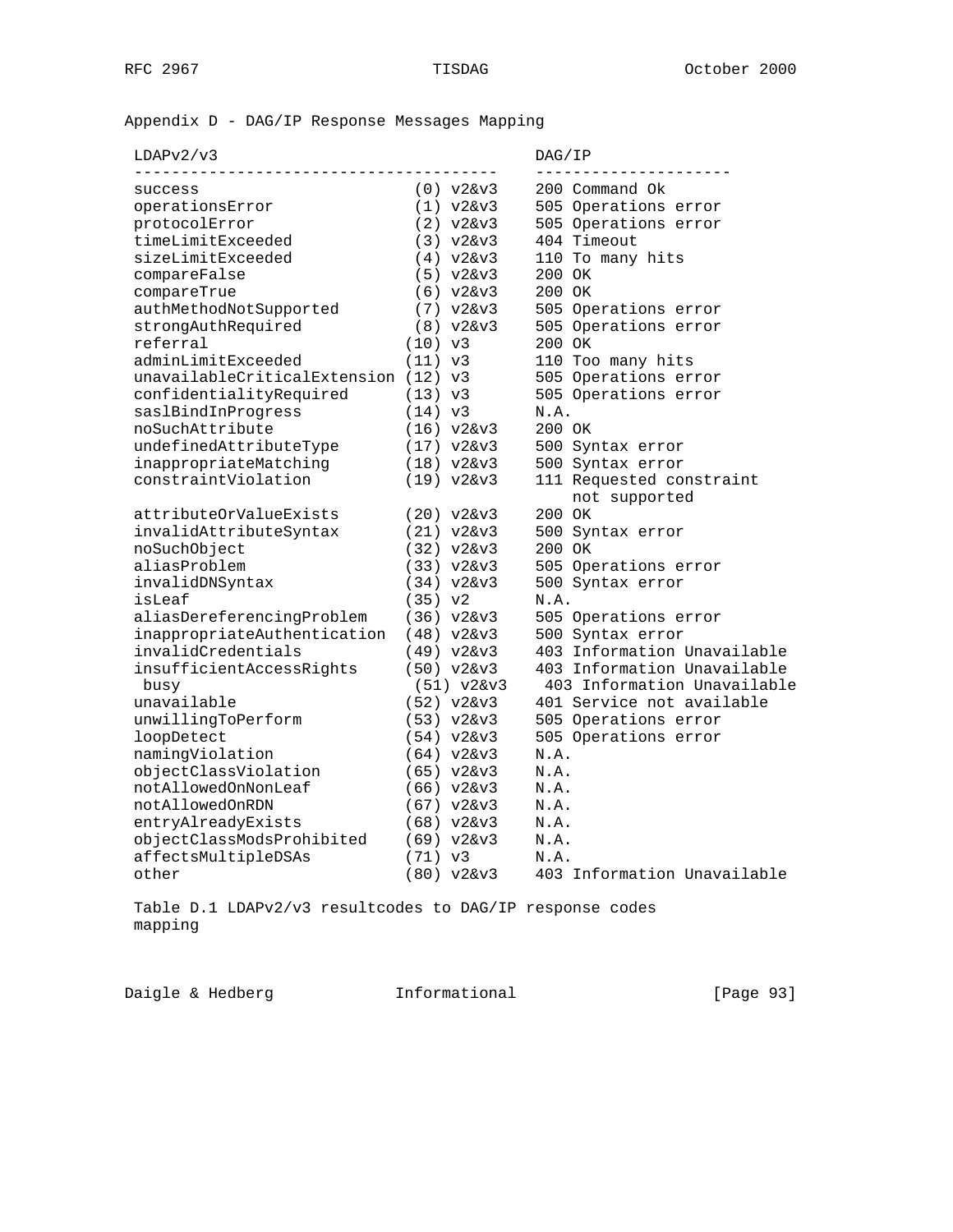$DAG/IP$  LDAP  $v2/v3$  --------------------------------------- -------------------------- 110 Too many hits sizeLimitExceeded (4) 111 Requested constraint not supported constraintViolation (19) 112 Requested constraint not fullfilled constraintViolation (19)<br>200 Command Ok Success (0) 200 Command Ok Success (0) 201 Command Completed successfully M.A. 203 Bye N.A. 204 Overgeneralized N.A. 220 Service Ready N.A. 226 Transaction complete M.A. 401 Service not available unavailable (52) 402 Search expression too complicated unwillingToPerform (53) 403 Information Unavailable busy (51) 404 Time out timeLimitExceeded (3) 405 Operations error operationsError (1) 500 Syntax error protocolError (2) 502 Search expression too complicated unwillingToPerform (53) 503 Query to general unwillingToPerform (53) 505 Operations error operationsError (1) 600 <token> N.A. 601 <token> N.A. 601 DEF N.A. 601 ANY N.A. Table D.2 Mapping from DAG/IP response codes to LDAPv2/v3 resultcodes DAG/IP Whois++ -------------------------------------- ----------------------------- 110 Too Many hits 110 Too Many hits 111 Requested constraint not supported 111 Requested constraint not supported 112 Requested constraint not fullfilled 112 Requested constraint not fullfilled 200 Command Ok 200 Command Ok 201 Command Completed successfully 201 Command Completed  $s$ uccess $f$ ull $y$  401 Service not available 401 Service not available 403 Information Unavailable 403 Information not available 404 Timeout 404 Timeout 405 Operations error 405 Operations error 500 Syntax error 500 Syntax error 502 Search expression too complicated 502 Search expression too complicated 503 Query to general 506 Query to general 505 Operations error 505 Operations error Table D.3 Mapping between DAG/IP and Whois++ response codes

Daigle & Hedberg **Informational** [Page 94]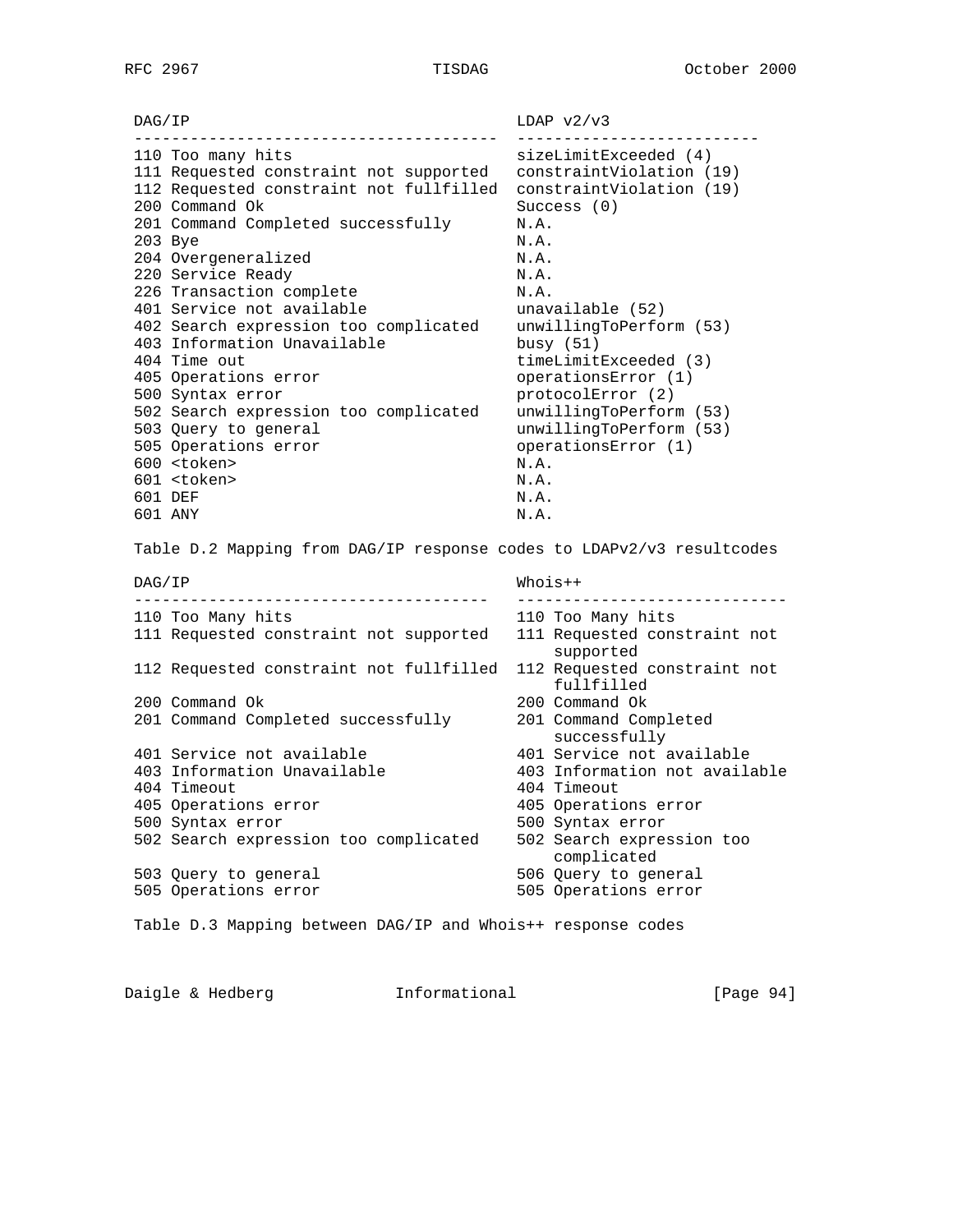Appendix E - DAG CIP Usage

E.1 CIP Index Object

 The CIP object used by the DAG system is based on the Tagged Index Object as defined in [12]. The grammar, adapted from that Work in Progress, for the specific object used by the DAG is as follows: index-object = 0\*(io-part SEP) io-part io-part = header SEP schema-spec SEP index-info header = version-spec SEP update-type SEP this-update SEP last-update context-size version-spec = "version:" \*SPACE "x-tagged-index-1" update-type = "updatetype:" \*SPACE ( "total" | ( "incremental" [\*SPACE "tagbased"|"uniqueIDbased" ]) this-update = "thisupdate:" \*SPACE TIMESTAMP last-update = [ "lastupdate:" \*SPACE TIMESTAMP SEP] context-size = [ "contextsize:" \*SPACE 1\*DIGIT SEP] schema-spec = "BEGIN IO-Schema" SEP 1\*(schema-line SEP) "END IO-Schema" schema-line = attribute-name ":" token-type token-type = "TOKEN" index-info = full-index | incremental-index full-index = "BEGIN Index-Info" SEP 1\*(index-block SEP) "END Index-Info" incremental-index = 1\*(add-block | delete-block | update-block) add-block = "BEGIN Add Block" SEP 1\*(index-block SEP) "END Add Block" delete-block = "BEGIN Delete Block" SEP 1\*(index-block SEP) "END Delete Block" update-block = "BEGIN Update Block" SEP 0\*(old-index-block SEP) 1\*(new-index-block SEP) "END Update Block" old-index-block = "BEGIN Old" SEP 1\*(index-block SEP) "END Old" new-index-block = "BEGIN New" SEP 1\*(index-block SEP) "END New" index-block = first-line 0\*(SEP cont-line) first-line = attr-name ":" \*SPACE taglist "/" attr-value cont-line = "-" taglist "/" attr-value taglist  $=$  tag  $0^*$ ("," tag)  $|$  "\*" tag = 1\*DIGIT ["-" 1\*DIGIT]  $attr-value = 1*(UTF8)$  $attr$ -name = dag-searchattr / "objectclass" dag-searchattr = "FN" / "LOC" / "ROLE" / "ORG" TIMESTAMP = 1\*DIGIT  $NAMECHAR$  =  $DIGIT$  | UPPER | LOWER | "-" | ";" | "."

Daigle & Hedberg **Informational** [Page 95]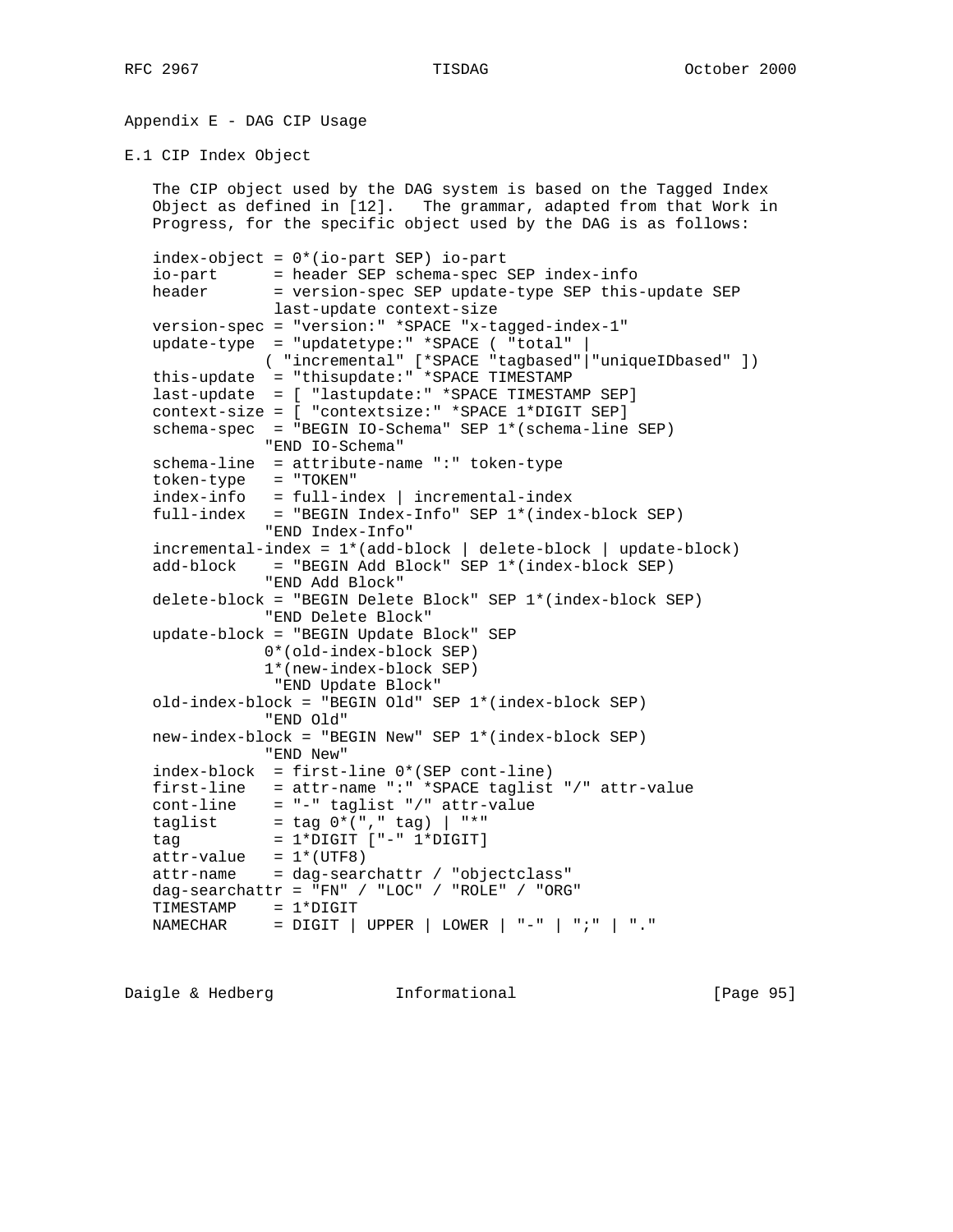| <b>SPACE</b><br>SEP<br>CR | $=$ <ascii <math="" space,="">x20,<br/><math>= (CR LF)</math>   LF<br/>= <ascii %x0d="" carriage="" cr,="" return,="">;</ascii></ascii>                                  |
|---------------------------|--------------------------------------------------------------------------------------------------------------------------------------------------------------------------|
| LF                        | = <ascii %x0a="" feed,="" lf,="" line="">;</ascii>                                                                                                                       |
| DIGIT                     | $=$ "0"   "1"   "2"   "3"   "4"   "5"   "6"   "7"  <br>"8"   "9"                                                                                                         |
| <b>UPPER</b>              | = "A"   "B"   "C"   "D"   "E"   "F"   "G"   "H"  <br>"I"   "J"   "K"   "L"   "M"   "N"   "O"   "P"  <br>"Q"   "R"   "S"   "T"   "U"   "V"   "W"   "X"  <br>$"Y"$   $"Z"$ |
| LOWER                     | = "a"   "b"   "c"   "d"   "e"   "f"   "g"   "h"  <br>"i"   "j"   "k"   "l"   "m"   "n"   "o"   "p"<br>$"q"$   "r"   "s"   "t"   "u"   "v"   "w"   "x"  <br>" $y$ "   "z" |
|                           | US-ASCII-SAFE = $x01-09$ / $x0B-0C$ / $x0E-7F$<br><i>ii</i> US-ASCII except CR, LF, NUL                                                                                  |
| UTF8                      | = US-ASCII-SAFE / UTF8-1 / UTF8-2 / UTF8-3<br>/ UTF8-4 / UTF8-5                                                                                                          |
| UTF8-CONT                 | $=$ $8x80-BF$                                                                                                                                                            |
| $UTF8-1$                  | $=$ $xCO-DF$ $UTF8-CONT$                                                                                                                                                 |
| $UTF8-2$                  | $=$ $xE0-EF$ 2UTF8-CONT                                                                                                                                                  |
| UTF8-3                    | $=$ $xF0-F7$ 3UTF8-CONT                                                                                                                                                  |
|                           |                                                                                                                                                                          |

 $UTF8-4$  =  $xF8-FB 4UTF8-CONT$  $UTF8-5$  =  $xFC-FD$  5UTF8-CONT

 N.B.: The only tokenization type permitted is "TOKEN". While the Tagged Index Object memo permits the use of "FULL" (i.e., the entire value of the attribute is preserved as a single token), that has the danger of yielding a unique token for every record. Studies in the growth of centroid sizes as a function of number of records (see [14]) demonstrate that such unique tokens (e.g., phone numbers) are to be avoided. While storing tag information requires some number of extra bytes of storage per token index entry, using unique tokens causes the number of token entries in the index to continue to grow linearly with the number of records, thereby affecting search efficiency.

 Note also that tags are to be applied to the data on a per entry level. Thus, if two index lines in the same index object contain the same tag, then it is always the case that those two lines refer back to the same "record" in the directory. In LDAP terminology, the two lines would refer back to the same directory object.

Daigle & Hedberg **Informational** [Page 96]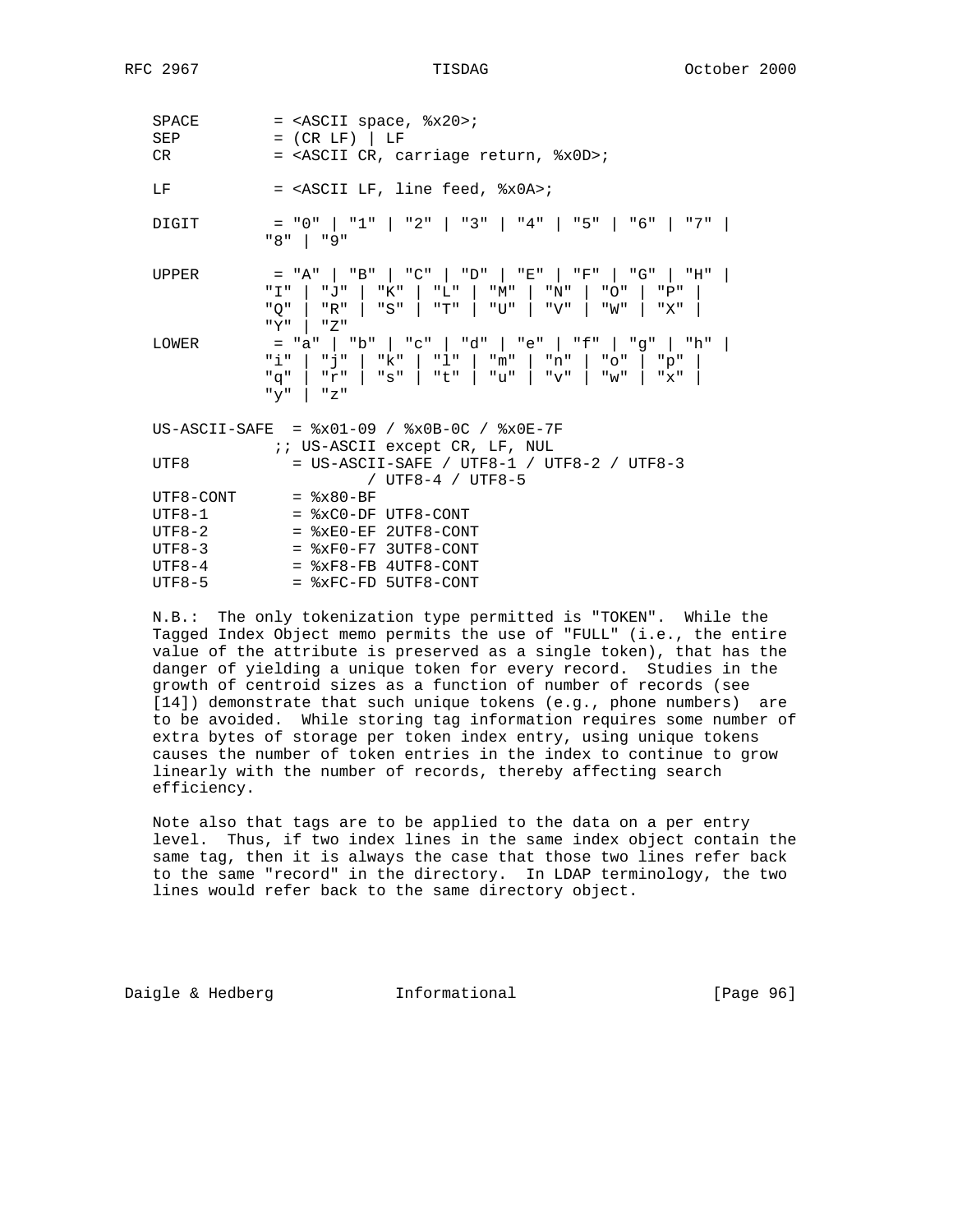Additionally if two index lines in the same index object contain different tags, then it is always the case that those two lines refer back to different records in the directory.

 The attribute "objectclass" is used to denote the record/object types in the data summarized in this index object.

 Values for the objectclass attribute should be restricted to: dagperson or dagrole, the two DAG schema object types.

E.2 CIP Index Object Creation

 WDSPs are expected to create index objects following the general principles outlined in the Whois++ protocol documentation (creation of centroids) and the Tagged Index Object documentation ([12]). Following the syntax described above, the index object contains token information for each attribute in the DAGSchema:

 - a list of all the unique tokens (strings delimited by the specified characters) that appear in the WDSP database for the attribute - for each token in that list, which records the token appears in

So, for example,

 Record #1: FN: Foo Bar ORG: The Snack Bar

 Record #2: FN: Bar Smith ORG: Snack Shack

yields (conceptually) the following information for the attribute FN:

Foo (1), Bar (1,2), Smith (2)

and the following information for the attribute ORG:

The (1), Snack (1, 2), Bar (1), Shack (2)

 Note that the record numbers here are used simply as tags or virtual record identifiers to indicate when 2 tokens appear in the same record. The record identifiers are not used for any part of any query to the WDSP.

Daigle & Hedberg **Informational** [Page 97]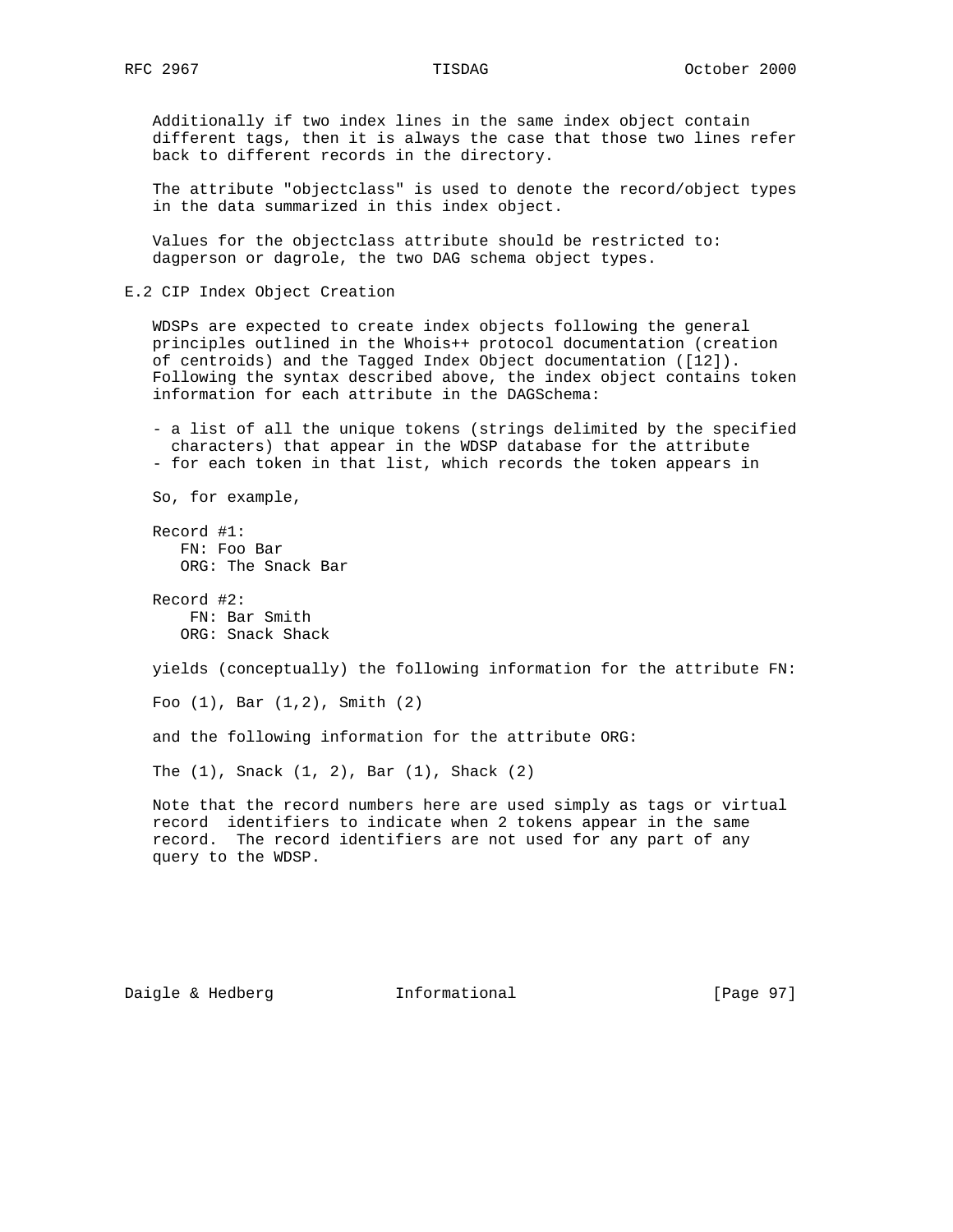There is some discussion as to whether the use of the same record tag for all attributes makes it too easy to "decompile" the index object; i.e., reconstruct a WDSPs data based on re-ordering the tokens associated with each attribute and tag number. However, we are dealing only with the search attributes here, which is a minimal subset of the quantity of data held by the WDSP. The conclusion is then that the improved efficiency given by using the same tag numbers across attributes outweighs the (remote) possibility of information reconstruction.

This would yield the index object:

 version: x-tagged-index-1 update-type: total this-update: 855938804

 last-update: context-size: BEGIN IO-Schema objectclass: TOKEN

 FN: TOKEN ORG: TOKEN END IO-Schema BEGIN Index-Info objectclass: \*/dagperson FN: 1/Foo -1,2/Bar -2/Smith ORG: 1/The -1,2/Snack -1/Bar -2/Shack End Index-Info

> TISDAG: Within the project it has been decided to base consistency between updates on consistent tags. This means that if the update-type is "incremental" the specifier must be "tagbased".

E.3 CIP Index Object Sharing

E.3.1 Registration of Servers

 It is beyond the scope of this document to define how WDSP servers shall be registered with the DAG Referral Index. Such a procedure must be defined, and the following information established for each WDSP dataset (adapted from the Tagged Index Object specification, [12]):

Daigle & Hedberg **Informational** [Page 98]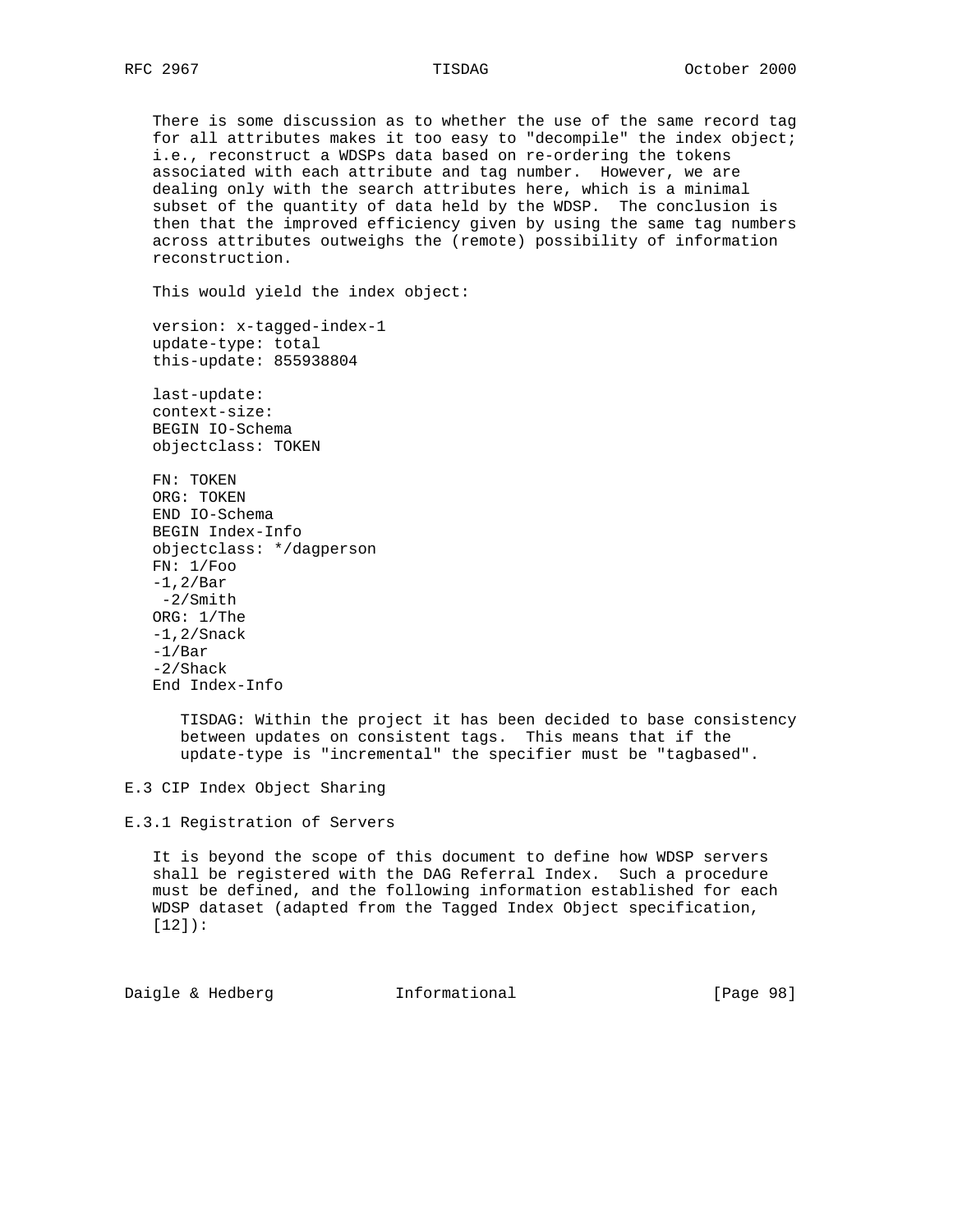dsi: An OID which uniquely identifies the subtree and scope of the dataset for which the index object is created.

 base-uri: One or more URI's which will form the base of any referrals created based upon the index object that is governed by this agreement. For example, for LDAP the base-uri would specify (among other items): the LDAP host, the base object to which this index object refers (e.g., c=SE), and the scope of the index object (e.g., single container).

 supplier: The hostname and listening port number of the supplier server, as well as any alternative servers holding that same naming contexts, in case the supplier is unavailable.

 source-uri: The URI of the WDSP's preferred source of directory service information. This might be, for instance, an HTTP-based service.

 consumeraddr: This is a URI of the "mailto:" form, with the RFC 822 email address of the consumer server.

 updateinterval: The maximum duration in seconds between occurrences of the supplier server generating an update. If the consumer server has not received an update from the supplier server after waiting this long since the previous update, it is likely that the index information is now out of date. A typical value for a server with frequent updates would be 604800 seconds, or every week.

 attributeNamespace: Every set of index servers that together wants to support a specific usage of indices, has to agree on which attributenames to use in the index objects. The participating directory servers also has to agree on the mapping from local attributenames to the attributenames used in the index. Since one specific index server might be involved in several such sets, it has to have some way to connect a update to the proper set of indexes. One possible solution to this would be to use different DSIs.

 consistencybase: How consistency of the index is maintained over incremental updates:

 complete - every change or delete concerning one object has to contain all tokens connected to that object. This method must be supported by any server who wants to comply with this standard tagbased - starting at a full update every incremental update referring back to this full updated has to maintain state information regarding tags, such that a object within the original database is assigned the same tagnumber every time. This method is optional.

Daigle & Hedberg **Informational** [Page 99]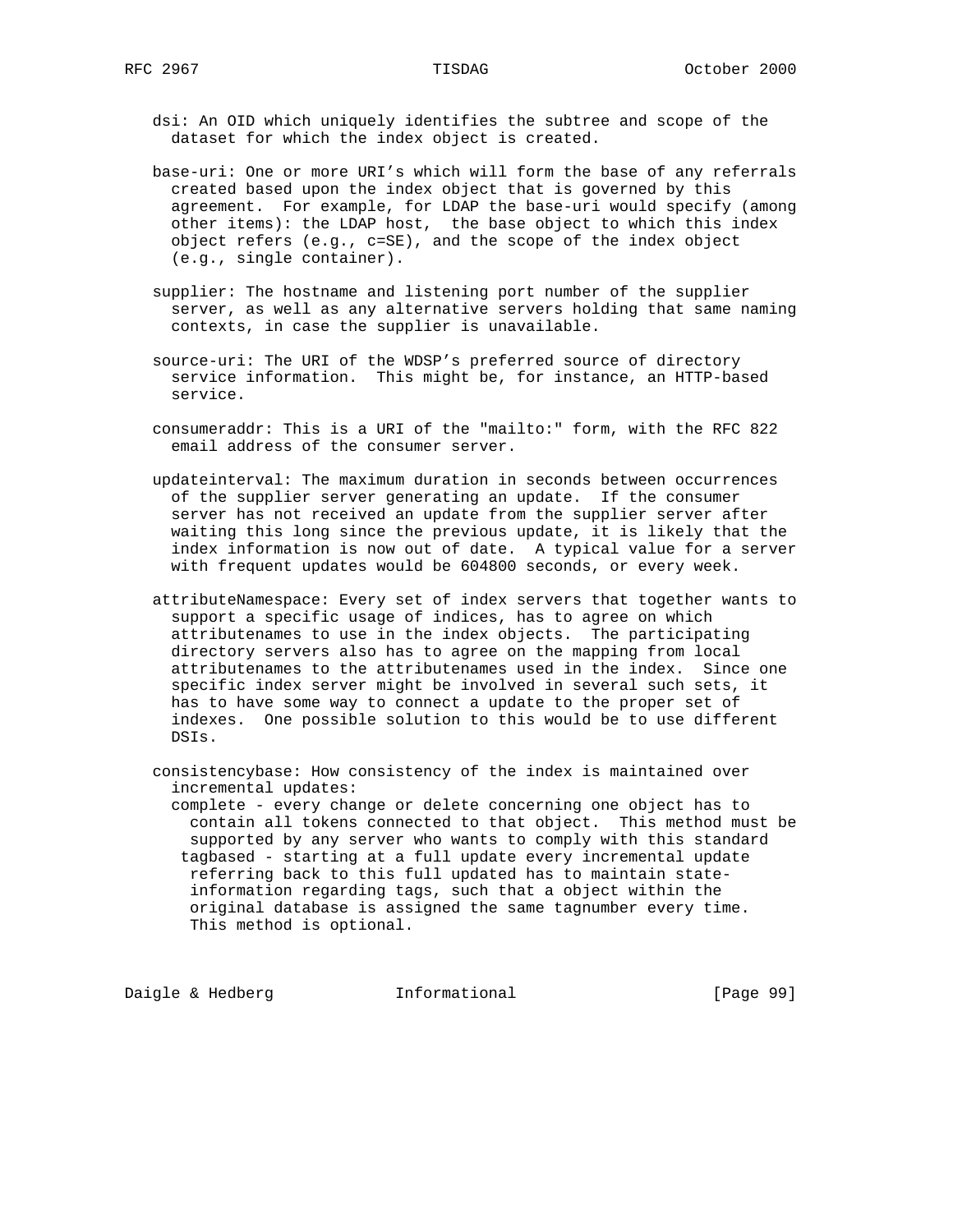- uniqueID every object in the Dataset has to have a unique value for a specific attribute in the index. A example of such a attribute could be the distinguishedName attribute. This method is also optional.
- securityoption: Whether and how the supplier server should sign and encrypt the update before sending it to the consumer server. Options for this version of the DAG service are "none": the update is sent in plaintext "PGP/MIME": the update is digitally signed and encrypted using PGP (see [7]). PGP/MIME is recommended.
- security credentials: The long-term cryptographic credentials used for key exchange and authentication of the consumer and supplier servers, if a security option was selected. For "PGP/MIME", this will be the trusted public keys of both servers.
- E.3.2 Transmission of Objects

 CIP Index Objects are sent to the DAG Referral Index by MIME-encoded SMTP, following the Common Indexing Protocol specification (see [2] and [3]).

Appendix F - Summary of Technical Survey Results

 As part of the TISDAG project, a technical survey was carried out - announced on the tisdag@swip.net mailing list, all Swedish WDSPs (and potential WDSPs) were encouraged to fill out and submit the WWW-based survey form (see http://tisdag.sunet.se/tisdag-survey.html).

 The survey was carried out in May, 1997. Response was not as good as had been hoped -- in the end, 5 WDSPs participated. We had hoped for more responses than this, in order to have a concrete sense of directory service providers' current and planned status. However, informal "hallway" conversations with a few people at Interoperabilitet'97 in Sollentuna suggest that, while people see the TISDAG project as an important and timely step, they don't necessarily have an immediate understanding of how it will impact them, and what they can/should contribute. So, the results can be seen as informational, though not a definitive statement of the whole directory service picture in Sweden.

 Interesting things to note from these results include the fact that, although there were only 5 respondents, these are clearly significant players -- 4 expect to have more than 100 000 records to contribute by 12 months from now. There were no real surprises in terms of the supported protocols or search types.

Daigle & Hedberg **Informational** [Page 100]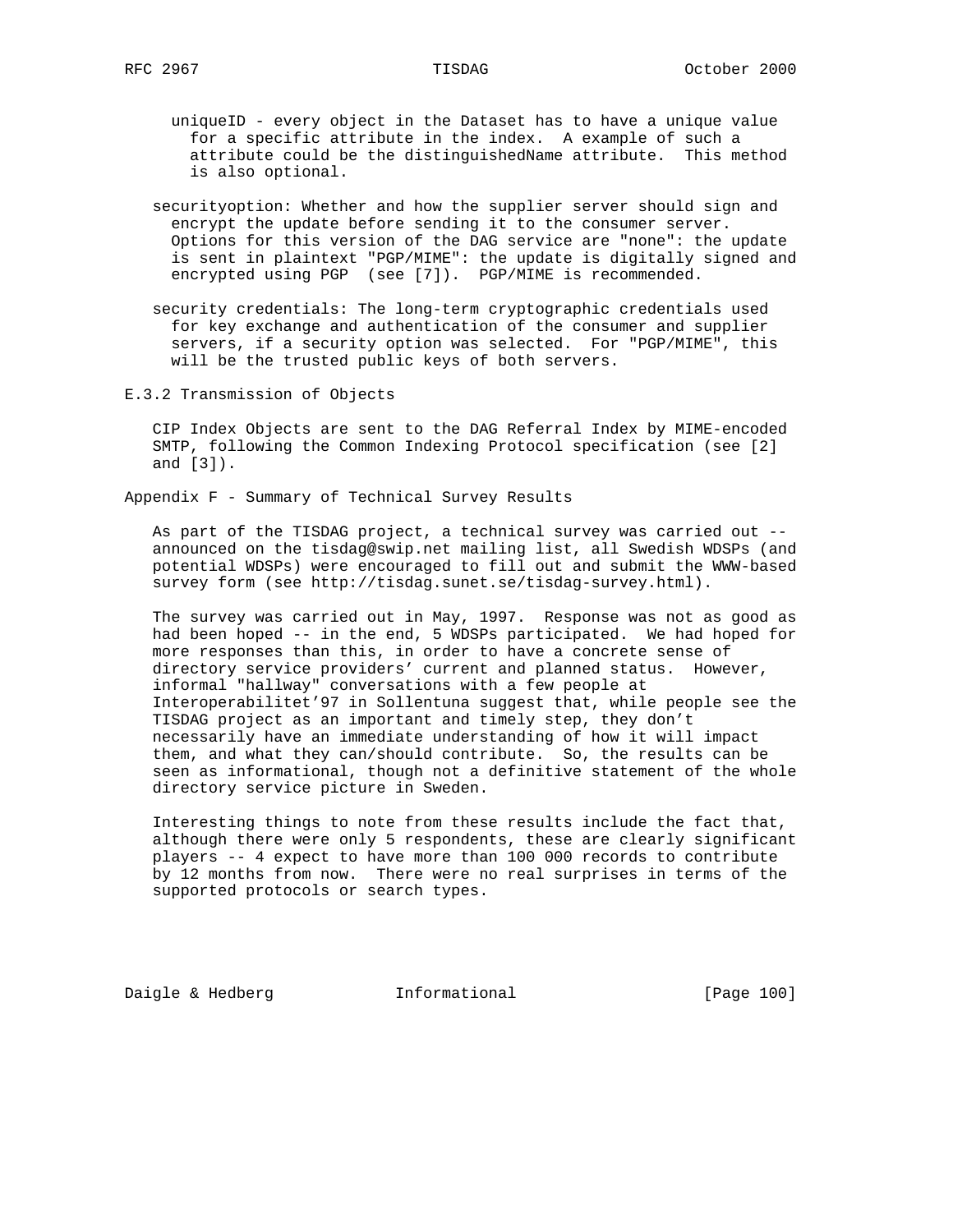Table E.1 summarizes information from the survey concerning types of queries currently supported by WDSPs, and planned for the next 12 months. Note that, at the time of the survey, the requirement of searching by ROLE had not been proposed, so the survey did not specifically ask if WDSPs supported both the DAGPERSON schema protocol-equivalents (i.e., USER template in Whois++ and inetorgperson objectclass in LDAP). In the table, the column "Complete info?" describes whether or not the WDSP currently returns at least as much information as is required for a DAG reply.

| Resp |                | Search Types Complete info? | Access Protocols<br>(now)                 | Access Protocols<br>$(12 \text{ months})$              |
|------|----------------|-----------------------------|-------------------------------------------|--------------------------------------------------------|
| 1    | NOL            | Except ROLE                 | Whois++                                   | Whois++                                                |
| 2    | N, NO, NL, NOL | Except ROLE                 | $LDAPV2$ , $DAP$ , $PH$ ,<br>HTTP, Gopher | LDAPv2, LDAPv3, DAP,<br>PH, HTTP, Gopher               |
| 3    | N, NL, NOL     | Except ROLE                 | LDAPv2, DAP, HTTP                         | LDAPv2, LDAPv3, DAP,<br>HTTP                           |
| 4    | N, NO, NL, NOL | Except ROLE                 | $Whois++, HTTP$                           | $LDAPy3, Whois++,$<br>$HTTP, E-mail$                   |
| 5    | N, NO, NL, NOL | Except ROLE                 | LDAPv2, Whois<br>$Whois++.$ HTTP          | LDAPv2, LDAPv3,<br>Whois, Whois++, PH,<br>Finger, HTTP |

Table F.1 Summary of TISDAG Survey Results: Queries

| Resp |         | # of Records (now) # of Records (12 months) Character Sets |               |
|------|---------|------------------------------------------------------------|---------------|
|      |         |                                                            |               |
|      | 94 280  | $120000 - 13000$                                           | ISO-8859-1    |
| 2    | 88 000  | 100 000                                                    | ISO-8859-1    |
| 3    | N/A     | 100 000                                                    | T.61 (Telex)  |
| 4    | 150 000 | 250 000                                                    | ISO-8859-1    |
|      |         |                                                            | UTF-8 UNICODE |
| 5    | 4 300   | 10 000                                                     | ISO-8859-1    |

Table F.2 Summary of TISDAG Survey Results: Operational Information

Daigle & Hedberg **Informational** [Page 101]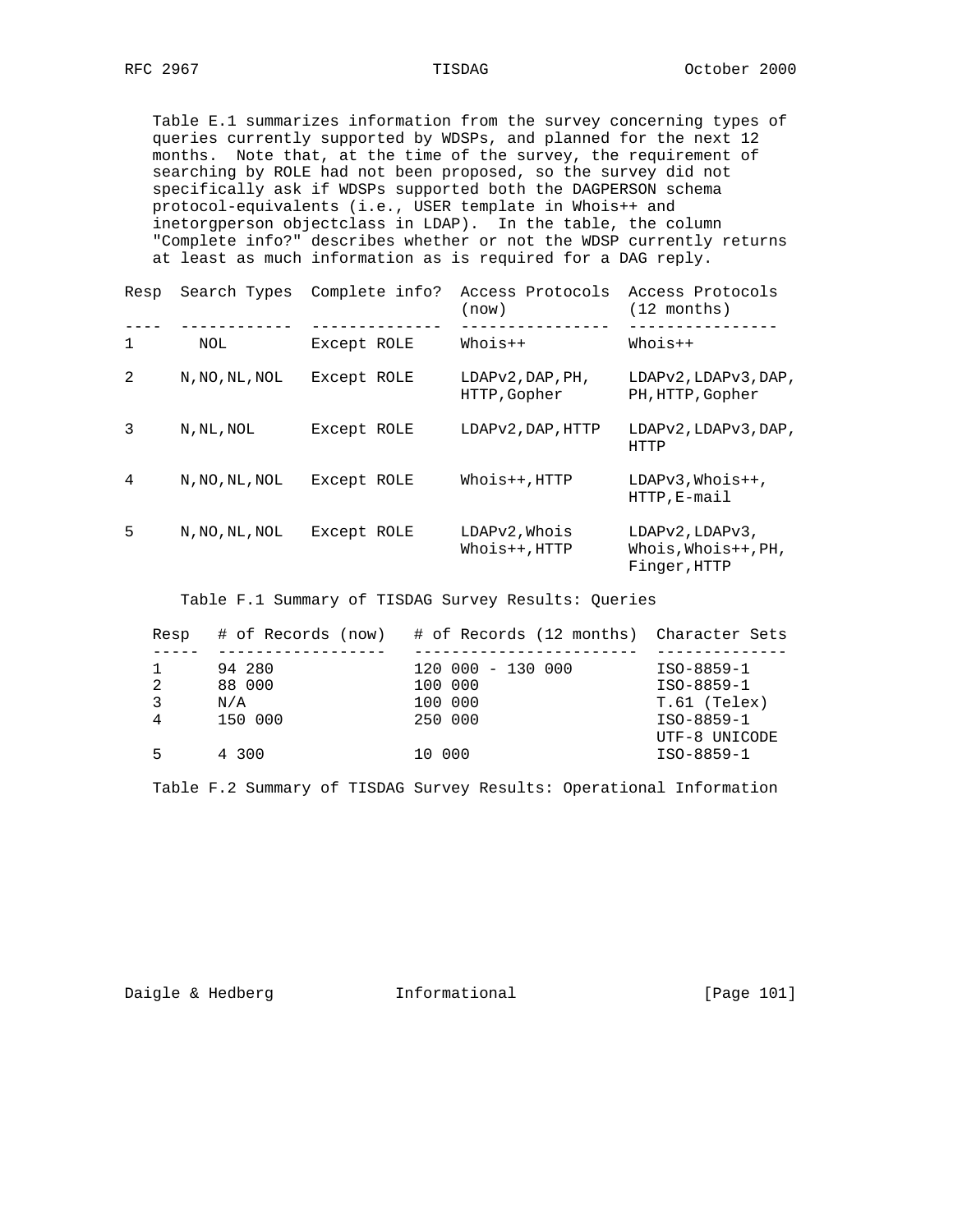Appendix G - Useful References

 N.B.: The following is a collection of Internet standards documents (RFCs) and Internet-Drafts from which the material in this report was drawn. Internet-Drafts are works-in-progress, and are not meant to be cited. Where they are used in this document, references are to the text contained in the Internet-Draft; i.e., they are not meant to imply standards, so much as useful starting points for the work of this project.

 Electronic copies of the version of the Internet-Drafts documents that were used in preparing this report are available from the project web page, http://tisdag.sunet.se.

### Bibliography

- [1] Allen, J. and M. Mealling, "The Architecture of the Common Indexing Protocol", RFC 2651, August 1999.
- [2] Allen, J. and M. Mealing, "MIME Object Definitions for the Common Indexing Protocol (CIP)", RFC 2652, August 1999.
- [3] Allen, J. and P. Leach, "CIP Transport Protocols", RFC 2653, August 1999.
- [4] Crocker, D., "Standard for the Format of ARPA Internet Text Messages", STD 11, RFC 822, August 1982.
- [5] Crocker, D., "Augmented BNF for Syntax Specifications: ABNF", RFC 2234, November 1997.
- [6] Deutsch, P., Schoultz, R., Falstrom, P. and C. Weider, "Architecture of the WHOIS++ Service", RFC 1835, July 1995.
- [7] Elkins, M., "MIME Security with Pretty Good Privacy (PGP)", RFC 2015, October 1996.
- [8] Patrik Faltstrom, Martin Hamilton, Leslie L. Daigle, "WHOIS++ templates", Work in Progress.
- [9] Freed, N. and N. Borenstein, "Multipurpose Internet Mail Extensions (MIME) Part One: Format of Interent Message Bodies", RFC 2045, November 1996.
- [10] Freed, N. and N. Borenstein, "Multipurpose Internet Mail Extensions (MIME) Part Two: Media Types", RFC 2046, November 1996.

Daigle & Hedberg **Informational** [Page 102]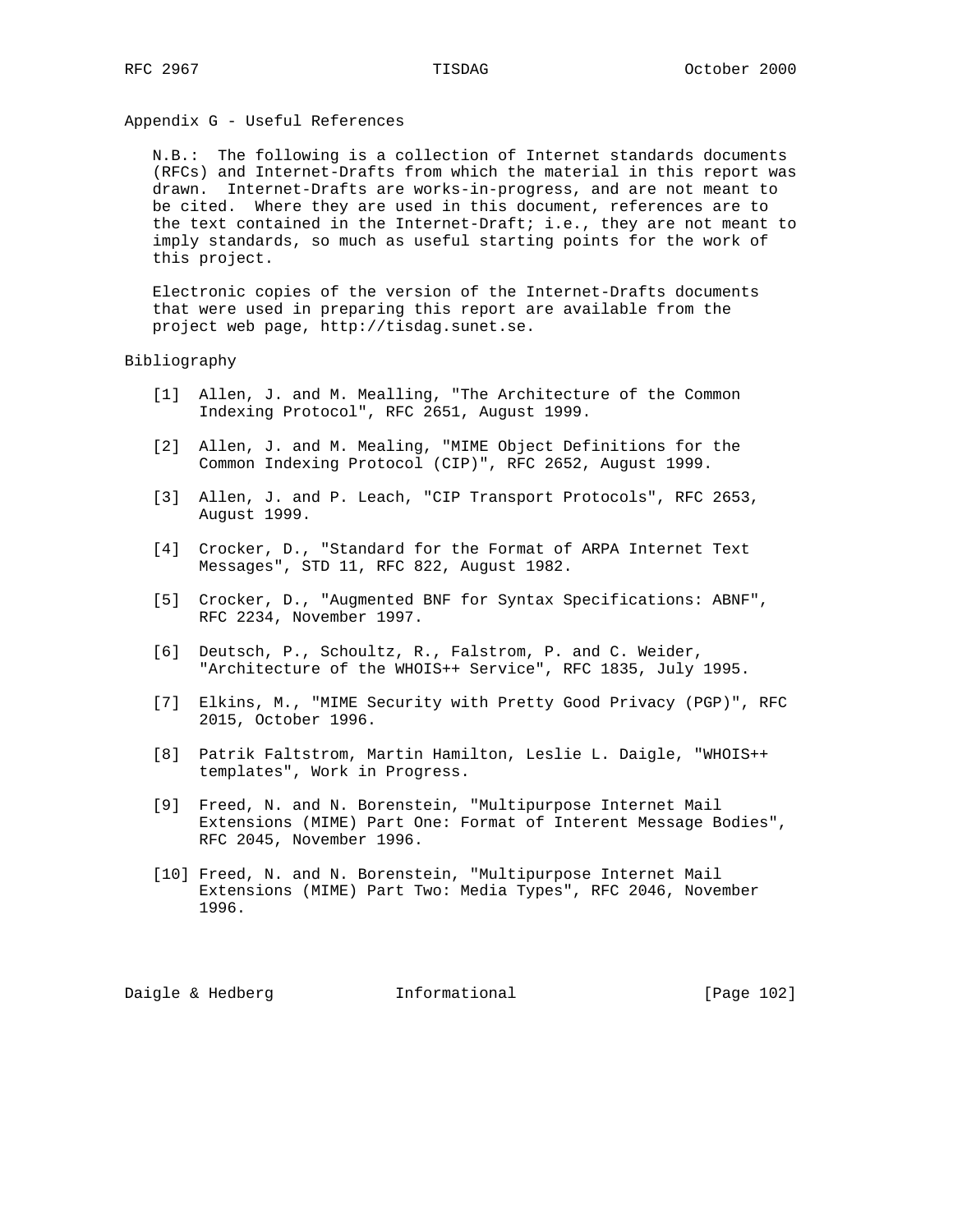- [11] Good, G., "The LDAP Data Interchange Format (LDIF) Technical Specification", RFC 2849, June 2000.
- [12] Hedberg, R., Greenblatt, B., Moats, R. and M. Wahl, "A Tagged Index Object for use in the Common Indexing Protocol", RFC 2654, August 1999.
- [13] Howes, R., "A String Representation of LDAP Search Filters", RFC 1960, June 1996.
- [14] Paul Panotzki, "Complexity of the Common Indexing Protocol: Predicting Search Times in Index Server Meshes", Master's Thesis, KTH, September 1996.
- [15] Postel, J., "Simple Mail Transfer Protocol", STD 10, RFC 821, August 1982.
- [16] Smith, M., "Definition of the inetOrgPerson Object Class", RFC 2798, April 2000.
- [17] Wahl, M., Howes, T. and S. Kille, "Lightweight Directory Access Protocol (v3)", RFC 2251, December 1997.
- [18] Wahl, M., "A summary of the X.500(96) User Schema for use with LDAPv3", RFC 2256, December 1997.
- [19] Yeong, W., Howes, T. and S. Kille, "Lightweight Directory Access Protocol", RFC 1777, March 1995.
- [20] Yergeau, F., "UTF-8, a transformation format of ISO 10646", RFC 2279, January 1998.
- [21] The Unicode Consortium, "The Unicode Standard -- Version 2.0", Addison-Wesley, 1996.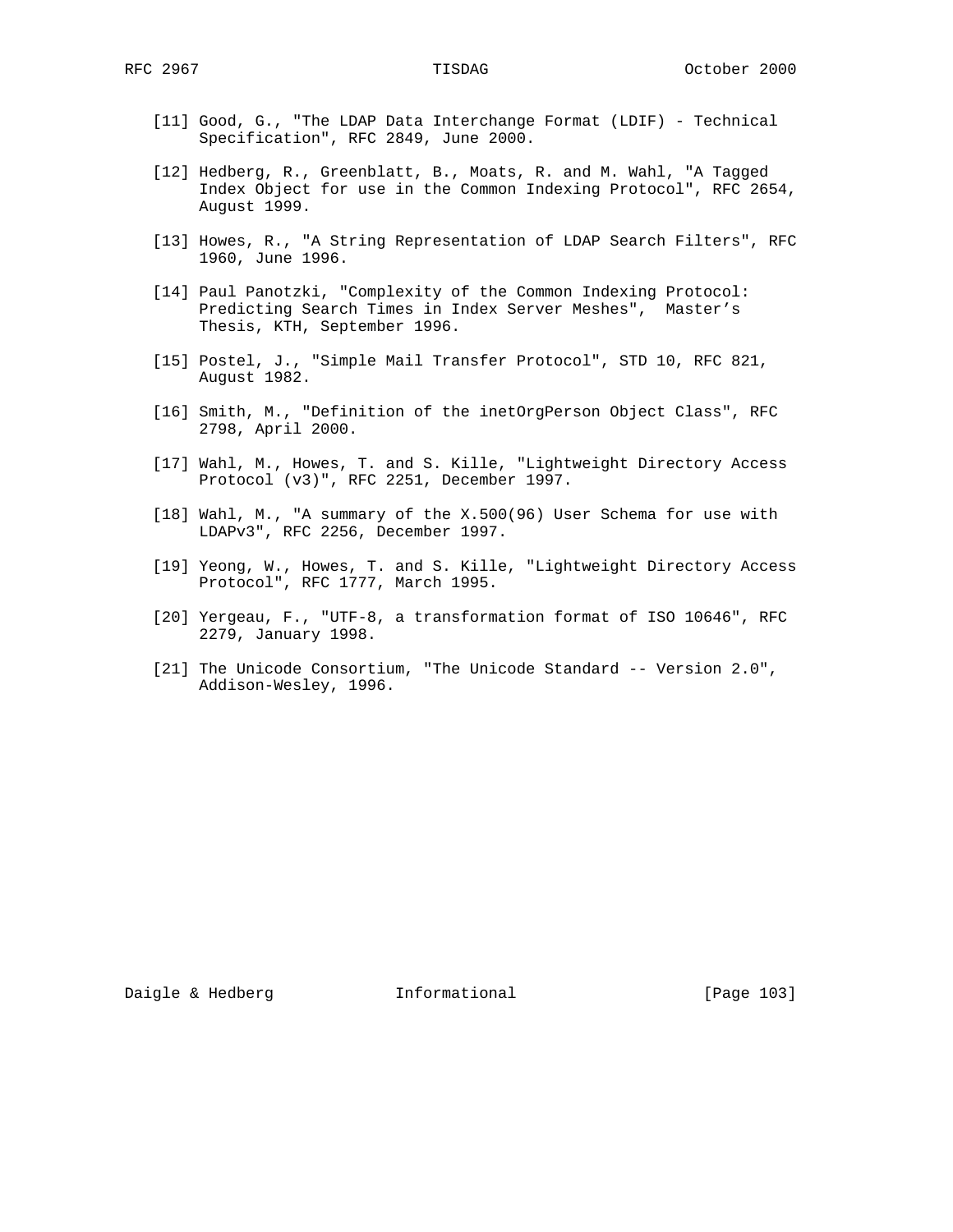Authors' Addresses

 Leslie L. Daigle Thinking Cat Enterprises

EMail: leslie@thinkingcat.com

 Roland Hedberg Catalogix Jegerveien 25 0777 Oslo Norway

 Phone: +47 23 08 29 96 EMail: Roland@catalogix.se